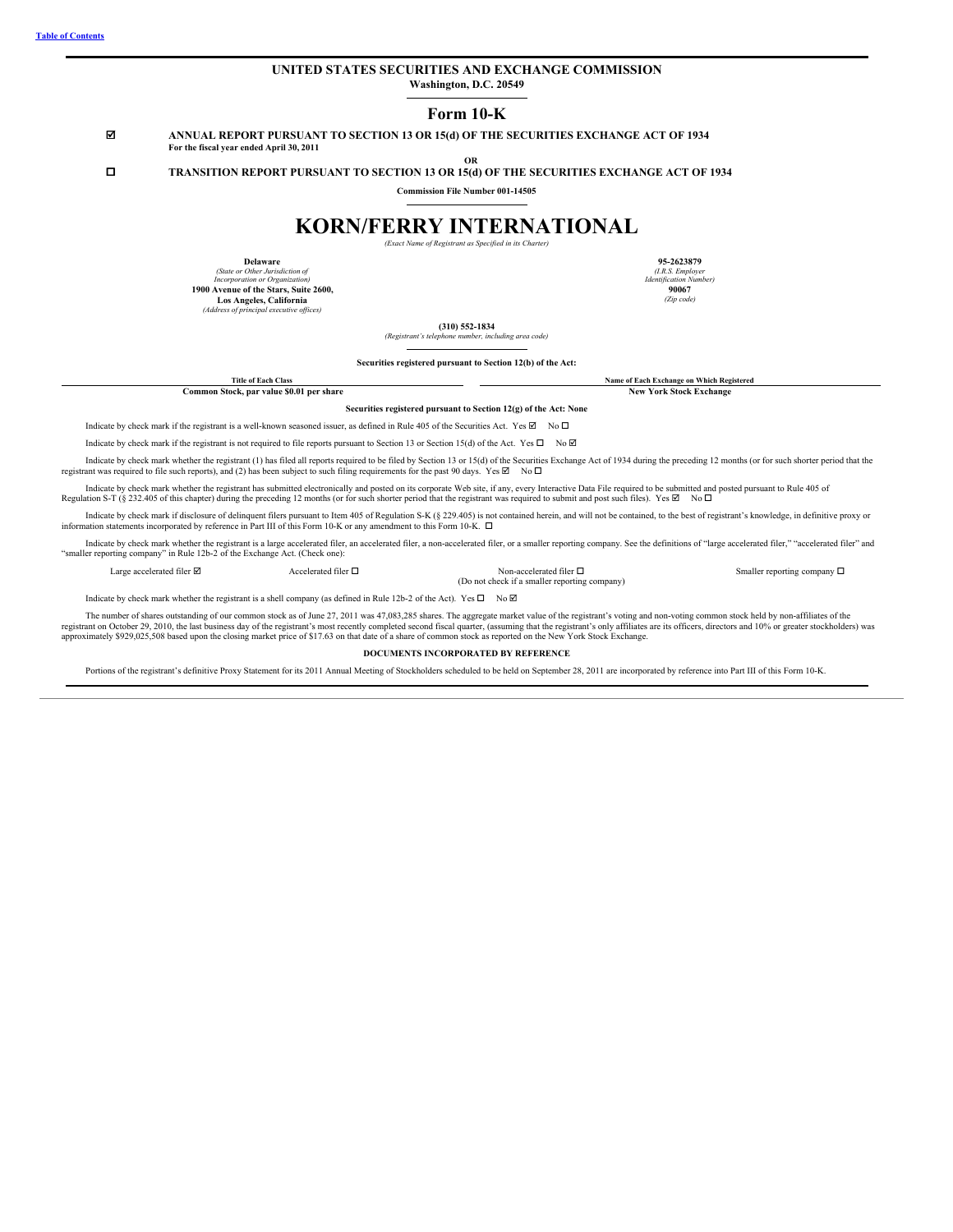# **KORN/FERRY INTERNATIONAL**

# **Index to Annual Report on Form 10-K for the Fiscal Year Ended April 30, 2011**

<span id="page-1-0"></span>

| <b>Description</b><br>Item#            |                                                                                                              | Page        |
|----------------------------------------|--------------------------------------------------------------------------------------------------------------|-------------|
|                                        | PART I.                                                                                                      |             |
| Item 1                                 | <b>Business</b>                                                                                              |             |
| Item 1A                                | <b>Risk Factors</b>                                                                                          | 10          |
| Item 1B                                | <b>Unresolved Staff Comments</b>                                                                             | 14          |
| Item 2                                 | Properties                                                                                                   | 14          |
| Item 3                                 | <b>Legal Proceedings</b>                                                                                     | 14          |
| Item 4                                 | <b>Removed and Reserved</b>                                                                                  | 15          |
|                                        | <b>Executive Officers</b>                                                                                    | 15          |
|                                        | PART II.                                                                                                     |             |
| Item 5                                 | Market for Registrant's Common Equity, Related Stockholder Matters and Issuer Purchases of Equity Securities | 16          |
| Item 6                                 | <b>Selected Financial Data</b>                                                                               | 20          |
| Item 7                                 | Management's Discussion and Analysis of Financial Condition and Results of Operations                        | 21          |
| Item 7A                                | <b>Ouantitative and Oualitative Disclosures About Market Risk</b>                                            | 35          |
| Item 8                                 | <b>Financial Statements and Supplementary Data</b>                                                           | 35          |
| Item 9                                 | Changes in and Disagreements with Accountants on Accounting and Financial Disclosure                         | 35          |
| Item 9A                                | <b>Controls and Procedures</b>                                                                               | 35          |
| Item 9B                                | Other Information                                                                                            | 36          |
|                                        | Part III.                                                                                                    |             |
| Item 10                                | Directors, Executive Officers and Corporate Governance                                                       | 36          |
| Item 11                                | <b>Executive Compensation</b>                                                                                | 36          |
| Item 12                                | Security Ownership of Certain Beneficial Owners and Management and Related Stockholder Matters               | 36          |
| Item 13                                | Certain Relationships and Related Transactions, and Director Independence                                    | 36          |
| Item 14                                | <b>Principal Accountant Fees and Services</b>                                                                | 36          |
|                                        |                                                                                                              |             |
|                                        | Part IV.                                                                                                     |             |
| Item 15                                | <b>Exhibit and Financial Statements Schedules</b>                                                            | 37          |
|                                        | <b>Signatures</b><br><b>Financial Statements and Financial Statement Schedules</b>                           | 40<br>$F-1$ |
| $EX-21.1$                              |                                                                                                              |             |
| EX-23.1                                |                                                                                                              |             |
| EX-31.1                                |                                                                                                              |             |
| EX-31.2                                |                                                                                                              |             |
| EX-32.1                                |                                                                                                              |             |
| <b>EX-101 INSTANCE DOCUMENT</b>        |                                                                                                              |             |
| <b>EX-101 SCHEMA DOCUMENT</b>          |                                                                                                              |             |
|                                        | EX-101 CALCULATION LINKBASE DOCUMENT                                                                         |             |
| <b>EX-101 LABELS LINKBASE DOCUMENT</b> |                                                                                                              |             |
|                                        | <b>EX-101 PRESENTATION LINKBASE DOCUMENT</b>                                                                 |             |
|                                        | <b>EX-101 DEFINITION LINKBASE DOCUMENT</b>                                                                   |             |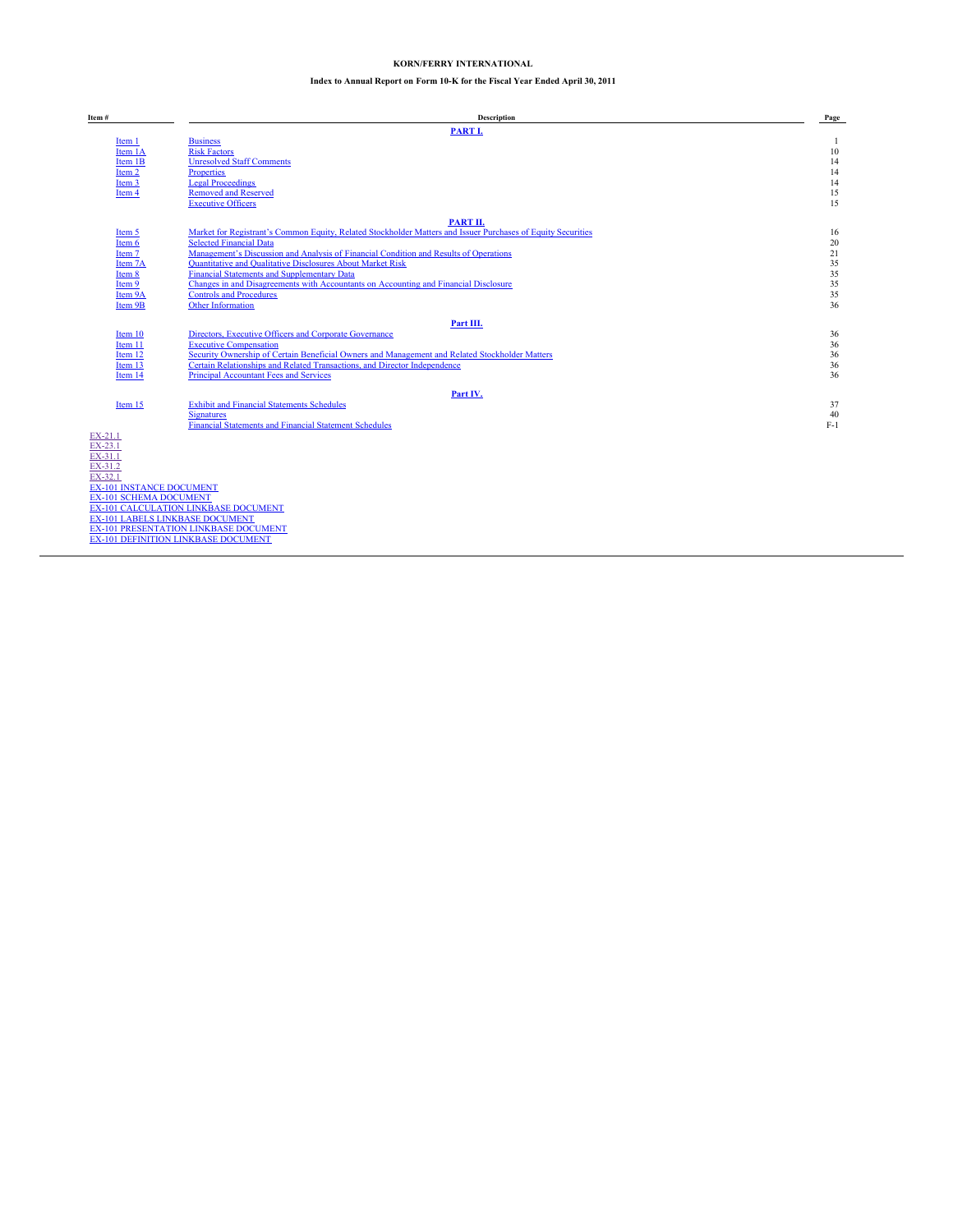**PART I.**

# <span id="page-2-0"></span>**Item 1.** *Business*

#### **Business Overview**

Korn/Ferry International (referred to herein as the "Company," "Korn/Ferry," or in the first person notations "we," "our," and "us") is a premier global provider of talent management solutions that<br>help clients to attract, employees, including 471 executive recruitment and 162 Futurestep consultants who are primarily responsible for client services. Our clients include many of the world's largest and most prestigious public<br>and private compa assignments performed during fiscal 2011 on behalf of clients for whom we had conducted assignments in the previous three fiscal years.

We were originally formed as a California corporation in November 1969 and reincorporated as a Delaware corporation in fiscal 2000.

We provide the following talent management solutions:

*Executive Recruitment:* Executive Recruitment, our largest business, focuses on recruiting board-level, chief executive and other senior executive positions for clients predominantly in the consumer, financial services, industrial, life sciences/healthcare provider and technology industries. The relationships that we develop through this business are valuable in introducing our complementary service offerings to clients.

Leadership and Talent Consulting ("LTC"): Our comprehensive blend of talent management offerings assists clients with their ongoing assessment, organizational and leadership development and endership development and enterp organization transformation and talent portfolio management. Each of Korn/Ferry's solutions is delivered by an experienced team of leadership consultants, a global network of top executive coaches and<br>the intellectual prop

Talent Acquisition Solutions: In 1998, we extended our market reach into middle management with the introduction of Futurestep, our outsourced and mid-level recruiting subsidiary. Futurestep form Kom/Ferry's four decades o recruitment.

We file annual, quarterly and current reports, proxy statements and other documents with the Securities and Exchange Commission (the "SEC"), pursuant to the Securities Exchange Act of 1934 (the "Exchange Act"). You may read and copy any materials that we file with the SEC at the SEC's Public Reference Room at 100 F Street N.E., Washington, D.C. 20549. You may obtain information on the<br>operation of the Public Refe the SEC at *www.sec.gov*.

We also make available, free of charge on our website at www.kornferry.com, our annual, quarterly, and current reports, and, if applicable, amendments to those reports, filed or furnished pursuant to Section 13(a) or 15(d)

Our Corporate Governance Guidelines, Code of Business Conduct and Ethics and the charters of the Audit Committee, Compensation and Personnel Committee, and Nominating and Corporate Governance Committee of our Board of Directors are also posted on our website at *www.kornferry.com*. Stockholders may request copies of these documents by writing to our Corporate Secretary at 1900 Avenue of the Stars, Suite 2600, Los Angeles, California 90067.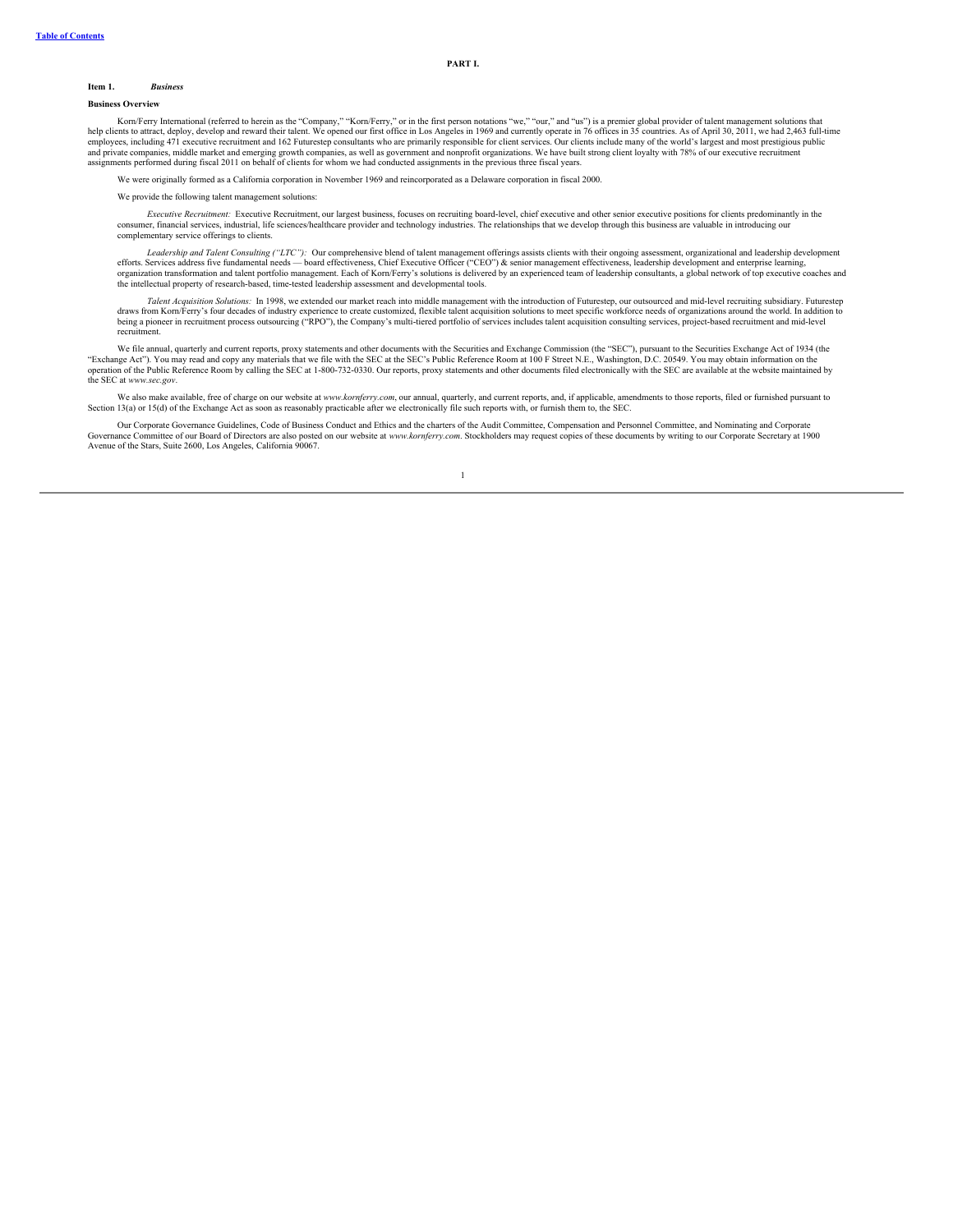#### **Industry Overview**

*Executive Recruitment Services:* Our executive recruitment services concentrates on searches for positions with annual compensation of \$250,000 or more, or comparable in foreign locations, which may involve board-level, chief executive and other senior executive positions. The industry is comprised of retained and contingency recruitment firms. Retained firms, such as Korn/Ferry, typically charge a fee for their services equal to approximately one-third of the first year annual cash compensation for the position being filled regardless of whether the position is filled. Contingency firms generally work on a<br>non-exclu

Leadership and Talent Consulting Services: With an increasing amount of Korn/Ferry's revenue being generated by non-search engagements, our LTC services are driving our transformation into a broad-based talent management firm. These diversified solutions help our clients to not only attract but to deploy, develop and reward their best people in the context of their organization and talent strategy.

Talent Acquisition Solutions: Futurestep, a Korn/Ferry subsidiary, offers talent acquisition solutions for mid- and high-level management, with annual compensation generally in the \$100,000 to 150,000 range. Founded in 199

#### **Industry Trends**

As the global economy continues to recover and expand, we believe the business outlook for the talent management industry is positive. Contributing to this is a confluence of market trends that will continue to fuel job growth and hiring, which include the following:

- *Consolidation of Talent Management Solution Providers* In choosing recruitment and human resource service providers, we believe:
- Companies are actively in search of preferred providers in order to create efficiencies and consolidate vendor relationships;
- Companies that can offer a full suite of talent management solutions are becoming increasingly attractive; and
- Clients seek trusted advisors who understand their business and unique organizational culture in order to manage the multiple needs of their business on a global scale.

Aging Population — In many major economic centers, the workforce population is aging at a rapid pace. The number of retirees has more than doubled over the last decade. Moreover, the supply of available qualified candidates is limited, making it more difficult for employers to secure executives. We believe this trend will have a positive impact on our business over the long-term as employers will<br>increasingly se

*Globalization of Business*— As the world markets continue to integrate into one global economy, many companies are strengthening their talent pool with experienced executives who can operate effectively in this global environment. Emerging markets such as China, India and Eastern Europe have executive talent demands that exceed the current available supply of executive talent in these<br>geographies. The rapidly compatibility. Clients are turning to firms that combine proven expertise with specialized knowledge of both key industries and local markets, enabling them to address their ongoing global talent needs.

Increased Outsourcing of Recruitment Functions - More companies are focusing on core competencies and outsourcing non-core, back-office functions to providers who can provide efficient, highquality services. Third-party providers can apply immediate and long-term approaches for improving all aspects of talent acquisition. Advantages to outsourcing part or all of the recruitment function include:

• Access to a diverse and highly qualified pool of candidates on an as-needed basis;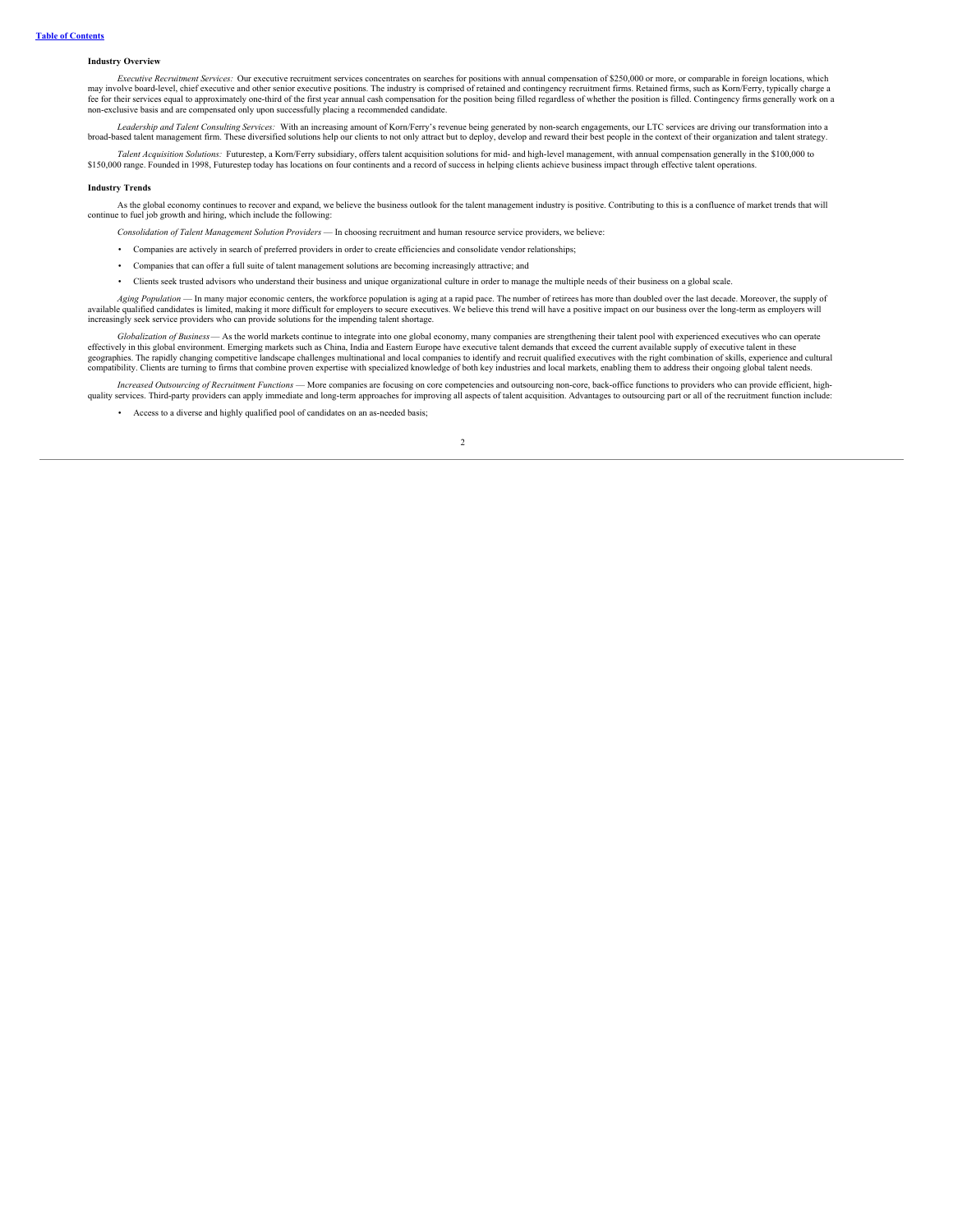- Reduction or elimination of the costs required to maintain and train an in-house recruiting department in a rapidly changing industry;
- Access to the most updated industry and geographic market information;
- Access to cutting-edge search technology software; and
- Ability to maintain management focus on core strategic business issues.

Key Role of Technology — At Korn/Ferry we are adding more regimen and scientific research into the recruitment process, with emphasis shifting from candidate identification to candidate assessment and placement. Driving this initiative is enhanced technology, as the power of the Internet, search engines and databases make it possible to efficiently identify greater numbers of qualified candidates.<br>Innovative technol desirable candidates

- *Other Industry Trends* In addition to the industry trends mentioned above, we believe the following factors will have a long-term positive impact on the talent management industry:
- Increasing demand for managers with broader qualifications;
- Increasing desire by candidates to more actively manage their careers;
- Increasing demand for senior executives with not just the right technical skills, but also the right leadership characteristics to meet the specific requirements of the position and organizational culture;
- Increasing demand for senior executives who can exceed the high standards of due diligence and public scrutiny as a result of recent securities legislation;
- Decreasing executive management tenure and more frequent job changes;
- Inadequate succession planning; and
- Increasing impact of Internet-enabled social media on the role of HR and the recruitment process.

### **Growth Strategy**

Our objective is to expand our position as a premier global provider of talent management solutions. In order to meet this objective, we will continue to pursue five strategic initiatives:

### *1. Drive an Integrated, Solutions-Based Go-to-Market Strategy*

Differentiating Client Value Proposition— Korn/Ferry offers its clients a global, integrated, enterprise-wide talent management solution. To that end, we have made progress in helping clients more effectively and effective

In analyzing talent management across the attract-deploy-develop-reward value chain, Korn/Ferry has developed clear, industry-differentiating strengths through its market leading position in<br>Executive Recruitment and RPO s

Our synergistic go-to-market strategy, utilizing all three of our service lines, is systematically driving more integrated, scalable client relationships, while accelerating our evolution to a consultative solutions-based organization. This is evidenced by the fact that nearly 86% of our top 50 clients utilize at least two of our service lines.

We are an increasingly diversified enterprise with a unique presence in the world of human capital services and products, which represents an estimated \$400 billion global market opportunity.

In an effort to better coordinate global recruiting and to gain operational efficiencies, we expect that multinational clients increasingly will turn to strategic partners who can manage their recruitment<br>needs on a centra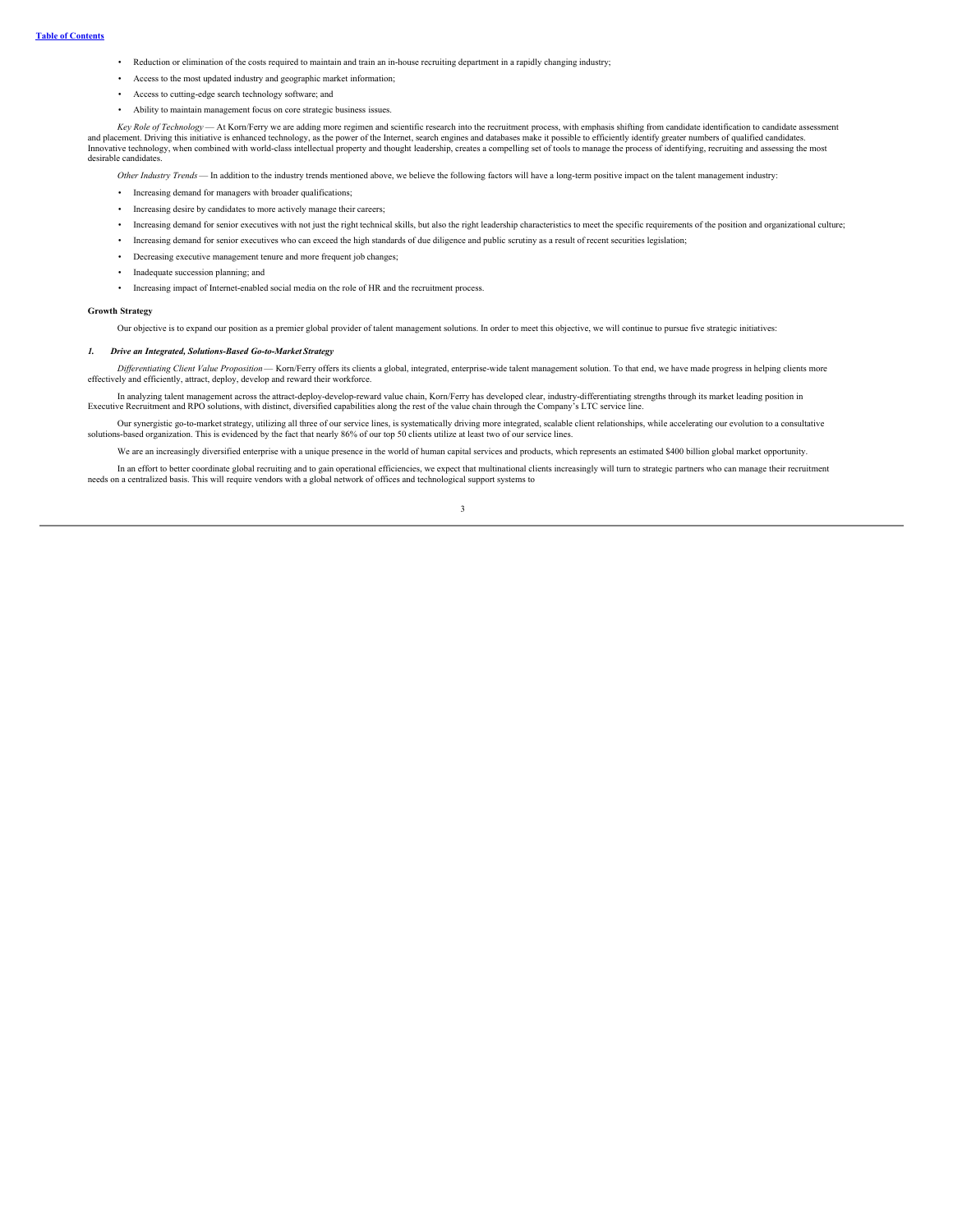manage multiple hires across geographical regions. In fiscal 2009, we established our Premier Client Partnership ("PCP") program to act as a catalyst for change as we transform our Company from individual operators to an integrated talent solutions provider, in an effort to drive major global and regional strategic account development as well as to provide a framework for all of our client development activities.<br>Today, the

# *2. Deliver Unparalleled Client Excellence*

*World-class Intellectual Property* — Korn/Ferry continues to scale and more deeply embed its industry-leading intellectual property within the talent management process of our global clients.

Our IP-driven Lominger tools and services are being utilized by our clients for everything from organizational development and job profiling to selection, training, individual and team development,<br>succession planning and with clients. We continue to seek ways to scale the Lominger product offering to our global clients.

Global organizations utilizing our firm's validated assessment capability are realizing the power and benefits of Korn/Ferry IP in their talent evaluation process. Our assessment capability, currently utilized by more than 60% of our clients, can improve executive retention and prospects of promotion. We believe companies that use Korn/Ferry's assessments to choose executives are more likely to find candidates that they would not only retain, but soon promote.

*Technology.* Information technology has become a critical element of the executive talent management business. We have made significant investments in developing a robust technology infrastructure and a web-based executive recruitment platform, *e-Korn/Ferry*. In fiscal 2011, we continued to invest in enhanced tools and knowledge management to gain a competitive advantage. We<br>introduced key enhancemen

We also embarked on a worldwide upgrade of our desktop and network infrastructure to provide best-in-class tools for our staff, including the rollout of a new intranet platform, *Inside K/F*, for<br>enhanced information shari utilization management system to track client bookings via consultants' Outlook® calendars. We also rolled out major enhancements to our client engagement collaboration portal, the Talent Dashboard,<br>adding a talent pipeli

The technology supporting LTC continued to evolve in fiscal 2011 through the integration of Lominger's intellectual property into our assessment and talent management products. Our newlydeveloped intellectual property platform consolidates a rich set of assessment instruments and reports into a common web portal for our LTC clients. Usage of Korn/Ferry Advantage, a technology-based<br>assessment process for

The Korn/Ferry Advantage: When launched in 2007, the goal of the Korn/Ferry Advantage was to establish a strategic leadership framework to engage with clients as they think about their own strategic plan and the candidate profiles that will be required to make their plans a resolv, as we were the Korn/Ferry Mayardae offers a distinct "Korn/Ferry Way" for conducting executive search and ensuring quality strat control globally. After nearly four years of implementation, *the Korn/Ferry Advantage* has become firmly embedded in our culture and serves as a foundation of the Korn/Ferry search process. It has also emerged as a key competitive differentiator.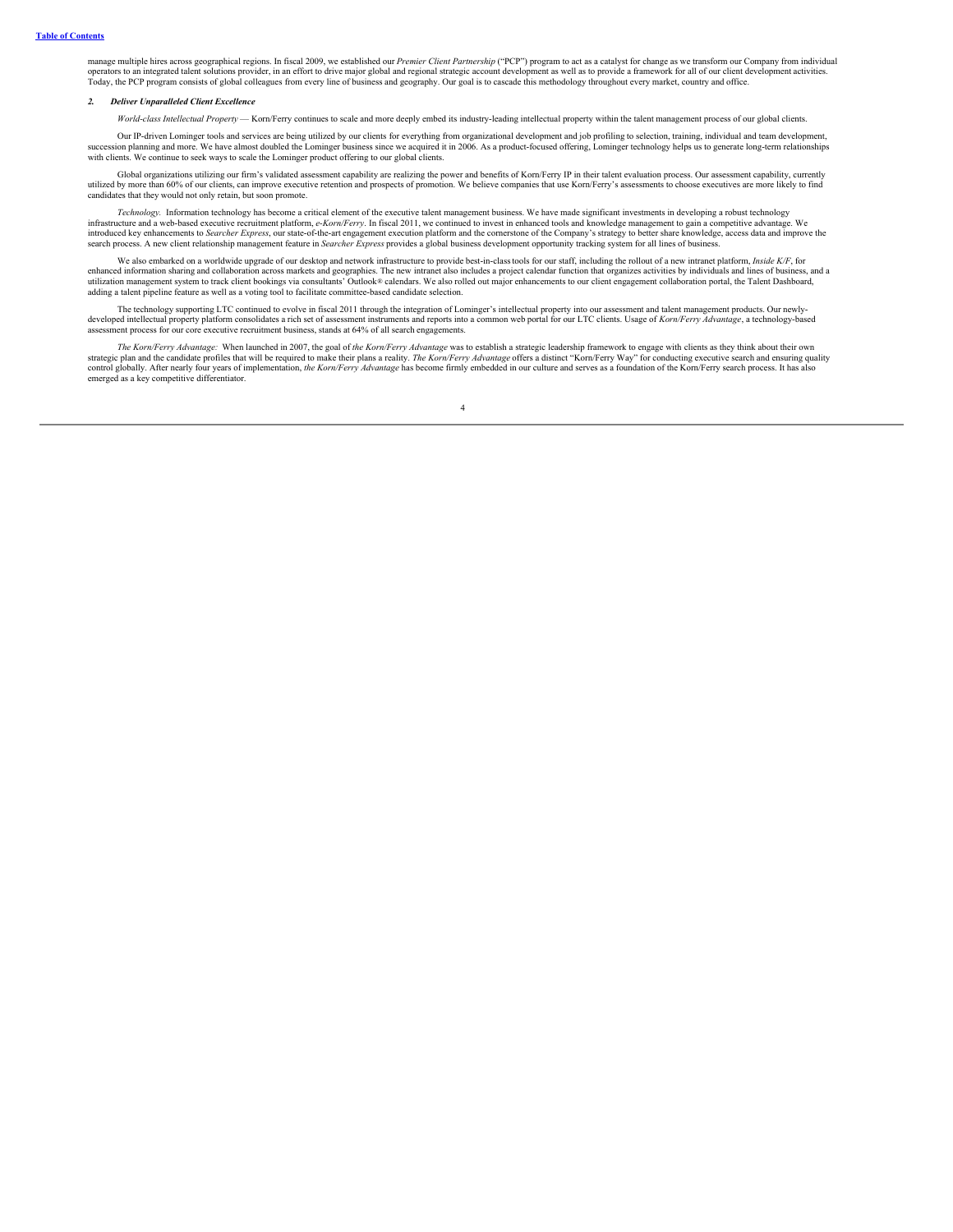Information technology is a key driver of Futurestep's growth in RPO, project-based and mid-level recruitment. Database technology and the Internet have greatly improved capabilities in identifying, targeting and reaching potential candidates, thereby reducing placement times. Fiscal 2011 saw major system enhancements, including the upgrade of Futurestep to our enterprise engagement management and<br>customer relationshi

In fiscal 2011 we renewed our commitment to invest in technology across all lines of business — extending the Company's brand through integration with social networks — and delivering our unique intellectual property through smart phones and tablets. We will continue to enhance our technology in order to strengthen our relationships with our existing clients, attract new clients, expand our markets<br>through new del

### *3. Extend and Elevate the Korn/Ferry Brand*

Next to our people, the Korn/Ferry brand is the strongest asset of the Company. Since inception, Korn/Ferry has always maintained an extremely aggressive stance in building our global presence and supporting our vision and ongoing growth through a robust and comprehensive marketing approach. At the highest level, we will continue to extend and elevate the Korn/Ferry brand to raise awareness and<br>drive higher market s

Our leadership in executive recruitment enables us to grow our business by increasing the number of recruitment assignments we handle for existing clients. We also believe that our strong relationships and well-recognized brand name will enable us to introduce new services to our existing client base and to potential new clients, while allowing us to build communities of candidates to whom we can directly market our services.

For example, we will leverage the work our Board & CEO Services practice performs at the top of our clients' organizations to promote awareness of our various solutions at the highest levels. We  $\mu$  believe these engagements will create significant "trickle-down" revenue opportunities across all of our lines of business and also lead to the expansion of other high-level, consultative relationships within the bel board and CEO community.

# *4. Advance Korn/Ferry as a Premier Career Destination*

As our business strategy evolves, so should our talent strategy in order to drive the growth we need and the culture we want, at a pace we can absorb. Our talent strategy is what we do to ensure that we attract, deploy, develop, and reward the best talent for ourselves (and, by extension, for our clients) to achieve our business potential.

We believe that the recruitment and retention of key consultants will be an ongoing driver of long-term growth. Our consultants bring with them diverse backgrounds and areas of expertise and were recruited based on their track records as top performers in their given industry.

# *5. Pursue Transformational Opportunities Along the Broad Human Resources Spectrum*

In addition to our heritage as a leading provider of executive recruitment, we also offer clients outsourced and mid-level recruitment, strategic and organizational alignment, leadership and executive development, and talent and performance management through Futurestep and LTC. We will continue to develop and add new products and services that our clients demand and continue to pursue a<br>disciplined acquisition strategy

### **Our Services and Organization**

# **Organization**

The Company operates in two global business segments in the retained recruitment industry, Executive Recruitment and Futurestep. Our executive recruitment business is managed on a geographic basis throughout our four regions: North America, EMEA, Asia Pacific and South America. Futurestep is managed on a worldwide basis with operations in North America, Europe and Asia Pacific. We face risks associated with political instability, legal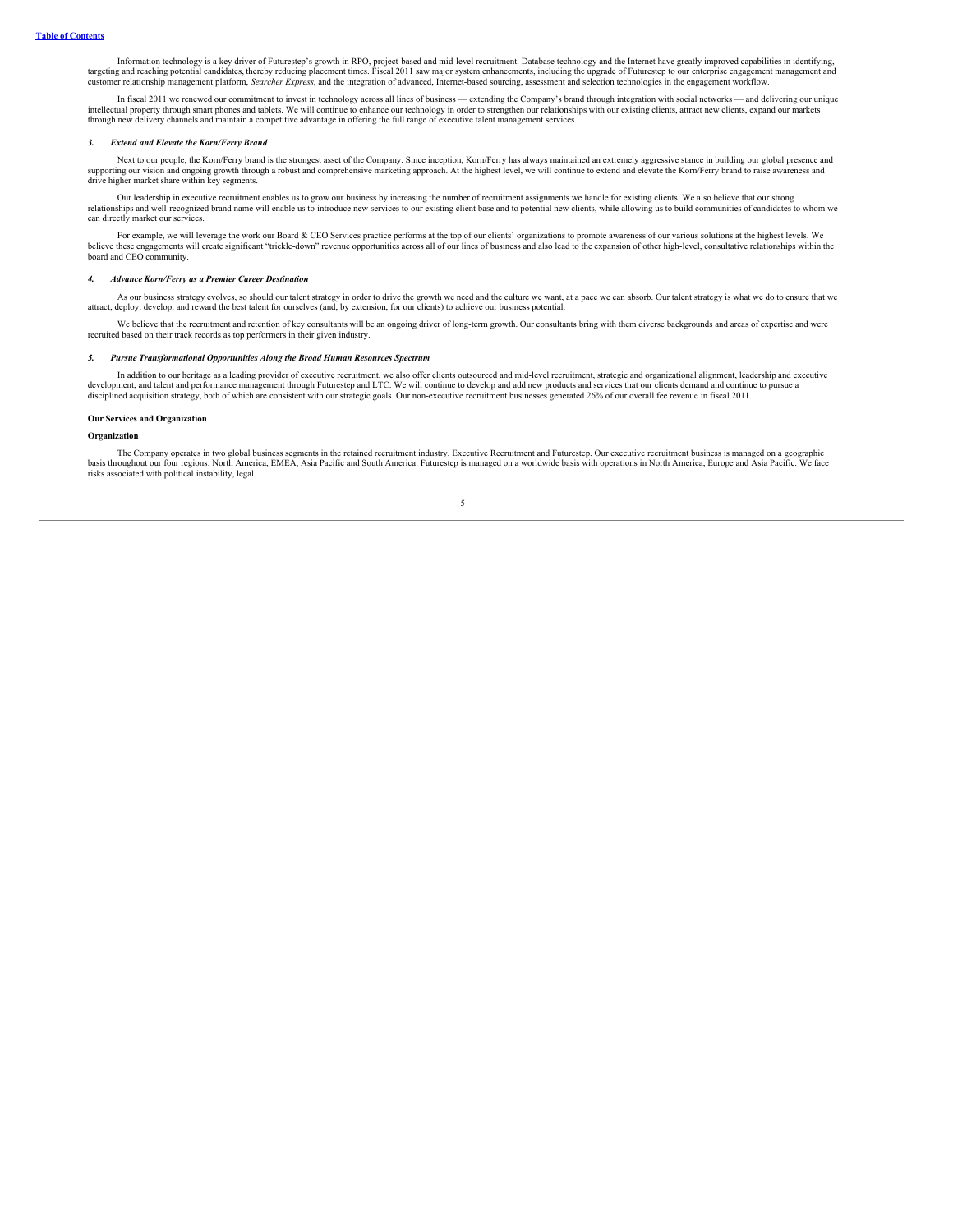requirements and currency fluctuations in these international operations. Examples of such risks include difficulties in staffing and managing global operations, social and political instability, fluctuation in currency exchange rates and potential adverse tax consequences.

We address the global recruitment needs of our clients at all levels of management by offering the following services:

### *Executive Recruitment Services*

*Overview.* Our executive recruitment services are typically used to fill executive-level positions, such as board directors, chief executive officers ("CEO"), chief financial officers ("CFO"), chief operating officers ("COO"), chief information officers ("CIO") and other senior executive officers. Once we are retained by a client to conduct a search, we assemble a team comprised of consulta appropriate geographic, industry and functional expertise. Our search consultants serve as management advisors who work closely with the client in identifying, assessing and placing qualified candidates. In fiscal 2011, we executed 11,501 executive recruitment assignments.

We utilize a unique, standardized approach to placing talent that integrates scientific research with our practical experience. Providing a more complete view of the candidate than is otherwise possible, our proprietary to

We emphasize a close working relationship with the client and a comprehensive understanding of the client's business issues, strategy and culture, as well as an in-depth knowledge of the skills necessary to succeed within a client's organization. Initially, the search team consults with the client to better understand its history, culture, expectations, challenges, future direction and operations. In these meetings, the team identifies the specific needs of the client and develops a profile of an ideal candidate for the position using our proprietary Leadership Sort System, which allows clients to select the desired leadership characteristics for specific roles. Early in the process, the team also works with the client to develop the general parameters of a compensation package that will attract highly qualified candidates.

Once the position is defined and outlined via an enhanced job specification that embodies the desired leadership characteristics, a research team identifies through the use of our proprietary databases and other information resources, companies in related industries facing similar issues and with operating characteristics similar to those of the client. In addition, the team consults with its established network<br>of resou critical element in assessing the marketplace.

An original list of candidates is carefully screened through phone interviews, video conferences and in-person meetings, using our proprietary behavioral interviewing approach. Candidates also complete Search Assessment<sup>SM</sup>, a behavioral mapping tool that provides clients with insights into how candidates will lead, how they will approach and solve complex problems, what their emotional profile is likely to be a process, at times with the assistance of an independent third party.

The finalist for the position will usually meet with the client for a second and possibly a third round of discussions. At this point, the compensation package will have been discussed in detail, the search for search cons communication with the client is critical to keep client management apprised of progress.

*Industry Specialization.* Consultants in our five global markets and one regional specialty practice groups bring an in-depth understanding of the market conditions and strategic management issues faced by clients within their specific industry and geography. We are continually looking to expand our specialized expertise through internal development and strategic hiring in targeted growth areas.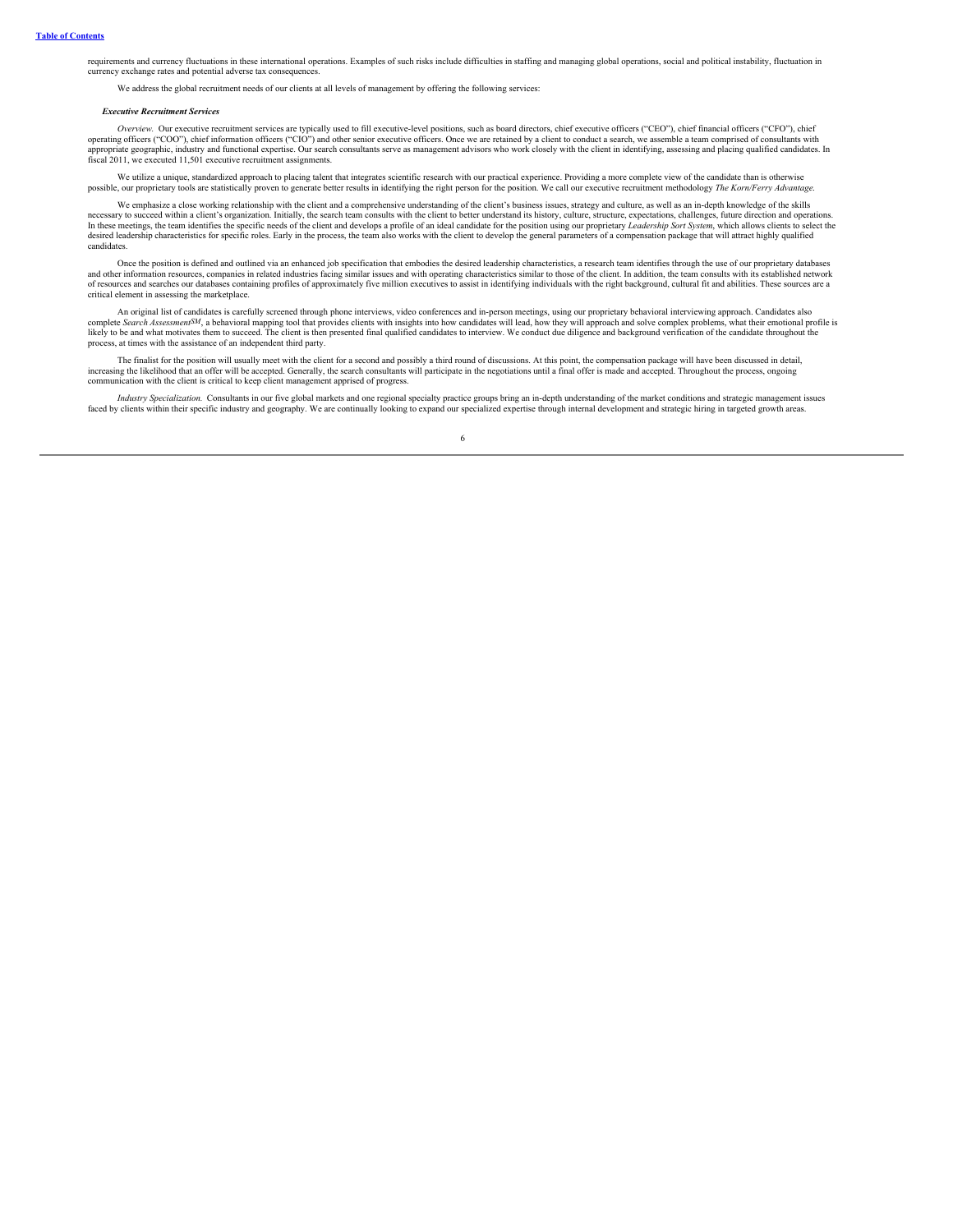# **Percentage of Fiscal 2011 Assignments by Industry Specialization**

| <b>Global Markets:</b>            |     |
|-----------------------------------|-----|
| Industrial                        | 28% |
| <b>Financial Services</b>         | 18% |
| Consumer                          | 18% |
| Technology                        | 15% |
| Life Sciences/Healthcare Provider | 16% |
| <b>Regional Specialties:</b>      |     |
| Education/Not-for-Profit          | 5%  |

*Functional Expertise.* We have organized executive recruitment centers of functional expertise, composed of consultants who have extensive backgrounds in placing executives in certain functions, such as board directors, CEOs and other senior executive officers. Our Board & CEO Services group, for example, focuses exclusively on placing CEOs and board directors in organizations around the world.<br>This is a dedicated across our industry groups.

### **Percentage of Fiscal 2011 Assignments by Functional Expertise**

| Board Level/CEO/CFO/Senior Executive and General Management   | 72% |
|---------------------------------------------------------------|-----|
| Marketing and Sales                                           | 10% |
| Human Resources and Administration                            | 6%  |
| Manufacturing/Engineering/Research and Development/Technology | 6%  |
| Finance and Control                                           | 4%  |
| <b>Information Systems</b>                                    | 2%  |

# *Regions*

North America — We opened our first office in Los Angeles in 1969, and currently have 23 offices throughout the United States and Canada. In fiscal 2011, the region generated fee revenue of \$376.0 million from 4,846 assign

Europe, the Middle East and Africa ("EMEA") - We opened our first European office in London in 1972, and currently have 19 offices in 17 countries throughout the region. In fiscal 2011, the region generated fee revenue of \$155.8 million from 3,678 assignments billed, with an average of 136 consultants.

*Asia Pacific* — We opened our first Asia Pacific office in Tokyo in 1973, and currently have 18 offices in 10 countries throughout the region. In fiscal 2011, the region generated fee revenue of \$90.3 million from 2,058 assignments billed, with an average of 91 consultants.

South America — We opened our first South America office in Brazil in 1974. As of April 30, 2011, we operate a network of seven offices in six countries covering the entire South American region.<br>The region, generated fee

*Mexico* — We expanded our practice to Mexico through the 1977 acquisition of a less than 50% interest in a Mexico City company. We currently conduct operations in two offices in Mexico through a subsidiary in which we hold a minority interest. Our share of the net earnings from our Mexico subsidiary was \$1.9 million and \$0.1 million for the years ended April 30, 2011 and 2010, respectively, and is<br>included in equi

*Client Base.* Our 4,736 clients include many of the world's largest and most prestigious public and private companies, with 47% of the FORTUNE 500 companies being clients in fiscal 2011. In fiscal 2011, no single client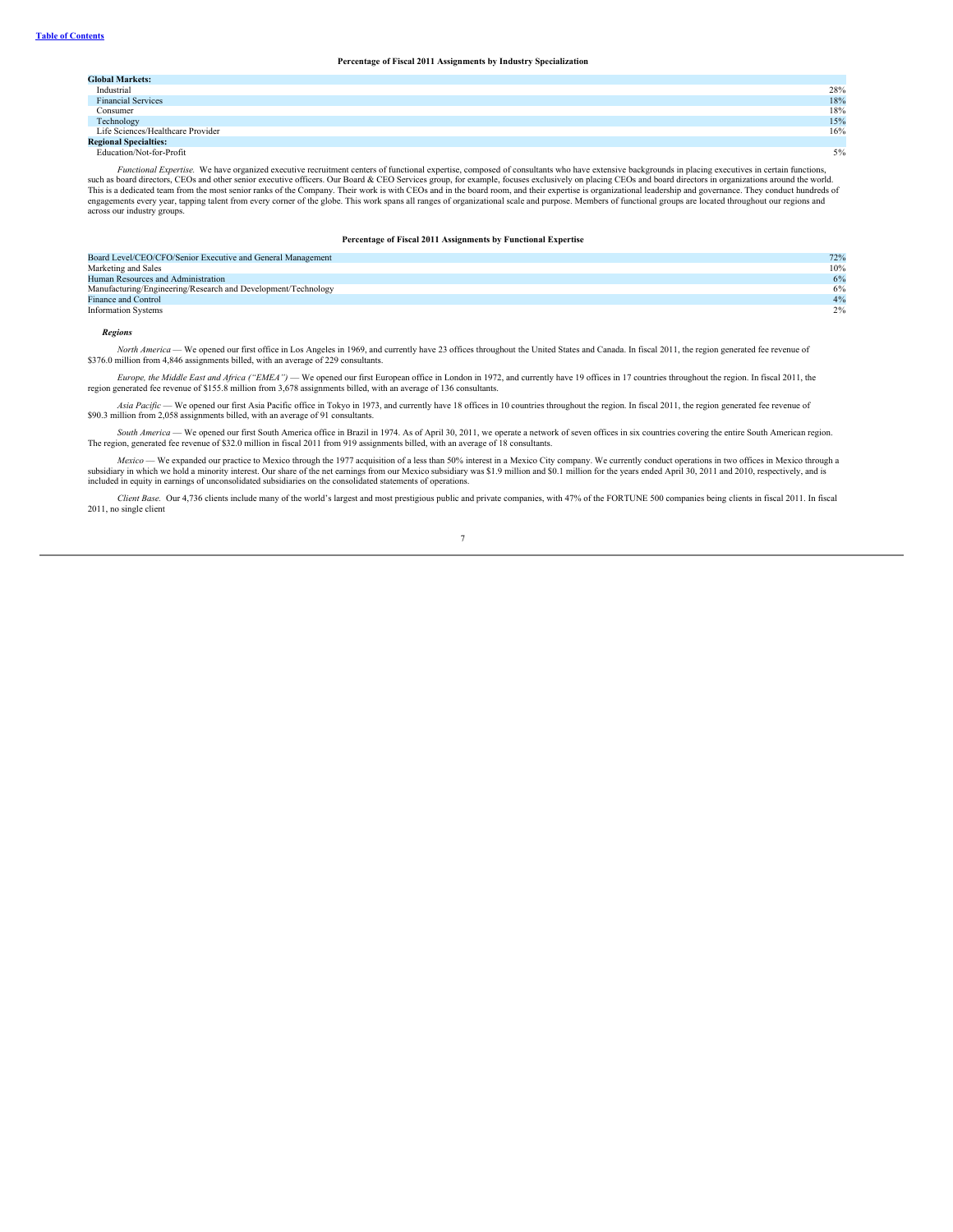represented more than 2% of fee revenue. We have established strong client loyalty with 78% of the executive recruitment assignments performed during fiscal 2011 on behalf of clients for whom we had conducted assignments in the previous three fiscal years.

Competition. We are a premier global provider of talent management solutions. Other multinational executive recruitment firms include Egon Zehnder International, Heidrick & Struggles International, Inc., Russell Reynolds A competitors and are important in attracting and retaining our key consultants.

Leadership and Talent Consulting Services. In fiscal 2009, we consolidated our strategic management assessment and executive coaching and development services under the new name Leadership and Talent Consulting to more accurately reflect the array of solutions we now offer and to accommodate further growth. We have made significant investments in these service areas with the acquisitions of<br>Lominger Limited, talent management offerings assists clients with the ongoing assessment and development of their senior executives and management teams, and addresses five fundamental needs:

- 1. Board effectiveness;
- 2. Leadership development and enterprise learning;
- 3. Organization transformation;
- 4. Integrated talent management; and
- 5. CEO & senior management effectiveness.

Each of Korn/Ferry's solutions is delivered by an experienced team of leadership consultants, a global network of top executive coaches and the intellectual property of research-based, time-tested leadership assessment and

# *Talent Acquisition Solutions — Futurestep*

*Overview.* Founded in 1998 as Korn/Ferry's scalable, outsourced recruitment subsidiary, Futurestep offers clients a portfolio of talent acquisition solutions, including RPO, talent acquisition consulting services, project-based recruitment, and mid-level recruitment. Each Futurestep engagement leverages a world-class global recruitment process and best-in-classtechnology to maximize and measure quality.

Futurestep combines traditional recruitment expertise with a multi-tiered portfolio of talent acquisition solutions. Futurestep consultants, based in 15 countries, have access to our databases of prescreened, mid-level professionals. Our global candidate pool complements our international presence and multi-channel sourcing strategy to aid speed, efficiency and quality service for clients worldwide.

Futurestep consulting services help companies reduce costs and boost efficiency for talent management processes, evaluate and select service and technology vendors, establish objectives and metrics for success, and implement and optimize talent programs and systems. Through our services, and through the consulting expertise of The Newman Group, acquired by Futurestep in fiscal 2008, we help companies align people, processes and technology.

RPO solutions provide the expertise, services and support to help clients address strategic and operational challenges related to talent acquisition. Futurestep can act as or augment, the clients' recruitment function.

Project-based recruitment solutions offer a proven, outsourced approach for augmenting and optimizing a company's talent acquisition strategy to manage multiple hires within a specific timeframe. Consultants use our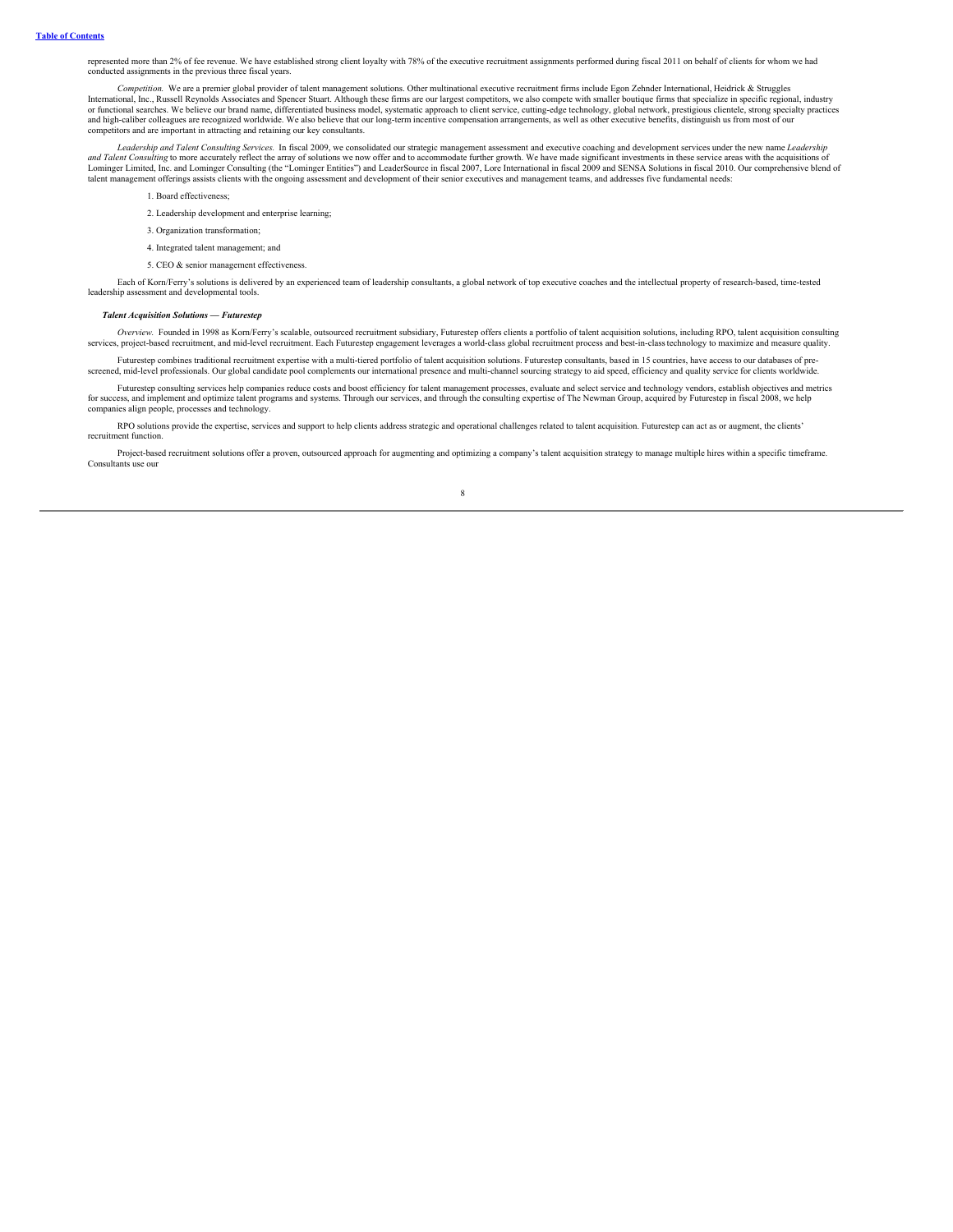proprietary recruitment methodology to deliver seamless, workflow-driven talent acquisition strategies that enable clients to secure the right talent, quickly and effectively.

Futurestep's mid-level recruitment service uses multiple sourcing channels, validated cultural assessments and our global database of more than two million pre-screened professionals to offer a low overhead approach that accelerates the recruitment process and provides a diverse, qualified set of mid-level candidates matched with specific cultural and strategic requirements.

Regions. We opened our first Futurestep office in Los Angeles in May 1998. In January 2000, we acquired the Executive Search & Selection business of PA Consulting with operations in Europe and Asia Pacific. As of April 30,

*Competition.* Futurestep primarily competes for business with other RPO providers such as Spherion, KellyOCG and The RightThing and competes for search assignments with regional contingency recruitment firms and large national retained recruitment firms.

For talent acquisition and management consulting services, Futurestep competes with boutique consulting providers such as HRchitect and Knowledge Infusion and larger consulting firms such as Accenture, Aon Hewitt and Towers Watson.

# *Professional Staf and Employees*

As of April 30, 2011, we had a total of 2,463 full-time employees. Of this, 1,774 were executive recruitment employees consisting of 471 consultants, 1,131 associates, researchers, administrative and a scoper staff, and 17 administrative and support staff. Corporate had 61 professionals at April 30, 2011. We are not party to a collective bargaining agreement and consider our relations with our employees to be good. Korn/Ferry is an equal opportunity employer.

In Executive Recruitment, senior associates, associates and researchers support the efforts of our consultants with candidate sourcing and identification, but do not generally lead assignments. We have training and profess recruiting experienced professionals into our Company.

The following table provides information relating to each of our business segments for fiscal 2011. Financial information regarding our business segments for fiscal 2010 and 2009 and additional information for fiscal 2011 is contained in the Notes to our Consolidated Financial Statements included in this Annual Report on Form 10-K.

|                                    | Fee<br>Revenue |  | Income<br>(Loss) |           | Operating |     | Offices as of<br>April 30, 2011<br>(Dollars in thousands) |  | Number of | Number of<br><b>Consultants as of</b><br>April 30, 2011 |
|------------------------------------|----------------|--|------------------|-----------|-----------|-----|-----------------------------------------------------------|--|-----------|---------------------------------------------------------|
| <b>Executive Recruitment:</b>      |                |  |                  |           |           |     |                                                           |  |           |                                                         |
| North America                      | 375,971        |  |                  | 80,685    | 23        | 225 |                                                           |  |           |                                                         |
| <b>EMEA</b>                        | 155,782        |  |                  | 11,628    | 19        | 132 |                                                           |  |           |                                                         |
| Asia Pacific                       | 90,346         |  |                  | 11,611    | 18        | 95  |                                                           |  |           |                                                         |
| South America                      | 31,959         |  |                  | 7,475     |           | 19  |                                                           |  |           |                                                         |
| <b>Total Executive Recruitment</b> | 654,058        |  |                  | 111,399   | 67        | 471 |                                                           |  |           |                                                         |
| Futurestep(1)                      | 90,191         |  |                  | 4.955     |           | 162 |                                                           |  |           |                                                         |
| Corporate                          |                |  |                  | (30, 569) |           |     |                                                           |  |           |                                                         |
| <b>Total</b>                       | 744,249        |  |                  | 85,785    | 76        | 633 |                                                           |  |           |                                                         |

(1) Futurestep partially occupies 19 of the executive recruitment offices globally in 15 countries.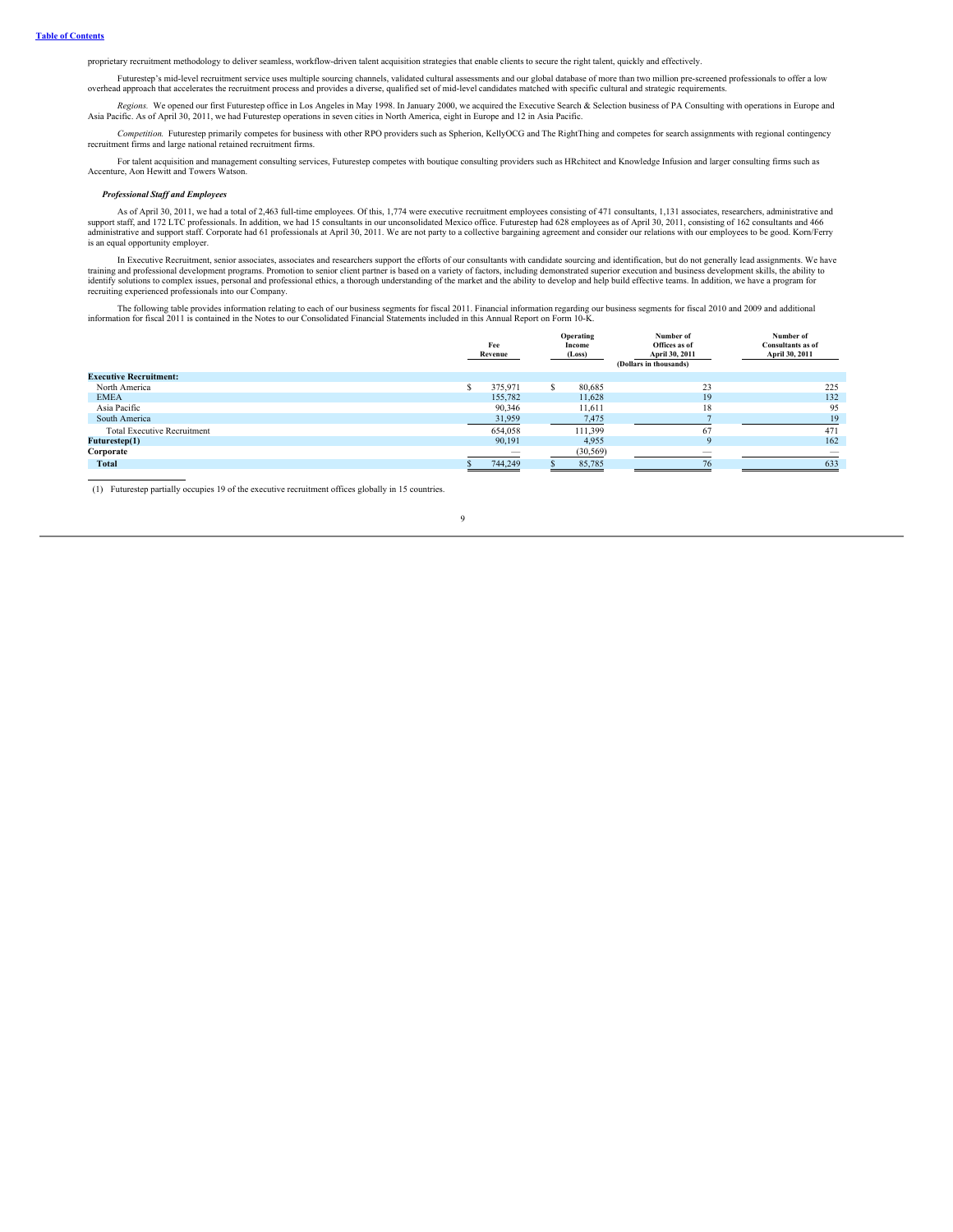The following table provides information on fee revenues for each of the last three fiscal years attributable to the geographical regions in which the Company operates:

|                      |   | Year Ended April 30. |                |         |  |         |  |
|----------------------|---|----------------------|----------------|---------|--|---------|--|
|                      |   | 2011                 | 2010           |         |  | 2009    |  |
|                      |   |                      | (In thousands) |         |  |         |  |
| <b>Fee Revenue:</b>  |   |                      |                |         |  |         |  |
| <b>United States</b> | S | 365,919              |                | 270,859 |  | 305,472 |  |
| Canada               |   | 45,313               |                | 32,115  |  | 41,861  |  |
| <b>EMEA</b>          |   | 183,373              |                | 157,376 |  | 172,899 |  |
| Asia Pacific         |   | 117,685              |                | 88,004  |  | 93,668  |  |
| South America        |   | 31,959               |                | 24,026  |  | 24,323  |  |
| Total                |   | 744,249              |                | 572,380 |  | 638,223 |  |
|                      |   |                      |                |         |  |         |  |

### <span id="page-11-0"></span>**Item 1A.** *Risk Factors*

The risks described below are the material risks facing our Company. Additional risks not presently known to us or that we currently deem immaterial may also impair our business operations. Our<br>business, financial conditio

# Competition in our industry could result in us losing market share and/or require us to charge lower prices for services, which could reduce our revenue.

We compete for executive recruitment business with numerous executive recruitment firms and businesses that provide job placement services, including other large global executive search firms, recruitment ossues was matured to meet our contractions include Egon Zehnder International, Heidrick & Struggles International, Inc., Russell Reynolds Associates and smaller specialty firms and internet-based firms. Tradit Spencer Stuart. In each of our markets, our competitors may possess greater resources, greater name recognition and longer operating histories than we do, which may give them an advantage in obtaining future clients and attracting qualified professionals in these markets. Additionally, specialty firms can focus on regional or functional markets or on particular industries. There are no extensive barriers to entry into t attract new competitors, especially Internet-enabled professional and social networking website providers. As these providers continue to evolve, they may develop offerings similar to or more expansive than<br>ours, thereby i networking website providers or traditional executive recruitment firms, may lead to pricing pressures that could negatively impact our business. For example, increased competition could require us to charge lower prices, and/or cause us to lose market share, each of which could reduce our fee revenue.

### If we fail to attract and retain qualified and experienced consultants, our revenue could decline and our business could be harmed.

We compete with other executive recruitment firms for qualified and experienced consultants. Attracting and retaining consultants in our industry is particularly important because, generally, a small number of consultants have primary responsibility for a client relationship. Because client responsibility is so concentrated, the loss of key consultants may lead to the loss of client relationships. In 2011, for<br>example, responsibility for generating business equal to approximately 7% of our net revenues. This risk is heightened due to the general portability of a consultant's business. Any decrease in the quality of our<br>reputation, reduct to retain our most

| I |   |  |
|---|---|--|
|   |   |  |
|   |   |  |
|   | I |  |
|   |   |  |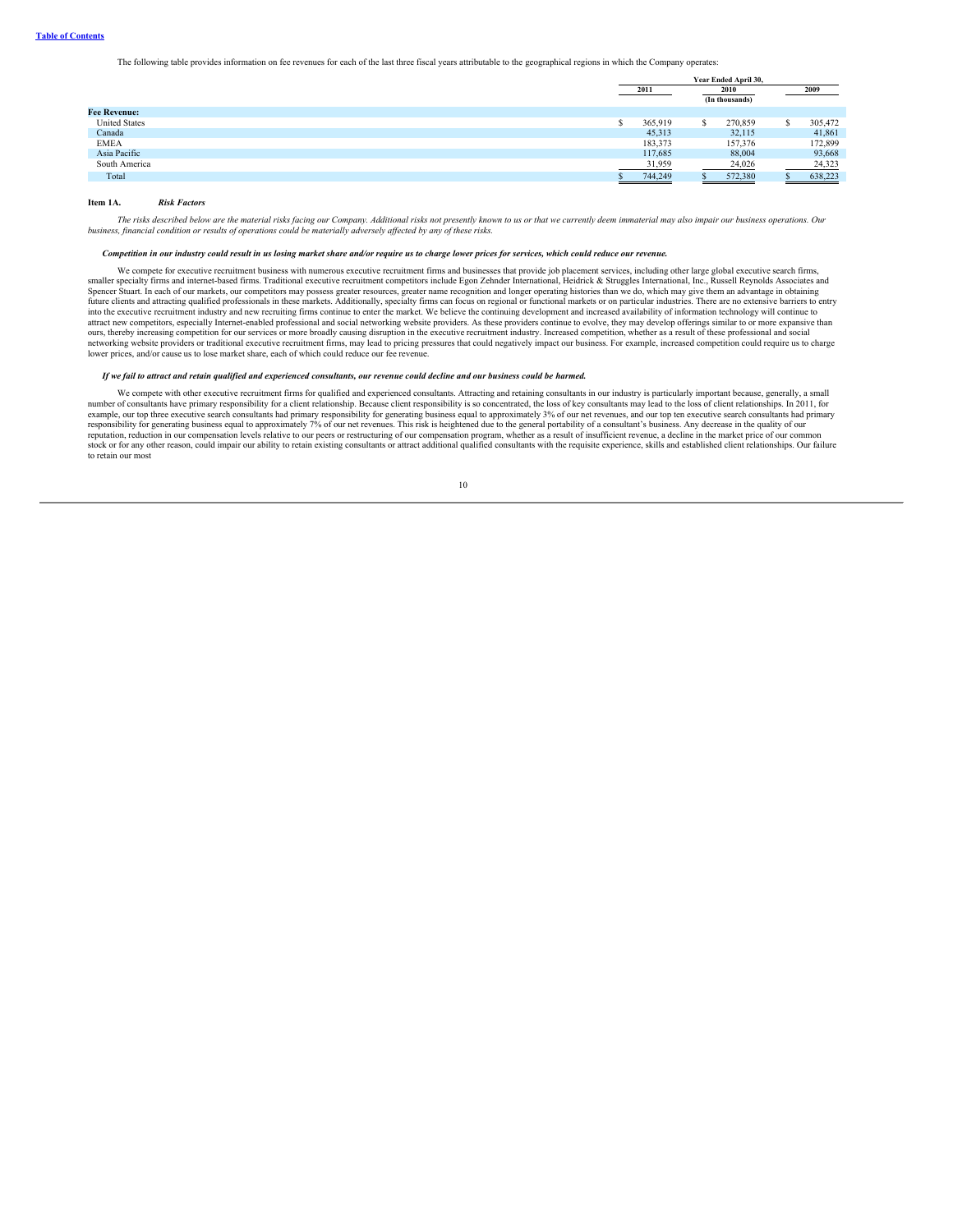roductive consultants or maintain the quality of service to which our clients are accustomed and the ability of a departing consultant to move business to his or her new employer could result in a loss of clients, which could in turn cause our fee revenue to decline and our business to be harmed. We may also lose clients if the departing executive search consultant has widespread name recognition or a<br>reputation as a specia employees for a period of one year, we may lose additional executive search consultants if they choose to join the departing executive search consultant at another executive search firm. If we fail to limit<br>departing execu affected.

### Global economic developments and the conditions in the geographic regions and the industries from which we derive a significant portion of our fee revenue could negatively affect our business, *financial condition and results of operations.*

Demand for our services is affected by global economic conditions and the general level of economic activity in the geographic regions and industries in which we operate. When conditions in the global economy, including the credit markets, deteriorate, or economic activity slows, many companies hire fewer permanent employees and some companies, as a cost-saving measure, choose to rely on their wan human resources industries in which we operate has shown improvement recently, economic conditions remain uncertain. If such uncertainty persists or if the national or global economy or credit market conditions in general were to deteriorate, such uncertainty or changes could put additional negative pressure on demand for our services, resulting in lower cash flows and a negative effect on our business, financial condition and were to dete results of operations.

# If we are unable to retain our executive officers and key personnel, or integrate new members of our senior management who are critical to our business, we may not be able to successfully manage our<br>business in the future.

Our future success depends upon the continued service of our executive officers and other key management personnel. If we lose the services of one or more of our executives or key employees, or if one or more of them decides to join a competitor or otherwise compete directly or indirectly with us, or if we are unable to integrate new members of our senior management who are critical to our business, we<br>may not be ab

# *If we are unable to maintain our professional reputation and brand name, our business will be harmed.*

We depend on our overall reputation and brand name recognition to secure new engagements and to hire qualified professionals. Our success also depends on the individual reputations of our professionals. We obtain a majority of our new engagements from existing clients or from referrals by those clients. Any client who is dissatisfied with our assignments can adversely affect our ability to secure new engagements.

If any factor, including poor performance, hurts our reputation, we may experience difficulties in competing successfully for both new engagements and qualified consultants. Failing to maintain our professional reputation and the goodwill associated with our brand name could seriously harm our business.

### We are subject to potential legal liability from clients, employees and candidates for employment. Insurance coverage may not be available to cover all of our potential liability and available coverage *may not be suf icient to cover all claims that we may incur.*

Our ability to obtain liability insurance, its coverage levels, deductibles and premiums are all dependent on market factors, our loss history and insurers' perception of our overall risk profile. We are exposed to potential claims with respect to the executive recruitment process. For example, a client could assert a claim for matters such as breach of an off-limit agreement or recommending a candidate who subsequently pr

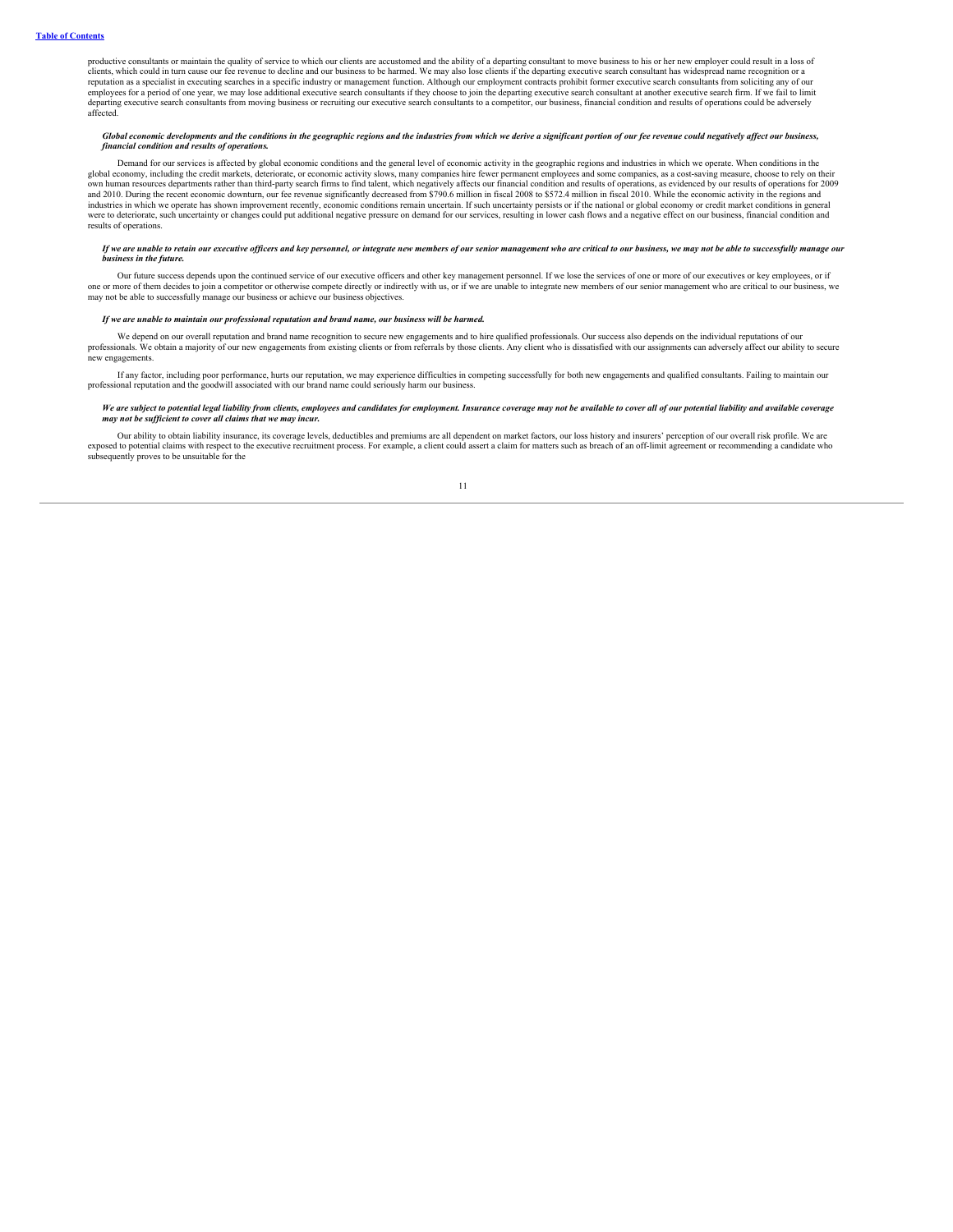position filled. Further, the current employer of a candidate whom we placed could file a claim against us alleging interference with an employment contract. In addition, a candidate could assert an action against us for failure to maintain the confidentiality of the candidate's employment search or for alleged discrimination, violations of employment law or other matters. Further, in various countries, we are are that our i acceptable rates. Significant uninsured liabilities could have a material adverse effect on our business, financial condition and results of operations.

### We rely heavily on our information systems and if we lose that technology, or fail to further develop our technology, our business could be harmed.

Our success depends in large part upon our ability to store, retrieve, process, manage and protect substantial amounts of information. To achieve our strategic objectives and to remain competitive, we must continue to develop and enhance our information systems. This may require the acquisition of equipment and software and the development of new proprietary software, either internally or through<br>independent consultants any reason any interruption or loss of our information processing capabilities occurs, this could harm our business, results of operations and financial condition.

### We face risks associated with social and political instability, legal requirements, economic conditions and currency fluctuations in our international operations,

We operate in 35 countries and during the year ended April 30, 2011, generated 45% of our fee revenue from operations outside of North America. We are exposed to the risk of changes in social, political, legal and economic

- changes in and compliance with applicable laws and regulatory requirements;
- difficulties in staffing and managing global operations;
- social and political instability;
- fluctuations in currency exchange rates;
- statutory equity requirements;
- repatriation controls; and
- potential adverse tax consequences.

We have no hedging or similar foreign currency contracts and therefore fluctuations in the value of foreign currencies could impact our global operations. We cannot ensure that one or more of these factors will not harm our business, financial condition or results of operations.

# We may be limited in our ability to recruit employees from our clients and we could lose those opportunities to our competition, which could harm our business.

Either by agreement with clients, or for client relations or marketing purposes, we sometimes refrain from, for a specified period of time, recruiting candidates from a client when conducting searches on behalf of other clients. These off-limit agreements can generally remain in effect for up to two years following completion of an assignment. The duration and scope of the off-limit agreement, including<br>whether it cover complexity of the client's business, the length of the client relationship and the frequency with which we have been engaged to perform executive searches for the client. If a prospective client believes that we<br>are overly recruit candidates from these clients may make it difficult for us to obtain search assignments from,

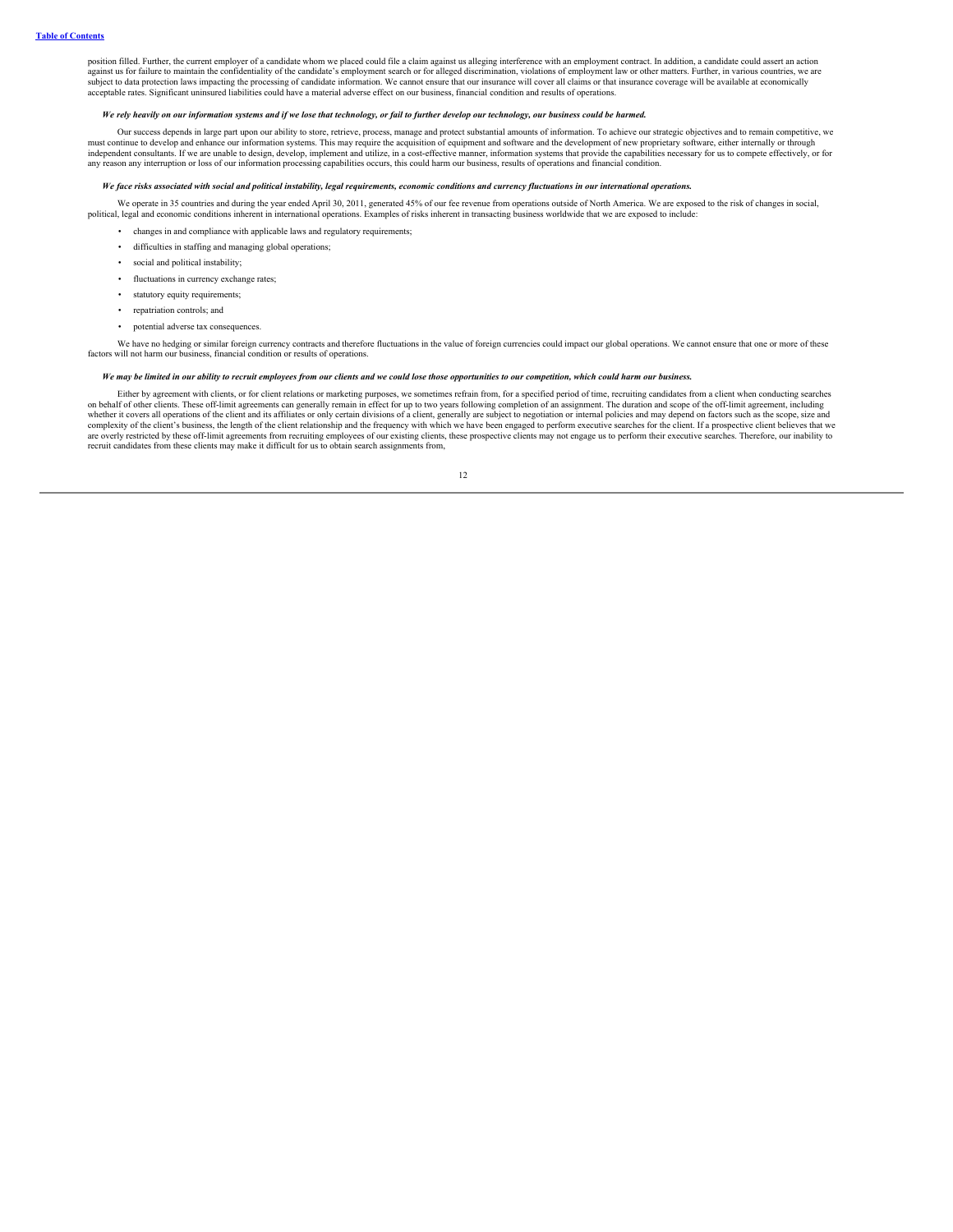or to fulfill search assignments for, other companies in that client's industry. We cannot ensure that off-limit agreements will not impede our growth or our ability to attract and serve new clients, or otherwise harm our business.

# *We have provisions that make an acquisition of us more dif icult and expensive.*

Anti-takeover provisions in our Certificate of Incorporation, our Bylaws and under Delaware law make it more difficult and expensive for us to be acquired in a transaction that is not approved by our Board of Directors. Some of the provisions in our Certificate of Incorporation and Bylaws include:

- a classified Board of Directors;
- limitations on the removal of directors;
- limitation on stockholder actions;
- advance notification requirements for director nominations and actions to be taken at stockholder meetings; and
- the ability to issue one or more series of preferred stock by action of our Board of Directors.

These provisions could discourage an acquisition attempt or other transaction in which stockholders could receive a premium over the current market price for the common stock.

### *We have deferred tax assets that we may not be able to use under certain circumstances.*

If we are unable to generate sufficient future taxable income in certain jurisdictions, or if there is a significant change in the time period within which the underlying temporary differences become taxable incease in our assets may also be impacted by new legislation or regulation.

# An impairment in the carrying value of goodwill and other intangible assets could negatively impact our consolidated results of operations and net worth.

Goodwill is initially recorded at fair value and is not amortized, but is reviewed for impairment at least annually or more frequently if impairment indicators are present. In assessing the carrying value<br>of goodwill, we m marketplace data. There are inherent uncertainties related to these factors and management's judgment in applying these factors. Goodwill valuations have been calculated using an income approach based on<br>the present value unexpected significant declines in operating results, or sustained market capitalization declines. These types of events and the resulting analyses could result in goodwill impairment charges in the future. Impairment charges could substantially affect our results of operations and net worth in the periods of such charges.

### *Acquisitions may have an adverse ef ect on our business.*

While we may, under certain circumstances, pursue acquisitions in the future, we may not be able to consummate such acquisitions on satisfactory terms or integrate the acquired businesses effectively and profitably into our existing operations. To the extent we consummate any acquisitions, our future success may depend in part on our ability to complete the integration of the acquisition target successfully<br>into our op expenses as a percentage of net revenues and reduce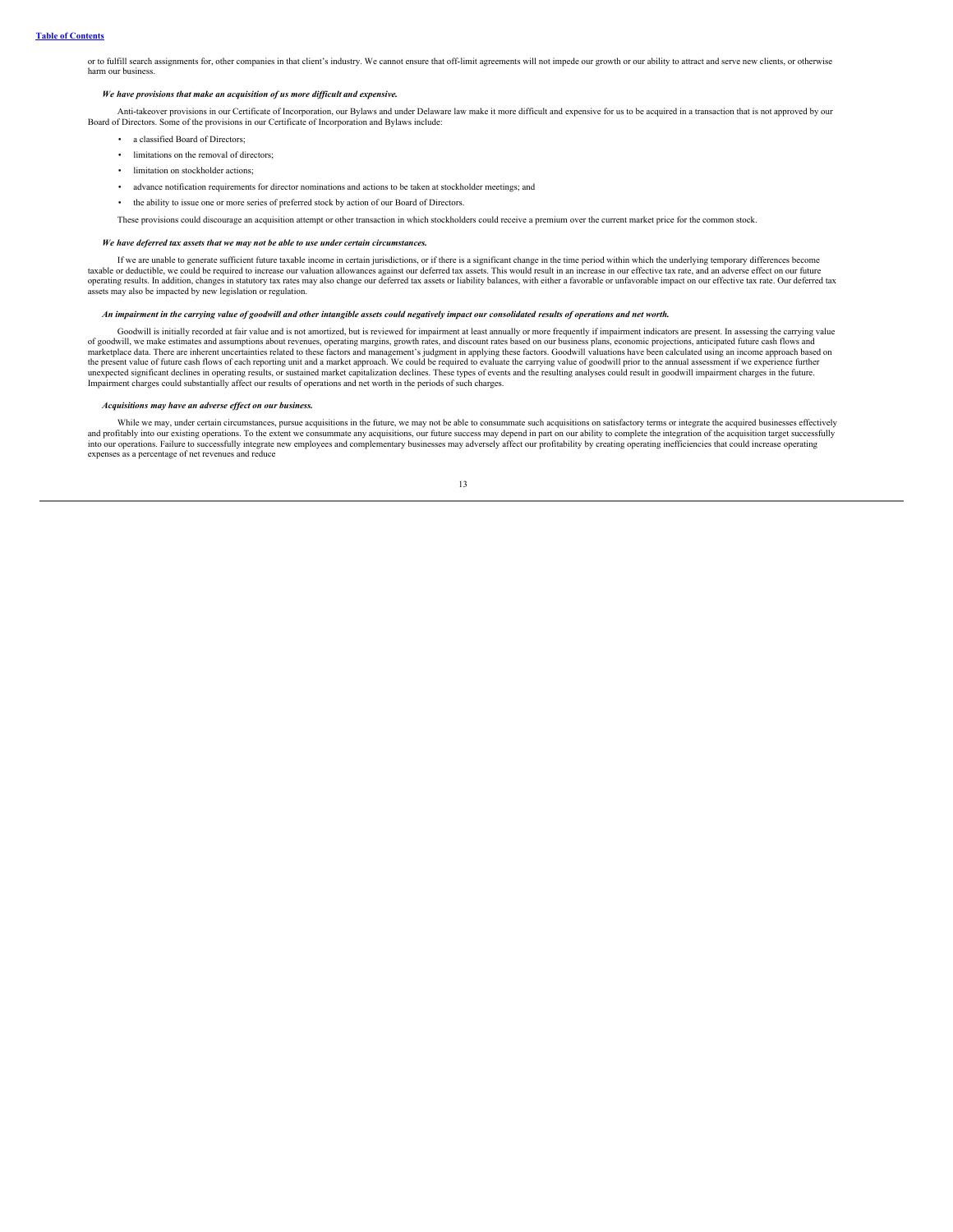operating income. Further, after any acquisition, the acquired businesses' clients may choose not to move their business to us causing an adverse affect on our business, financial condition and results of operations.

# *We may not be able to align our cost structure with our revenue level.*

We must ensure that our costs and workforce continue to be in proportion to demand for our services. Any failure to maintain a balance between our cost structure and headcount and our revenue could adversely affect our business, financial condition, and results of operations and lead to negative cash flows, which in turn might require us to obtain additional financing to meet our capital needs.

### We may require additional capital in the future, which may not be available at all or may be available only on unfavorable terms.

Future adverse changes in the Company's revenue could require us to institute cost cutting measures. To the extent our efforts are insufficient, we may incur negative cash flows. If such conditions persist over an extended period of time, it might require us to obtain financing to meet our capital needs. If we are unable to secure financing on favorable terms or at all, our ability to fund our operations could<br>be imp

# We invest in marketable securities classified as trading and available for sale and if the market value of these securities declines materially, they could have an adverse affect on our earnings.

Marketable securities consist of mutual funds and investments in corporate bonds, U.S. Treasury and agency securities and commercial paper. The primary objectives of the mutual funds are to meet the obligations under certa

# **Item 1B.** *Unresolved Staf Comments*

<span id="page-15-1"></span><span id="page-15-0"></span>Not applicable.

### **Item 2.** *Properties*

Our corporate office is located in Los Angeles, California. We lease all 76 of our executive recruitment and Futurestep offices located in North America, EMEA, Asia Pacific and South America. As of April 30, 2011, we leased an aggregate of approximately 783,681 square feet of office space. The leases generally are for terms of one to 15 years and contain customary terms and conditions. We believe that<br>our facilities

### <span id="page-15-2"></span>**Item 3.** *Legal Proceedings*

From time to time, we are involved in litigation both as a plaintiff and a defendant, relating to claims arising out of our operations. As of the date of this report, we are not engaged in any legal proceedings that are expected, individually or in the aggregate, to have a material adverse effect on our business, financial condition or results of operations.

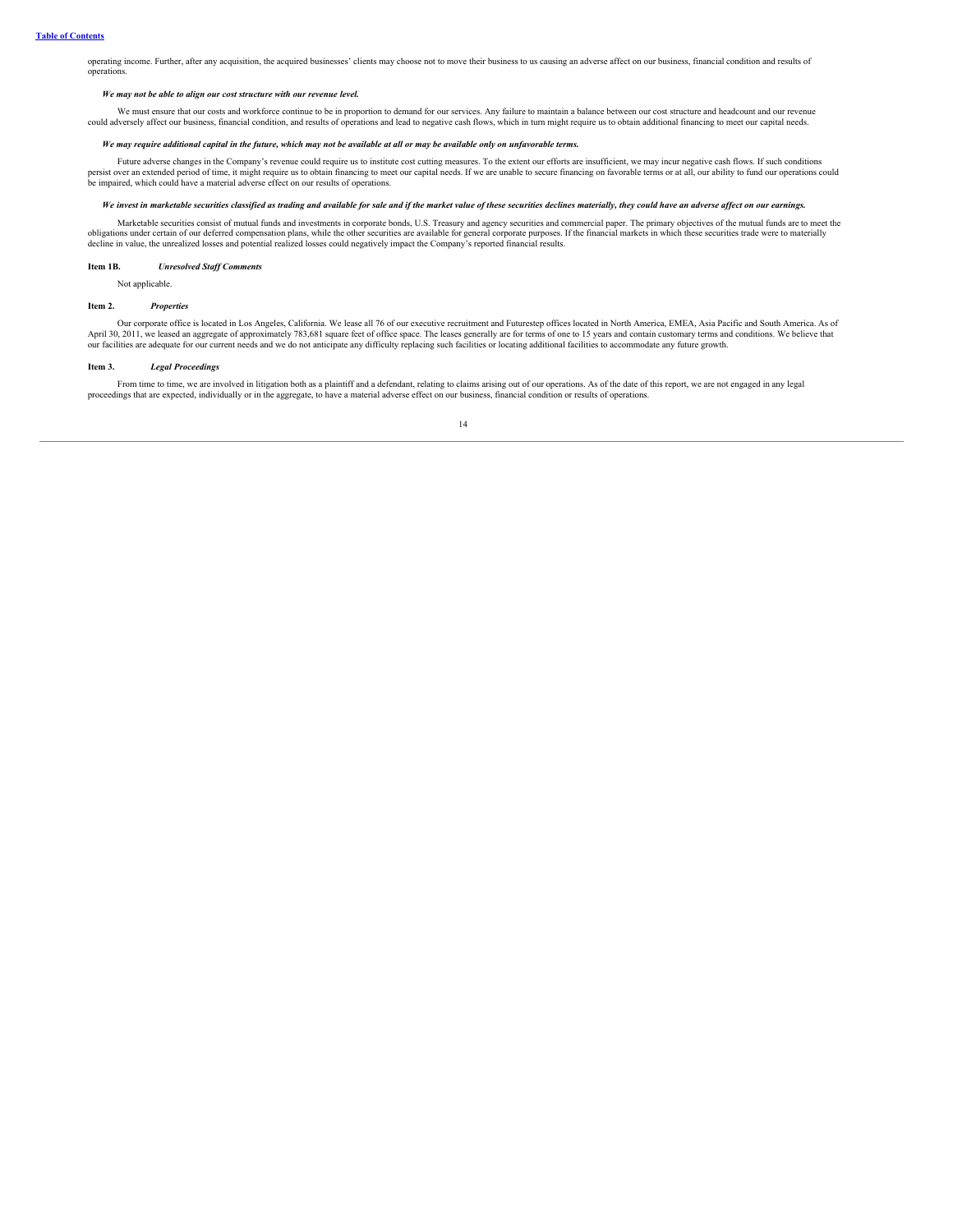# **Table of [Contents](#page-1-0)**

# <span id="page-16-0"></span>**Item 4.** *Removed and Reserved*

# **Executive Officers of the Registrant**

| Name                   |     | <b>Position</b>                                                                          |
|------------------------|-----|------------------------------------------------------------------------------------------|
| Gary D. Burnison       |     | President and Chief Executive Officer                                                    |
| Michael A. DiGregorio  | 56. | Executive Vice President and Chief Financial Officer                                     |
| Ana Dutra              |     | Executive Vice President and Chief Executive Officer of Leadership and Talent Consulting |
| <b>Byrne Mulrooney</b> |     | Chief Executive Officer, Futurestep                                                      |

Our executive officers serve at the discretion of our Board of Directors. There is no family relationship between any executive officer or director. The following information sets forth the business experience for at least the past five years for each of our executive officers.

*Gary D. Burnison* has been President and Chief Executive Officer since July 2007. He was Executive Vice President and Chief Financial Officer from March 2002 until June 30, 2007 and Chief Operating Officer from November 2003 until June 30, 2007. Prior to joining Korn/Ferry, Mr. Burnison was Principal and Chief Financial Officer of Guidance Solutions, a privately held consulting firm, from<br>1999 to 2001. Prio Mr. Burnison was a partner at KPMG Peat Marwick.

*Michael A. DiGregorio* joined the Company in June 2009 as our Executive Vice President and Chief Financial Officer. Prior to joining Korn/Ferry, he served as Executive Vice President and Chief Financial Officer of St. John Knits International, Inc., a luxury women's apparel company, from 2006 to 2009. Prior to joining St. John Knits International, Inc. Mr. DiGregorio served in various capacities at<br>Jafra Cosmeti U.S. Operations from 1998 to 1999, and General Manager and Chief Operating Officer of the company's operations in Mexico from 1997 to 1998. He started his career at Touche, Ross and Company, a public<br>accounting firm. Mr. D

*Ana Dutra* has been Executive Vice President of Korn/Ferry and Chief Executive Officer of Leadership and Talent Consulting since February 2008. She is responsible for driving the global growth of our Leadership and Talent Consulting services, including our Lominger and LeaderSource companies. Prior to joining Korn/Ferry, Ms. Dutra led the global organization and change strategy practice at<br>Accenture, a global manag Consulting from 2001 to 2005. Earlier, Ms. Dutra was with Marakon Associates, CSC Index, Booz Allen Hamilton and IBM Consulting Group.

*Byrne Mulrooney* joined the Company in April 2010 as Chief Executive Officer of Futurestep. Prior to joining Korn/Ferry, he was President and Chief Operating Officer of Flynn Transportation Services, a third party logistics company, from 2007 to 2010. Prior to that, he led Spherion's workforce solutions business in North America, which provides workforce solutions in professional services and<br>general staffing marketing and operations. Mr. Mulrooney is a graduate of Villanova University in Pennsylvania. He holds a master's degree in management from Northwestern University's J.L. Kellogg Graduate School of<br>Management.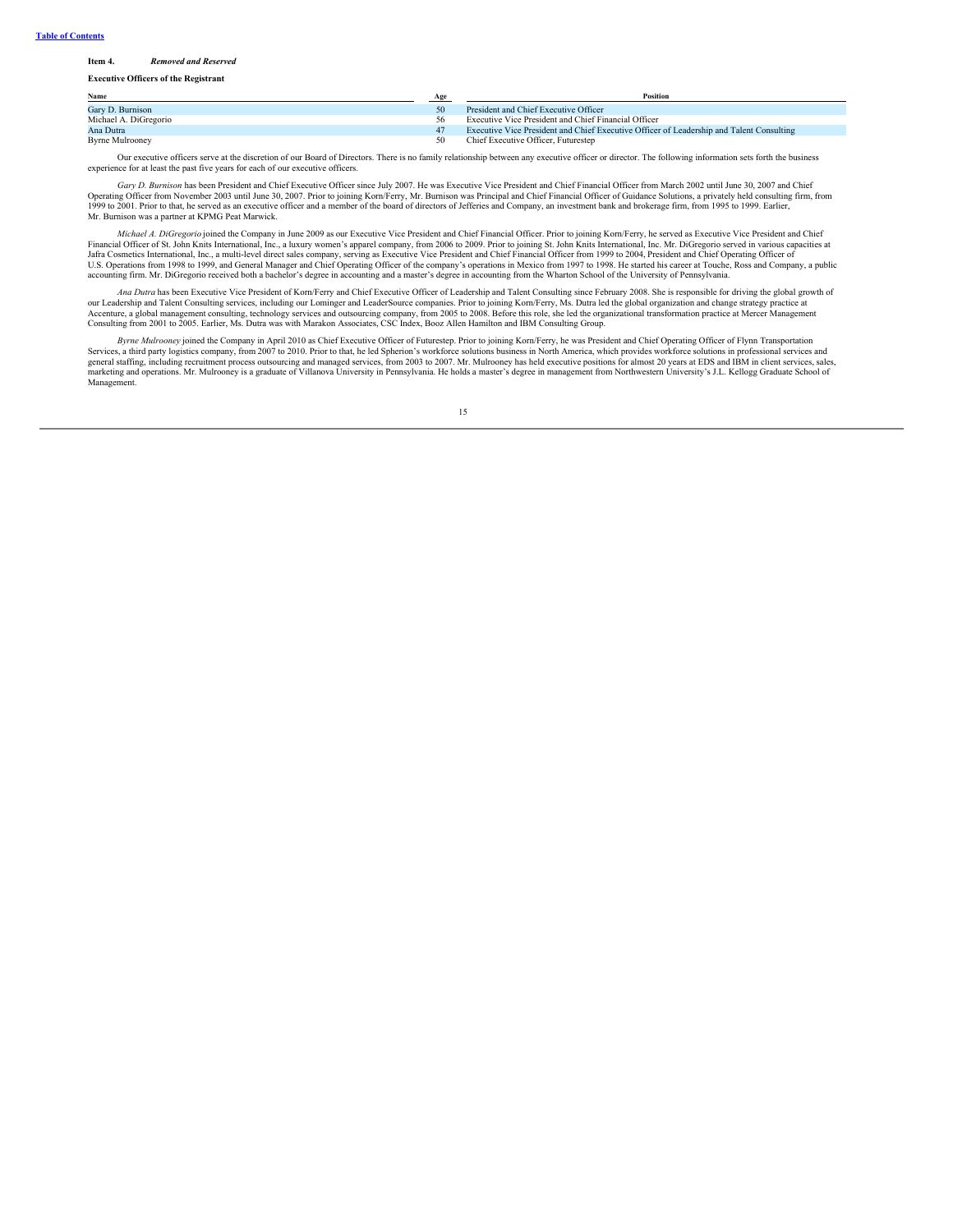# **PART II.**

# <span id="page-17-0"></span>Item 5. Market for Registrant's Common Equity, Related Stockholder Matters and Issuer Purchases of Equity Securities

# **Common Stock**

Our common stock is listed on the New York Stock Exchange under the symbol "KFY." The following table sets forth the high and low sales price per share of the common stock for the periods indicated, as reported on the New

|                                  | High    | Low     |
|----------------------------------|---------|---------|
| Fiscal Year Ended April 30, 2011 |         |         |
| First Quarter                    | \$16.68 | \$12.99 |
| Second Quarter                   | \$17.93 | \$12.78 |
| Third Quarter                    | \$24.00 | \$16.85 |
| Fourth Quarter                   | \$24.77 | \$19.34 |
| Fiscal Year Ended April 30, 2010 |         |         |
| First Quarter                    | \$14.29 | \$9.43  |
| Second Quarter                   | \$17.28 | \$12.57 |
| Third Quarter                    | \$18.00 | \$14.31 |
| Fourth Quarter                   | \$18.62 | \$14.65 |

On June 27, 2011 the last reported sales price on the New York Stock Exchange for the Company's common stock was \$21.19 per share and there were approximately 6,200 beneficial holders of the Company's common stock.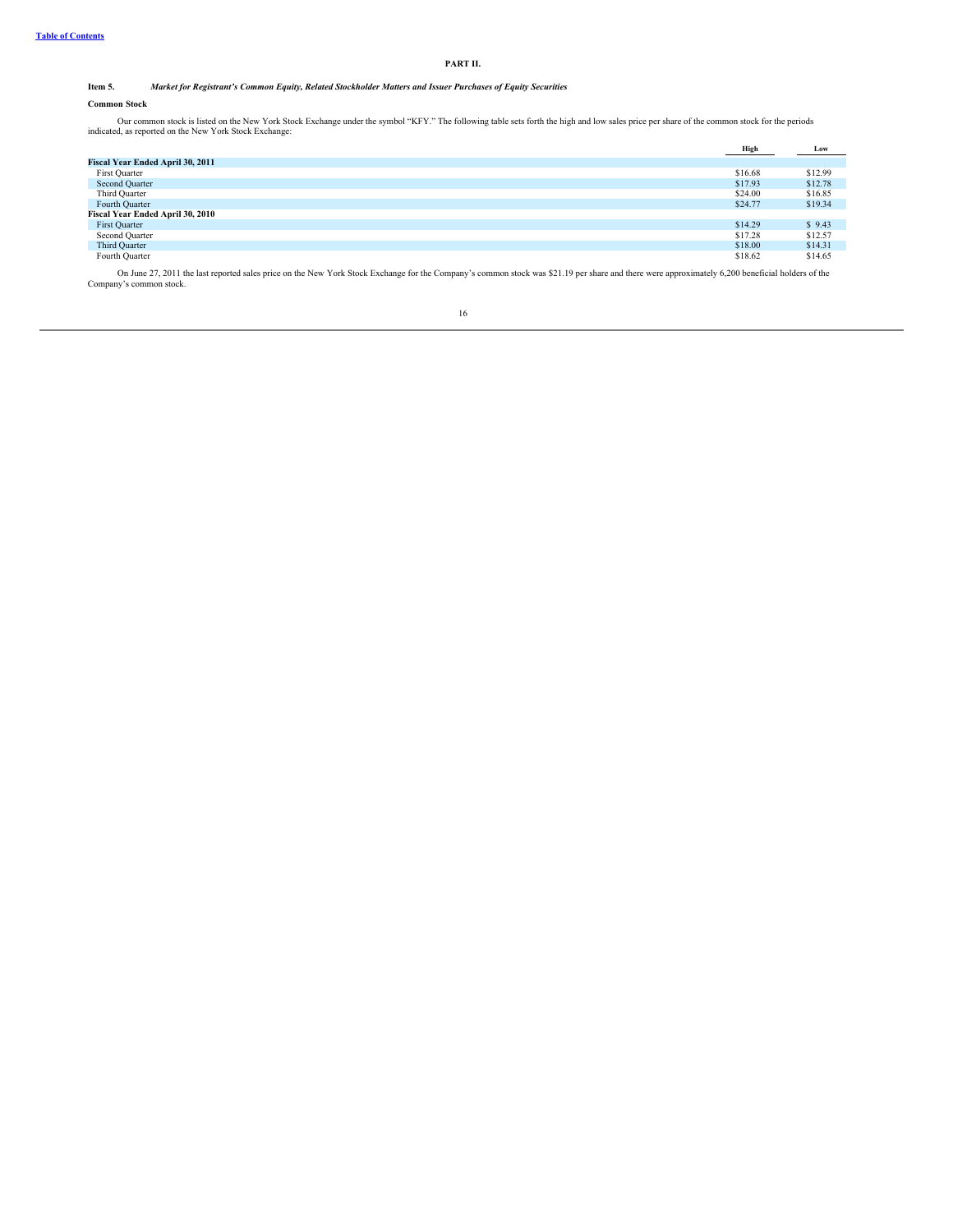# **Performance Graph**

We have presented below a graph comparing the cumulative total stockholder return on the Company's shares with the cumulative total stockholder return on (1) the Standard & Poor's 500 Stock Index and (2) a company-established peer group. The following graph compares the monthly percentage change in the Company's cumulative total stockholder return with the cumulative total return of the<br>companies in the Stand

In fiscal 2011, we established a new peer group comprised of a broad number of publicly traded companies, which are principally or in significant part involved in either professional staffing or consulting. The new peer gr International Inc. (RHI), SFN Group, Inc. (SFN), The Corporate Executive Board Company (EXBD), The Dun & Bradsheet Corporation (DNB), Towers Watson & Co. (TW) and TrueBlue, Inc. (TBI). We<br>believe this group of professional comparison of stock performance. The returns of each company have been weighted according to their respective stock market capitalization at the beginning of each measurement period for purposes of arriving at a peer group average.

The old peer group, presented for comparative purposes, consists of Caldwell Partners International Inc. (CWL/A CN), Heidrick & Struggles International, Inc. (HSII) and Hudson Highland Group (HHGP). This smaller group consists of publicly traded companies primarily engaged in executive recruiting or professional level staffing and recruiting.

The stock price performance depicted in this graph is not necessarily indicative of future price performance. This graph will not be deemed to be incorporated by reference by any general statement incorporating this Form 1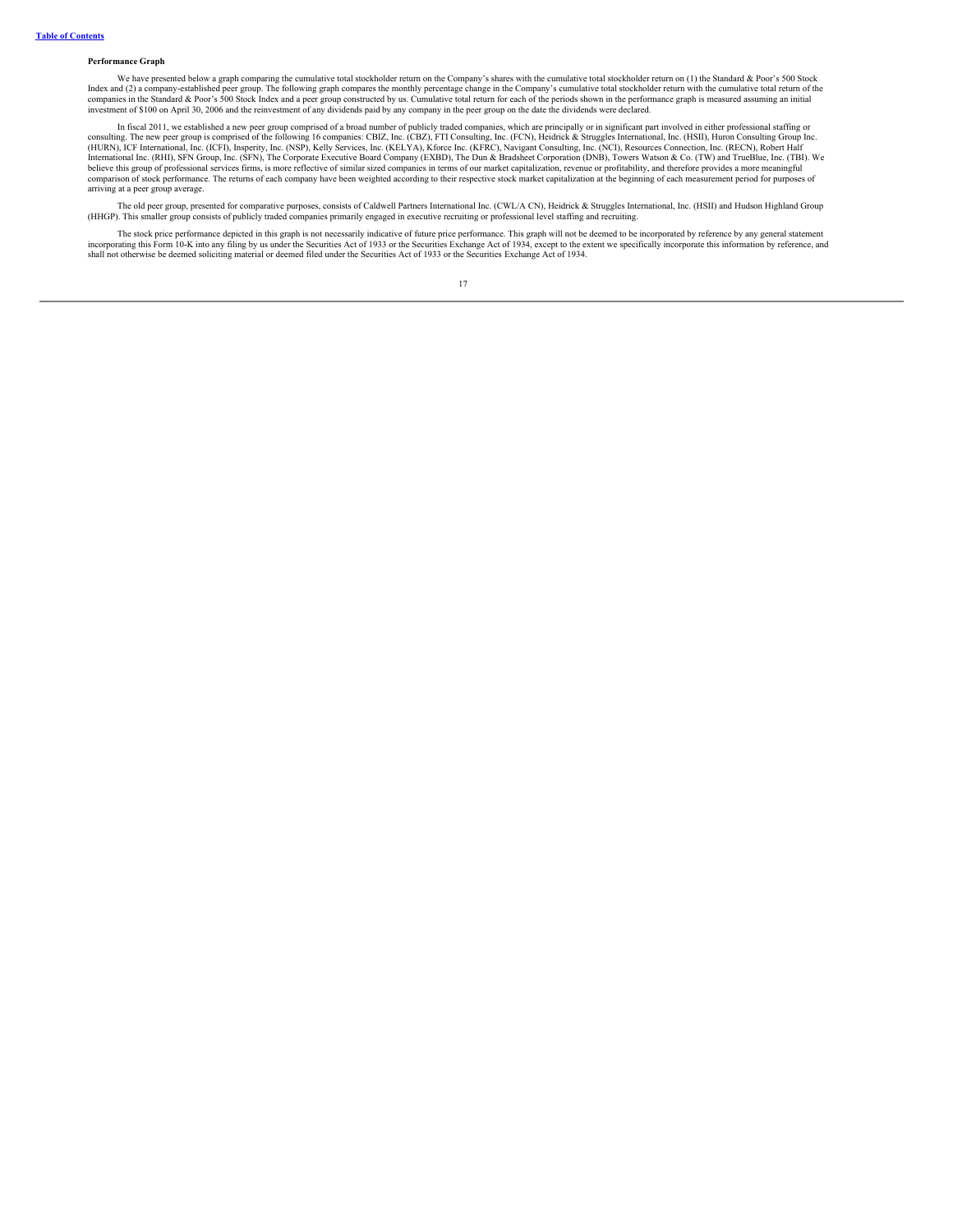### **COMPARISON OF 5 YEAR CUMULATIVE TOTAL RETURN\*** AMONG KORN/FERRY INTERNATIONAL, THE S&P 500 INDEX,

AN OLD PEER GROUP AND A NEW PEER GROUP



 $\overrightarrow{ }$  New Peer Group  $\rightarrow \rightarrow$  S&P 500  $-$ O $-$  Old Peer Group -C-Kora/Ferry International

\* \$100 invested on 4/30/06 in stock or index-including reinvestment of dividends. Fiscal year ending April 30. Copyright© 2011, Standard & Poor's, a division of The McGraw-Hill Companies, Inc. All rights reserved. *www.researchdatagroup.com/S&P.htm*

# **Dividends and Stock Repurchases**

We have not paid any cash dividends on our common stock since April 30, 1996 and do not currently intend to pay any cash dividends on our common stock in the foreseeable future. The Board of<br>Directors has authorized the Co execute our currently outstanding issuer repurchase programs will depend on our earnings, capital requirements, financial condition and other factors considered relevant by our Board of Directors. Our credit<br>facility does

# **Issuer Purchases of Equity Securities**

The following table summarizes common stock repurchased by us during the fourth quarter of fiscal 2011:

|                                      | <b>Shares</b><br>Purchased(1) | <b>Average Price</b><br>Paid per Share | <b>Shares Purchased</b><br>as Part of Publicly-<br><b>Announced Programs</b><br>$(2), (3), (4)$ and $(5)$ | <b>Approximate Dollar</b><br><b>Value of Shares</b><br>that may Yet be<br><b>Purchased Under</b><br>the Programs<br>$(2), (3), (4)$ and $(5)$ |              |  |
|--------------------------------------|-------------------------------|----------------------------------------|-----------------------------------------------------------------------------------------------------------|-----------------------------------------------------------------------------------------------------------------------------------------------|--------------|--|
| February 1, 2011 — February 28, 2011 | 951                           | 23.98                                  |                                                                                                           |                                                                                                                                               | 24.4 million |  |
| March 1, 2011 — March 31, 2011       | 16.189                        | 22.47                                  |                                                                                                           |                                                                                                                                               | 24.4 million |  |
| April 1, 2011 — April 30, 2011       | 1,806                         | 22.31                                  |                                                                                                           |                                                                                                                                               | 24.4 million |  |
| Total                                | 18,946                        | 22.53                                  |                                                                                                           |                                                                                                                                               |              |  |

$$
18\\
$$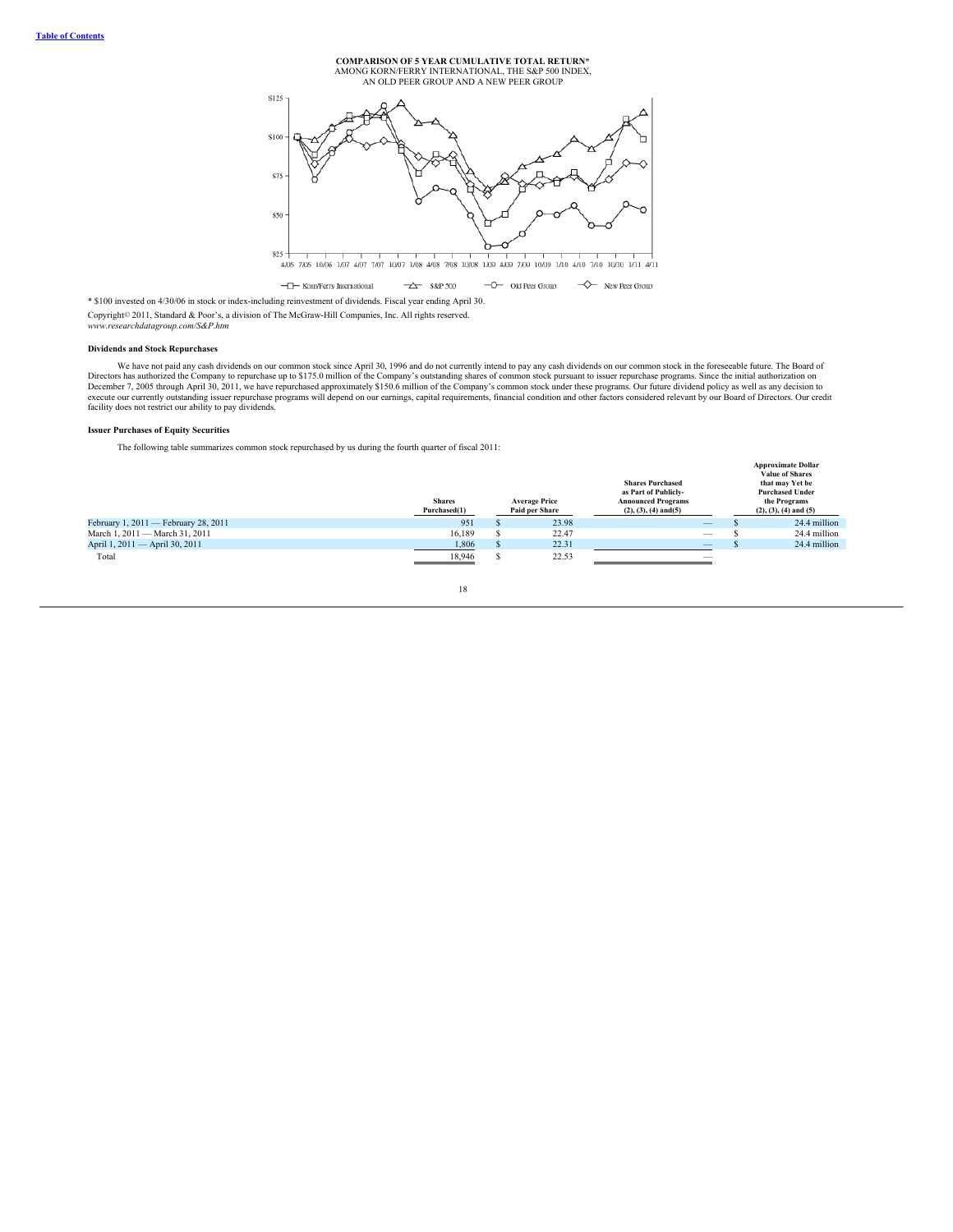- (1) Represents withholding of a portion of restricted shares to cover taxes upon vesting of restricted shares.
- (2) On December 7, 2005, the Board of Directors approved the repurchase of up to \$50 million of the Company's common stock in a common stock repurchase program. The shares can be repurchased in open market transactions or privately negotiated transactions at the Company's discretion.
- (3) On June 8, 2006, the Board of Directors approved the repurchase of an additional \$25 million of the Company's common stock in a common stock repurchase program. The shares can be repurchased in open market transactions
- (4) On March 6, 2007, the Board of Directors approved the repurchase of an additional \$50 million of the Company's common stock in a common stock repurchase program. The shares can be repurchased in open market transaction
- (5) On November 2, 2007, the Board of Directors approved the repurchase of an additional \$50 million of the Company's common stock in a common stock repurchase program. The shares can be repurchased in open market transact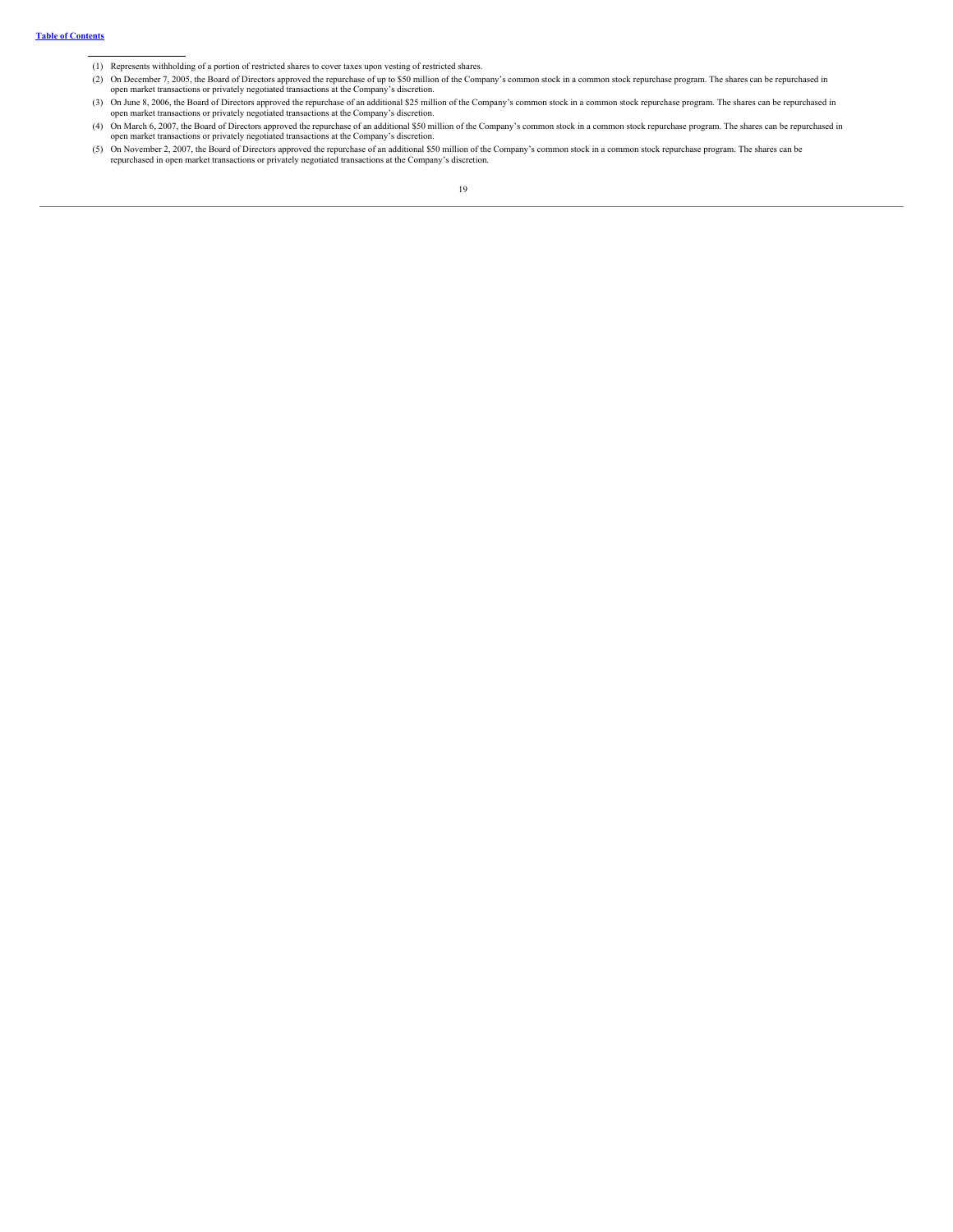# <span id="page-21-0"></span>**Item 6.** *Selected Financial Data*

The following selected financial data are qualified by reference to, and should be read together with, our "Audited Consolidated Financial Statements and Notes to Consolidated Financial Statements"<br>and "Management"s Discus

|                                                        |               | Year Ended April 30,                                           |              |         |              |           |    |         |               |         |
|--------------------------------------------------------|---------------|----------------------------------------------------------------|--------------|---------|--------------|-----------|----|---------|---------------|---------|
|                                                        |               | 2011                                                           |              | 2010    |              | 2009      |    | 2008    |               | 2007    |
|                                                        |               | (In thousands, except per share data and other operating data) |              |         |              |           |    |         |               |         |
| <b>Selected Statement of Operations Data:</b>          |               |                                                                |              |         |              |           |    |         |               |         |
| Fee revenue                                            | S             | 744.249                                                        | S            | 572,380 | s            | 638,223   | s  | 790,570 | s             | 653.422 |
| Reimbursed out-of-pocket engagement expenses           |               | 32,002                                                         |              | 27,269  |              | 37,905    |    | 45,072  |               | 35,779  |
| Total revenue                                          |               | 776,251                                                        |              | 599,649 |              | 676,128   |    | 835,642 |               | 689,201 |
| Compensation and benefits                              |               | 507,405                                                        |              | 413,340 |              | 442,632   |    | 540,056 |               | 447,692 |
| General and administrative expenses                    |               | 116,494                                                        |              | 115,280 |              | 126,882   |    | 134,542 |               | 105,312 |
| Out-of-pocket engagement expenses                      |               | 51.766                                                         |              | 41,585  |              | 49,388    |    | 58,750  |               | 44,662  |
| Depreciation and amortization                          |               | 12,671                                                         |              | 11,493  |              | 11,583    |    | 10,441  |               | 9,280   |
| Restructuring charges, net(1)                          |               | 2,130                                                          |              | 20,673  |              | 41,915    |    |         |               |         |
| Total operating expenses                               |               | 690,466                                                        |              | 602,371 |              | 672,400   |    | 743,789 |               | 606,946 |
| Operating income (loss)                                |               | 85,785                                                         |              | (2,722) |              | 3,728     |    | 91,853  |               | 82,255  |
| Other income (loss), net                               |               | 6,454                                                          |              | 10,066  |              | (14, 738) |    | 4,656   |               | 2,524   |
| Interest (expense) income, net                         |               | (2,535)                                                        |              | (2,622) |              | (1,063)   |    | 2,481   |               | (2,280) |
| Provision (benefit) for income taxes                   |               | 32,692                                                         |              | (485)   |              | 384       |    | 36,081  |               | 30,164  |
| Equity in earnings of unconsolidated subsidiaries, net |               | 1,862                                                          |              | 91      |              | 2,365     |    | 3,302   |               | 3,163   |
| Net income (loss)                                      | S             | 58,874                                                         | S            | 5,298   | \$           | (10,092)  | s  | 66,211  | S.            | 55,498  |
| Basic earning (loss) per share                         | S.            | 1.30                                                           | <sup>S</sup> | 0.12    | S.           | (0.23)    | S. | 1.50    | S.            | 1.40    |
| Diluted earning (loss) per share                       | S             | 1.27                                                           | S            | 0.12    | S            | (0.23)    | s  | 1.46    | S             | 1.24    |
| Basic weighted average common shares outstanding       |               | 45.205                                                         |              | 44,413  |              | 43,522    |    | 44,012  |               | 39.774  |
| Diluted weighted average common shares outstanding     |               | 46,280                                                         |              | 45,457  |              | 43,522    |    | 45,528  |               | 46,938  |
| <b>Other Operating Data:</b>                           |               |                                                                |              |         |              |           |    |         |               |         |
| Fee revenue by business segment:                       |               |                                                                |              |         |              |           |    |         |               |         |
| Executive recruitment:                                 |               |                                                                |              |         |              |           |    |         |               |         |
| North America                                          | S             | 375,971                                                        | S            | 278,746 | s            | 309.514   | s  | 374,891 | s             | 329,065 |
| <b>EMEA</b>                                            |               | 155,782                                                        |              | 137,497 |              | 143,184   |    | 183,042 |               | 146,155 |
| Asia Pacific                                           |               | 90,346                                                         |              | 64,132  |              | 66,332    |    | 95,915  |               | 74,987  |
| South America                                          |               | 31,959                                                         |              | 24,026  |              | 24,323    |    | 25,556  |               | 17,426  |
| Total executive recruitment                            |               | 654.058                                                        |              | 504,401 |              | 543,353   |    | 679,404 |               | 567,633 |
| Futurestep                                             |               | 90,191                                                         |              | 67,979  |              | 94,870    |    | 111,166 |               | 85,789  |
| Total fee revenue                                      |               | 744,249                                                        |              | 572,380 | S            | 638,223   | S  | 790,570 |               | 653,422 |
| Number of offices (at period end)                      |               | 76                                                             |              | 76      |              | 78        |    | 89      |               | 82      |
| Number of consultants (at period end)                  |               | 633                                                            |              | 627     |              | 615       |    | 684     |               | 601     |
| Number of new engagements opened                       |               | 11.854                                                         |              | 9.794   |              | 9.630     |    | 11.106  |               | 10.415  |
| Selected Balance Sheet Data as of April 30:            |               |                                                                |              |         |              |           |    |         |               |         |
| Cash and cash equivalents                              | <sup>\$</sup> | 246,856                                                        | <sup>S</sup> | 219,233 | $\mathbf{s}$ | 255,000   | S. | 305,296 | <sup>\$</sup> | 226,137 |
| Marketable securities(2)                               |               | 122,231                                                        |              | 77,219  |              | 75,255    |    | 83,966  |               | 98,130  |
| Working capital(3)                                     |               | 207,731                                                        |              | 182,781 |              | 198,250   |    | 196,259 |               | 193,716 |
| Total assets                                           |               | 971,680                                                        |              | 827,098 |              | 740,879   |    | 880,214 |               | 761,491 |
| Total stockholders' equity                             |               | 578,337                                                        |              | 491,342 |              | 459,099   |    | 496,134 |               | 432,955 |
|                                                        |               |                                                                |              |         |              |           |    |         |               |         |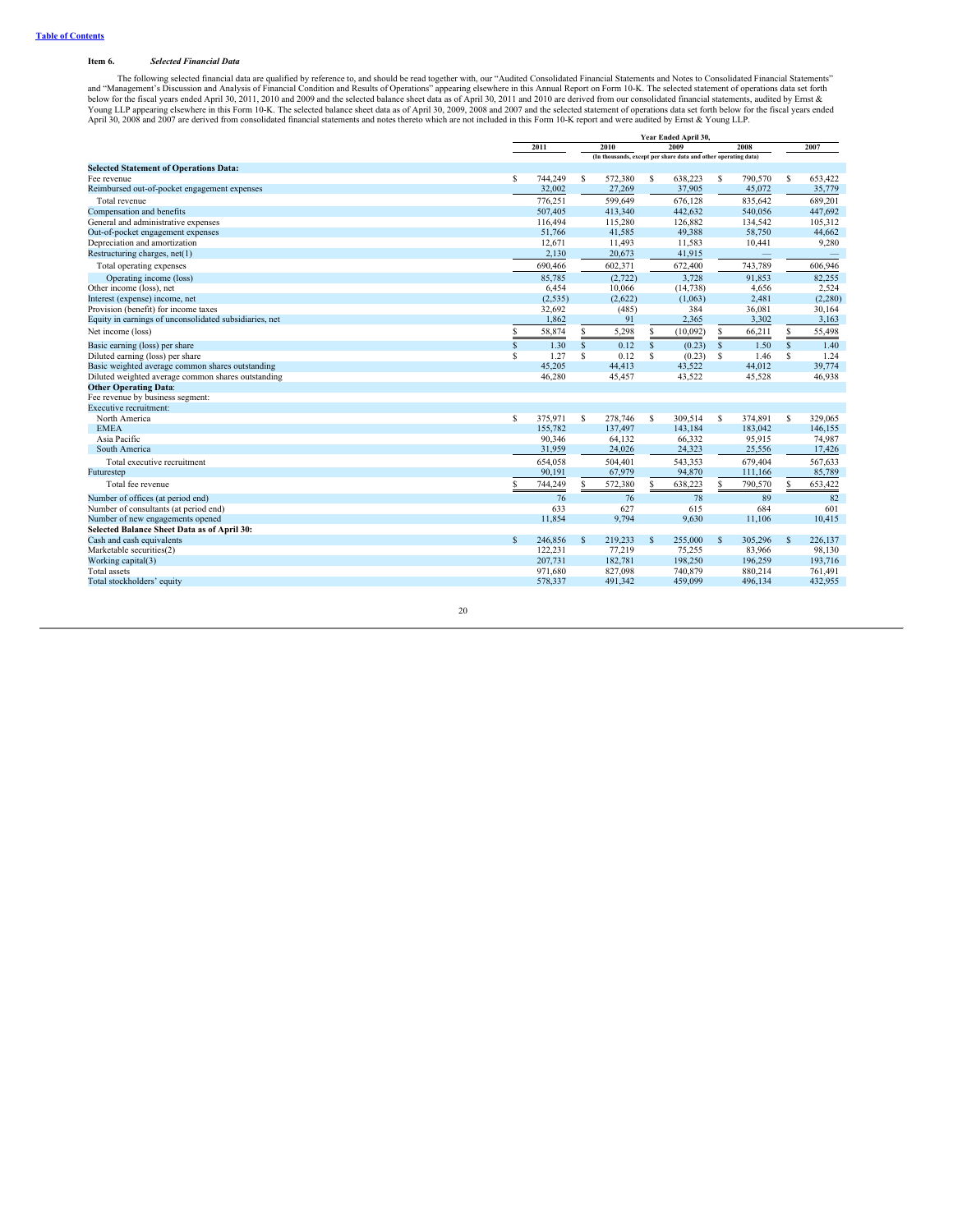- (1) During fiscal 2011, we increased our previously recorded restructuring charges by \$2.1 million, which primarily relates to higher facility lease costs than originally estimated. During fiscal 2010, our restructuring initiatives resulted in restructuring charges of \$25.8 million against operations, of which \$16.0 million and \$9.8 million related to severance costs and the consolidation of premises,<br>respectively. These res During fiscal 2009, the restructuring charges were comprised of severance charges of \$26.9 million and facilities charges of \$15.0 million.
- (2) As of April 30, 2011, 2010, 2009, 2008 and 2007, the Company's marketable securities included \$71.4 million, \$69.0 million, \$60.8 million, \$63.5 million and \$41.6 million, respectively, held in trust for settlement of the Company's obligations under certain of its deferred compensation plans.
- (3) The amounts reported have been conformed to current year presentation.

# **Item 7.** *Management's Discussion and Analysis of Financial Condition and Results of Operations*

#### **Forward-looking Statements**

This Annual Report on Form 10-K may contain certain statements that we believe are, or may be considered to be, "forward-looking" statements, within the meaning of Section 27A of the Securities Act of 1933 and Section 21E of the Securities Exchange Act of 1934. These forward-looking statements generally can be identified by use of statements that include phrases such as "believe," "expect,"<br>"anticipate," "intend, relevant forward-looking statement. The principal risk factors that could cause actual performance and future actions to differ materially from the forward-looking statements include, but are not limited to,<br>dependence on local political or economic developments in or affecting countries where we have operations, currency fluctuations in our international operations, risks related to growth, restrictions imposed by off-limits agreements, co these factors carefully in evaluating the forward-looking statements. The forward-looking statements included in this Annual Report on Form 10-K are made only as of the date of this Annual Report on Form 10-K and we undertake no obligation to publicly update these forward-looking statements to reflect subsequent events or circumstances.

The following presentation of management's discussion and analysis of our financial condition and results of operations should be read together with our consolidated financial statements and related<br>notes included in this

### **Executive Summary**

Korn/Ferry International (referred to herein as the "Company," "Korn/Ferry," or in the first person notations "we," "our," and "us") is a premier global provider of talent management solutions that<br>helps clients to attract presence in the recruitment industry. Our services include Executive Recruitment, middle-management recruitment (through Futurestep), Recruitment Process Outsourcing ("RPO"), Leadership and Talent Consulting ("LTC") and executive coaching. Approximately 72% of the executive recruitment searches we performed in fiscal 2011 were for board level, chief executive and other senior executive and general<br>management positio market and emerging growth companies, as well as government and nonprofit organizations. We have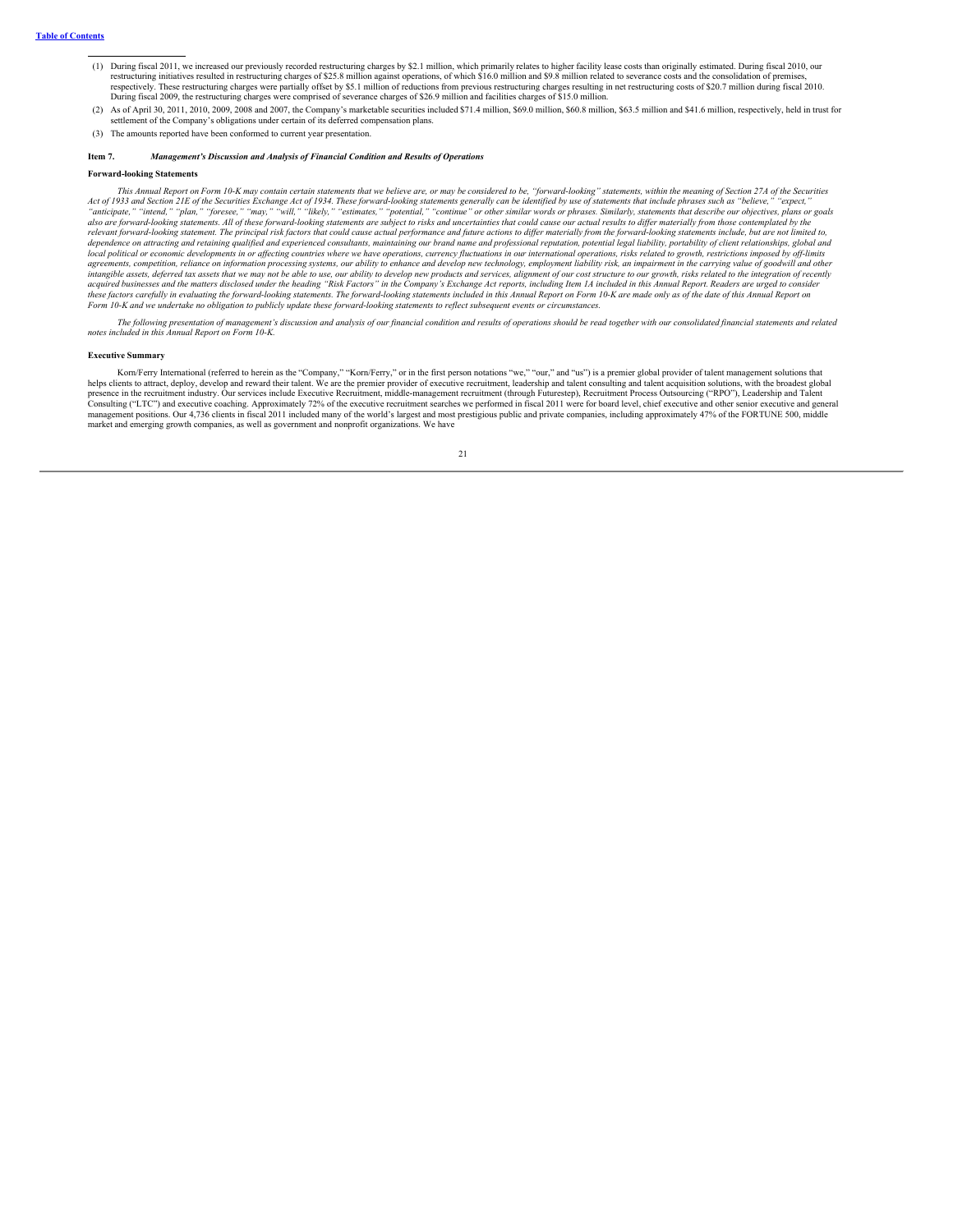built strong client loyalty with 78% of the executive recruitment assignments performed during fiscal 2011 on behalf of clients for whom we had conducted assignments in the previous three fiscal years.

In an effort to maintain our long-term strategy of being the leading provider of talent management solutions, our strategic focus for fiscal 2012 centers upon enhancing the integration of our multi-<br>Service strategy. We pl

Fee revenue increased \$171.9 million in fiscal 2011 to \$744.3 million compared to \$572.4 million fiscal 2010, with increases in fee revenue in all regions of Executive Recruitment and Futurestep. The North America region in executive recruitment experienced the largest dollar increase in fee revenue. During fiscal 2011, we recorded consolidated operating income of \$85.8 million, with the Executive<br>Recruitment and Futur an operating loss of \$2.7 million in fiscal 2010.

Our cash, cash equivalents and marketable securities increased by \$72.6 million, or 24%, to \$369.1 million at April 30, 2011 compared to \$296.5 million at April 30, 2010, mainly due to cash provided by operating activities, partially offset by bonuses earned in fiscal 2010, which were paid in fiscal 2011. As of April 30, 2011, we held marketable securities, to settle obligations under our Executive Capital<br>Accumulatio and funds from operations will be sufficient to meet our anticipated working capital, capital expenditures and general corporate requirements in the next twelve months. We had neither long-term debt nor any<br>outstanding bor of credit and potential future borrowings. As of April 30, 2011, we had \$2.9 million of standby letters of credit issued under our facility.

#### **Critical Accounting Policies**

The following discussion and analysis of our financial condition and results of operations are based on our consolidated financial statements. Preparation of this Annual Report on Form 10-K requires us to make estimates and assumptions that affect the reported amount of assets and liabilities, disclosure of contingent assets and liabilities at the date of our financial statements and the reported amounts of revenue and expenses during the reporting period. Actual results may differ from those estimates and assumptions and changes in the estimates are reported in current operations. In preparing our consolidated financial stat discussed below as critical to an understanding of our consolidated financial statements because their application places the most significant demands on management's judgment. Specific risks for these<br>critical accounting Board of Directors.

*Revenue Recognition.* Management is required to establish policies and procedures to ensure that revenue is recorded over the performance period for valid engagements and related costs are matched against such revenue. We provide recruitment services on a retained basis and generally bill clients in three monthly installments. Fees earned in excess of the initial contract amount are billed upon completion of the cap reflect the period over which revenue is earned, revenue and profit could differ. Any services that are provided on a contingent basis are recognized once the contingency is fulfilled. Fee revenue from LTC services is recognized as earned. Furthermore, a provision for doubtful accounts on recognized revenue is established with a charge to general and administrative expenses based on historical loss experience, assessment of

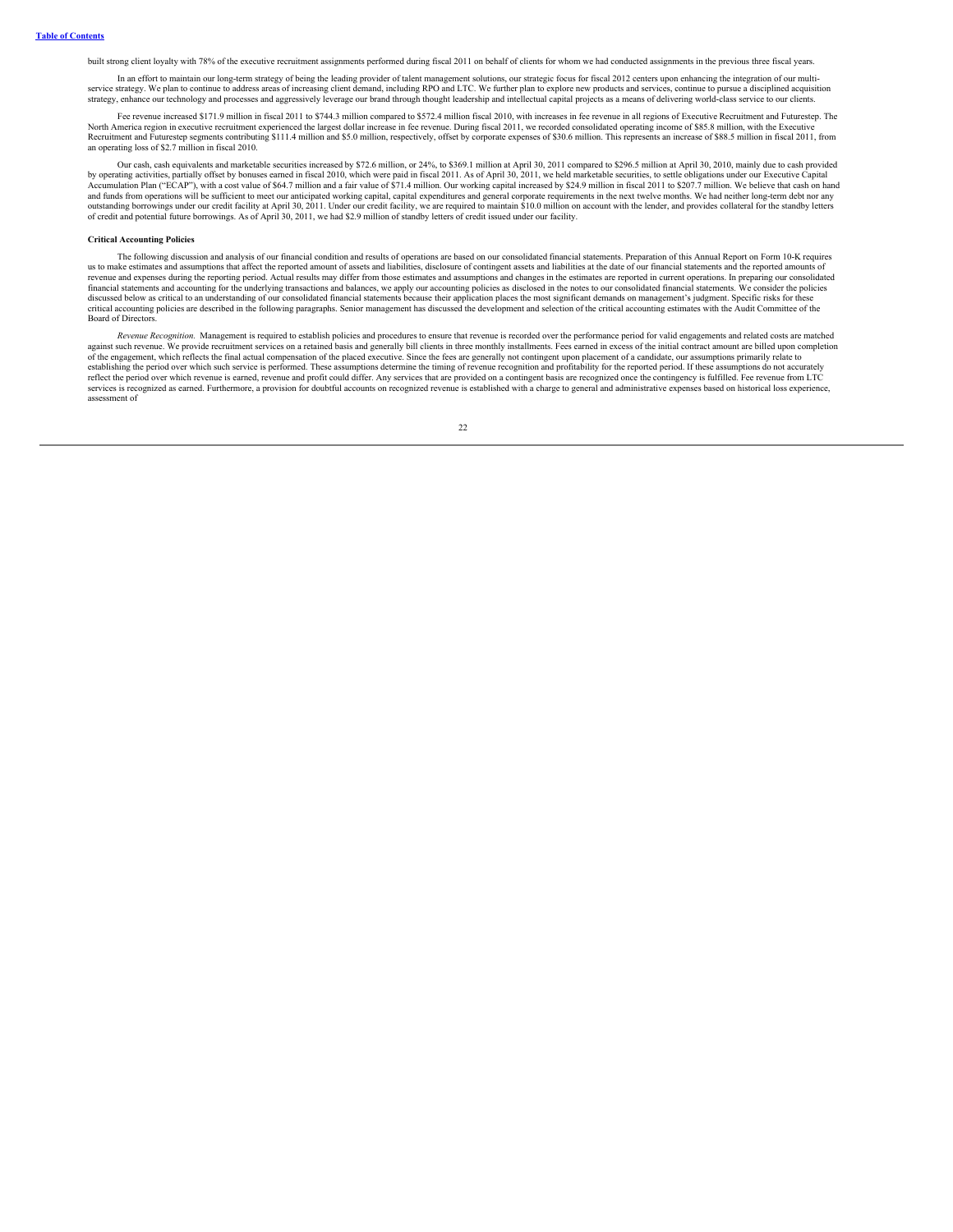the collectability of specific accounts, as well as expectations of future collections based upon trends and the type of work for which services are rendered.

*Annual Incentive Compensation.* Each quarter, management records its best estimate of its annual incentive compensation, which on a quarterly basis requires management to, among other things, project annual consultant productivity (as measured by engagement fees billed and collected by that consultant), our performance, competitive forces and future economic conditions and their impact on our<br>results. At the en appraisals, as determined by management, and the current economic landscape. Changes in any of the assumptions underlying the quarterly bonus accrual may significantly impact the compensation and<br>benefits liability on our compensation and actual cash payments made on an annual basis could materially impact the carrying amount of the liability and our operating results.

Deferred Compensation. Estimating deferred compensation requires assumptions regarding the timing and probability of payments of benefits to participants and the discount rate. Changes in these sumptions would significantl The actuarial assumptions we use may differ from actual results due to changing market conditions or changes in the participant population. These differences could have a significant impact on our deferred compensation liability and the related cost.

Carrying Values. Valuations are required under U.S. generally accepted accounting principles ("GAAP") to determine the carrying value of various assets. Our most significant assets for which management is required to prepare valuations are goodwill, intangible assets and deferred income taxes. Management must identify whether events have occurred that may impact the carrying value of these<br>assets and make assu carrying amount of these assets and our operating results.

### **Results of Operations**

The following table summarizes the results of our operations as a percentage of fee revenue:

|                                              | Year Ended April 30, |        |           |  |
|----------------------------------------------|----------------------|--------|-----------|--|
|                                              | 2011                 | 2010   | 2009      |  |
| Fee revenue                                  | 100.0%               | 100.0% | 100.0%    |  |
| Reimbursed out-of-pocket engagement expenses | 4.3                  | 4.8    | 5.9       |  |
| Total revenue                                | 104.3                | 104.8  | 105.9     |  |
| Compensation and benefits                    | 68.2                 | 72.2   | 69.3      |  |
| General and administrative expenses          | 15.7                 | 20.2   | 19.9      |  |
| Out-of-pocket engagement expenses            | 6.9                  | 7.3    | 7.7       |  |
| Depreciation and amortization                | 1.7                  | 2.0    | 1.8       |  |
| Restructuring charges                        | 0.3                  | 3.6    | 6.6       |  |
| Operating income (loss)                      | 11.5                 | (0.5)  | 0.6       |  |
| Net income (loss)                            | 7.9%                 | 0.9%   | $(1.6)\%$ |  |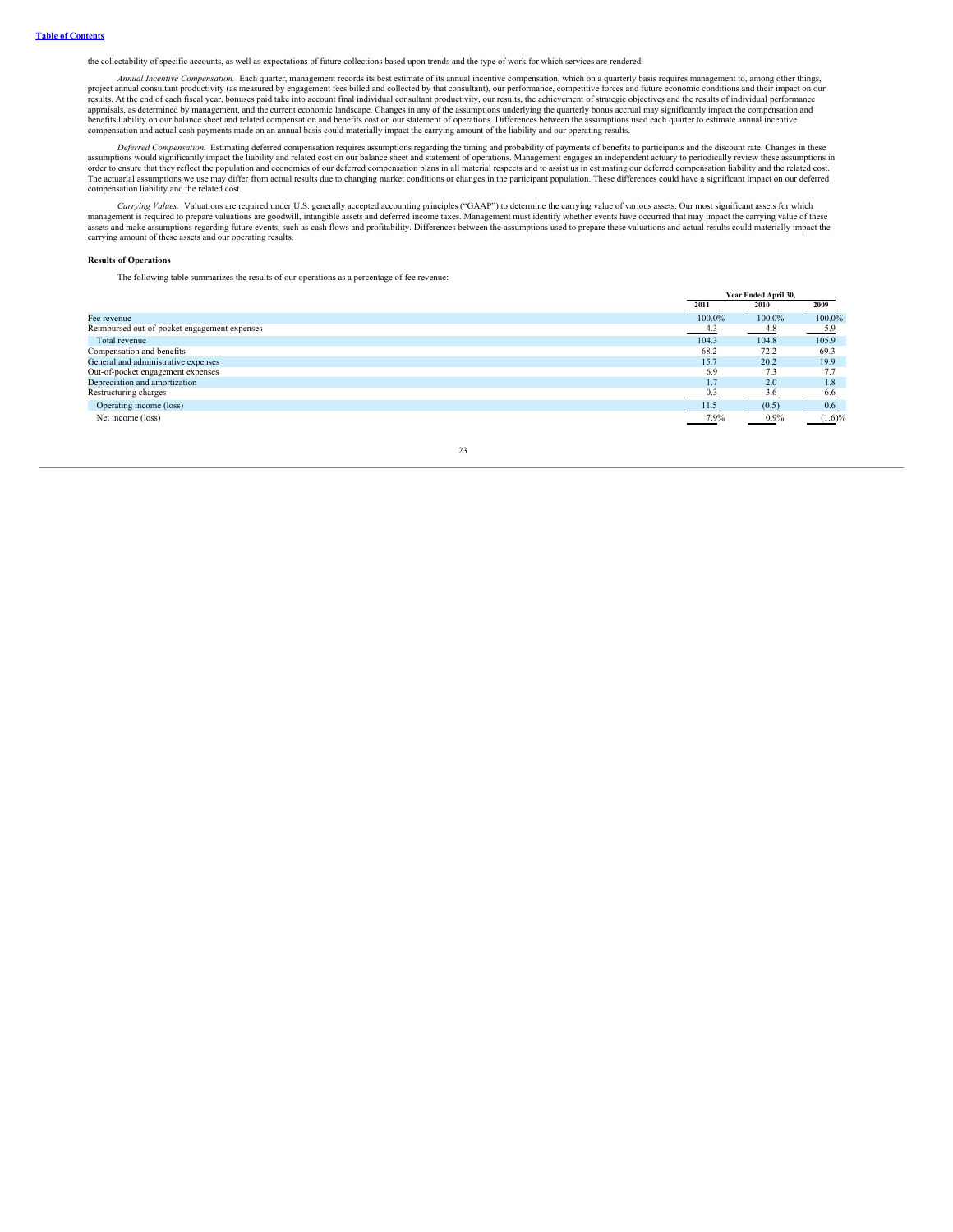The following tables summarize the results of our operations by business segment:

|                                             |              |                | Year Ended April 30, |       |                                     |                          |        |           |                        |                |        |  |
|---------------------------------------------|--------------|----------------|----------------------|-------|-------------------------------------|--------------------------|--------|-----------|------------------------|----------------|--------|--|
|                                             |              | 2011           |                      |       | 2010                                |                          |        |           | 2009                   |                |        |  |
|                                             |              | <b>Dollars</b> |                      | $\%$  |                                     | <b>Dollars</b>           |        | $\%$      |                        | <b>Dollars</b> | $\%$   |  |
|                                             |              |                |                      |       |                                     | (Dollars in thousands)   |        |           |                        |                |        |  |
| <b>Fee revenue</b>                          |              |                |                      |       |                                     |                          |        |           |                        |                |        |  |
| <b>Executive recruitment:</b>               |              |                |                      |       |                                     |                          |        |           |                        |                |        |  |
| North America                               |              | s              | 375,971              |       | 50.5%                               | <sup>\$</sup><br>278,746 |        | 48.7%     | S.                     | 309,514        | 48.5%  |  |
| <b>EMEA</b>                                 |              |                | 155,782              |       | 21.0                                | 137,497                  |        | 24.0      |                        | 143,184        | 22.4   |  |
| Asia Pacific                                |              |                | 90,346               |       | 12.1                                |                          | 64,132 | 11.2      |                        | 66,332         | 10.4   |  |
| South America                               |              |                | 31,959               |       | 4.3                                 |                          | 24,026 | 4.2       |                        | 24,323         | 3.8    |  |
| <b>Total executive recruitment</b>          |              |                | 654,058              |       | 87.9                                | 504,401                  |        | 88.1      |                        | 543,353        | 85.1   |  |
| Futurestep                                  |              |                | 90,191               |       | 12.1                                |                          | 67,979 | 11.9      |                        | 94,870         | 14.9   |  |
| <b>Total fee revenue</b>                    |              |                | 744,249              |       | 100.0%                              | 572,380                  |        | $100.0\%$ |                        | 638,223        | 100.0% |  |
| Reimbursed out-of-pocket engagement expense |              |                | 32,002               |       |                                     |                          | 27,269 |           |                        | 37,905         |        |  |
| <b>Total revenue</b>                        |              |                | 776,251              |       |                                     | 599,649                  |        |           |                        | 676,128        |        |  |
|                                             |              |                |                      |       |                                     |                          |        |           |                        |                |        |  |
|                                             |              |                |                      |       | Year Ended April 30,                |                          |        |           |                        |                |        |  |
|                                             |              | 2011           |                      |       |                                     | 2010<br><b>Dollars</b>   |        |           | 2009<br><b>Dollars</b> |                |        |  |
|                                             |              | <b>Dollars</b> | Margin(1)            |       | Margin(1)<br>(Dollars in thousands) |                          |        |           |                        | Margin(1)      |        |  |
| <b>Operating income (loss)</b>              |              |                |                      |       |                                     |                          |        |           |                        |                |        |  |
| <b>Executive recruitment:</b>               |              |                |                      |       |                                     |                          |        |           |                        |                |        |  |
| North America                               | $\mathbf{s}$ | 80,685         |                      | 21.5% | S                                   | 42,604                   |        | 15.3%     | S                      | 37,516         | 12.1%  |  |
| <b>EMEA</b>                                 |              | 11,628         |                      | 7.5   |                                     | (15, 511)                |        | (11.3)    |                        | 2,061          | 1.4    |  |
| Asia Pacific                                |              | 11,611         |                      | 12.9  |                                     | 7,826                    |        | 12.2      |                        | 5,396          | 8.1    |  |
| South America                               |              | 7,475          |                      | 23.4  |                                     | 3,286                    |        | 13.7      |                        | 2,441          | 10.0   |  |
| <b>Total executive recruitment</b>          |              | 111,399        |                      | 17.0  |                                     | 38,205                   |        | 7.6       |                        | 47,414         | 8.7    |  |
| Futurestep                                  |              | 4,955          |                      | 5.5   |                                     | 1,291                    |        | 1.9       |                        | (12,003)       | (12.7) |  |
| Corporate                                   |              | (30, 569)      |                      |       |                                     | (42, 218)                |        |           |                        | (31,683)       |        |  |

(1) Margin calculated as a percentage of fee revenue by business segment.

# **Fiscal 2011 Compared to Fiscal 2010**

# *Fee Revenue*

Fee Revenue. Fee revenue increased \$171.9 million, or 30%, to \$744.3 million in fiscal 2011 compared to \$572.4 million in fiscal 2010. Excluding fee revenue of \$11.0 million and \$3.7 million in fiscal 2011 and 2010, respec

**Total operating income (loss) <b>8** 85,785 11.5% **\$ (2,722)** (0.5)% **\$ 3,728** 0.6%

*Executive Recruitment.* Executive recruitment reported fee revenue of \$654.1 million, an increase of \$149.7 million, or 30%, in fiscal 2011 compared to \$504.4 million in fiscal 2010. The increase in executive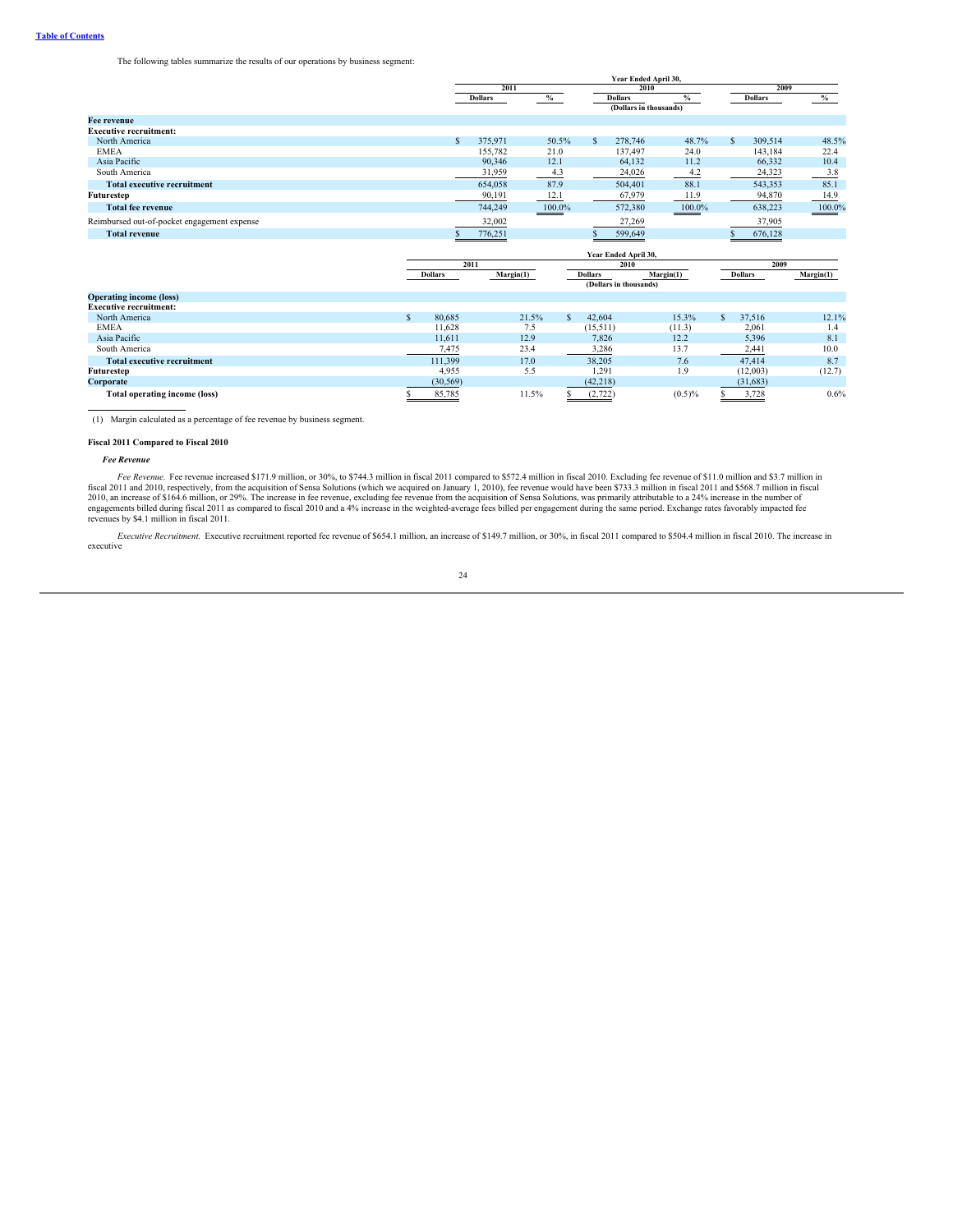recruitment fee revenue was mainly due to a 26% increase in the number of executive recruitment engagements billed in fiscal 2011 as compared to fiscal 2010, and a 3% increase in the weighted-average fees billed per engagement during the same period. Exchange rates favorably impacted fee revenues by \$2.1 million in fiscal 2011.

North America reported fee revenue of \$376.0 million, an increase of \$97.2 million, or 35%, in fiscal 2011 compared to \$278.8 million in fiscal 2010. Excluding fee revenue of \$11.0 million and \$3.7 million in fiscal 2011 and 2010, respectively, from the acquisition of Sensa Solutions, fee revenue would have been \$365.0 million and \$275.1 million during the same periods, an increase of \$89.9 million, or 33%. North America's increase in fee revenue, excluding fee revenue from the Sensa acquisition, which is included in North America's results from January 1, 2010, the effective date of the acquisition, was primarily due to a 33% increase in the number of engagements billed. The largest increase in fee revenue from fiscal 2010 to 2011 were in the industrial, financial services and technology acquisition, was sectors. Exchange rates favorably impacted North America fee revenue by \$2.2 million in fiscal 2011.

EMEA reported fee revenue of \$155.8 million, an increase of \$18.3 million, or 13%, in fiscal 2011 compared to \$137.5 million in fiscal 2010. EMEA's increase in fee revenue was primarily driven by a 15% increase in the number of engagements billed in fiscal 2011 as compared to fiscal 2010, offset by a 2% decrease in weighted-average fees billed per engagement during the same period. The decrease in<br>the weighted-aver Whitehead Mann, effective, June 11, 2009, which has been fully integrated within EMEA. The performance in existing offices in the United Kingdom, Italy and France were the primary contributors to the increase in fee revenue in fiscal 2011 compared to fiscal 2010 with the industrial, financial services and life sciences/healthcare provider sectors experiencing the largest increases.

Asia Pacific reported fee revenue of \$90.3 million, an increase of \$26.2 million, or 41%, in fiscal 2011 compared to \$64.1 million in fiscal 2010 mainly due to a 26% increase in the number of engagements billed and a 12% increase in weighted-average fees billed per engagement. The increase in performance in Hong Kong, Singapore, China and Australia were the primary contributors to the<br>increase in fee revenue in impacted fee revenue for Asia Pacific by \$4.3 million in fiscal 2011.

South America reported fee revenue of \$32.0 million, an increase of \$8.0 million, or 33%, in fiscal 2011 compared to \$24.0 million in fiscal 2010 mainly due to a 30% increase in the number of engagements billed and a 2% increase in the weighted-average fees billed per engagement. The increase in performance in Brazil was the primary contributor to the increase in fee revenue in fiscal 2011<br>compared to fiscal 20 America by \$0.4 million in fiscal 2011.

Futurestep. Futurestep reported fee revenue of \$90.2 million, an increase of \$22.2 million, or 33%, in fiscal 2011 compared to \$68.0 million in fiscal 2010. The increase in Futurestep's fee revenue was  $\alpha = 21\%$  increase in the number of engagements billed in fiscal 2011 as compared to fiscal 2010, coupled with a 10% increase in the weighted-average fees billed per engagement. The increase in exeraction engagement. The Futurestep's fee revenue consisted of North America fee revenue increase of \$11.1 million, or 46%, to \$35.3 million, Europe fee revenue increase of \$7.7 million, or 39%, to \$27.6 million and an increase in<br>Asia Pacific fee impacted fee revenue for Futurestep by \$2.0 million in fiscal 2011.

### *Compensation and Benefits*

Compensation and benefits expense increased \$94.1 million, or 23%, to \$507.4 million in fiscal 2011 from \$413.3 million in fiscal 2010. The increase in compensation and benefits expenses is primarily due to an increase in the weighted-average compensation in fiscal 2011 as compared to fiscal 2010, including a \$53.0 million increase in the variable component of compensation and an increase in headcount of 12%. This increase was partially offset by a \$2.0 million decrease of the bonus provision due to a change in the estimate of bonus payouts. Exchange rates unfavorably impacted compensation and benefits expenses by \$2.9 million during fiscal 2011.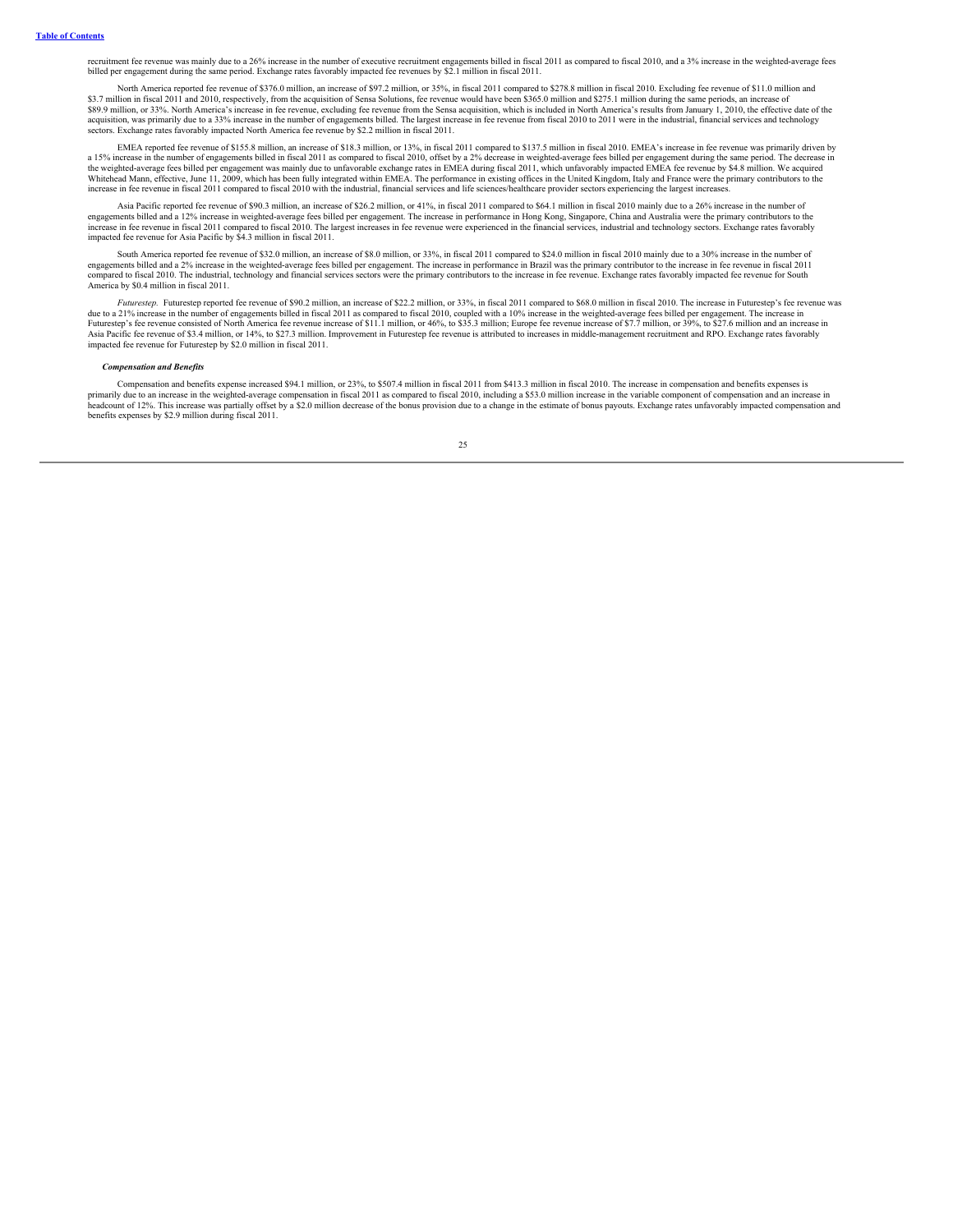Executive recruitment compensation and benefits expense increased \$86.9 million, or 26%, to \$424.9 million in fiscal 2011 compared to \$338.0 million in fiscal 2010, primarily due to a \$50.3 million increase in the variable component of compensation and to a lesser extent due to a 7% increase in executive recruitment headcount. Variable compensation was also lower during fiscal 2010 compared to fiscal 2011, due to the challenging economic conditions experienced during fiscal 2010. Executive recruitment compensation and benefits expenses as a percentage of fee revenue were 65% in fiscal 2011 compared to 67% in fiscal 2010.

Futurestep compensation and benefits expense increased \$11.6 million, or 22%, to \$64.3 million in fiscal 2011 from \$52.7 million in fiscal 2010, primarily due to a 29% increase in headcount,<br>\$2.7 million increase in the va fiscal 2011 from 78% in fiscal 2010.

Corporate compensation and benefits expense decreased \$4.4 million, or 20%, to \$18.2 million in fiscal 2011 compared to \$22.6 million in fiscal 2010, primarily due to a smaller increase in certain deferred compensation liabilities of \$5.0 million during fiscal 2011 as compared to fiscal 2010. We hold marketable securities, classified as trading securities, in trust for settlement of these deferred<br>compensation oblig change in these deferred compensation liabilities. We have other deferred compensation retirement plans, which increased compensation and benefits expense by \$2.2 million in fiscal 2011 as compared to<br>fiscal 2010 due to a

#### *General and Administrative Expenses*

General and administrative expenses increased \$1.2 million, or 1%, to \$116.5 million in fiscal 2011 compared to \$115.3 million in fiscal 2010 due to increases of \$4.3 million in bad debt expense; \$3.1 million in travel and meetings expense and \$2.1 million in other expenses including business development and premises and office expense. Substantially offsetting these increases was a \$4.9 million<br>reduction in the es expenses by \$0.3 million in fiscal 2011. General and administrative expenses as a percentage of fee revenue was 16% in fiscal 2011 as compared to 20% in fiscal 2010.

Executive recruitment general and administrative expenses increased by \$5.2 million, or 6%, to \$88.6 million in fiscal 2011 from \$83.4 million in fiscal 2010. The increase in general and administrative expenses was driven by increases of \$3.9 million in bad debt expense, \$2.4 million in travel and meetings expense and \$1.4 million in business development expenses, which were offset by a \$1.8 million decrease in net foreign exchange losses and \$1.5 million in professional expenses. The increase in bad debt expense was in line with the increase in our revenues. Travel and meetings expense and business<br>development expens compared to 17% in fiscal 2010.

Futurestep general and administrative expenses increased \$3.0 million, or 21%, to \$17.4 million in fiscal 2011 compared to \$14.4 million in fiscal 2010, primarily due to increases of \$1.2 in other expenses including bad debt expense, professional expenses and business development expense; \$0.9 million in travel and meetings expense and \$0.6 million in premises and office expense. These expenses<br>increased primarily d compared to 21% in fiscal 2010.

Corporate general and administrative expenses decreased \$7.0 million, or 40%, to \$10.5 million in fiscal 2011 compared to \$17.5 million in fiscal 2010, primarily due to a \$4.9 million decrease in the estimated fair value of acquisition-related contingent consideration and \$1.6 million increase in net foreign exchange gains.

### *Out-of-Pocket Engagement Expenses*

Out-of-pocket engagement expenses consist of expenses incurred by candidates and our consultants that are normally billed to clients. Out-of-pocket engagement expenses increased \$10.2 million, or 25%, to \$51.8 million in

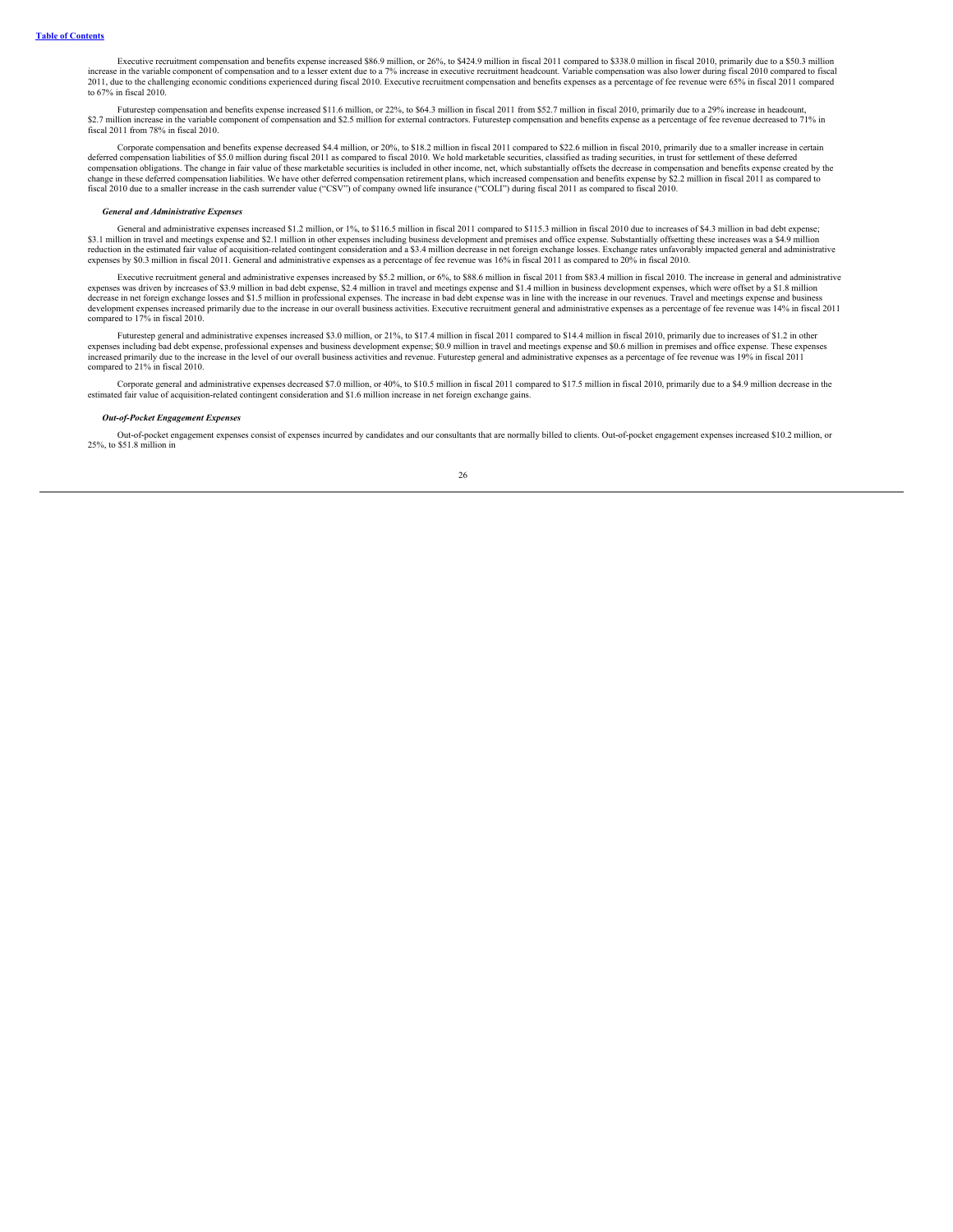fiscal 2011, compared to \$41.6 million in fiscal 2010, in line with the increase in fee revenue. Out-of-pocket engagement expenses as a percentage of fee revenue was 7% in both fiscal 2011 and 2010.

### *Depreciation and Amortization Expenses*

Depreciation and amortization expenses were \$12.7 million and \$11.5 million in fiscal 2011 and 2010, respectively. This expense relates mainly to computer equipment, software, furniture and fixtures and leasehold improvements.

# *Restructuring (Reductions) Charges, Net*

Restructuring charges decreased by \$18.6 million, or 90%, to \$2.1 million in fiscal 2011 compared to \$20.7 million in fiscal 2010. In fiscal 2011, our restructuring charges, net of recoveries, primarily relate to higher facility lease costs than originally estimated.

In fiscal 2010, we reorganized our go-to-market and operating structure in EMEA and in an effort to reduce redundancy attributed to the acquisition of Whitehead Mann, we incurred restructuring<br>charges of \$25.8 million to r in premise and facilities costs and \$2.3 million in severance costs).

#### *Operating Income (Loss)*

Operating income increased by \$88.5 million to \$85.8 million in fiscal 2011 compared to an operating loss of \$2.7 million in fiscal 2010. This increase in operating income resulted from a<br>\$171.9 million increase in fee rev

Executive recruitment operating income increased by \$73.2 million, to \$111.4 million in fiscal 2011 compared to \$38.2 million in fiscal 2010. The increase in executive recruitment operating income is attributable to a \$149.7 million increase in fee revenue and a decrease in net restructuring expenses of \$21.2 million. These items positively impacting operating income were offset by an \$86.9 million increase<br>in compensa \$5.2 million primarily due to bad debt expense, which increase is in line with our revenue increase. Executive recruitment operating income during fiscal 2011 as a percentage of fee revenue was 17% compared to 8% in fiscal 2010.

Futurestep operating income increased by \$3.7 million to \$5.0 million in fiscal 2011 as compared to \$1.3 million in fiscal 2010. The change in Futurestep operating income is primarily due to a \$22.2 million increase in fee revenue, offset by increases of \$11.6 million in compensation and benefits and \$3.0 million in general and administrative expenses, related to an increase in our overall business<br>activities, a 2% in fiscal 2010.

#### *Other Income, Net*

Other income, net decreased by \$3.7 million, to \$6.4 million in fiscal 2011 compared to \$10.1 million in fiscal 2010. The decrease is primarily due to lower net gains on marketable securities classified<br>as trading in fisca under certain deferred compensation plans (see Note — 5 *Marketable Securities*, in the Notes to our Consolidated Financial Statements). Partially offsetting this decline in market value gains was a decrease in<br>the related

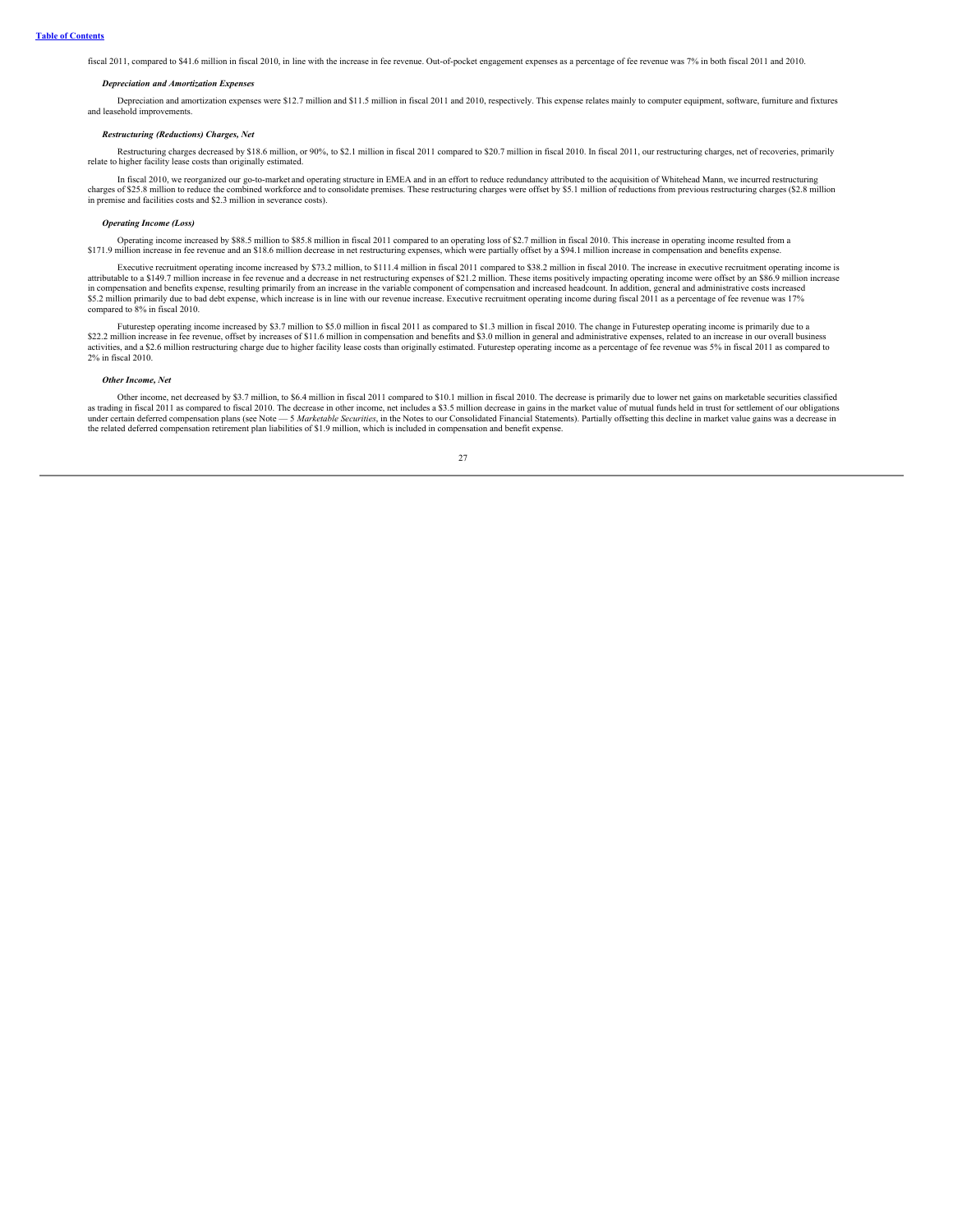### *Interest Expense, Net*

Interest expense, net primarily relates to borrowings under our COLI policies, which is partially offset by interest earned on cash and cash equivalent balances. Interest expense, net was \$2.5 million in fiscal 2011 as compared to \$2.6 million in fiscal 2010.

### *Income Taxes Provision (Benefit)*

The provision for income taxes was \$32.7 million in fiscal 2011 compared to a benefit for income taxes of \$0.5 million in fiscal 2010. The provision for income taxes in fiscal 2011 reflects a 36% effective tax rate, compared to a 10% tax benefit for fiscal 2010. The effective tax rate in fiscal 2011 is higher when compared to the effective tax rate in fiscal 2010, as we recorded higher income before provision for income taxes during fiscal 2011 compared to fiscal 2010. The effective tax rate for fiscal 2011 is lower when compared to a normalized effective tax rate as we recorded a \$2.1 million reversal of<br>a liability 2004, offset by an additional provision of \$7.5 million for the tax impact of future repatriations of cash dividends and additional valuation allowances on the Company's current inventory of foreign tax credit carryforward

### *Equity in Earnings of Unconsolidated Subsidiaries, Net*

Equity in earnings of unconsolidated subsidiary, net is comprised of our less than 50% interest in our Mexican subsidiary. We report our interest in earnings or loss of our Mexican subsidiary on the equity basis as a one-line adjustment to net income (loss), net of taxes. Equity in earnings was \$1.9 million in fiscal 2011 compared to \$0.1 million in fiscal 2010.

### **Fiscal 2010 Compared to Fiscal 2009**

#### *Fee Revenue*

Fee Revenue. Fee revenue decreased \$65.8 million, or 10%, to \$572.4 million in fiscal 2010 compared to \$638.2 million in fiscal 2009. Excluding fee revenue of approximately \$40 million in fiscal 2010 from the acquisition of Whitehead Mann and Sensa Solutions, fee revenue would have been \$532.4 million in fiscal 2010, a decrease of \$105.8 million, or 17% as compared to fiscal 2009. The decrease in fee revenue, excluding fee revenue from these fiscal 2010 acquisitions, was primarily attributable to an 8% decrease in the weighted-average fees billed per engagement during fiscal 2010 as compared to include to a comp

*Executive Recruitment.* Executive recruitment reported fee revenue of \$504.4 million, a decrease of \$38.9 million, or 7%, in fiscal 2010 compared to \$543.3 million in fiscal 2009. The decline in executive recruitment fee revenue was due to a 7% decrease in the average fees billed per engagement in fiscal 2010 as compared to fiscal 2009 and a 1% decrease in the number of engagements billed during<br>the same period. E

North America reported fee revenue of \$278.8 million, a decrease of \$30.7 million, or 10%, in fiscal 2010 compared to \$309.5 million in fiscal 2009 primarily due to a 6% decrease in the average fees billed per engagement in the region during fiscal 2010 as compared to fiscal 2009 and a 4% decrease in the number of engagements billed during the same period. The overall decline in fee revenue was driven<br>by declines in f

EMEA reported fee revenue of \$137.5 million, a decrease of \$5.7 million, or 4%, in fiscal 2010 compared to \$143.2 million in fiscal 2009. EMEA's decrease in fee revenue was driven by a 10% decrease in average fees billed per engagement in fiscal 2010 as compared to fiscal 2009, offset by a 6% increase in the number of engagements billed during the same period. The performance in existing<br>offices in the Nethe

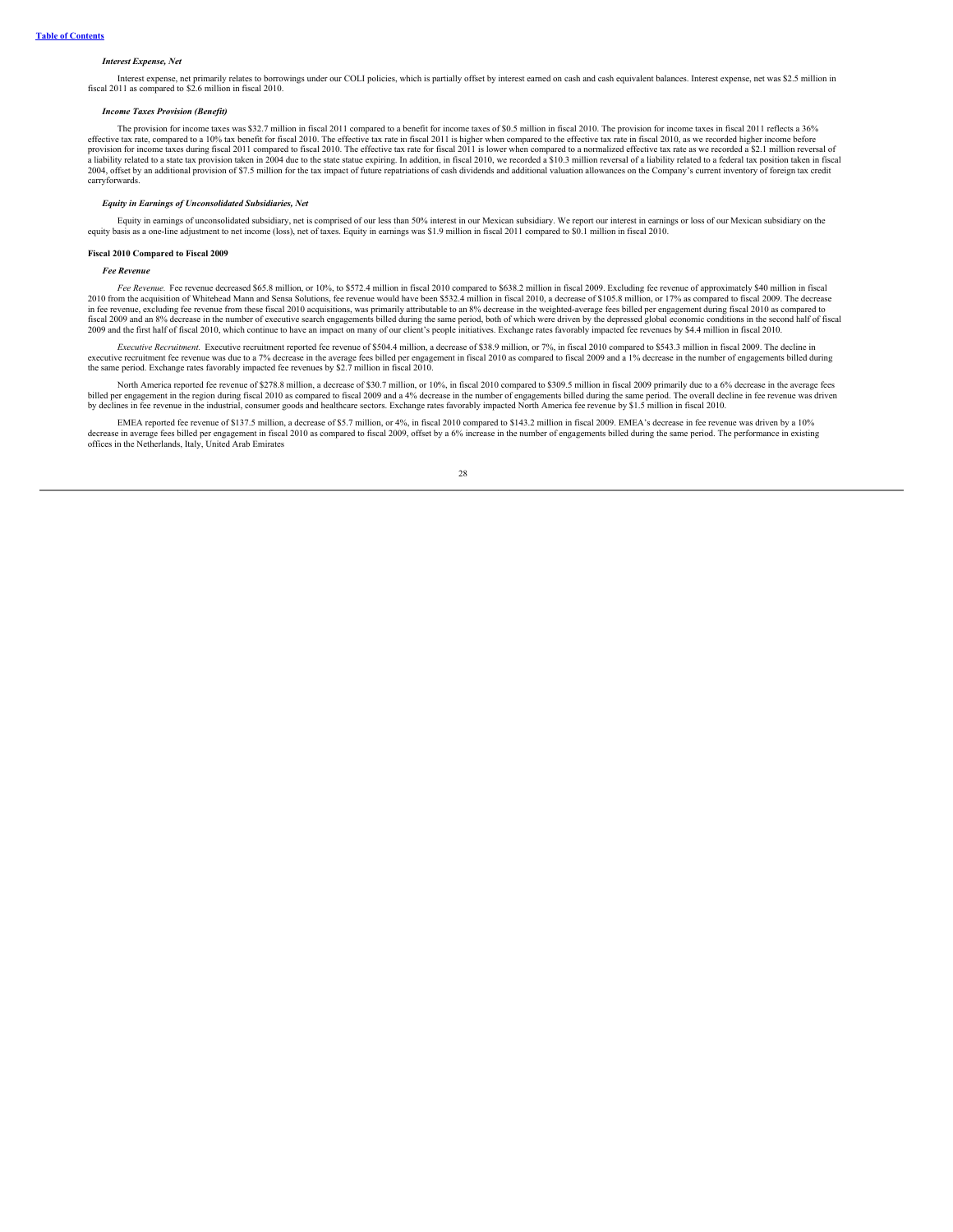and Germany were the primary contributors to the decrease in fee revenue in fiscal 2010 in comparison to fiscal 2009. The technology, industrial and financial services sectors experienced the largest decrease in fee revenue in fiscal 2010 as compared to fiscal 2009. Exchange rates unfavorably impacted EMEA fee revenue by \$2.0 million in fiscal 2010. The decline in EMEA's fee revenue as a result of the global economic conditions was partially offset by the fee revenue from the acquisition of Whitehead Mann of approximately \$36 million, which is included in EMEA's results from June 11, 2009, the effective date of the acquisition.

Asia Pacific reported fee revenue of \$64.1 million, a decrease of \$2.2 million, or 3%, in fiscal 2010 compared to \$66.3 million in fiscal 2009 due to a 3% decrease in average fees billed per engagement in fiscal 2010 compared to fiscal 2009. The decline in performance in Japan, New Zealand and Singapore were the primary contributors to the decrease in fee revenue in fiscal 2010 over the year-ago period. The largest decrease in fee revenue was experienced in the industrial and healthcare sectors. Exchange rates favorably impacted fee revenue for Asia Pacific by \$2.4 million in fiscal 2010.

South America reported fee revenue of \$24.0 million, a decrease of \$0.3 million, or 1%, in fiscal 2010 compared to \$24.3 million in fiscal 2009. The number of engagements billed decreased 10% within the region in fiscal 2010 compared to fiscal 2009, offset by a 9% increase in the average fees billed per engagement in the region during the same period. The decline in performance in the financial<br>services, consum America by \$0.8 million in fiscal 2010.

Futurestep. Futurestep reported fee revenue of \$68.0 million, a decrease of \$26.9 million, or 28%, in fiscal 2010 compared to \$94.9 million in fiscal 2009. The decline in Futurestep's fee revenue is ended to scontared to f in fee revenue in fiscal 2010 compared to fiscal 2009, North America experienced the largest dollar decline, with a decrease in fee revenue of \$13.6 million, or 36%, to \$24.2 million; Europe fee revenue<br>decreased by \$9.8 m fiscal 2010.

#### *Compensation and Benefits*

Compensation and benefits expense decreased \$29.3 million, or 7%, to \$413.3 million in fiscal 2010 from \$442.6 million in fiscal 2009. The decrease in compensation and benefits expenses is primarily due to 1) a decrease in the weighted-average compensation in fiscal 2010 as compared to fiscal 2009, primarily driven by a 8% decrease in the average consultant headcount during the same period, 2) a reduction in the bonus provision due to a decrease in our revenue and profitability and 3) a \$3.6 million decrease of the bonus provision due to a change in the estimate of bonus payouts. As discussed<br>below in *Restru* further reduced our workforce. Exchange rates unfavorably impacted compensation and benefits expenses by \$0.4 million during fiscal 2010.

Executive recruitment compensation and benefits costs decreased \$18.2 million, or 5%, to \$338.0 million in fiscal 2010 compared to \$356.2 million in fiscal 2009 primarily due to a reduction in the bonus provision due to a decrease in revenue and profitability and a decrease in the weighted-average compensation in fiscal 2010 as compared to fiscal 2009, driven by a 5% decrease in the average consultant<br>headcount in f from June 11, 2009, the effective date of the acquisition.

Futurestep compensation and benefits expense decreased \$18.3 million, or 26%, to \$52.7 million in fiscal 2010 from \$71.0 million in fiscal 2009 primarily due to a decline in Futurestep average consultant headcount of approximately 17% and to a lesser extent a decline in the weighted-average compensation in fiscal 2010 as compared to fiscal 2009. Exchange rates unfavorably impacted Futurestep compensation and benefits expense by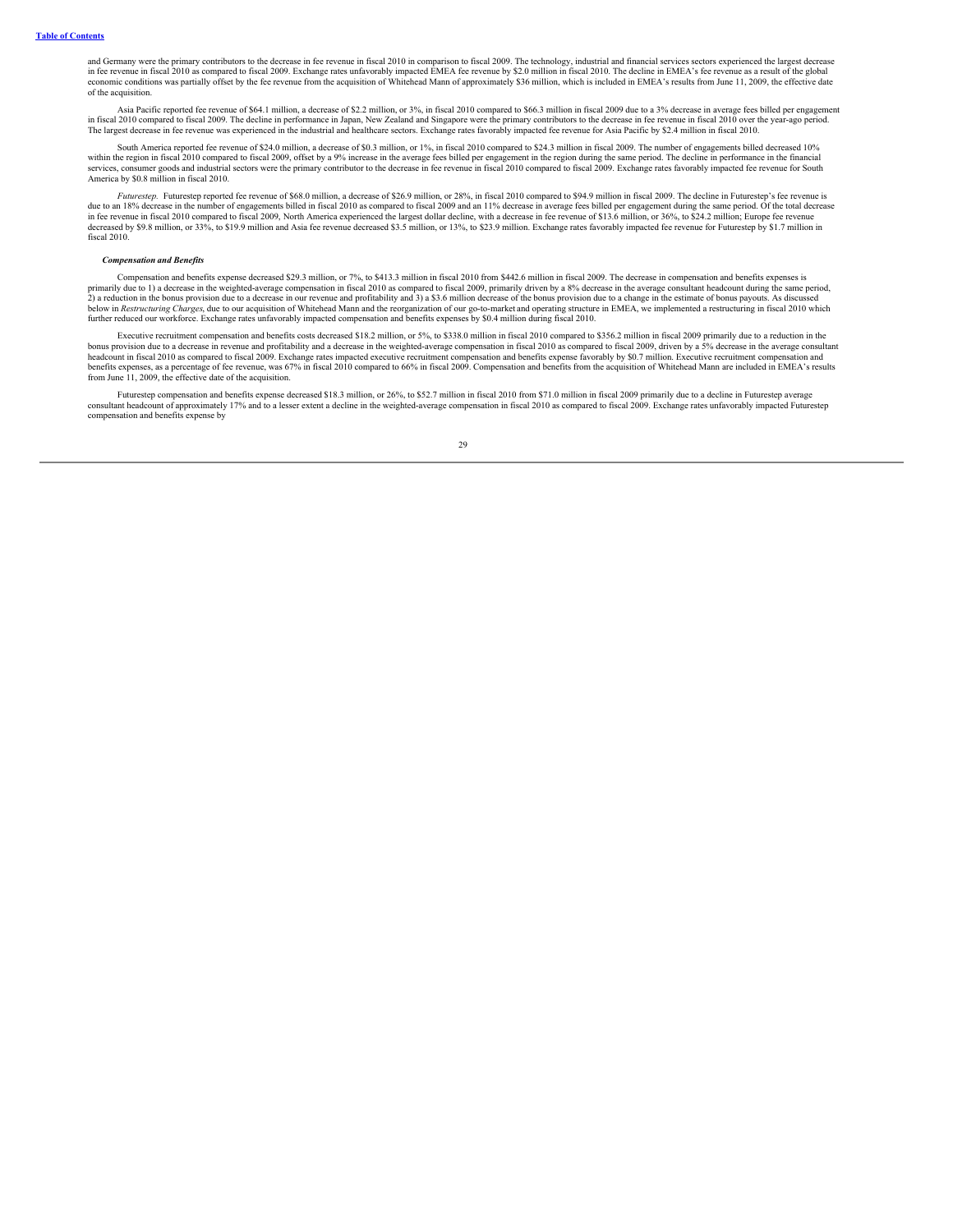\$1.1 million. Futurestep compensation and benefits expense, as a percentage of fee revenue, increased to 78% in fiscal 2010 from 75% in fiscal 2009.

Corporate compensation and benefits expense increased \$7.2 million, or 47%, to \$22.6 million in fiscal 2010 compared to \$15.4 million in fiscal 2009 primarily due to a \$14.1 million increase in certain deferred compensation liabilities during fiscal 2010. We hold marketable securities in a trust for settlement of these deferred compensation obligations. The change in marketable securities is included in other<br>income (los

### *General and Administrative Expenses*

General and administrative expenses decreased \$11.6 million, or 9%, to \$115.3 million in fiscal 2010 compared to \$126.9 million in fiscal 2009. Exchange rates unfavorably impacted general and administrative expenses by \$0.3 million in fiscal 2010.

Executive recruitment general and administrative expenses decreased \$8.5 million, or 9%, to \$83.4 million in fiscal 2010 from \$91.9 million in fiscal 2009. The decrease in general and administrative expenses was driven by 2010. As a result, our collection efforts and the aging of accounts receivable improved thereby reducing bad debt expense. General expenses decreased primarily due to the decline in our overall business<br>activities as a res expenses, as a percentage of fee revenue, was 17% in both fiscal 2010 and fiscal 2009.

Futurestep general and administrative expenses decreased \$6.1 million, or 30%, to \$14.4 million in fiscal 2010 compared to \$20.5 million in fiscal 2009 primarily due to decreases of \$2.7 million in premises and office expense, \$2.0 million in miscellaneous expenses including professional services and travel and meeting expenses, \$0.9 million in business development expense and \$0.4 million in bad<br>debt expense. Premis general and administrative expenses, as a percentage of fee revenue, was 21% in fiscal 2010 compared to 22% in fiscal 2009.

Corporate general and administrative expenses increased \$3.0 million, or 21%, to \$17.5 million in fiscal 2010 compared to \$14.5 million in fiscal 2009 primarily due to an increase in legal and professional fees primarily incurred in connection with the acquisition of Whitehead Mann and an increase in business development expense incurred during the last half of fiscal 2010.

### *Out-of-Pocket Engagement Expenses*

Out-of-pocket engagement expenses consist of expenses incurred by candidates and our consultants that are generally billed to clients. Out-of-pocket engagement expenses decreased \$7.8 million, or 0%, to \$41.6 million in fi

#### *Depreciation and Amortization Expenses*

Depreciation and amortization expenses decreased \$0.1 million, or 1%, to \$11.5 million in fiscal 2010, compared to \$11.6 million in fiscal 2009. This expense relates mainly to computer equipment, software, furniture and fi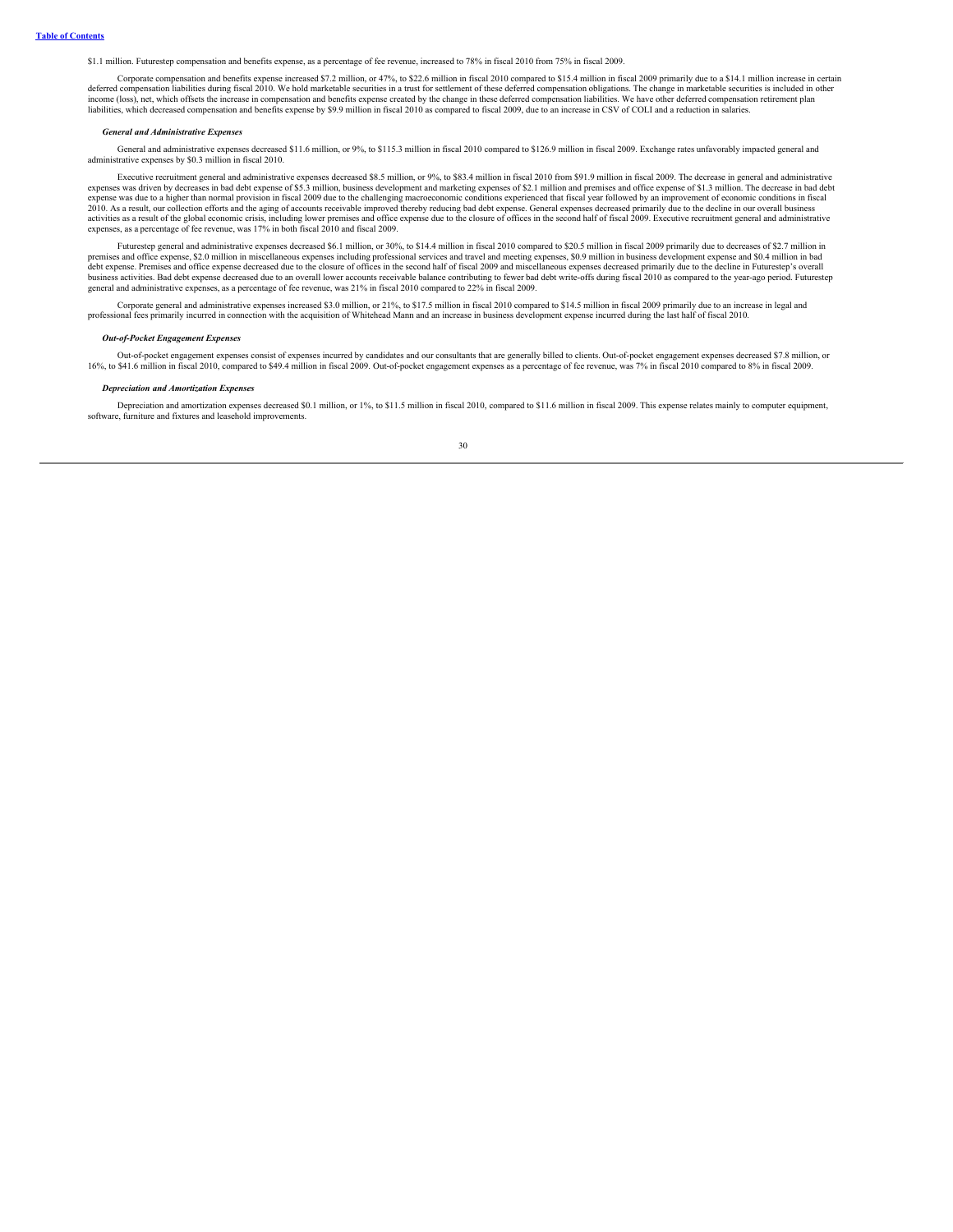# *Restructuring Charges*

We reorganized our go-to-market and operating structure in EMEA and in an effort to reduce redundancy attributed to the acquisition of Whitehead Mann we incurred restructuring charges in fiscal 2010 of \$25.8 million to reduce the combined work force and to consolidate premises. This restructuring expense was partially offset by \$5.1 million of reductions from previously estimated restructuring<br>charges (\$2.3 milli restructuring charges with \$26.9 million of severance costs related to a reduction in our work force and \$15.0 million relating to the consolidation of premises.

#### *Operating (Loss) Income*

Operating income decreased \$6.4 million, to an operating loss of \$2.7 million in fiscal 2010 compared to operating income of \$3.7 million in fiscal 2009. This decrease in operating income resulted from a decrease in revenue during fiscal 2010 as compared to fiscal 2009, which was partially offset by a decrease in operating expenses during the same period. The decrease in operating expenses is primarily attributable to a decrease in compensation and benefits, net restructuring charges and general and administrative expenses.

Executive recruitment operating income decreased \$9.2 million to \$38.2 million in fiscal 2010 compared to operating income of \$47.4 million in fiscal 2009. The decline in executive recruitment operating income is attributable to a decrease in revenues offset by a reduction in compensation expenses relating to a decrease in average consultant headcount and weighted-average compensation, and to a decrease in general and administrative and net restructuring charges. Executive recruitment operating income, as a percentage of fee revenue, was 8% during fiscal 2010 compared to 9% in fiscal 2009.

Futurestep operating income increased by \$13.3 million to \$1.3 million in fiscal 2010 as compared to an operating loss of \$12.0 million in fiscal 2009. The change in Futurestep operating income is primarily due to a decrease in compensation and benefits, general and administrative expenses and \$2.8 million reductions of previously recorded restructuring expenses during fiscal 2010 relating to lower facility lease costs than originally recorded compared to \$11.4 million of restructuring expenses recorded in fiscal 2009. The decrease in operating expenses was offset by a decrease in fee revenue of \$26.9 million as a result of a decline in the number of engagements billed during fiscal 2010 compared to fiscal 2009. Futurestep operating income, as a percentage of fee revenue, was 2% in fiscal 2010,<br>compared to operati

#### *Other Income (Loss), Net*

Other income (loss), net increased by \$24.8 million, to income of \$10.1 million in fiscal 2010 compared to a loss of \$14.7 million in fiscal 2009. Other income (loss), net is primarily due to \$11.1 million of net trading gains on marketable securities in fiscal 2010 as compared to non-cash asset impairment of \$15.9 million related to marketable securities, offset by \$5.9 million unrealized gains recorded in other income (loss), net upon transfer of marketable securities from available-for-sale to trading during fiscal 2009. There was no such impairment or transfer of marketable securities in fiscal 2010.

#### *Interest (Expense) Income, Net*

Interest (expense) income, net primarily relates to borrowings under our COLI policies, which was partially offset by interest earned on cash and cash equivalent balances and marketable securities.<br>Interest expense, net in States cash balances in fiscal 2010 compared to fiscal 2009.

# *Income Tax (Benefit) Provision*

The benefit for income taxes was \$0.5 million in fiscal 2010 compared to a provision for income taxes of \$0.4 million in fiscal 2009. The income taxes in fiscal 2010 reflects a 10% tax benefit compared to a 3% effective income tax rate for fiscal 2009. The effective income tax rate in fiscal 2010 is lower when compared to the effective

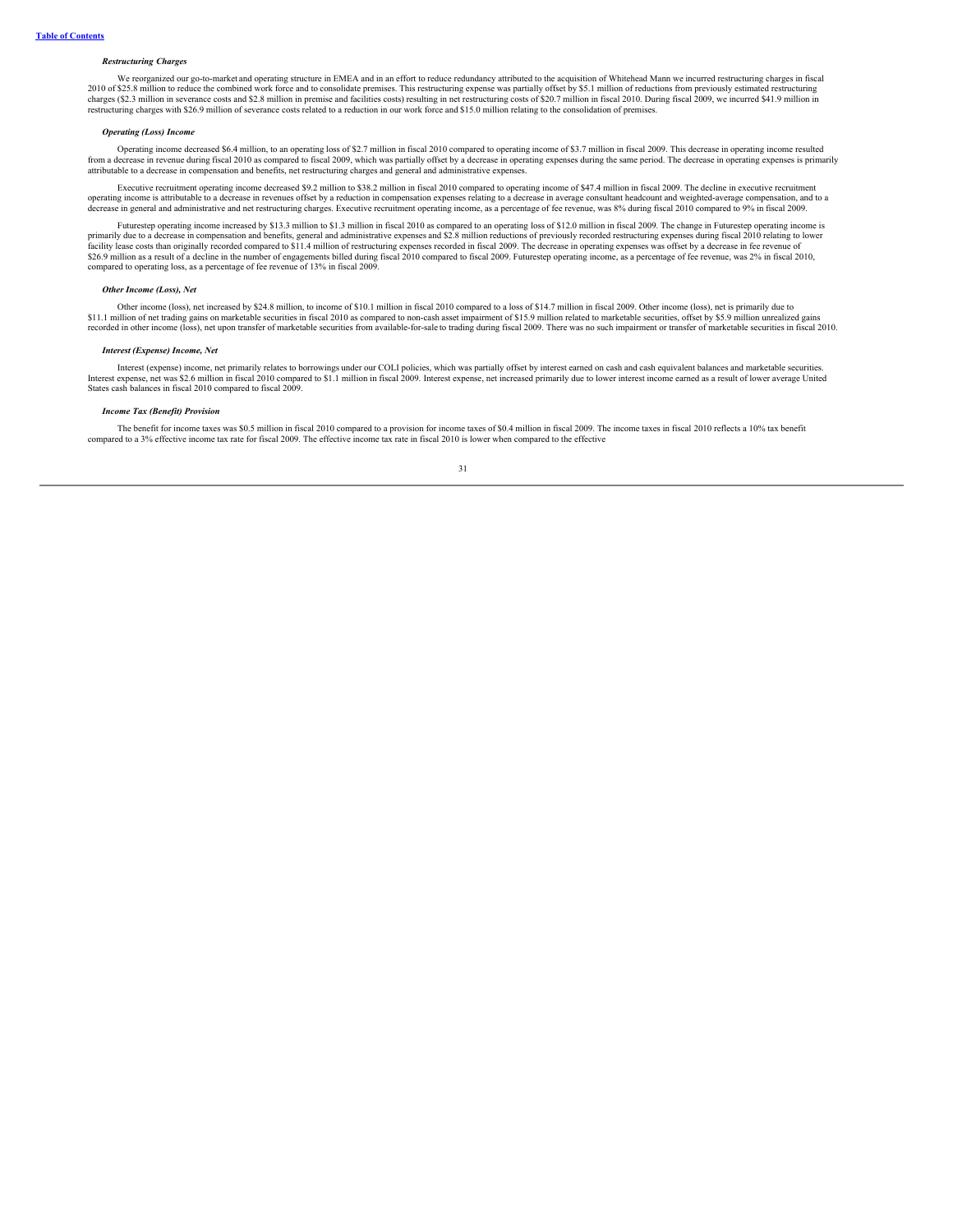income tax rate in fiscal 2009, primarily due to a \$10.3 million reversal of a liability related to a tax position taken in fiscal 2004, offset by an additional provision of \$7.5 million for the tax impact of future repatriations of cash dividends and additional valuation allowances on the Company's current inventory of foreign tax credit carryforwards recorded during fiscal 2010.

# *Equity in Earnings of Unconsolidated Subsidiary*

Equity in earnings of unconsolidated subsidiary is comprised of our less than 50% interest in our Mexican subsidiary. We report our interest in earnings or loss of our Mexican subsidiary on the equity basis as a one-line adjustment to net income (loss), net of taxes. Equity in earnings was \$0.1 million in fiscal 2010 compared to \$2.4 million in fiscal 2009.

### **Liquidity and Capital Resources**

Our performance is subject to the general level of economic activity in the geographic regions and industries in which we operate. The economic activity in those regions and industries has shown<br>improvement in 2011 but fur put additional negative pressure on demand for our services and affect our cash flows.

Although global economic conditions and demand for our services continued to show signs of improvement during fiscal 2011, the demand for executive searches remains slightly below its peak level of 2008. In response to the uncertain economic environment and labor markets, and in an effort to retain positive cash flows, we took steps to align our cost structure with anticipated revenue levels in fiscal 2009 and fiscal 2010. Future adverse changes in our revenue, could require us to institute cost cutting measures. To the extent our efforts are insufficient, we may incur negative cash flows, and if such conditions were to persist over an extended period of time, it might require us to obtain financing to meet our capital needs. We believe that our cash on hand and funds from operations will be sufficient to meet anticipated working capital, capital expenditures and general corporate requirements during the next twelve months.

Cash and cash equivalents and marketable securities were \$369.1 million and \$296.5 million as of April 30, 2011 and 2010, respectively. Cash and cash equivalents consisted of cash and highly liquid investments purchased with original maturities of three months or less. Marketable securities consist of mutual funds and investments in corporate bonds, U.S. Treasury and agency securities and commercial paper. The primary objectives of the mutual funds are to meet the obligations under certain of our deferred compensation plans, while the other securities are available for general corporate purposes.

As of April 30, 2011 and 2010, our marketable securities of \$122.2 million and \$77.2 million, respectively, included \$71.4 million (net of gross unrealized gains and losses of \$6.8 million and \$0.1 million, respectively) and \$69.0 million (net of gross unrealized gains and losses of \$3.5 million and \$1.5 million, respectively), respectively, held in trust for settlement of our obligations under certain deferred compensation plans, of which \$66.3 million and \$64.9 million, respectively, are classified as non-current. Our obligations for which these assets were held in trust totaled \$72.1 million and \$69.0 million as of April 30, 2011 and 2010, respectively. As of April 30, 2011, we had marketable securities classified as available-for-sale with a balance of \$50.9 million. These securities represent excess cash invested, under our investment policy, with a professional money manager and are available for general corporate purposes.

The net increase in our working capital of \$24.9 million as of April 30, 2011 compared to April 30, 2010 is primarily attributable to an increase in cash and cash equivalents and accounts receivable. partially offset by an increase in compensation and benefits payable. Cash provided by operating activities was \$95.6 million in fiscal 2011, an increase of \$126.4 million, from cash used in operating activities of \$30.8 million in fiscal 2010. The increase in cash provided by operating activities is primarily due to an increase in act income of \$53.6 million, increases in accounts payable and accrued liabilities of<br>\$40.9 million, change of \$26.8 million and an increase in receivables of \$5.4 million. The increase in net income, accounts payable and accrued liabilities and receivables are due to an increase in fee revenue and<br>engagements billed duri

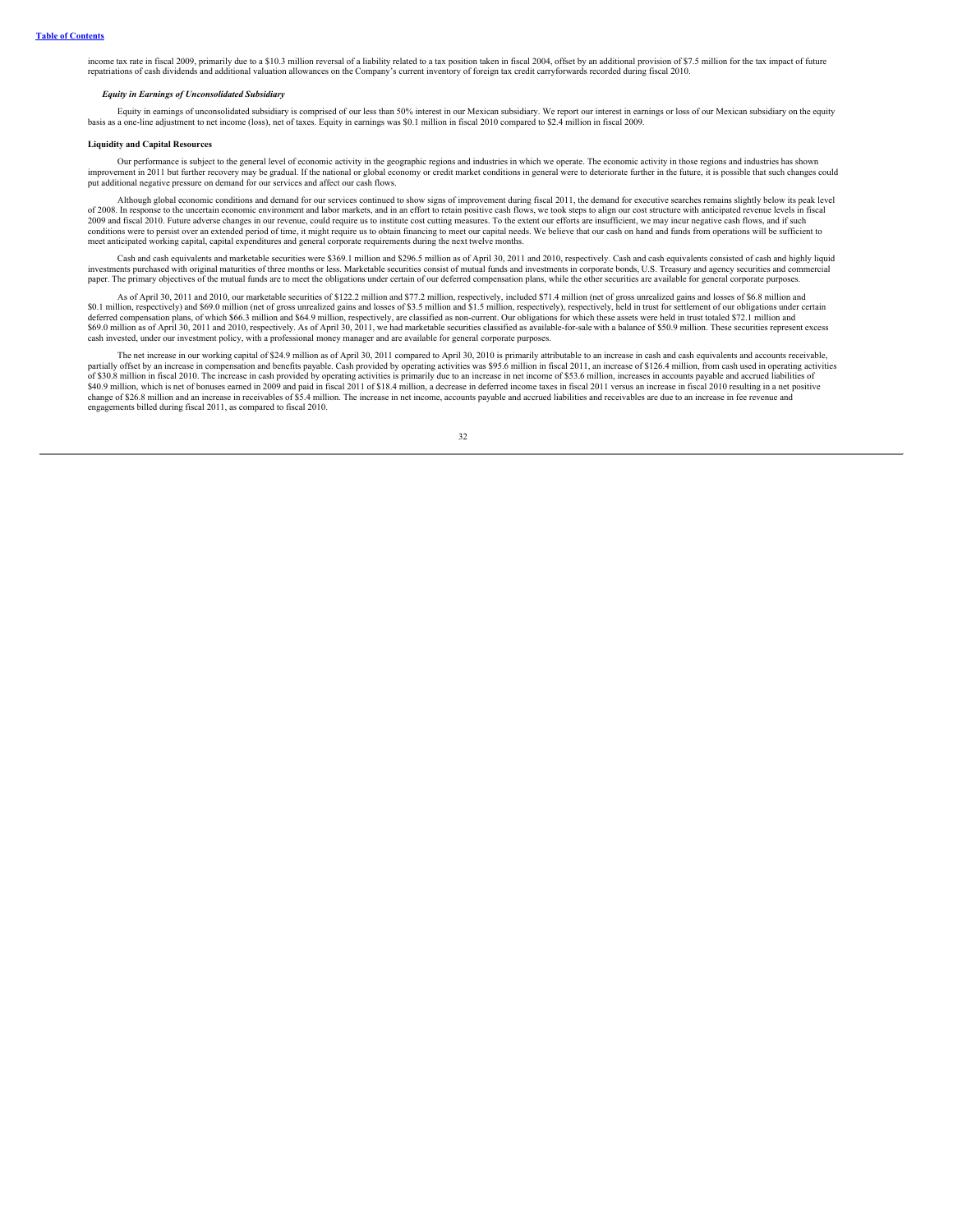In fiscal 2011, the Company accrued bonus expense of \$126.3 million which the Company expects to pay in cash during fiscal 2012. In fiscal 2010, the Company accrued bonus expense of \$73.3 million, which includes amounts that were fully earned by recipients during that fiscal year, but for which the payment of \$5.4 million was delayed due to economic conditions. These delayed payments<br>were recorded to used in operations when made. Compensation and benefits payable on the Company's consolidated balance sheet as of April 30, 2011 includes this \$5.4 million of bonuses. These bonuses will be paid in<br>December 2011, regardles operating activities during fiscal 2011.

Cash used in investing activities was \$81.1 million in fiscal 2011, an increase of \$57.7 million, from cash used in investing activities of \$23.4 million in fiscal 2010. This increase in cash used in investing activities is attributable to a \$46.6 million increase in net purchases of marketable securities, a \$20.6 million increase in the purchase of property and equipment and an increase in restricted cash of<br>\$10.0 mil

Cash provided by financing activities was \$5.9 million in fiscal 2011, a decrease of \$2.2 million from cash provided by financing activities of \$8.1 million in fiscal 2010. Cash used to repurchase shares<br>of common stock in

### **Off-Balance Sheet Arrangements**

We have no off-balance sheet arrangements and have not entered into any transactions involving unconsolidated, limited purpose entities.

### **Contractual Obligations**

Contractual obligations represent future cash commitments and liabilities under agreements with third parties, and exclude contingent liabilities for which we cannot reasonably predict future payment.<br>The following table r

|                                    |      | <b>Payments Due in:</b> |                |                            |        |  |           |  |           |  |                             |  |
|------------------------------------|------|-------------------------|----------------|----------------------------|--------|--|-----------|--|-----------|--|-----------------------------|--|
|                                    | Note | Total                   |                | <b>Less Than</b><br>1 Year |        |  | 1-3 Years |  | 3-5 Years |  | <b>More Than</b><br>5 Years |  |
|                                    |      |                         | (In thousands) |                            |        |  |           |  |           |  |                             |  |
| Operating lease commitments        |      |                         | 219.998        |                            | 35,902 |  | 60,000    |  | 44,686    |  | 79,410                      |  |
| Accrued restructuring charges(1)   |      |                         | 4.747          |                            | 2,313  |  | 1,530     |  | 433       |  | 471                         |  |
| Interest payments on COLI loans(2) |      |                         | 57,414         |                            | 4,405  |  | 8,809     |  | 8,804     |  | 35,396                      |  |
| Total                              |      |                         | 282.159        |                            | 42,620 |  | 70,339    |  | 53,923    |  | 115,277                     |  |

(1) Represents rent payments, net of sublease income on an undiscounted basis.

(2) Assumes COLI loans remain outstanding until receipt of death benefits on COLI policies and applies current interest rates on COLI loans, ranging from 5.45% to 8.00%.

In addition to the contractual obligations above, we have liabilities related to certain employee benefit plans. These liabilities are recorded in our Consolidated Balance Sheets. The obligations related to these employee benefit plans are described in Note 7 — *Deferred Compensation and Retirement Plans*, in the Notes to our Consolidated Financial Statements.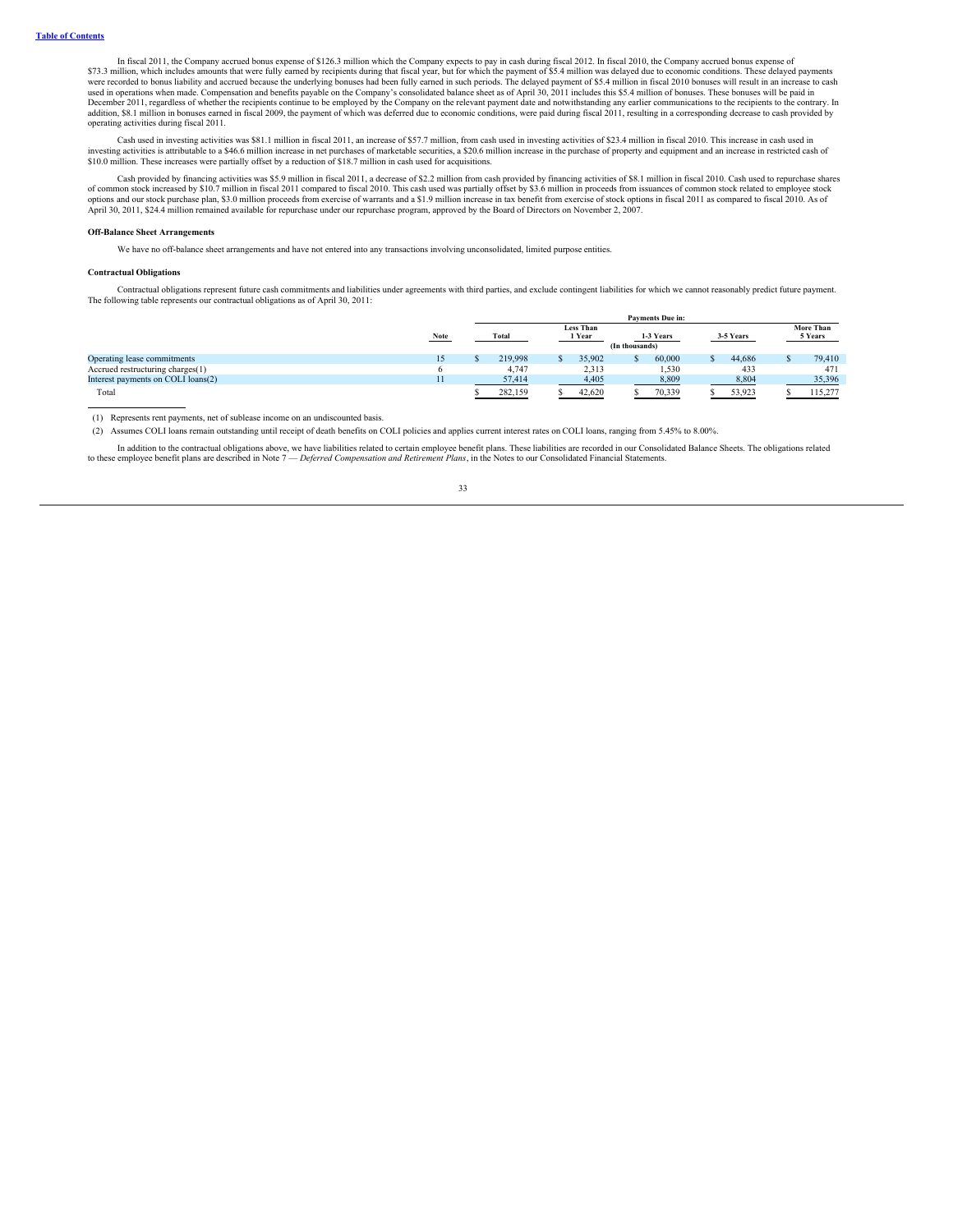Lastly, we have contingent commitments under certain employment agreements that are payable upon termination of employment, described in Note 15 — *Commitments and Contingencies*, in the Notes to our Consolidated Financial Statements.

# *Cash Surrender Value of Company Owned Life Insurance Policies, Net of Loans*

As of April 30, 2011 and 2010, we held contracts with gross CSV of \$143.9 million and \$136.0 million, respectively. Generally, we borrow under our COLI contracts to pay related premiums. Such borrowings do not require annual principal repayments, bear interest primarily at variable rates and are secured by the CSV of COLI contracts. Total outstanding borrowings against the CSV of COLI contracts<br>were \$72.9 milli

#### *Long-Term Debt*

During March 2011, we replaced our existing credit facility, which expired on March 14, 2011, with a new Senior Secured Revolving Facility (the "Facility") which provides an aggregate availability up to \$50 million with a \$10 million sub-limit for letters of credit, subject to satisfaction of borrowing base requirements based on eligible domestic and foreign accounts receivable. The new facility matures on<br>March 14, Rate ("LIBOR") plus applicable margin or the base rate plus applicable margin. The base rate is the highest of (i) the published prime rate, (ii) the federal funds rate plus 0.50%, or (iii) one month LIBOR plus<br>2.0%. The a loans, whether such LIBOR loans are cash collateralized. For cash collateralized LIBOR loans, the applicable margin will range from 0.65% to 3.15% per annum. For LIBOR loans that are not cash<br>collateralized and for base ra commitment fees of 0.25% to 0.50% on the Facility's unused commitments based on our leverage ratio. The Facility is secured by substantially all of the assets of our domestic subsidiaries and 65% of the<br>equity interest in in unrestricted cash and/or marketable securities after taking into account the accrual for employee compensation and benefits.

As of April 30, 2011, we had no borrowings under the Facility; however, we are required to maintain \$10.0 million on account with the lender, and provides collateral for the standby letters of credit and potential future borrowings. At April 30, 2011, there were \$2.9 million standby letters of credit issued under this Facility.

As of April 30, 2010, we had no borrowings under the previous credit facility; however, there were \$8.2 million of standby letters of credit issued under the previous credit facility, for which we pledged cash of \$9.0 million.

We are not aware of any other trends, demand or commitments that would materially affect liquidity or those that relate to our resources.

#### **Accounting Developments**

#### *Recently Adopted Accounting Standards*

In January 2010, the Financial Accounting Standards Board ("FASB") issued guidance on Fair Value Measurements and Disclosures: Improving Disclosures about Fair Value Measurements, which amends the disclosure guidance with respect to fair value measurements. Specifically, the new guidance requires disclosure of amounts transferred in and out of Levels 1 and 2 fair value measurements, a<br>reconciliation prese and more robust disclosure of the valuation techniques and inputs used to measure Level 2 and 3 fair value measurements. The guidance is effective for interim and annual reporting periods beginning after December 15, 2009, with the exception of the new guidance around the Level 3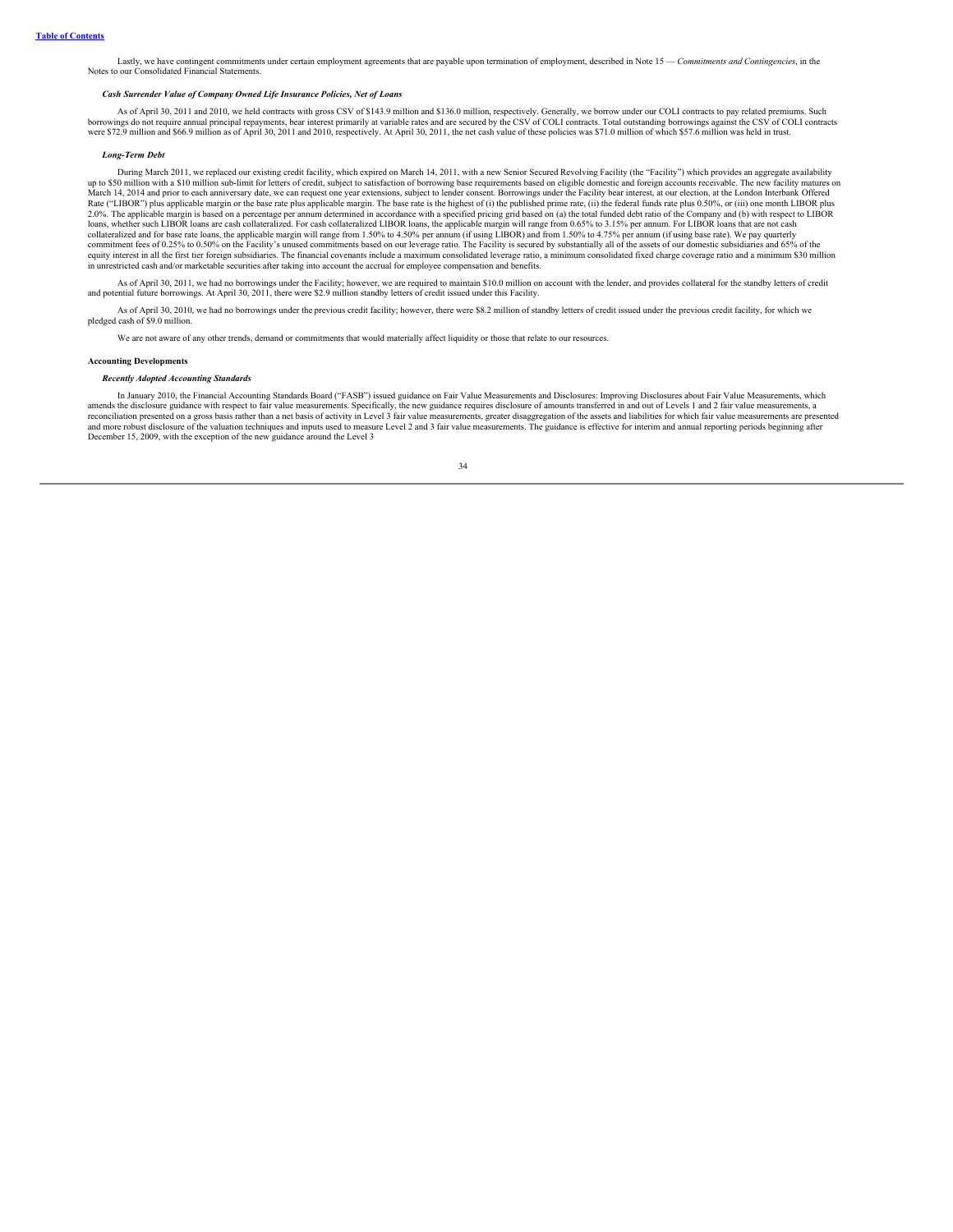activity reconciliation, which is effective for fiscal years beginning after December 15, 2010. The Company adopted the new guidance on February 1, 2010. The adoption did not impact the Company's financial position, results of operations or liquidity.

### **Item 7A.** *Quantitative and Qualitative Disclosures About Market Risk*

As a result of our global operating activities, we are exposed to certain market risks, including foreign currency exchange fluctuations and fluctuations in interest rates. We manage our exposure to these risks in the normal course of our business as described below. We have not utilized financial instruments for trading, hedging or other speculative purposes nor do we trade in derivative financial instruments.

#### **Foreign Currency Risk**

Substantially all our foreign subsidiaries' operations are measured in their local currencies. Assets and liabilities are translated into U.S. dollars at the rates of exchange in effect at the end of each reporting period and revenue and expenses are translated at average rates of exchange during the reporting period. Resulting translation adjustments are reported as a component of accumulated other<br>comprehensive income on

Transactions denominated in a currency other than the reporting entity's functional currency may give rise to transaction gains and losses that impact our results of operations. Historically, we have not realized significant foreign currency gains or losses on such transactions. During fiscal 2011, we recognized foreign currency gains, on an after tax basis, of \$0.1 million as compared to fiscal 2010 and 2009, in<br>which we

Our primary exposure to exchange losses is based on outstanding intercompany loan balances denominated in U.S. dollars. If the U.S. dollar strengthened 15%, 25% and 35% against the Pound<br>Sterling, the Euro, the Canadian do April 30, 2011. If the U.S. dollar weakened by the same increments against the Pound Sterling, the Euro, the Canadian dollar, the Australian dollar and the Yen, correspondingly, our exchange gain would have been \$1.1 million, \$1.9 million and \$2.6 million, respectively, based on outstanding balances at April 30, 2011.

#### **Interest Rate Risk**

We primarily manage our exposure to fluctuations in interest rates through our regular financing activities, which generally are short term and provide for variable market rates. As of April 30, 2011 and 2010, we had no ou interest primarily at variable rates. The risk of fluctuations in these variable rates is minimized by the fact that we receive a corresponding adjustment to our borrowed funds crediting rate on the CSV on our COLI contracts.

#### **Item 8.** *Financial Statements and Supplementary Data*

See Consolidated Financial Statements beginning on page F-1 of this Annual Report on Form 10-K.

Supplemental Financial Information regarding quarterly results is contained in Note 16 — *Quarterly Results*, in the Notes to our Consolidated Financial Statements.

#### **Item 9.** *Changes in and Disagreements with Accountants on Accounting and Financial Disclosure*

No changes or disagreements were noted in the current fiscal year.

#### **Item 9A.** *Controls and Procedures*

(a) Evaluation of Disclosure Controls and Procedures.

Based on their evaluation of our disclosure controls and procedures conducted as of the end of the period covered by this Annual Report on Form 10-K, our Chief Executive Officer and Chief Financial Officer have

### 35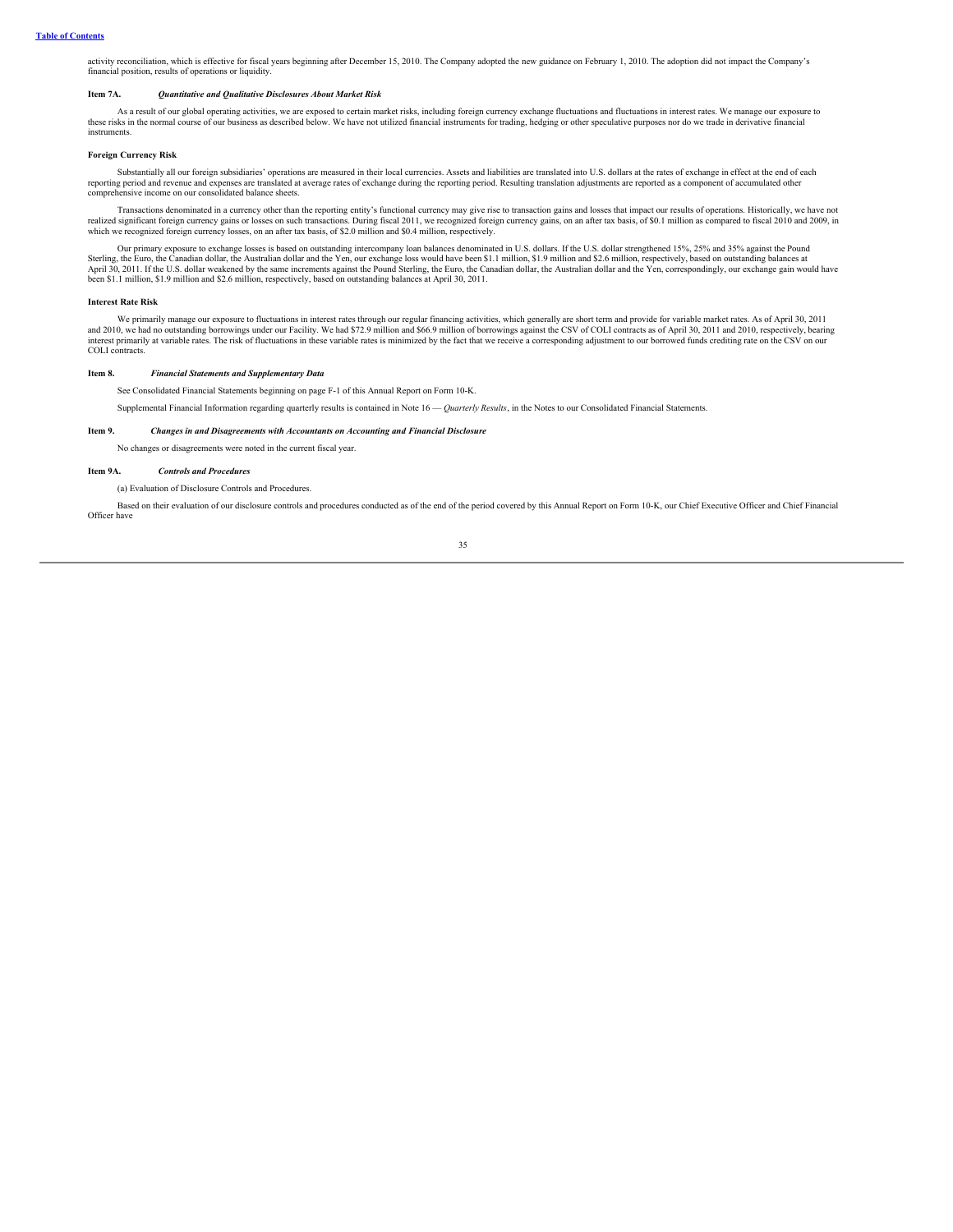concluded that our disclosure controls and procedures (as defined in Rules 13a-15(e) and 15d-15(e) under the Exchange Act of 1934 (the "Exchange Act")) are effective.

(b) Changes in Internal Control over Financial Reporting.

There were no changes in our internal control over financial reporting during the fourth fiscal quarter that have materially affected or are reasonably likely to materially affect our internal control over financial report

#### **Item 9B.** *Other Information*

None

#### **PART III.**

#### **Item 10.** *Directors, Executive Of icers and Corporate Governance*

The information required by this Item will be included under the captions "The Board of Directors" and "Section 16(a) Beneficial Ownership Reporting Compliance" and elsewhere in our 2011 Proxy<br>Statement, and is incorporate this section.

We have adopted a "Code of Business Conduct and Ethics," which is applicable to our directors, chief executive officer and senior financial officers, including our principal financial officer and principal accounting officer. The Code of Business Conduct and Ethics is available on our website at www.kornferry.com. We intend to post amendments to or waivers to this Code of Business Conduct and<br>Ethics on our website Avenue of the Stars, Suite 2600, Los Angeles, California 90067, Attention: Peter Dunn.

#### **Item 11.** *Executive Compensation*

The information required by this Item will be included in our 2011 Proxy Statement, and is incorporated herein by this reference.

#### **Item 12.** *Security Ownership of Certain Beneficial Owners and Management and Related Stockholder Matters*

The information required by this Item will be included under the caption "Security Ownership of Certain Beneficial Owners and Management" and elsewhere in our 2011 Proxy Statement, and is incorporated herein by reference.

#### **Item 13.** *Certain Relationships and Related Transactions, and Director Independence*

The information required by this Item will be included under the caption "Certain Relationships and Related Transactions" and elsewhere in our 2011 Proxy Statement, and is incorporated herein by reference.

#### **Item 14.** *Principal Accountant Fees and Services*

The information required by this Item will be included under the captions "Audit Fees," "Audit-Related Fees," "Tax Fees" and "All Other Fees" and elsewhere in our 2011 Proxy Statement, and is incorporated herein by reference.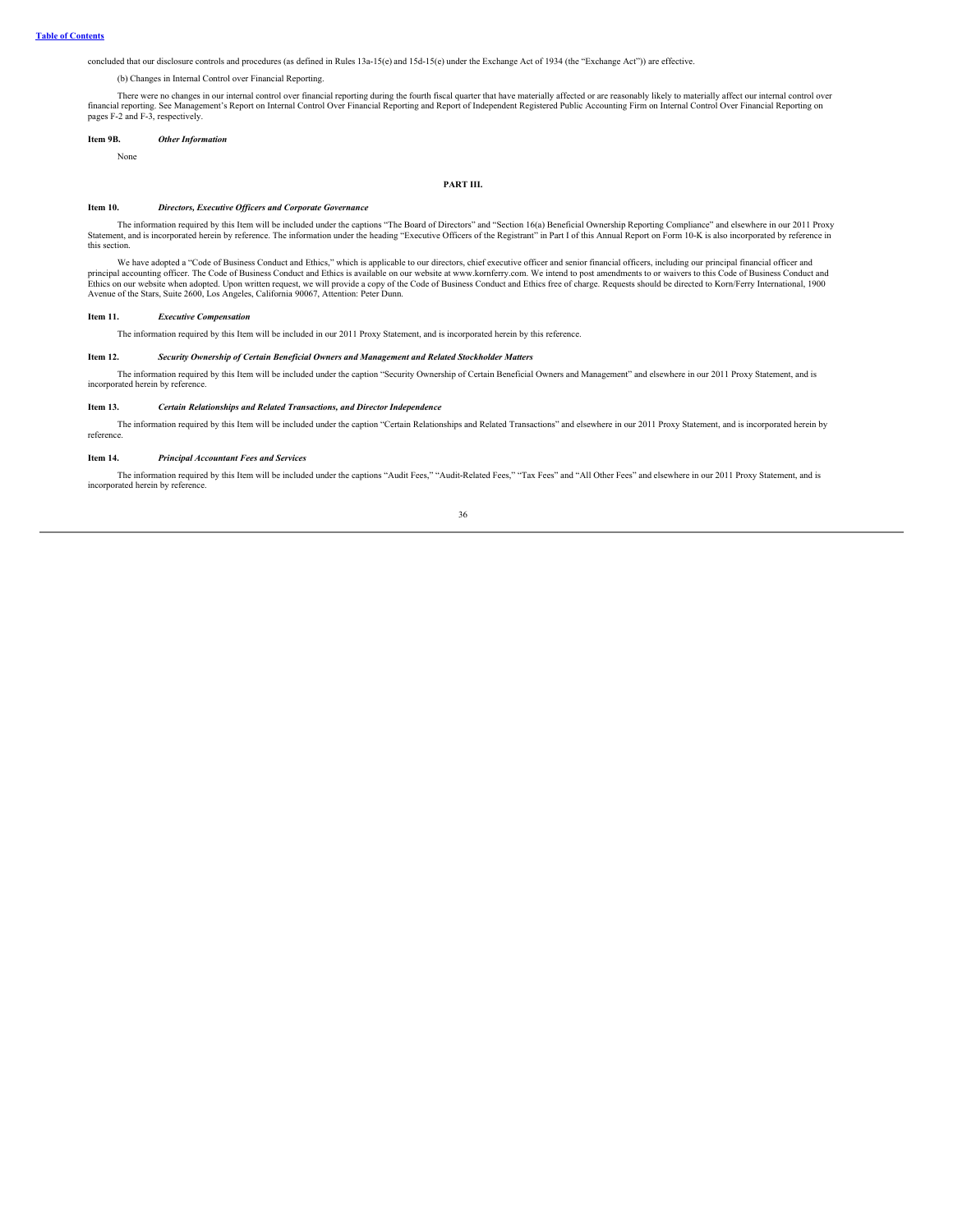| Item 15. | <b>Exhibits and Financial Statement Schedules</b> |  |
|----------|---------------------------------------------------|--|
|          |                                                   |  |

**Financial Statements.**

*Index to Financial Statements:*<br>See Consolidated Financial Statements included as part of this Form 10-K and Schedule II — Valuation and Qualifying Accounts. Pursuant to Rule 7-05 of Regulation S-X, the<br>other schedules ha

**Page**

| Exhibits:         |                                                                                                                                                                                                                                                                                              |
|-------------------|----------------------------------------------------------------------------------------------------------------------------------------------------------------------------------------------------------------------------------------------------------------------------------------------|
| Exhibit<br>Number | <b>Description</b>                                                                                                                                                                                                                                                                           |
| $3.1+$            | Certificate of Incorporation of the Company, filed as Exhibit 3.1 to the Company's Quarterly Report on Form 10-Q, filed December 15, 1999.                                                                                                                                                   |
| $3.2+$            | Certificate of Designations of 7.5% Convertible Preferred Stock, filed as Exhibit 3.1 to the Company's Current Report on Form 8-K, filed June 18, 2002.                                                                                                                                      |
| $3.3+$            | Second Amended and Restated Bylaws of the Company, filed as Exhibit 3.1 to the Company's Current Report on Form 8-K, filed April 29, 2009.                                                                                                                                                   |
| $4.1+$<br>$4.2+$  | Form of Common Stock Certificate of the Company, filed as Exhibit 4.1 to the Company's Registration Statement on Form S-3 (No. 333-49286), filed November 3, 2000.<br>Form of Stock Purchase Warrant, filed as Exhibit 4.2 to the Company's Current Report on Form 8-K, filed June 18, 2002. |
| $10.1*+$          | Form of Indemnification Agreement between the Company and some of its executive officers and Directors, filed as Exhibit 10.1 to the Company's Registration Statement on Form S-1<br>(No. 333-61697), effective February 10, 1999.                                                           |
| $10.2*+$          | Form of U.S. and International Worldwide Executive Benefit Retirement Plan, filed as Exhibit 10.3 to the Company's Registration Statement of Form S-1 (No. 333-61697), effective<br>February 10, 1999.                                                                                       |
| $10.3*+$          | Form of U.S. and International Worldwide Executive Benefit Life Insurance Plan, filed as Exhibit 10.4 to the Company's Registration Statement on Form S-1 (No. 333-61697), effective<br>February 10, 1999.                                                                                   |
| $10.4*+$          | Worldwide Executive Benefit Disability Plan (in the form of Long-Term Disability Insurance Policy), filed as Exhibit 10.5 to the Company's Registration Statement on Form S-1 (No.<br>333-61697), effective February 10, 1999.                                                               |
| $10.5*+$          | Form of U.S. and International Enhanced Executive Benefit and Wealth Accumulation Plan, filed as Exhibit 10.6 to the Company's Registration Statement on Form S-1 (No. 333-61697),<br>effective February 10, 1999.                                                                           |
| $10.6*+$          | Form of U.S. and International Senior Executive Incentive Plan, filed as Exhibit 10.7 to the Company's Registration Statement on Form S-1 (No. 333-61697), effective February 10, 1999.                                                                                                      |
| $10.7*+$          | Executive Salary Continuation Plan, filed as Exhibit 10.8 to the Company's Registration Statement on Form S-1 (No. 333-61697), effective February 10, 1999.                                                                                                                                  |
| $10.8*+$          | Form of Amended and Restated Stock Repurchase Agreement, filed as Exhibit 10.10 to the Company's Registration Statement on Form S-1 (No. 333-61697), effective February 10, 1999.                                                                                                            |
| $10.9*+$          | Form of Standard Employment Agreement, filed as Exhibit 10.11 to the Company's Registration Statement on Form S-1 (No. 333-61697), effective February 10, 1999.                                                                                                                              |
| $10.10*+$         | Form of U.S. and Foreign Executive Participation Program, filed as Exhibit 10.27 to the Company's Registration Statement on Form S-1 (No. 333-61697), effective February 10, 1999.                                                                                                           |
| $10.11*+$         | Korn/Ferry International Special Severance Pay Policy, dated January 1, 2000, filed as Exhibit 10.2 to the Company's Quarterly Report on Form 10-Q, filed March 19, 2001.                                                                                                                    |
| $10.12*+$         | Korn/Ferry International Second Amended and Restated Performance Award Plan, filed as Appendix A to the Company's Definitive Proxy Statement, filed August 12, 2004.                                                                                                                         |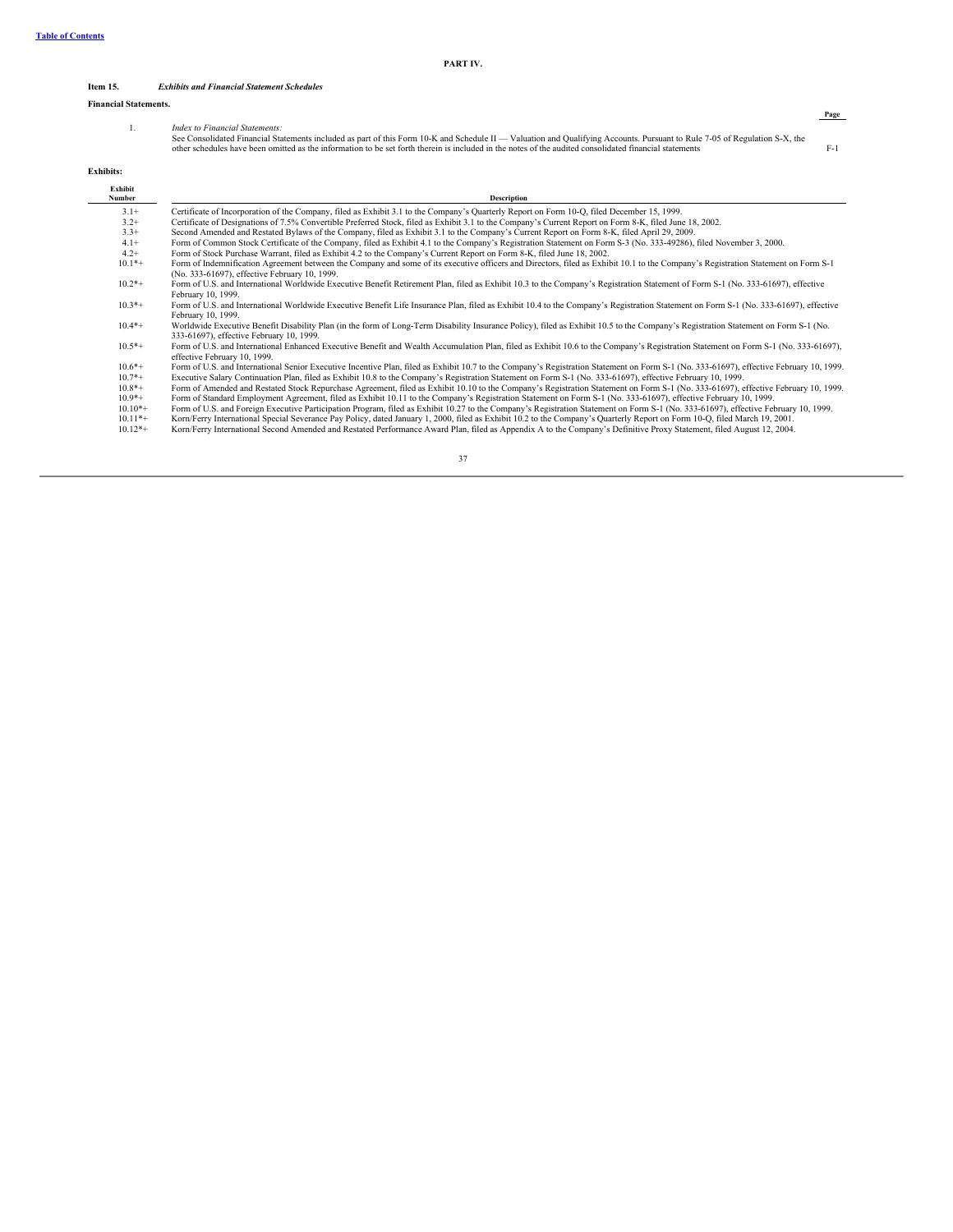**Exhibi Number Description** 10.13\*+ Letter from Korn/Ferry International Futurestep, Inc. to Robert H. McNabb, dated December 3, 2001, filed as Exhibit 10.29 to the Company's Amended Annual Report on Form 10-K/A, filed August 12, 2002. 10.14\*+ Letter from the Company to Robert H. McNabb, dated November 29, 2001, filed as Exhibit 10.30 to the Company's Amended Annual Report on Form 10-K/A, filed August 12, 2002.<br>10.15\*+ Employment Agreement between the Co 12, 2003. 10.16\*+ Employee Stock Purchase Plan filed as Exhibit 10.29 to the Company's Annual Report on Form 10-K, filed July 22, 2003.<br>10.17\*+ Employment Agreement between the Company and Gary D. Burnison, dated October 1.2003. fil 10.17\*+ Employment Agreement between the Company and Gary D. Burnison, dated October 1, 2003, filed as Exhibit 10.2 to the Company's Quarterly Report on Form 10-Q, filed March 12, 2004. 10.18+ Letter Agreement, dated December 31, 2003, among the Company, Friedman Fleischer & Lowe Capital Partners, L.P. and FFL Executive Partners, L.P., filed as Exhibit 10.1 to the Company's Quarterly Report on Form 10-Q, 10.19\*+ Form of Indemnification Agreement between the Company and some of its executive officers and directors, filed as Exhibit 10.4 to the Company's Quarterly Report on Form 10-Q, filed March 12, 2004. 10.20+ Summary of Non-Employee Director Compensation, filed as Exhibit 10.1 to the Company's Current Report on Form 8-K, filed January 12, 2006.<br>10.21\*+ Form of Restricted Stock Award Agreement to Employees Under the Perfo 10.22\*+ Form of Restricted Stock Award Agreement to Non-Employee Directors Under the Performance Award Plan filed as Exhibit 10.2 to the Company's Current Report on Form 8-K, filed June 29, 2006. 10.23\*+ Stock and Asset Purchase Agreement dated as of August 8, 2006 by and among Lominger Limited, Inc., Lominger Consulting, Inc., Michael M. Lombardo, Robert W. Eichinger, and the Company filed as Exhibit 10.1 to the Company's Quarterly Report on Form 10-Q, filed September 8, 2006.<br>10.24\*+ Letter Agreement between the Company and Robert H. McNabb dated as of September 29, 2006, filed as Exhibit 10.1 11, 2006. 10.25\*+<br>
10.25\*+ Letter from the Company to Gary Burnison, dated March 30, 2007, filed as Exhibit 10.38 to the Company's Annual Report on Form 10-K, filed June 29, 2007.<br>
10.26\*+ Employment Agreement between the Company an 10.26\*+ Employment Agreement between the Company and Gary Burnison, dated April 24, 2007, filed as Exhibit 10.41 to the Company's Annual Report on Form 10-R, filed June 29, 2007.<br>10.27\*+ Employment Agreement between the Co 10.27\*+ Employment Agreement between the Company and Stephen J. Giusto, dated October 10, 2007, filed as Exhibit 10.1 to the Company's Quarterly Report on Form 10-Q, filed December 10, 2007. 10.28\*+ Form of Restricted Stock Unit Award Agreement to Directors Under the Performance Award Plan, filed as Exhibit 10.2 to the Company's Quarterly Report on Form 10-Q, filed December 10, 2007. 10.29\*+ Letter from the Company to Ana Dutra, dated January 16, 2008, filed as Exhibit 10.1 to the Company's Quarterly Report on Form 10-Q, filed March 11, 2008.<br>10.30\*+ Employment Agreement between the Company and Michael 10.30\*+ Employment Agreement between the Company and Michael A. DiGregorio dated April 30, 2009.<br>10.31\*+ Korn/Ferry Amended and Restated 2008 Stock Incentive Plan, filed as Exhibit 99.1 to the Company's Registration Statem 10.32\*+ Form of Restricted Stock Award Agreement to Employees and Non-Employee Directors Under the Korn/Ferry International 2008 Stock Incentive Plan, filed as Exhibit 10.2 to the Company's Current Report on Form 8-K, filed June 12, 2009. 10.33\*+ Form of Stock Option Agreement to Employees and Non-Employee Directors Under the Korn/Ferry International 2008 Stock Incentive Plan, filed as Exhibit 10.3 to the Company's Current Report on Form 8-K, filed June 12, 10.34\*+<br>
10.35\*+ Letter Agreement dated June 25, 2009, by and among the Company and Robert McNabb, modifying the terms of Mr. McNabb's Employment Agreement, dated October 1, 2003, as 10.35\*+ Letter Agreement dated June 25, 2009, by and among the Company and Robert McNabb, modifying the terms of Mr. McNabb's Employment Agreement, dated October 1, 2003, as renewed and amended on September on September 29

38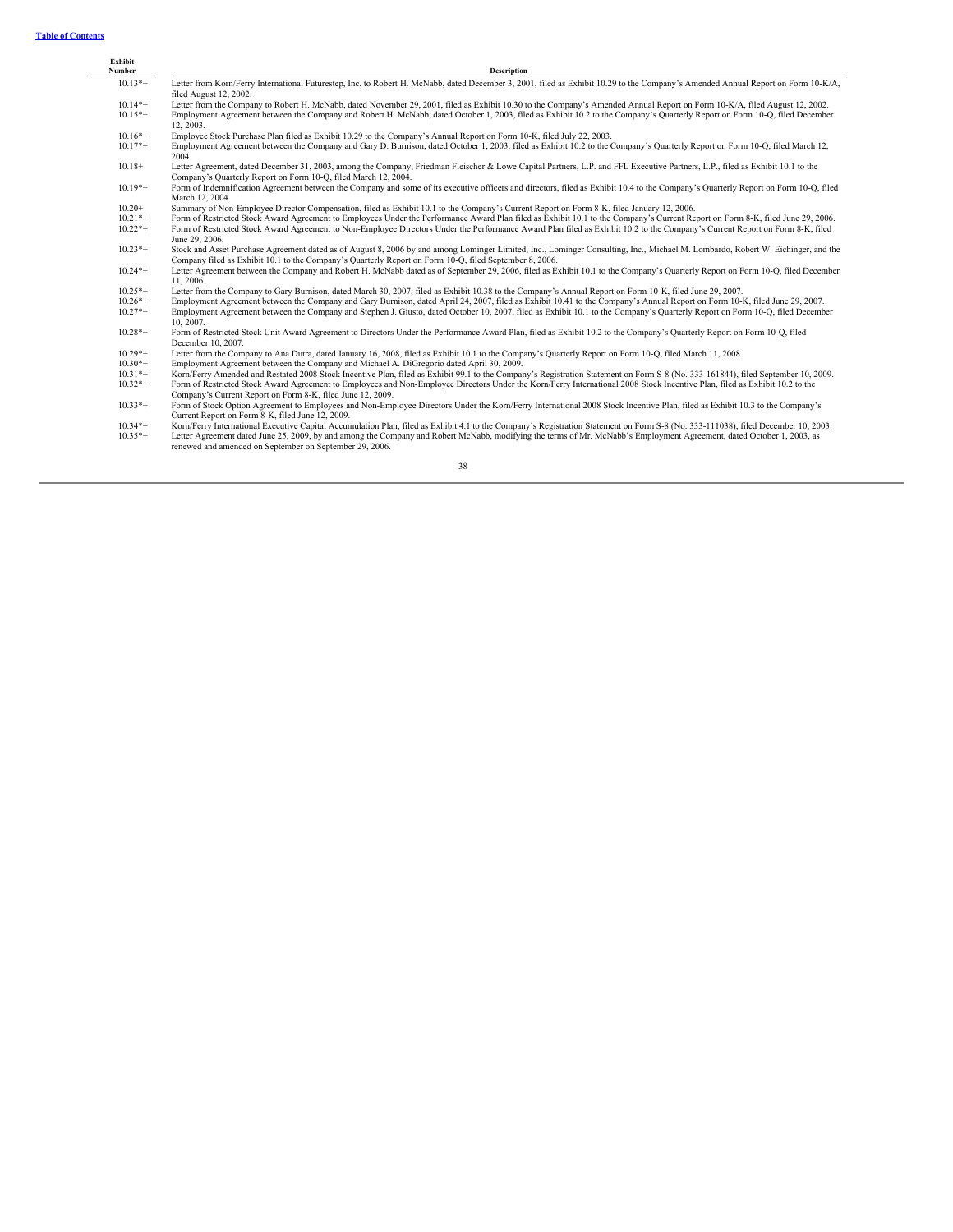| Exhibit<br>Number | <b>Description</b>                                                                                    |
|-------------------|-------------------------------------------------------------------------------------------------------|
| $10.36*+$         | Letter Agreement between the Company and Gary D. Burnison dated June 25, 2009.                        |
| $10.37*+$         | Employment Agreement between the Company and Byrne Mulrooney dated March 5, 2010.                     |
| 21.1              | Subsidiaries of Korn/Ferry International.                                                             |
| 23.1              | Consent of Ernst & Young LLP, Independent Registered Public Accounting Firm.                          |
| 24.1              | Power of Attorney (contained on signature page).                                                      |
| 31.1              | Chief Executive Officer Certification pursuant to Rule 13a-14(a) under the Exchange Act.              |
| 31.2              | Chief Financial Officer Certification pursuant to Rule 13a-14(a) under the Exchange Act.              |
| 32.1              | Chief Executive Officer and Chief Financial Officer Certification pursuant to 18 U.S.C. Section 1350. |
| 101.INS           | XBRL Instance Document.                                                                               |
| 101.SCH           | XBRL Taxonomy Extension Schema Document.                                                              |
| $101$ CAL.        | XBRL Taxonomy Extension Calculation Linkbase Document.                                                |
| 101.LAB           | XBRL Taxonomy Extension Label Linkbase Document.                                                      |
| 101.PRE           | XBRL Taxonomy Extension Presentation Linkbase Document.                                               |

\* Management contract, compensatory plan or arrangement.

+ Incorporated herein by reference.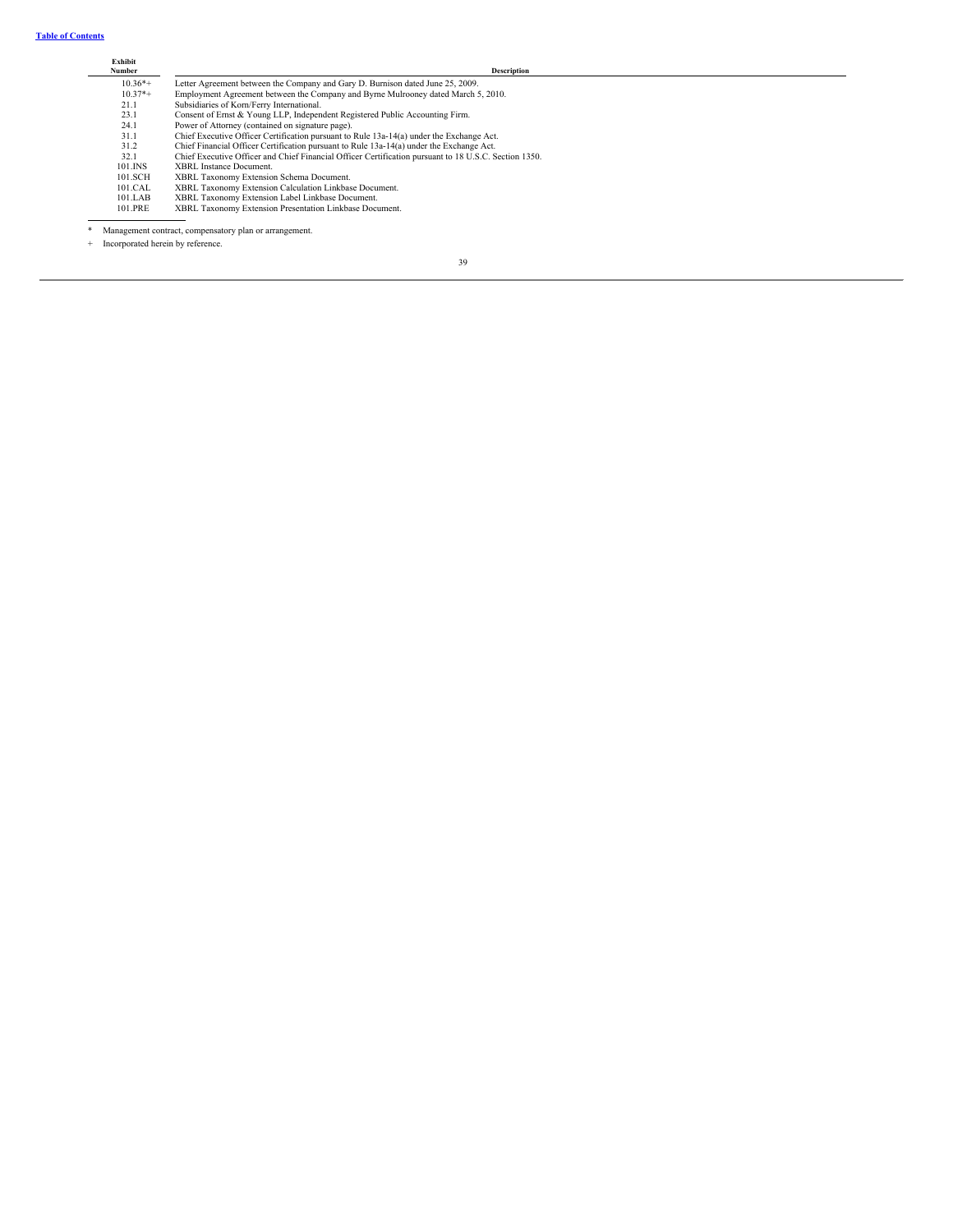#### **SIGNATURES**

Pursuant to the requirements of the Securities Exchange Act of 1934, as amended, the registrant has duly caused this report to be signed on its behalf by the undersigned, thereunto duly **authorized.**

Korn/Ferry International

By:  $\sqrt{s}$  Michael A. DiGregorio

**Michael A. DiGregorio Executive Vice President and Chief Financial Officer**

Date: June 29, 2011

### **POWER OF ATTORNEY**

KNOW ALL MEN BY THESE PRESENTS, that each of the undersigned officers and directors of the registrant hereby constitutes and appoints Peter L. Dunn and Gary D. Burnison, and each of<br>them, as law will attomey-in-fact and ag

Pursuant to the requirements of the Securities Exchange Act of 1934, as amended, this report has been signed below by the following persons on behalf of the registrant and in the capacities and on the dates indicated.

| Signature                                          | Title                                                                                 | Date          |
|----------------------------------------------------|---------------------------------------------------------------------------------------|---------------|
| /s/ Kenneth Whipple<br><b>Kenneth Whipple</b>      | Chairman of the Board and Director                                                    | June 29, 2011 |
| /s/ Gary D. Burnison<br>Gary D. Burnison           | President & Chief Executive Officer (Principal Executive Officer) and Director        | June 29, 2011 |
| /s/ Michael A. DiGregorio<br>Michael A. DiGregorio | Executive Vice President and Chief Financial Officer (Principal Financial<br>Officer) | June 29, 2011 |
| /s/ Mark Neal<br><b>Mark Neal</b>                  | Senior Vice President, Finance (Principal Accounting Officer)                         | June 29, 2011 |
| /s/ Denise Kingsmill<br><b>Denise Kingsmill</b>    | Director                                                                              | June 29, 2011 |
| /s/ Edward D. Miller<br><b>Edward D. Miller</b>    | Director                                                                              | June 29, 2011 |
|                                                    |                                                                                       |               |

40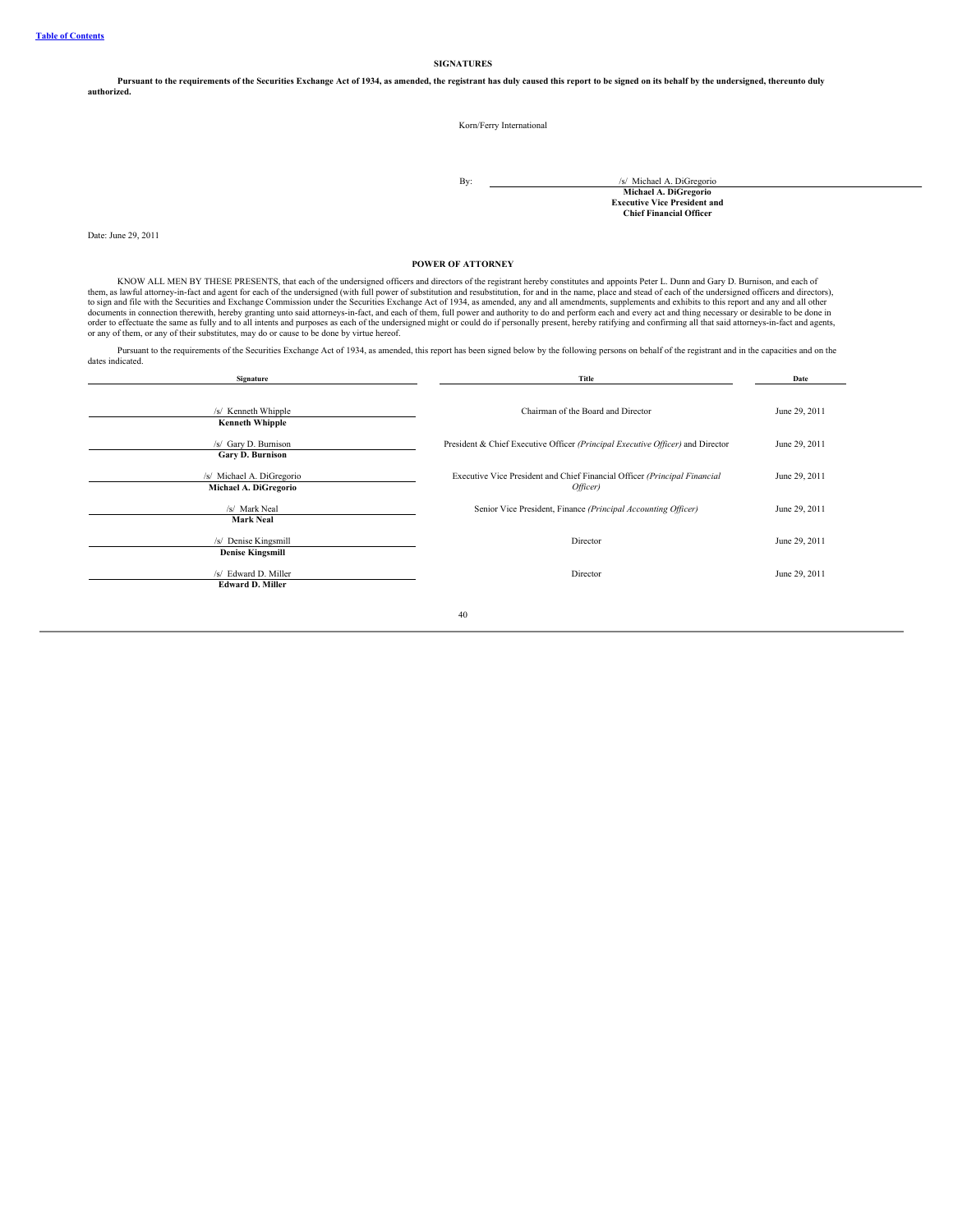| Signature                                           | Title    | Date          |
|-----------------------------------------------------|----------|---------------|
| /s/ Debra Perry<br><b>Debra Perry</b>               | Director | June 29, 2011 |
| /s/ Gerhard Schulmeyer<br><b>Gerhard Schulmeyer</b> | Director | June 29, 2011 |
| /s/ George T. Shaheen<br>George T. Shaheen          | Director | June 29, 2011 |
| /s/ Harry L. You<br>Harry L. You                    | Director | June 29, 2011 |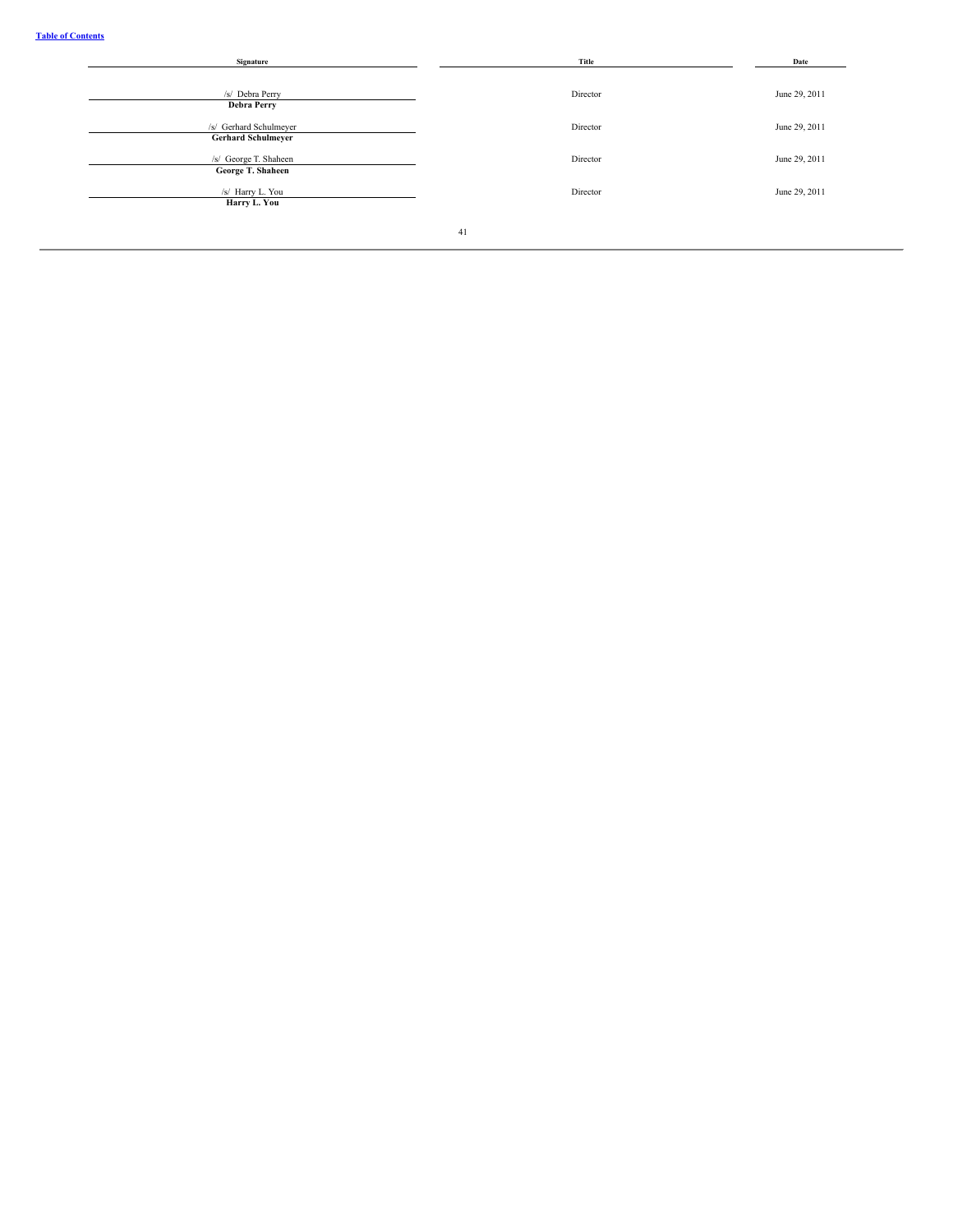**INDEX TO CONSOLIDATED FINANCIAL STATEMENTS**

# **APRIL 30, 2011**

|                                                                                                      | Page   |
|------------------------------------------------------------------------------------------------------|--------|
| Management's Report on Internal Control over Financial Reporting                                     | $F-2$  |
| Report of Independent Registered Public Accounting Firm on Internal Control over Financial Reporting | F-3    |
| Report of Independent Registered Public Accounting Firm                                              | F-4    |
| Consolidated Balance Sheets as of April 30, 2011 and 2010                                            | F-5    |
| Consolidated Statements of Operations for the years ended April 30, 2011, 2010 and 2009              | F-6    |
| Consolidated Statements of Stockholders' Equity for the years ended April 30, 2011, 2010 and 2009    | F-7    |
| Consolidated Statements of Cash Flows for the years ended April 30, 2011, 2010 and 2009              | $F-8$  |
| Notes to Consolidated Financial Statements                                                           | $F-9$  |
| Financial Statements Schedule $II -$ Valuation and Oualifying Accounts                               | $F-37$ |
|                                                                                                      |        |
|                                                                                                      |        |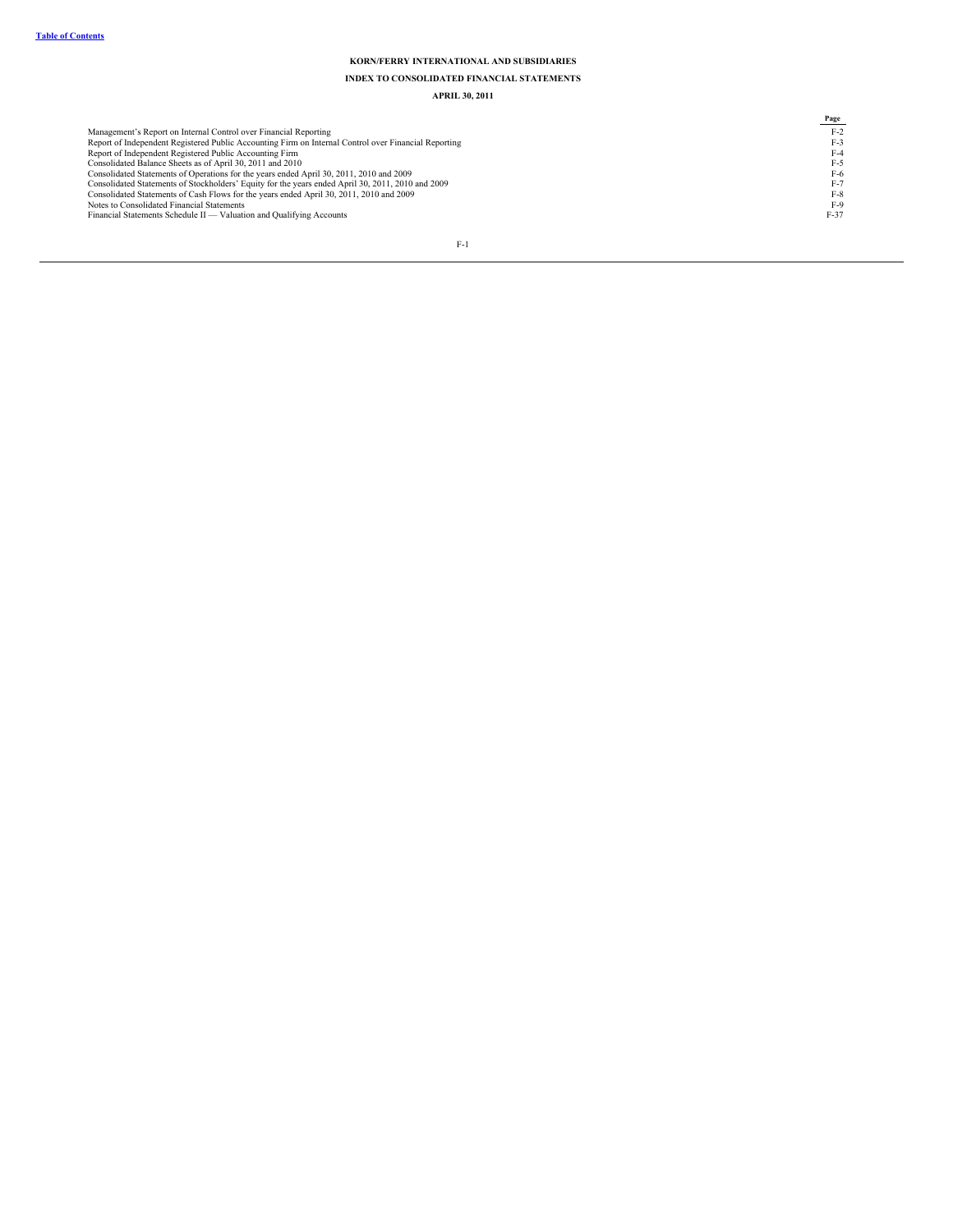#### **MANAGEMENT'S REPORT ON INTERNAL CONTROL OVER FINANCIAL REPORTING**

Management of Korn/Ferry International (the "Company") is responsible for establishing and maintaining adequate internal control over financial reporting and for the assessment of the effectiveness of internal control over financial reporting. As defined by the Securities and Exchange Commission, internal control over financial reporting is a process designed by, or supervised by, the issuer's principal executive and principal financial officers, and effected by the issuer's board of directors, management and other personnel, to provide reasonable assurance regarding the reliability of financial reporting and the preparation of financial statements for external purposes in accordance with U.S. generally accepted accounting principles.

The Company's internal control over financial reporting is supported by written policies and procedures, that (1) pertain to the maintenance of records that, in reasonable detail, accurately and fairly reflect the transactions and dispositions of the Company's assets; (2) provide reasonable assurance that transactions are recorded as necessary to permit preparation of financial statements in accordance with<br>generally acc (3) provide reasonable assurance regarding prevention or timely detection of unauthorized acquisition, use or disposition of the Company's assets that could have a material effect on the financial statements.

Because of its inherent limitations, internal control over financial reporting may not prevent or detect misstatements. Projections of any evaluation of effectiveness to future periods are subject to the risk that control may become inadequate because of changes in conditions, or that the degree of compliance with the policies or procedures may deteriorate.

In connection with the preparation of the Company's annual financial statements, management of the Company has undertaken an assessment of the effectiveness of the Company's internal control "<br>over financial reporting as o internal control over financial reporting.

Based on this assessment, management did not identify any material weakness in the Company's internal control over financial reporting, and management has concluded that the Company's internal control over financial reporting was effective as of April 30, 2011.

Ernst & Young, LLP, the independent registered public accounting firm that audited the Company's financial statements for the year ended April 30, 2011 included in this Annual Report on Form 10-K, has issued an audit report on the effectiveness of the Company's internal control over financial reporting as of April 30, 2011, a copy of which is included in this Annual Report on Form 10-K.

June 29, 2011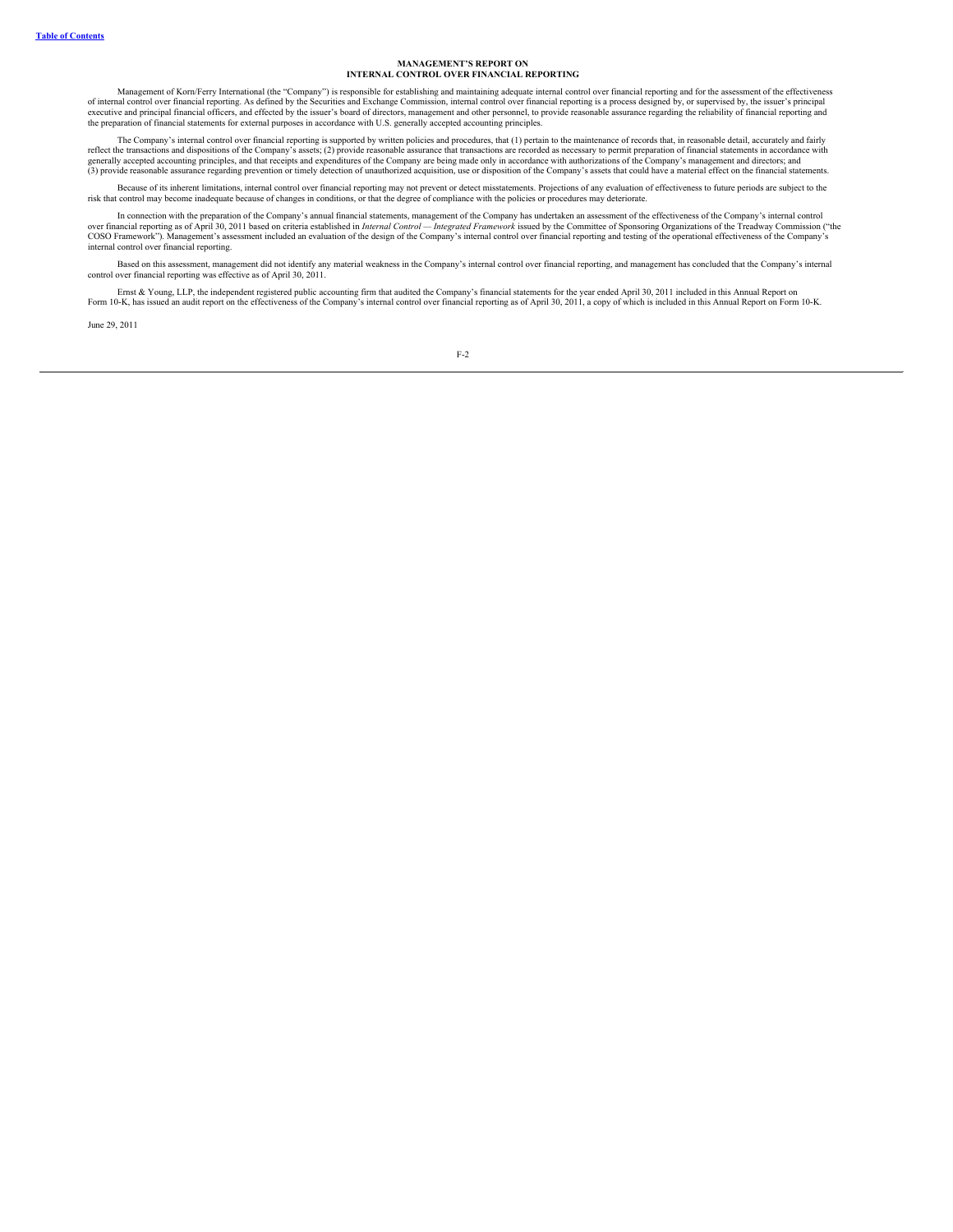#### **REPORT OF INDEPENDENT REGISTERED PUBLIC ACCOUNTING FIRM ON INTERNAL CONTROL OVER FINANCIAL REPORTING**

Stockholders and Board of Directors Korn/Ferry International

We have audited Korn/Ferry International and subsidiaries' (the "Company") internal control over financial reporting as of April 30, 2011 based on criteria established in Internal Control — Integrated Framework issued by the Committee of Sponsoring Organizations of the Treadway Commission (the COSO criteria). The Company's management is responsible for maintaining effective internal control over<br>financial reporting, and responsibility is to express an opinion on the Company's internal control over financial reporting based on our audit.

We conducted our audit in accordance with the standards of the Public Company Accounting Oversight Board (United States). Those standards require that we plan and perform the audit to obtain reasonable assurance about whether effective internal control over financial reporting was maintained in all material respects. Our audit included obtaining an understanding of internal control over financial<br>reporting, as we considered necessary in the circumstances. We believe that our audit provides a reasonable basis for our opinion.

A company's internal control over financial reporting is a process designed to provide reasonable assurance regarding the reliability of financial reporting and the preparation of financial statements for external purposes permit preparation of financial statements in accordance with generally accepted accounting principles, and that receipts and expenditures of the company are being made only in accordance with<br>authorizations of management assets that could have a material effect on the financial statements.

Because of its inherent limitations, internal control over financial reporting may not prevent or detect misstatements. Also, projections of any evaluation of effectiveness to future periods are subject to the risk that controls may become inadequate because of changes in conditions, or that the degree of compliance with the policies or procedures may deteriorate.

In our opinion, Korn/Ferry International and subsidiaries maintained, in all material respects, effective internal control over financial reporting as of April 30, 2011, based on the COSO criteria.

We also have audited, in accordance with the standards of the Public Company Accounting Oversight Board (United States), the consolidated balance sheets of Korn/Ferry International and<br>subsidiaries as of April 30, 2011 and report dated June 29, 2011, expressed an unqualified opinion thereon.

Los Angeles, California June 29, 2011

F-3

/s/ Ernst & Young LLP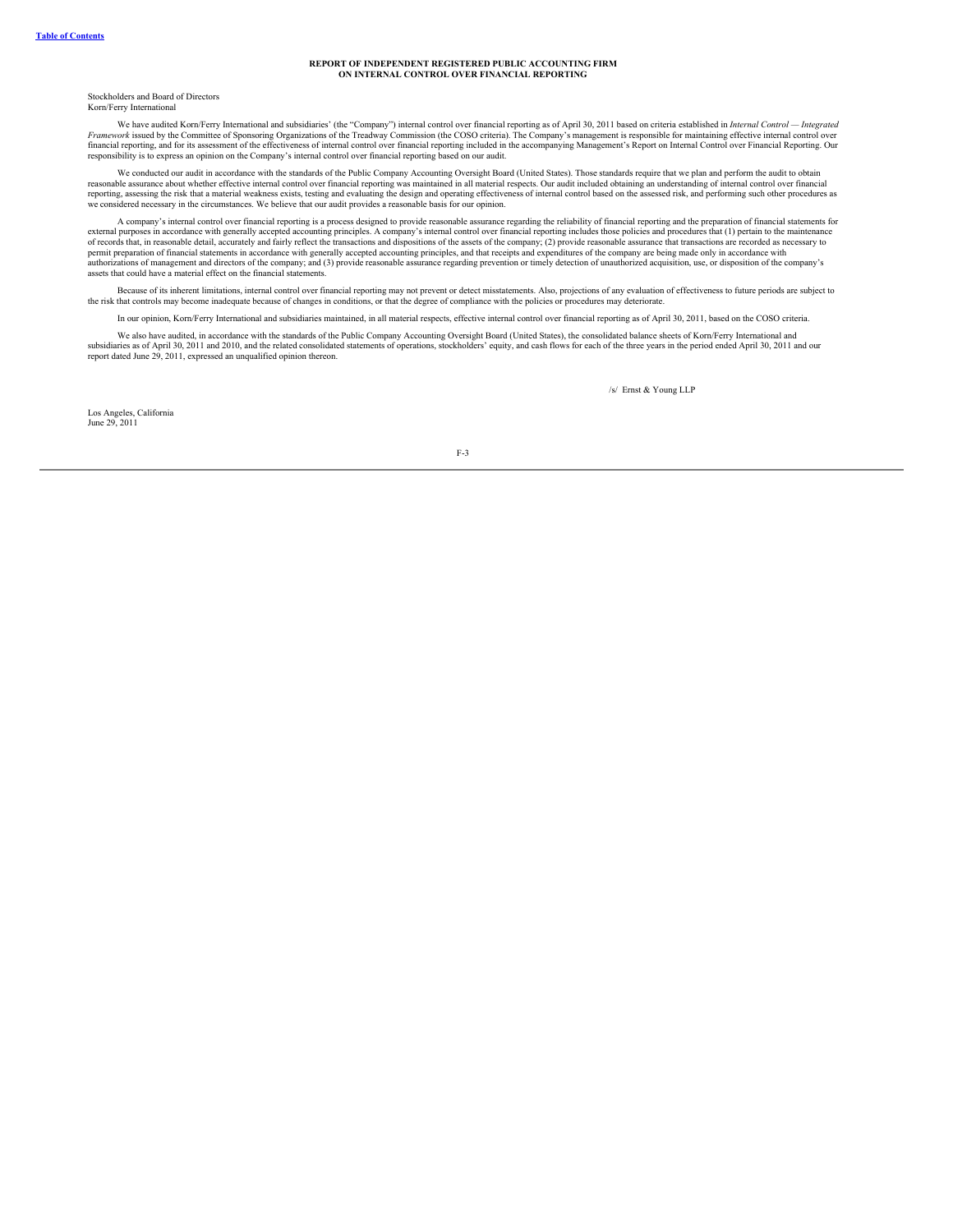#### **REPORT OF INDEPENDENT REGISTERED PUBLIC ACCOUNTING FIRM**

Stockholders and Board of Directors Korn/Ferry International

We have audited the accompanying consolidated balance sheets of Korn/Ferry International and subsidiaries (the "Company") as of April 30, 2011 and 2010, and the related consolidated statements of<br>operations, stockholders'

We conducted our audits in accordance with the standards of the Public Company Accounting Oversight Board (United States). Those standards require that we plan and perform the audit to obtain reasonable assurance about whe

In our opinion, the financial statements referred to above present fairly, in all material respects, the consolidated financial position of Korn/Ferry International and subsidiaries at April 30, 2011 and<br>2010, and the cons

As discussed in Note 1 to the consolidated financial statements, the Company changed its method of accounting for business acquisitions effective May 1, 2009.

We also have audited, in accordance with the standards of the Public Company Accounting Oversight Board (United States), the Company's internal control over financial reporting as of April 30,<br>2011, based on criteria estab an unqualified opinion thereon.

/s/ Ernst & Young LLP

Los Angeles, California June 29, 2011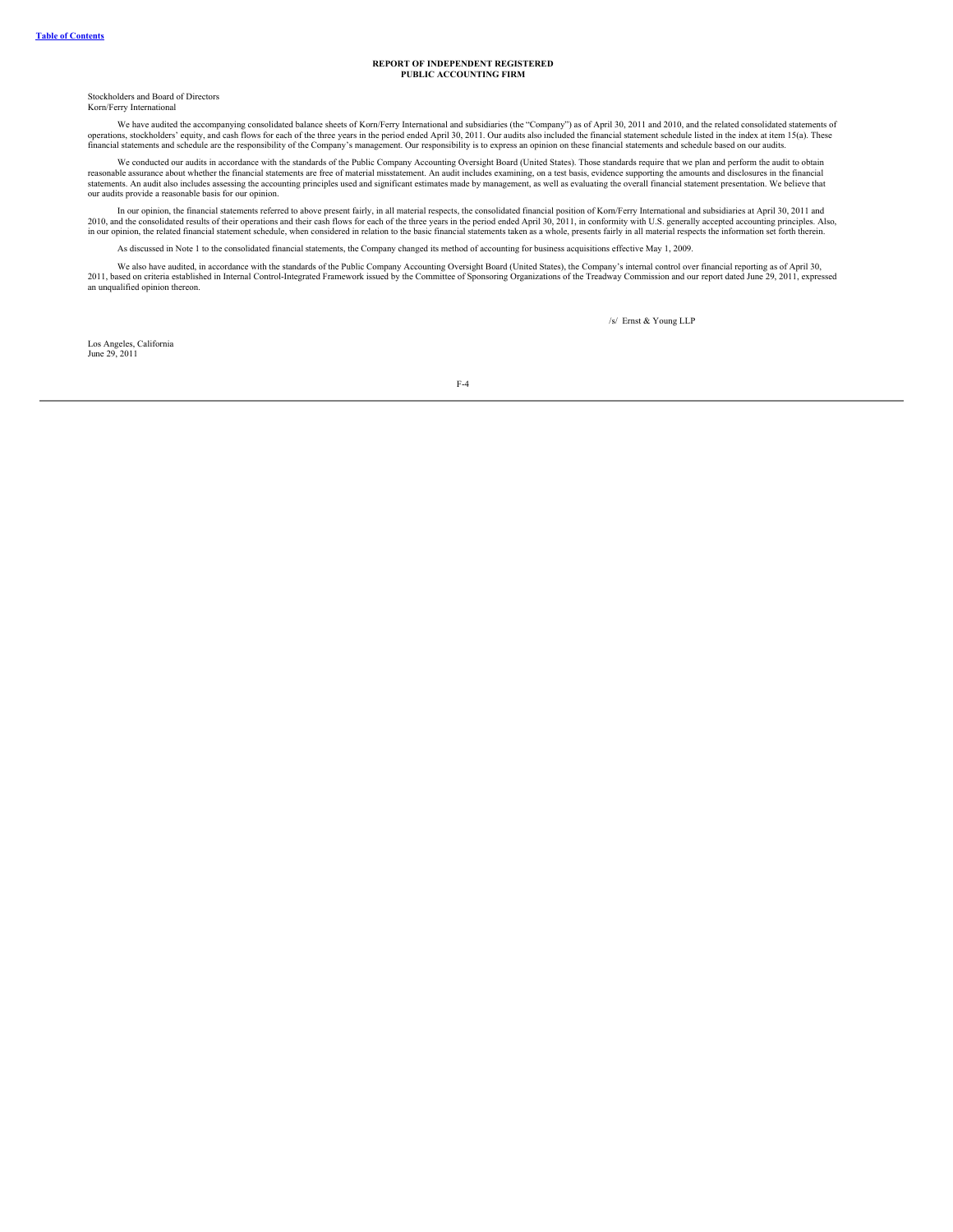**CONSOLIDATED BALANCE SHEETS**

|                                                                                                                                                   | April 30, |                                       |   |         |
|---------------------------------------------------------------------------------------------------------------------------------------------------|-----------|---------------------------------------|---|---------|
|                                                                                                                                                   |           | 2011                                  |   | 2010    |
|                                                                                                                                                   |           | (In thousands, except per share data) |   |         |
| <b>ASSETS</b>                                                                                                                                     |           |                                       |   |         |
| Cash and cash equivalents                                                                                                                         | s         | 246,856                               | s | 219,233 |
| Marketable securities                                                                                                                             |           | 20,868                                |   | 4,114   |
| Receivables due from clients, net of allowance for doubtful accounts of \$9,977 and \$5,983, respectively                                         |           | 128,859                               |   | 107,215 |
| Income taxes and other receivables                                                                                                                |           | 5,138                                 |   | 6,292   |
| Deferred income taxes                                                                                                                             |           | 10,214                                |   | 20,844  |
| Prepaid expenses and other assets                                                                                                                 |           | 29,662                                |   | 23,166  |
| Total current assets                                                                                                                              |           | 441,597                               |   | 380,864 |
| Marketable securities, non-current                                                                                                                |           | 101,363                               |   | 73,105  |
| Property and equipment, net                                                                                                                       |           | 43,142                                |   | 24,963  |
| Cash surrender value of company owned life insurance policies, net of loans                                                                       |           | 70,987                                |   | 69,069  |
| Deferred income taxes                                                                                                                             |           | 64,418                                |   | 59,742  |
| Goodwill                                                                                                                                          |           | 183.952                               |   | 172,273 |
| Intangible assets, net                                                                                                                            |           | 22,289                                |   | 25,425  |
| Investments and other assets                                                                                                                      |           | 43,932                                |   | 21,657  |
| Total assets                                                                                                                                      |           | 971,680                               |   | 827,098 |
|                                                                                                                                                   |           |                                       |   |         |
| <b>LIABILITIES AND STOCKHOLDERS' EQUITY</b>                                                                                                       |           |                                       |   |         |
| Accounts payable                                                                                                                                  | s         | 12,504                                | s | 11,148  |
| Income taxes payable                                                                                                                              |           | 4,674                                 |   | 6,323   |
| Compensation and benefits payable                                                                                                                 |           | 173,097                               |   | 131,550 |
| Other accrued liabilities                                                                                                                         |           | 43,591                                |   | 49,062  |
| Total current liabilities                                                                                                                         |           | 233,866                               |   | 198,083 |
| Deferred compensation and other retirement plans                                                                                                  |           | 139,558                               |   | 123,794 |
| Other liabilities                                                                                                                                 |           | 19,919                                |   | 13,879  |
| <b>Total liabilities</b>                                                                                                                          |           | 393,343                               |   | 335,756 |
| Commitments and contingencies                                                                                                                     |           |                                       |   |         |
| Stockholders' equity:                                                                                                                             |           |                                       |   |         |
| Common stock: \$0.01 par value, 150,000 shares authorized, 59,101 and 57,614 shares issued and 47,003 and 45,979 shares outstanding, respectively |           | 404,703                               |   | 388,717 |
| <b>Retained earnings</b>                                                                                                                          |           | 148,494                               |   | 90,220  |
| Accumulated other comprehensive income, net                                                                                                       |           | 25,660                                |   | 12,934  |
| Stockholders' equity                                                                                                                              |           | 578,857                               |   | 491,871 |
| Less: notes receivable from stockholders                                                                                                          |           | (520)                                 |   | (529)   |
| Total stockholders' equity                                                                                                                        |           | 578,337                               |   | 491,342 |
| Total liabilities and stockholders' equity                                                                                                        |           | 971,680                               | s | 827,098 |

The accompanying notes are an integral part of these consolidated financial statements.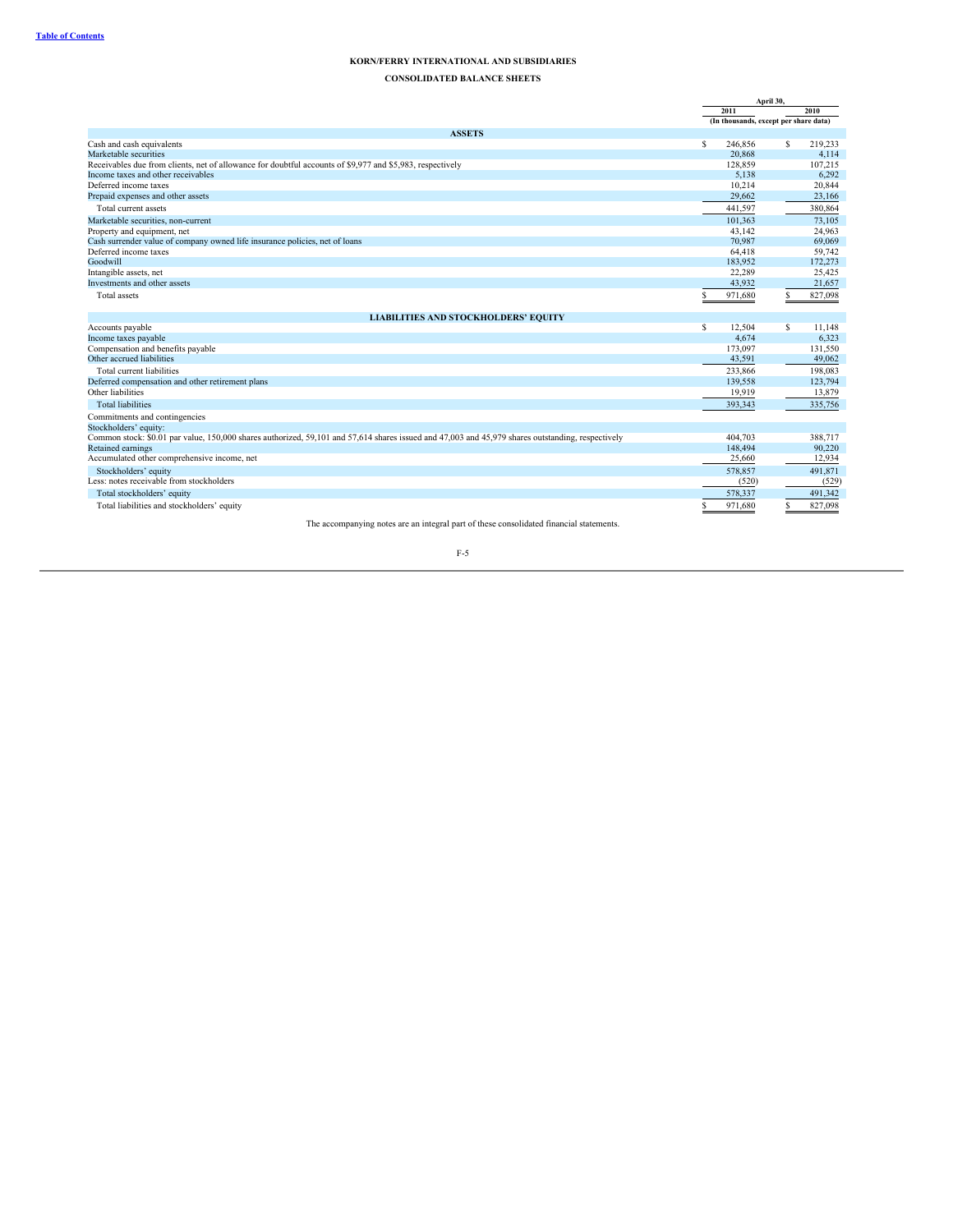# **KORN/FERRY INTERNATIONAL AND SUBSIDIARIES CONSOLIDATED STATEMENTS OF OPERATIONS**

|                                                                                                                 | Year Ended April 30, |                                       |    |         |   |           |  |
|-----------------------------------------------------------------------------------------------------------------|----------------------|---------------------------------------|----|---------|---|-----------|--|
|                                                                                                                 |                      | 2011<br>2010                          |    |         |   | 2009      |  |
|                                                                                                                 |                      | (In thousands, except per share data) |    |         |   |           |  |
| Fee revenue                                                                                                     | <sup>S</sup>         | 744,249                               | S. | 572,380 | s | 638,223   |  |
| Reimbursed out-of-pocket engagement expenses                                                                    |                      | 32,002                                |    | 27,269  |   | 37,905    |  |
| Total revenue                                                                                                   |                      | 776,251                               |    | 599,649 |   | 676,128   |  |
| Compensation and benefits                                                                                       |                      | 507,405                               |    | 413,340 |   | 442,632   |  |
| General and administrative expenses                                                                             |                      | 116,494                               |    | 115,280 |   | 126,882   |  |
| Out-of-pocket engagement expenses                                                                               |                      | 51,766                                |    | 41,585  |   | 49,388    |  |
| Depreciation and amortization                                                                                   |                      | 12,671                                |    | 11,493  |   | 11,583    |  |
| Restructuring charges, net                                                                                      |                      | 2,130                                 |    | 20,673  |   | 41,915    |  |
| Total operating expenses                                                                                        |                      | 690,466                               |    | 602,371 |   | 672,400   |  |
| Operating income (loss)                                                                                         |                      | 85,785                                |    | (2,722) |   | 3,728     |  |
| Other income (loss), net                                                                                        |                      | 6,454                                 |    | 10,066  |   | (14, 738) |  |
| Interest expense, net                                                                                           |                      | (2, 535)                              |    | (2,622) |   | (1,063)   |  |
| Income (loss) before provision (benefit) for income taxes and equity in earnings of unconsolidated subsidiaries |                      | 89,704                                |    | 4,722   |   | (12,073)  |  |
| Income tax provision (benefit)                                                                                  |                      | 32,692                                |    | (485)   |   | 384       |  |
| Equity in earnings of unconsolidated subsidiaries, net                                                          |                      | 1,862                                 |    | 91      |   | 2,365     |  |
| Net income (loss)                                                                                               |                      | 58,874                                |    | 5,298   |   | (10,092)  |  |
| Earnings (loss) per common share:                                                                               |                      |                                       |    |         |   |           |  |
| Basic                                                                                                           |                      | 1.30                                  |    | 0.12    |   | (0.23)    |  |
| Diluted                                                                                                         |                      | 1.27                                  |    | 0.12    |   | (0.23)    |  |
| Weighted-average common shares outstanding:                                                                     |                      |                                       |    |         |   |           |  |
| Basic                                                                                                           |                      | 45,205                                |    | 44,413  |   | 43,522    |  |
| Diluted                                                                                                         |                      | 46,280                                |    | 45,457  |   | 43,522    |  |

The accompanying notes are an integral part of these consolidated financial statements.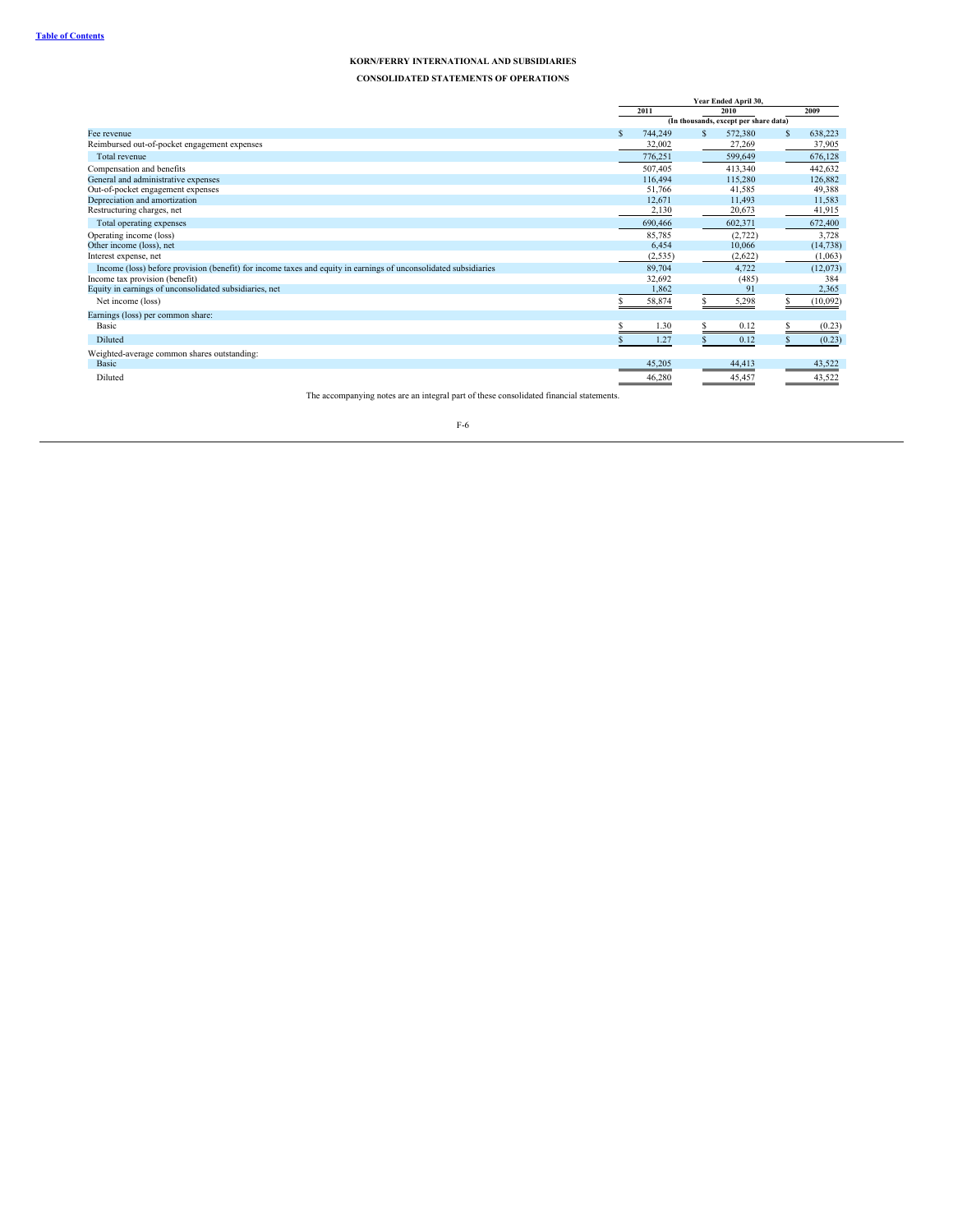# **CONSOLIDATED STATEMENTS OF STOCKHOLDERS' EQUITY**

|                                                                                                                          | <b>Shares</b>            | <b>Common Stock</b> | Amount                   |              | <b>Retained</b><br>Earnings |              | Accumulated<br>Other<br>Comprehensive<br><b>Income, Net</b> |               | Total     |
|--------------------------------------------------------------------------------------------------------------------------|--------------------------|---------------------|--------------------------|--------------|-----------------------------|--------------|-------------------------------------------------------------|---------------|-----------|
|                                                                                                                          |                          |                     |                          |              | (In thousands)              |              |                                                             |               |           |
| Balance at May 1, 2008                                                                                                   | 44.593                   | $\mathcal{S}$       | 358,568                  | $\mathbf{s}$ | 95.014                      | S            | 43.097                                                      | $\mathcal{S}$ | 496,679   |
| Comprehensive loss:                                                                                                      |                          |                     |                          |              |                             |              |                                                             |               |           |
| Net loss                                                                                                                 |                          |                     |                          |              | (10,092)                    |              | <b>Service Service</b>                                      |               | (10,092)  |
| Other comprehensive loss, net of tax:                                                                                    |                          |                     |                          |              |                             |              |                                                             |               |           |
| Unrealized loss on marketable securities                                                                                 |                          |                     |                          |              |                             |              | (3,624)                                                     |               | (3,624)   |
| Reclassification of unrealized losses on marketable securities, net of taxes to other-than-temporary impairment and upon |                          |                     |                          |              |                             |              |                                                             |               |           |
| transfer of securities from available-for-sale to trading                                                                |                          |                     |                          |              |                             |              | 5,514                                                       |               | 5,514     |
| Foreign currency translation adjustments                                                                                 |                          |                     |                          |              |                             |              | (40, 685)                                                   |               | (40, 685) |
| Defined benefit pension plan                                                                                             | $\sim$                   |                     | -                        |              | $\overline{\phantom{a}}$    |              | 1,983                                                       |               | 1,983     |
| Total comprehensive loss                                                                                                 |                          |                     |                          |              |                             |              |                                                             |               | (46,904)  |
| Purchase of stock                                                                                                        | (709)                    |                     | (9, 588)                 |              | $\equiv$                    |              | $\overline{\phantom{0}}$                                    |               | (9, 588)  |
| <b>Issuance of stock</b>                                                                                                 | 845                      |                     | 3,609                    |              |                             |              |                                                             |               | 3.609     |
| Stock-based compensation                                                                                                 | $\overline{\phantom{m}}$ |                     | 16,495                   |              | $\overline{\phantom{m}}$    |              |                                                             |               | 16,495    |
| Tax expense from exercise of stock options                                                                               | $\overline{\phantom{a}}$ |                     | (654)                    |              |                             |              | $\overline{\phantom{a}}$                                    |               | (654)     |
| Balance at April 30, 2009                                                                                                | 44,729                   |                     | 368,430                  |              | 84,922                      |              | 6,285                                                       |               | 459,637   |
| Comprehensive income:                                                                                                    |                          |                     |                          |              |                             |              |                                                             |               |           |
| Net income                                                                                                               | $\overline{\phantom{a}}$ |                     | $\overline{\phantom{m}}$ |              | 5,298                       |              | -                                                           |               | 5,298     |
| Other comprehensive income, net of tax:                                                                                  |                          |                     |                          |              |                             |              |                                                             |               |           |
| Foreign currency translation adjustments                                                                                 | $\overline{\phantom{0}}$ |                     | $\overline{\phantom{0}}$ |              | -                           |              | 15,377                                                      |               | 15,377    |
| Defined benefit pension plan                                                                                             |                          |                     |                          |              |                             |              | (8,728)                                                     |               | (8, 728)  |
| Total comprehensive income                                                                                               |                          |                     |                          |              |                             |              |                                                             |               | 11,947    |
| Purchase of stock                                                                                                        | (226)                    |                     | (3, 136)                 |              | $\overline{\phantom{0}}$    |              | $\overline{\phantom{0}}$                                    |               | (3, 136)  |
| Issuance of stock                                                                                                        | 1,476                    |                     | 6,526                    |              | -                           |              | —                                                           |               | 6,526     |
| Stock-based compensation                                                                                                 | $\equiv$                 |                     | 17,508                   |              | -                           |              | $\overline{\phantom{0}}$                                    |               | 17,508    |
| Tax expense from exercise of stock options                                                                               | -                        |                     | (611)                    |              | $\overline{\phantom{m}}$    |              | $\overline{\phantom{0}}$                                    |               | (611)     |
| Balance at April 30, 2010                                                                                                | 45,979                   |                     | 388,717                  |              | 90.220                      |              | 12.934                                                      |               | 491,871   |
| Comprehensive income:                                                                                                    |                          |                     |                          |              |                             |              |                                                             |               |           |
| Net income                                                                                                               |                          |                     | $\overline{\phantom{a}}$ |              | 58,874                      |              | -                                                           |               | 58,874    |
| Other comprehensive income, net of tax:                                                                                  |                          |                     |                          |              |                             |              |                                                             |               |           |
| Foreign currency translation adjustments                                                                                 |                          |                     |                          |              |                             |              | 16,739                                                      |               | 16,739    |
| Defined benefit pension plan                                                                                             |                          |                     | -                        |              | $\overline{\phantom{a}}$    |              | (4,048)                                                     |               | (4,048)   |
| Unrealized gains on marketable securities                                                                                |                          |                     |                          |              |                             |              | 35                                                          |               | 35        |
| Total comprehensive income                                                                                               |                          |                     |                          |              |                             |              |                                                             |               | 71,600    |
| <b>Exercise of warrants</b>                                                                                              | 274                      |                     | 2,983                    |              |                             |              | $\overline{\phantom{0}}$                                    |               | 2,983     |
| Purchase of stock                                                                                                        | (934)                    |                     | (13, 844)                |              | -                           |              | $\overline{\phantom{0}}$                                    |               | (13, 844) |
| Issuance of stock                                                                                                        | 1,684                    |                     | 10,084                   |              | $\overline{\phantom{a}}$    |              | $\overline{\phantom{0}}$                                    |               | 10,084    |
| Stock-based compensation                                                                                                 | $\overline{\phantom{0}}$ |                     | 15,476                   |              | $\overline{\phantom{a}}$    |              | $\overline{\phantom{0}}$                                    |               | 15,476    |
| Tax benefit from exercise of stock options                                                                               | $\overline{\phantom{a}}$ |                     | 1,287                    |              | $\overline{\phantom{m}}$    |              | -                                                           |               | 1,287     |
| Payment of dividends by majority owned consolidated subsidiaries                                                         | -                        |                     |                          |              | (600)                       |              | -                                                           |               | (600)     |
| Balance at April 30, 2011                                                                                                | 47.003                   | $\mathcal{S}$       | 404,703                  | $\mathbf{s}$ | 148,494                     | $\mathbf{s}$ | 25,660                                                      | $\mathbf{s}$  | 578,857   |

The accompanying notes are an integral part of these consolidated financial statements.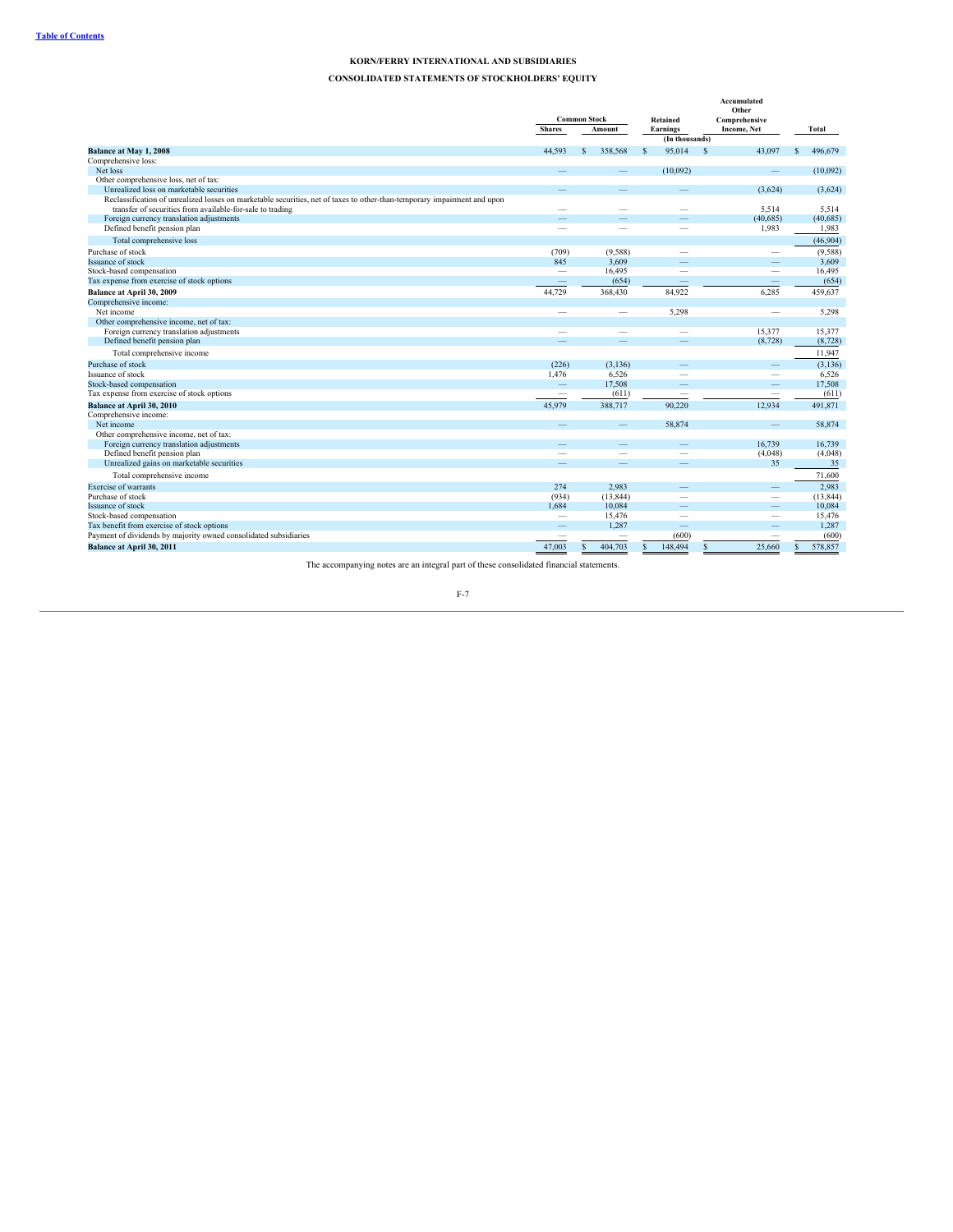**CONSOLIDATED STATEMENTS OF CASH FLOWS**

|                                                                                                                                                                | Year Ended April 30. |                          |      |                          |   |                |  |
|----------------------------------------------------------------------------------------------------------------------------------------------------------------|----------------------|--------------------------|------|--------------------------|---|----------------|--|
|                                                                                                                                                                |                      | 2011                     | 2010 |                          |   | 2009           |  |
|                                                                                                                                                                |                      |                          |      | (In thousands)           |   |                |  |
| Cash flows from operating activities:<br>Net income (loss)                                                                                                     | \$.                  | 58,874                   | s    | 5,298                    | S | (10,092)       |  |
| Adjustments to reconcile net income (loss) to net cash provided by (used in) operating activities:                                                             |                      |                          |      |                          |   |                |  |
| Depreciation and amortization                                                                                                                                  |                      | 12.671                   |      | 11.493                   |   | 11.583         |  |
| Stock-based compensation expense                                                                                                                               |                      | 15.547                   |      |                          |   |                |  |
|                                                                                                                                                                |                      | 880                      |      | 17,729                   |   | 16,301         |  |
| Impairment of intangible assets                                                                                                                                |                      |                          |      |                          |   |                |  |
| Loss on disposition of property and equipment<br>Provision for doubtful accounts                                                                               |                      | 80<br>7.650              |      | 323<br>3.340             |   | 3.740<br>9.127 |  |
|                                                                                                                                                                |                      |                          |      |                          |   |                |  |
| (Gain) loss on cash surrender value of life insurance policies                                                                                                 |                      | (6,246)                  |      | (9,558)                  |   | 3.578          |  |
| Gain on marketable securities classified as trading                                                                                                            |                      | (7,599)                  |      | (11, 137)                |   |                |  |
| Change in fair value of acquisition-related contingent consideration                                                                                           |                      | (4,919)                  |      |                          |   |                |  |
| Realized loss on available-for-sale marketable securities                                                                                                      |                      | $\overline{\phantom{a}}$ |      | -                        |   | 5,040          |  |
| Other-than-temporary impairment on available-for-sale securities, net of unrealized gains reclassified to other income upon the transfer of available-for-sale |                      |                          |      |                          |   |                |  |
| securities to trading                                                                                                                                          |                      |                          |      |                          |   | 9.967          |  |
| Deferred income taxes                                                                                                                                          |                      | 5.954                    |      | (20, 862)                |   | (4,354)        |  |
| Change in other assets and liabilities:                                                                                                                        |                      |                          |      |                          |   |                |  |
| Deferred compensation                                                                                                                                          |                      | 11.716                   |      | 15.828                   |   | (3.085)        |  |
| Receivables                                                                                                                                                    |                      | (28, 140)                |      | (33,516)                 |   | 44,639         |  |
| Prepaid expenses                                                                                                                                               |                      | (6, 496)                 |      | (4,198)                  |   | (1,340)        |  |
| Investment in unconsolidated subsidiaries                                                                                                                      |                      | (1,862)                  |      | (91)                     |   | (2,365)        |  |
| Income taxes payable                                                                                                                                           |                      | (1,686)                  |      | 2,844                    |   | (18,909)       |  |
| Accounts payable and accrued liabilities                                                                                                                       |                      | 40,109                   |      | (783)                    |   | (82, 236)      |  |
| Other                                                                                                                                                          |                      | (899)                    |      | (7, 556)                 |   | 21,577         |  |
| Net cash provided by (used in) operating activities                                                                                                            |                      | 95,634                   |      | (30, 846)                |   | 3,171          |  |
| Cash flows from investing activities:                                                                                                                          |                      |                          |      |                          |   |                |  |
| Purchase of property and equipment                                                                                                                             |                      | (27, 889)                |      | (7, 282)                 |   | (11, 947)      |  |
| Purchase of intangible assets                                                                                                                                  |                      |                          |      | (3,481)                  |   |                |  |
| Purchase of marketable securities                                                                                                                              |                      | (65.964)                 |      | (4,163)                  |   | (23.449)       |  |
| Proceeds from sales/maturities of marketable securities                                                                                                        |                      | 28,618                   |      | 13,374                   |   | 19,345         |  |
| Change in restricted cash                                                                                                                                      |                      | (10,007)                 |      |                          |   |                |  |
| Cash paid for acquisitions, net of cash acquired and contingent consideration                                                                                  |                      |                          |      | (18, 734)                |   | (12,900)       |  |
| Payment of contingent consideration from acquisitions                                                                                                          |                      | (5,795)                  |      | (2,405)                  |   |                |  |
| Premiums on life insurance policies                                                                                                                            |                      | (1,702)                  |      | (1,711)                  |   | (1,781)        |  |
| Dividends received from unconsolidated subsidiaries                                                                                                            |                      | 1,608                    |      | 958                      |   | 2,952          |  |
|                                                                                                                                                                |                      |                          |      |                          |   |                |  |
| Net cash used in investing activities                                                                                                                          |                      | (81, 131)                |      | (23, 444)                |   | (27,780)       |  |
| Cash flows from financing activities:                                                                                                                          |                      |                          |      |                          |   |                |  |
| Payments on life insurance policy loans                                                                                                                        |                      | $\overline{\phantom{a}}$ |      | (183)                    |   | (770)          |  |
| Borrowings under life insurance policies                                                                                                                       |                      | 6,039                    |      | 5,500                    |   | 1,721          |  |
| Purchase of common stock                                                                                                                                       |                      | (13, 844)                |      | (3, 136)                 |   | (9, 588)       |  |
| Proceeds from exercise of warrants                                                                                                                             |                      | 2,983                    |      |                          |   |                |  |
| Proceeds from issuance of common stock upon exercise of employee stock options and in connection with an employee stock purchase plan                          |                      | 10,084                   |      | 6,526                    |   | 3,609          |  |
| Tax benefit (expense) from exercise of stock options                                                                                                           |                      | 1,287                    |      | (611)                    |   | (654)          |  |
| Payment of dividends by majority owned consolidated subsidiaries                                                                                               |                      | (600)                    |      | $\overline{\phantom{a}}$ |   | $\sim$         |  |
| Net cash provided by (used in) financing activities                                                                                                            |                      | 5,949                    |      | 8,096                    |   | (5,682)        |  |
| Effect of exchange rate changes on cash and cash equivalents                                                                                                   |                      | 7,171                    |      | 10,427                   |   | (20,005)       |  |
| Net increase (decrease) in cash and cash equivalents                                                                                                           |                      | 27,623                   |      | (35,767)                 |   | (50, 296)      |  |
| Cash and cash equivalents at beginning of year                                                                                                                 |                      | 219,233                  |      | 255,000                  |   | 305,296        |  |
| Cash and cash equivalents at end of year                                                                                                                       |                      | 246,856                  |      | 219,233                  |   | 255,000        |  |
| Supplemental cash flow information:                                                                                                                            |                      |                          |      |                          |   |                |  |
| Cash used to pay interest                                                                                                                                      |                      | 4,834                    |      | 3,992                    |   | 5,969          |  |
|                                                                                                                                                                |                      |                          |      |                          |   |                |  |
| Cash used to pay income taxes                                                                                                                                  |                      | 25,329                   |      | 8,111                    |   | 24,369         |  |
|                                                                                                                                                                |                      |                          |      |                          |   |                |  |

The accompanying notes are an integral part of these consolidated financial statements.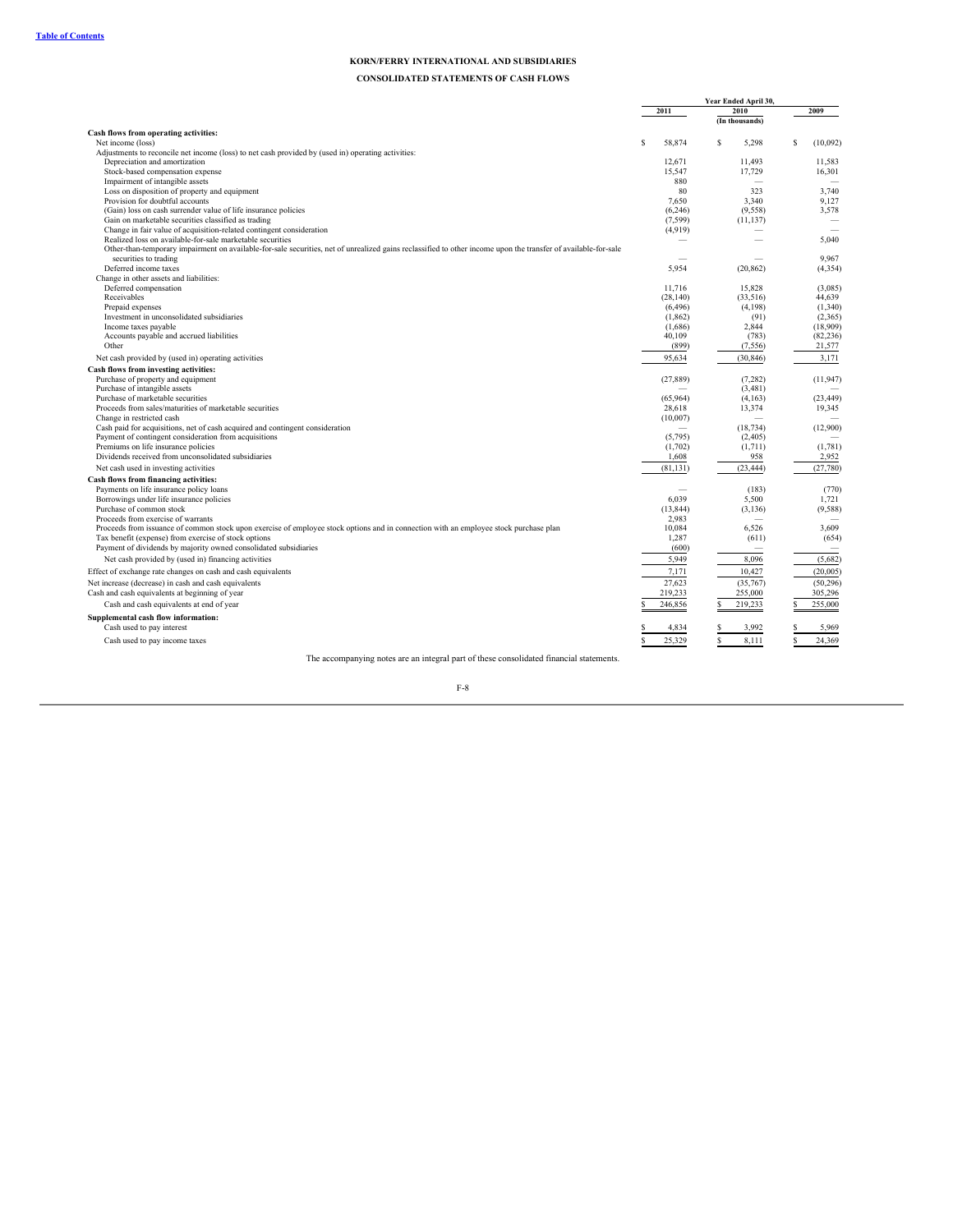# **NOTES TO CONSOLIDATED FINANCIAL STATEMENTS**

**April 30, 2011**

#### **1. Organization and Summary of Significant Accounting Policies**

#### *Nature of Business*

Korn/Ferry International, a Delaware corporation (the "Company"), and its subsidiaries are engaged in the business of providing executive recruitment, outsourced recruiting and leadership and talent consulting on a retaine

#### *Basis of Consolidation and Presentation*

The consolidated financial statements include the accounts of the Company and its wholly and majority owned/controlled domestic and international subsidiaries. All intercompany balances and transactions have been eliminated in consolidation. The preparation of the consolidated financial statements conform with United States ("U.S.") generally accepted accounting principles ("GAAP") and<br>prevailing practice wit for a fair presentation of the results for these periods.

Investments in affiliated companies which are 50% or less owned and where the Company exercises significant influence over operations are accounted for using the equity method. Dividends received<br>from our unconsolidated su

The Company considers events or transactions that occur after the balance sheet date but before the financial statements are issued to provide additional evidence relative to certain estimates or to identify matters that require additional disclosures.

#### *Use of Estimates and Uncertainties*

The preparation of the consolidated financial statements in conformity with GAAP requires management to make estimates and assumptions that affect the reported amounts of assets and liabilities and disclosure of contingent assets and liabilities at the date of the consolidated financial statements and the reported amounts of revenue and expenses during the reporting period. Actual results could differ from one of con these estimates, and changes in estimates are reported in current operations. The most significant areas that require management judgment are revenue recognition, deferred compensation, annual performance<br>related compensat income taxes.

#### *Revenue Recognition*

Substantially all professional fee revenue is derived from fees for professional services related to executive recruitment performed on a retained basis, middle-management recruitment and leadership and talent consulting services. Fee revenue from recruitment activities is generally one-third of the estimated first year compensation plus a percentage of the fee to cover indirect expenses. The Company generally bills clients in three monthly installments commencing the month of client acceptance. Fees earned in excess of the initial contract amount are billed upon completion of the engagement, which<br>reflects the final a consulting services is recognized as earned.

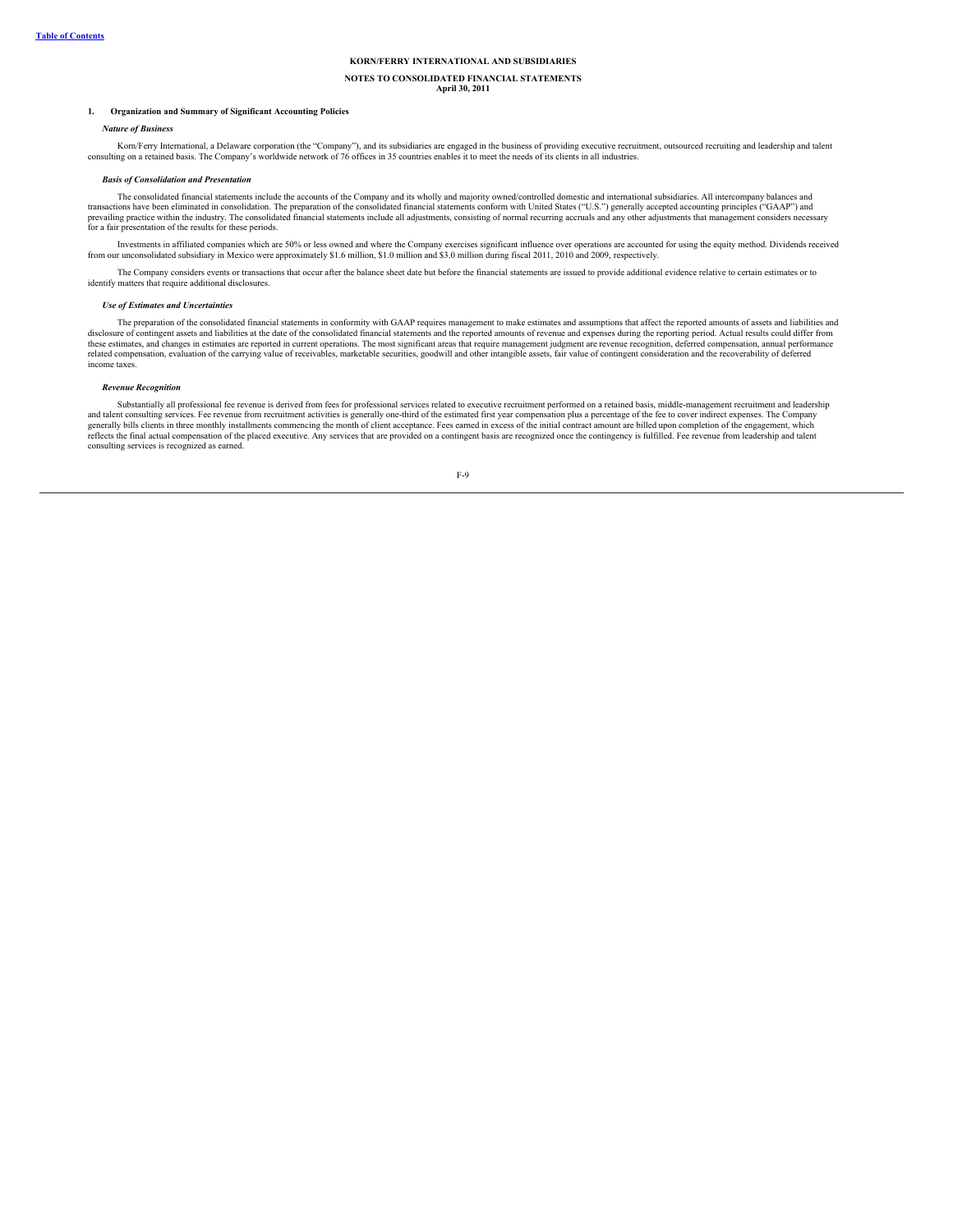### **NOTES TO CONSOLIDATED FINANCIAL STATEMENTS — (Continued)**

#### *Reimbursements*

The Company incurs certain out-of-pocket expenses that are reimbursed by its clients, which are accounted for as revenue in its consolidated statements of operations.

#### *Allowance for Doubtful Accounts*

A provision is established for doubtful accounts through a charge to general and administrative expenses based on historical loss experience, assessment of the collectability of specific accounts, as well as expectations of future collections based upon trends and the type of work for which services are rendered. After all collection efforts have been exhausted, the Company reduces the allowance for doubtful<br>accounts for ba

#### *Cash and Cash Equivalents*

The Company considers all highly liquid investments with original maturities of three months or less to be cash equivalents.

#### *Restricted Cash*

The Company had \$10.0 million of restricted cash at April 30, 2011, related to its existing credit facility (see Note 11), which is included in investments and other assets in the accompanying 2011 balance sheet.

### *Marketable Securities*

The Company classifies its marketable securities as either trading securities or available-for-sale.These investments are recorded at fair value and are classified as marketable securities in the accompanying consolidated balance sheets. Certain investments, which the Company intends to sell within the next twelve months, are carried as current assets. Realized capital gains (losses) on investments are determined by specific identification. Investments are made based on the Company's investment policy which restricts the types of investments that can be made.

Trading securities consist of the Company's investments which are held in trust to satisfy obligations under the Company's deferred compensation plans (see Note 5). The changes in fair values on trading securities are recorded in the statement of operations in other income (loss), net.

Considering the increase in investment activity, on April 30, 2009, the Company transferred certain securities previously classified as available-for-sale to trading. The securities were transferred at fair<br>value on April recognized in the statement of operations. The transfer did not have an impact on the Company's financial position.

Available-for-sale securities consist of corporate bonds, U.S. Treasury and agency securities and commercial paper. The changes in fair values, net of applicable taxes, are recorded as unrealized gains as a component of accumulated other comprehensive income in stockholders' equity. When, in the opinion of management, a decline in the fair value of an investment below its cost or amortized cost is considered to be "other identified. During fiscal 2011 and 2010, no other-than-temporary impairment was recognized, compared to a write-down of \$15.9 million during fiscal 2009 (see Note 5).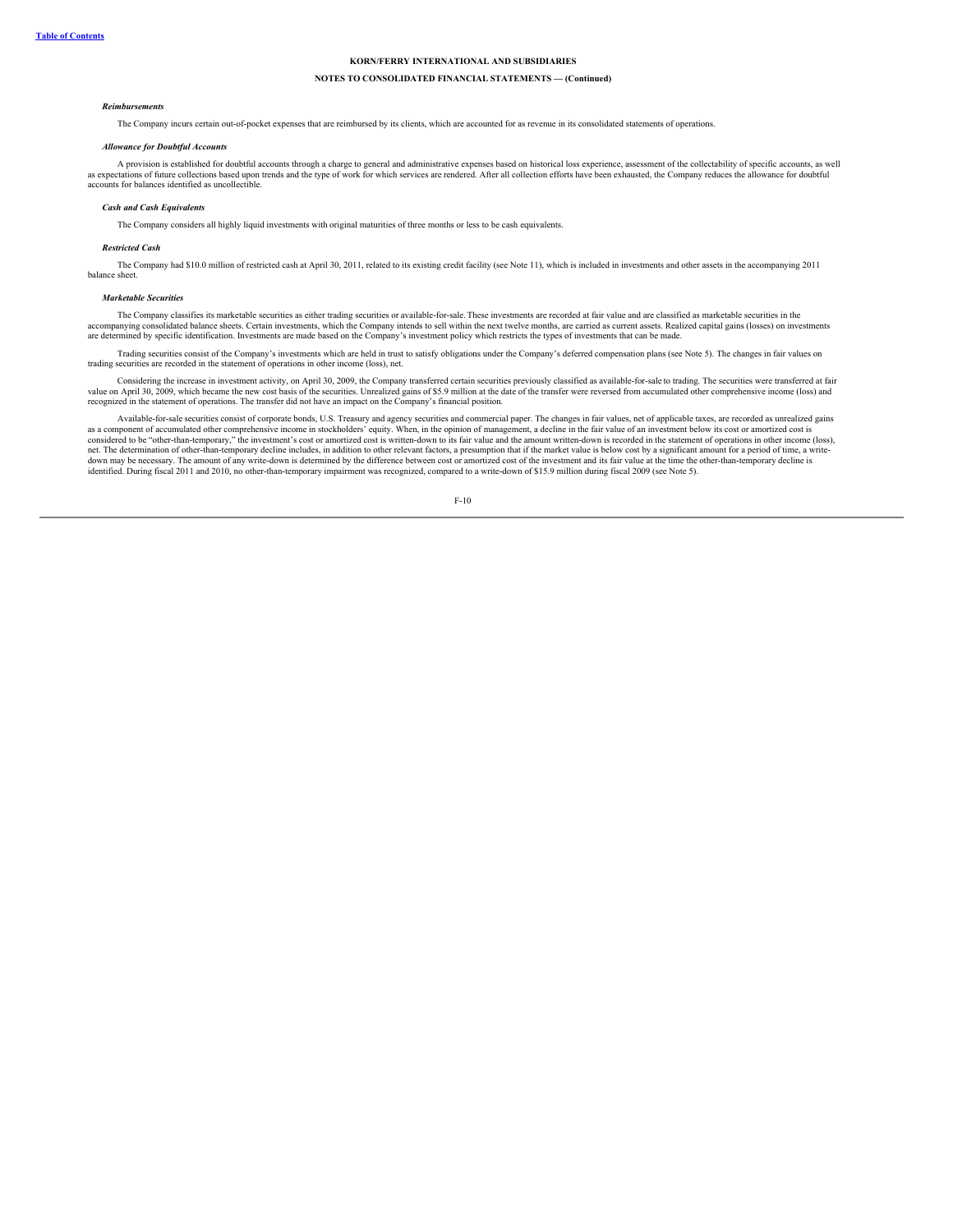#### **NOTES TO CONSOLIDATED FINANCIAL STATEMENTS — (Continued)**

#### *Business Acquisitions*

Business acquisitions are accounted for under the purchase method by assigning the purchase price to tangible and intangible assets acquired and liabilities assumed. The results are included in the Company's consolidated financial statements from the date of each respective acquisition. Assets acquired and labilities assumed are recorded at their fair values and the excess of the purchase price over the<br>amounts assig intangible assets with finite lives are amortized over their estimated useful lives. Effective May 1, 2009, the Company adopted Accounting Standards Codification 805, Business Acquisitions, which requires<br>that acquisitioncontingencies, contingent consideration and bargain purchases for acquisitions completed after the adoption date. The Company applied this new guidance to its acquisition of Whitehead Mann and SENSA<br>Solution, Inc., which w component of general and administrative expenses.

#### *Property and Equipment*

Property and equipment is carried at cost less accumulated depreciation. Leasehold improvements are amortized on a straight-line basis over the estimated useful life of the asset, or the lease term, whichever is shorter. Software development costs for internal use are capitalized and, once placed in service, amortized using the straight-line method over the estimated useful life, generally three to seven<br>Whichever is years. All other property and equipment is depreciated or amortized on a straight-line basis over the estimated useful lives of three to ten years.

The Company reviews long-lived assets for impairment whenever events or changes in circumstances indicate that the carrying value of an asset may not be recoverable.

#### *Goodwill and Intangible Assets*

Goodwill represents the excess of the purchase price over the fair value of assets acquired. The goodwill impairment test compares the fair value of a reporting unit with its carrying amount, including excess or an exceeds its fair value, goodwill of the reporting unit would be considered impaired. To measure the amount of the impairment loss, the implied fair value of goodwill of the reporting unit would be considered i a reporting unit's goodwill is compared to the carrying amount of that goodwill. The implied fair value of goodwill is determined in the same manner as the amount of goodwill recognized in a business<br>combination. If the ca fair value of each of the Company's reporting units was determined using a combination of valuation techniques, including a discounted cash flow methodology. Results of the annual impairment test<br>performed as of January 31 impairment in the fourth quarter of fiscal 2011.

Intangible assets primarily consist of customer lists, non-compete agreements, proprietary databases, intellectual property and trademarks and are recorded at the estimated fair value at the date of<br>acquisition and are amo expected to result from use of the asset. During fiscal 2011, the Company wrote-off a trademark no longer in use with a net book value of \$0.9 million. As of April 30, 2011 and 2010, there were no indicators of impairment with respect to the Company's intangible assets.

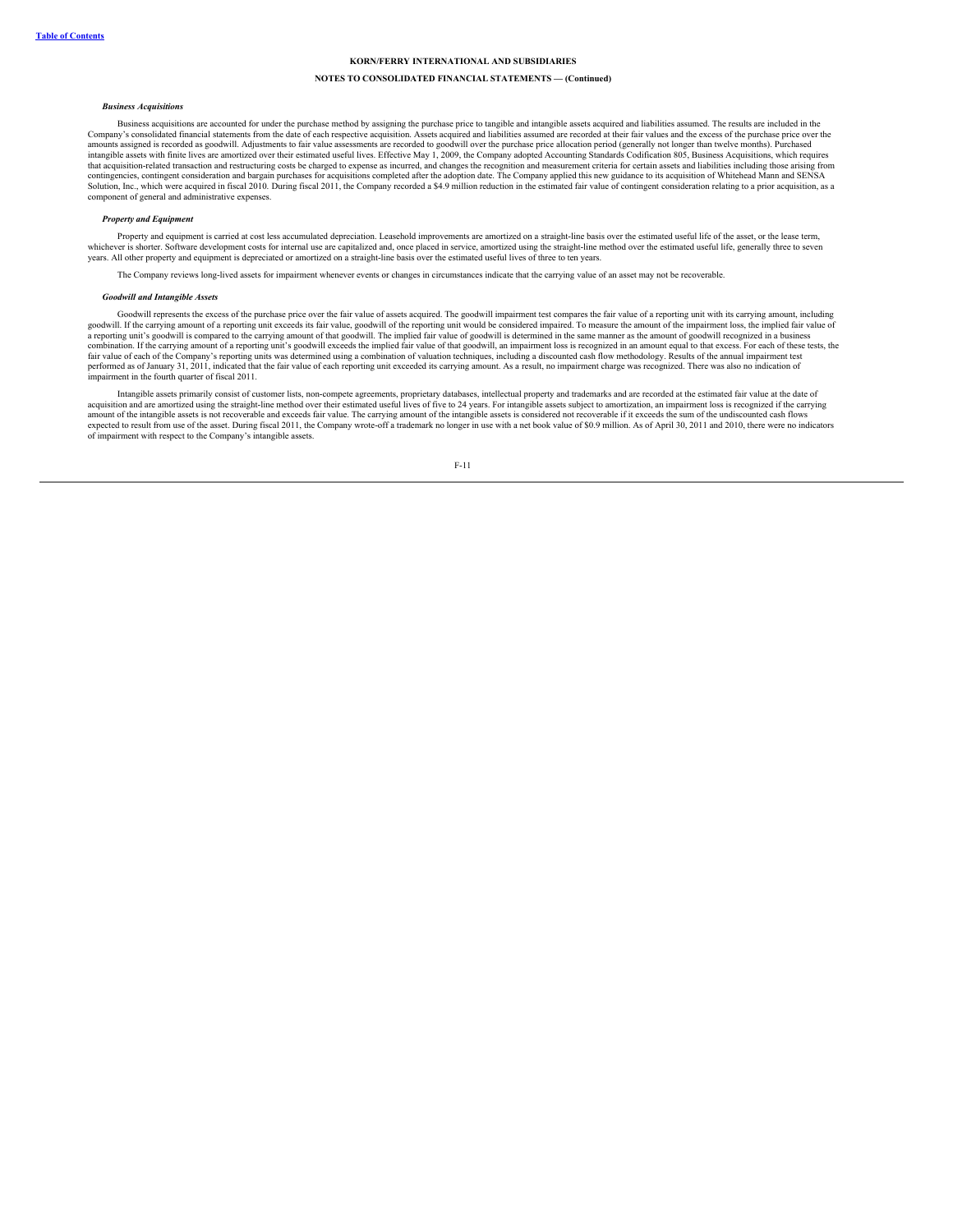#### **NOTES TO CONSOLIDATED FINANCIAL STATEMENTS — (Continued)**

#### *Compensation and Benefits Expense*

Compensation and benefits expense in the accompanying statements of operations consist of compensation and benefits paid to consultants, executive officers and administrative and support personnel. The most significant portions of this expense are salaries and the annual performance related bonus paid to consultants. Compensation and benefits are recognized when incurred. Management estimates annual performance related bonuses on a quarterly basis based on projected individual performance, analysis of Company performance and additional considerations such as competitive information and material economic developments. At the end of each fiscal year, the Company then determines annual bonuses based upon final Company and individual performance and other factors, such as attainment of strategic<br>objectives and indivi bonus expense was \$126.3 million, \$73.3 million and \$89.3 million for the years ended April 30, 2011, 2010 and 2009, respectively. The change in the previous years estimate recorded in fiscal 2011, 2010 and  $\frac{2009 \text{ was a decrease of $2.0 million, $3.6 million and $4.0 million, respectively. These annual performance related bounds are generally paid with in twelve months followed in feature.$ Company deferred certain bonuses earned in fiscal 2009 and fiscal 2010. The bonuses deferred in fiscal 2009 were paid in December 2010 and the bonuses deferred in fiscal 2010 will be paid in December 2011. Other expenses included in compensation and benefits expense are due to changes in the deferred compensation liabilities and cash surrender value ("CSV") of company owned life insurance ("COLI")<br>contracts, amortizati

#### *Deferred Compensation and Pension Plans*

For financial accounting purposes, the Company estimates the present value of the future benefits payable under the deferred compensation and pension plans as of the estimated payment<br>commencement date. The Company also es accrues a liability and recognizes expense for a portion of the future benefit using the "benefit/years of service" attribution method for Senior Executive Incentive Plan ("SEIP"), Wealth Accumulation Plan<br>("WAP") and Enha

In calculating the accrual for future benefit payments, management has made assumptions regarding employee turnover, participant vesting, violation of non-competition provisions and the discount prate. Management heriodica

#### *Cash Surrender Value of Life Insurance*

The change in the CSV of COLI contracts, net of insurance premiums paid and gains realized, is reported in compensation and benefits expense. As of April 30, 2011 and 2010, the Company held contracts with gross CSV of \$143.9 million and \$136.0 million, offset by outstanding policy loans of \$72.9 million and \$66.9 million, respectively. If these insurance companies were to become insolvent, the considered a ge

#### *Restructuring Charges*

The Company accounts for its restructuring charges as a liability when the costs are incurred and are recorded at fair value. Changes in the estimates of the restructuring charges are recorded in the period the change is d

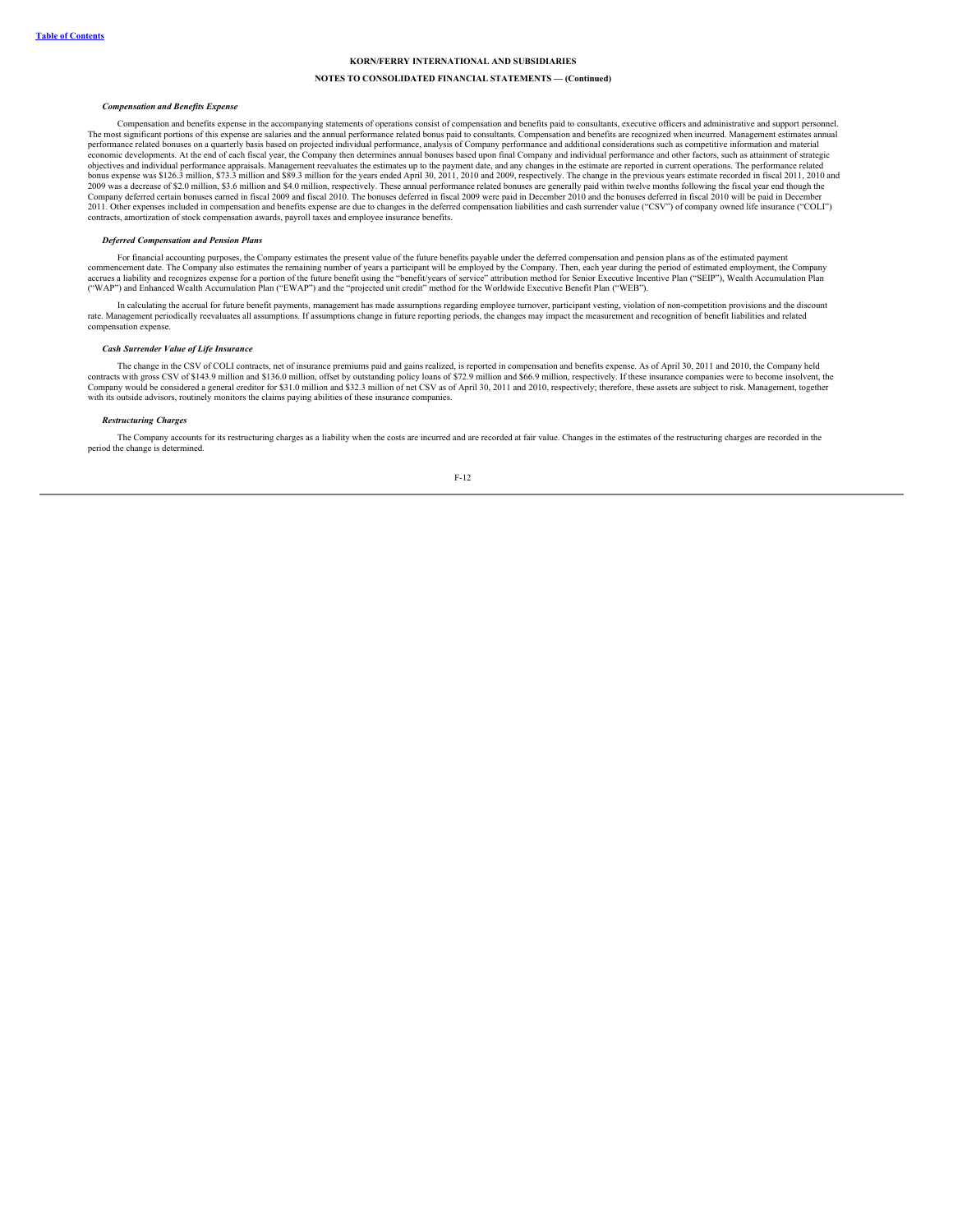### **NOTES TO CONSOLIDATED FINANCIAL STATEMENTS — (Continued)**

#### *Stock-Based Compensation*

The Company has employee compensation plans under which various types of stock-based instruments are granted. These instruments, principally include stock options, stock appreciation rights ("SARs"), restricted stock and an Employee Stock Purchase Plan ("ESPP"). The Company recognizes compensation expense related to restricted stock and SARs and the estimated fair value of stock options and stock purchases under the ESPP.

#### *Translation of Foreign Currencies*

Generally, financial results of the Company's foreign subsidiaries are measured in their local currencies. Assets and liabilities are translated into U.S. dollars at year-end exchange rates, while revenue and expenses are translated at weighted-average exchange rates during the fiscal year. Resulting translation adjustments are recorded as a component of accumulated comprehensive income. Gains and losses<br>from foreign curren in the period incurred. Foreign currency gains, on an after tax basis, included in net income (loss), were \$0.1 million during fiscal 2011. Foreign currency losses, on an after tax basis, included in net income<br>(loss), wer

#### *Income Taxes*

There are two components of income tax expense: current and deferred. Current income tax expense approximates taxes to be paid or refunded for the current period. Deferred income tax expense approximents were that the burd attributes such as net operating loss carryforwards and tax credit carryforwards. Valuation allowances are then recorded to reduce deferred tax assets to the amounts management concludes are more-likely-<br>than-not to be rea

Income tax benefits are recognized and measured based upon a two-step model: (1) a tax position must be more-likely-than-not to be sustained based solely on its technical merits in order to be recognized and (2) the benefit is measured as the largest dollar amount of that position that is more-likely-than-not to be sustained upon settlement. The difference between the benefit recognized for a position<br>and the ta

#### *Fair Value of Financial Instruments*

The Company measures the fair values of its financial instruments in accordance with accounting guidance that defines fair value, provides guidance for measuring fair value and requires certain disclosures. The guidance also discusses valuation techniques, such as the market approach (comparable market prices), the income approach (present value of future income or cash flow) and the cost approach<br>(cost to replac levels. The following is a brief description of those three levels:

- *Level 1:* Observable inputs such as quoted prices (unadjusted) in active markets that are accessible at the measurement date for identical, unrestricted assets or liabilities.
- *Level 2*: Inputs other than quoted prices that are observable for the asset or liability, either directly or indirectly. These include quoted prices for similar assets or liabilities in active markets and quoted prices for identical or similar assets or liabilities in markets that are not active.
- *Level 3:* Unobservable inputs that reflect the reporting entity's own assump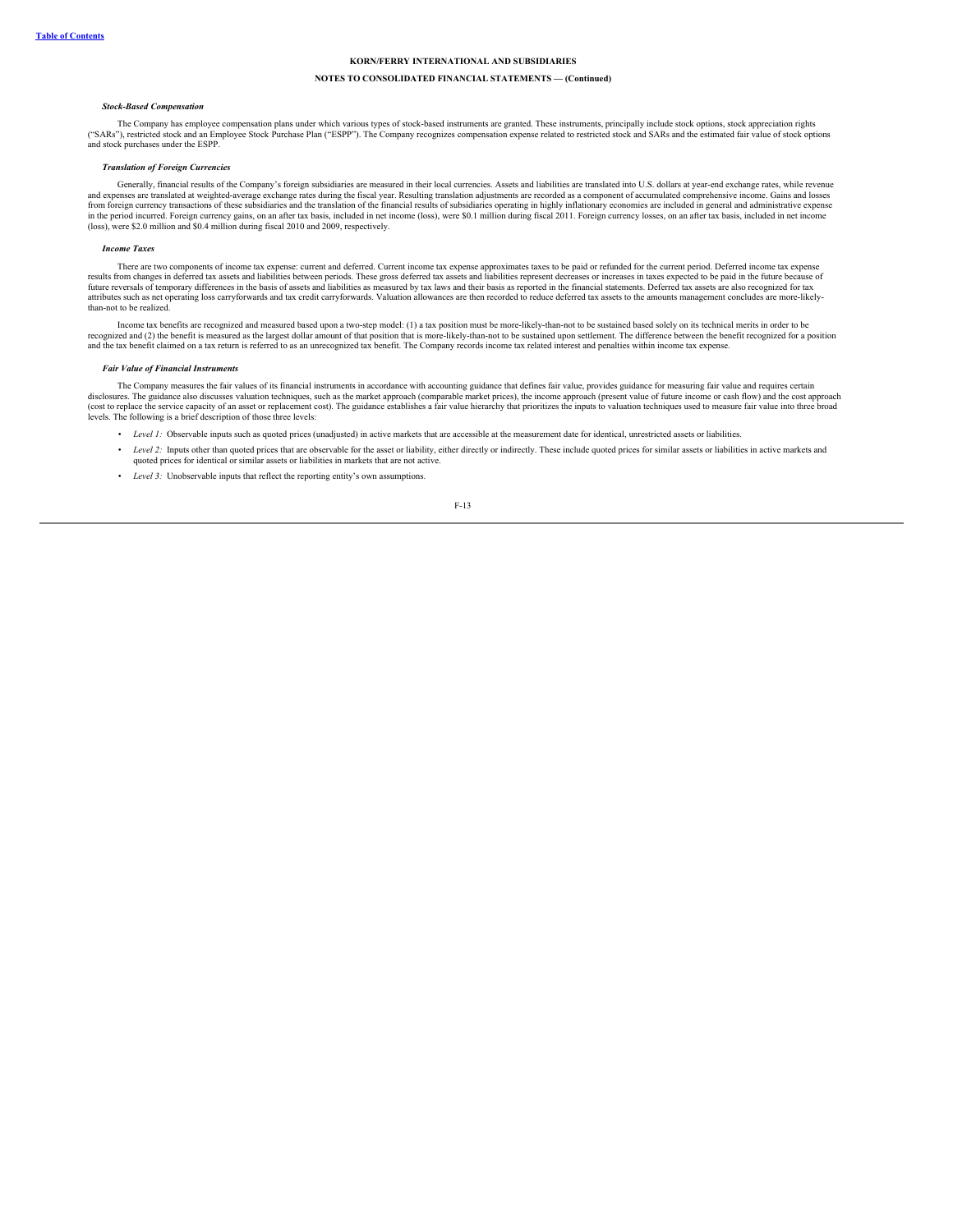### **NOTES TO CONSOLIDATED FINANCIAL STATEMENTS — (Continued)**

As of April 30, 2011 and 2010, the Company held certain assets that are required to be measured at fair value on a recurring basis. These included cash equivalents and marketable securities. The Company held certain assets obtained from quoted market prices and the fair values of marketable securities classified as available-for-sale, are obtained from a third party, which are based on quoted prices or market prices for similar<br>assets. As of ARS were redeemed at full value during fiscal 2011.

### *Concentration of Credit Risk*

Financial instruments which potentially subject the Company to concentrations of credit risk consist principally of cash, cash equivalents, investments, receivables due from clients and net cash surrender value due from in securities and securities backed by the U.S. government. Investments are diversified throughout many industries and geographic regions. The Company is consolidating cash balances with a small number of<br>high quality global

#### *Accounting Adjustment*

In the fourth quarter of fiscal 2009, an adjustment was made to correct compensation and benefits expenses that had been recorded twice by the Company during the periods covering fiscal 2002 through fiscal 2009 for expenses relating to employee contributions to flexible spending health benefit accounts. In accordance with the Securities and Exchange Commission Staff Accounting<br>Bulletin No. 108, Considering the months and year ended April 30, 2009. The correction of the error was not material to any individual prior period or the current period and, accordingly, the prior period results have not been adjusted.

#### *Reclassifications*

Certain prior year amounts have been reclassified to conform to the current year presentation.

#### *Recently Adopted Accounting Standards*

In January 2010, the Financial Accounting Standards Board ("FASB") issued guidance on Fair Value Measurements and Disclosures: Improving Disclosures about Fair Value Measurements, which amends the disclosure guidance with respect to fair value measurements. Specifically, the new guidance requires disclosure of amounts transferred in and out of Levels 1 and 2 fair value measurements, and the measurements, reconciliation presented on a gross basis rather than a net basis of activity in Level 3 fair value measurements, greater disaggregation of the assets and liabilities for which fair value measurements are presented<br>and mor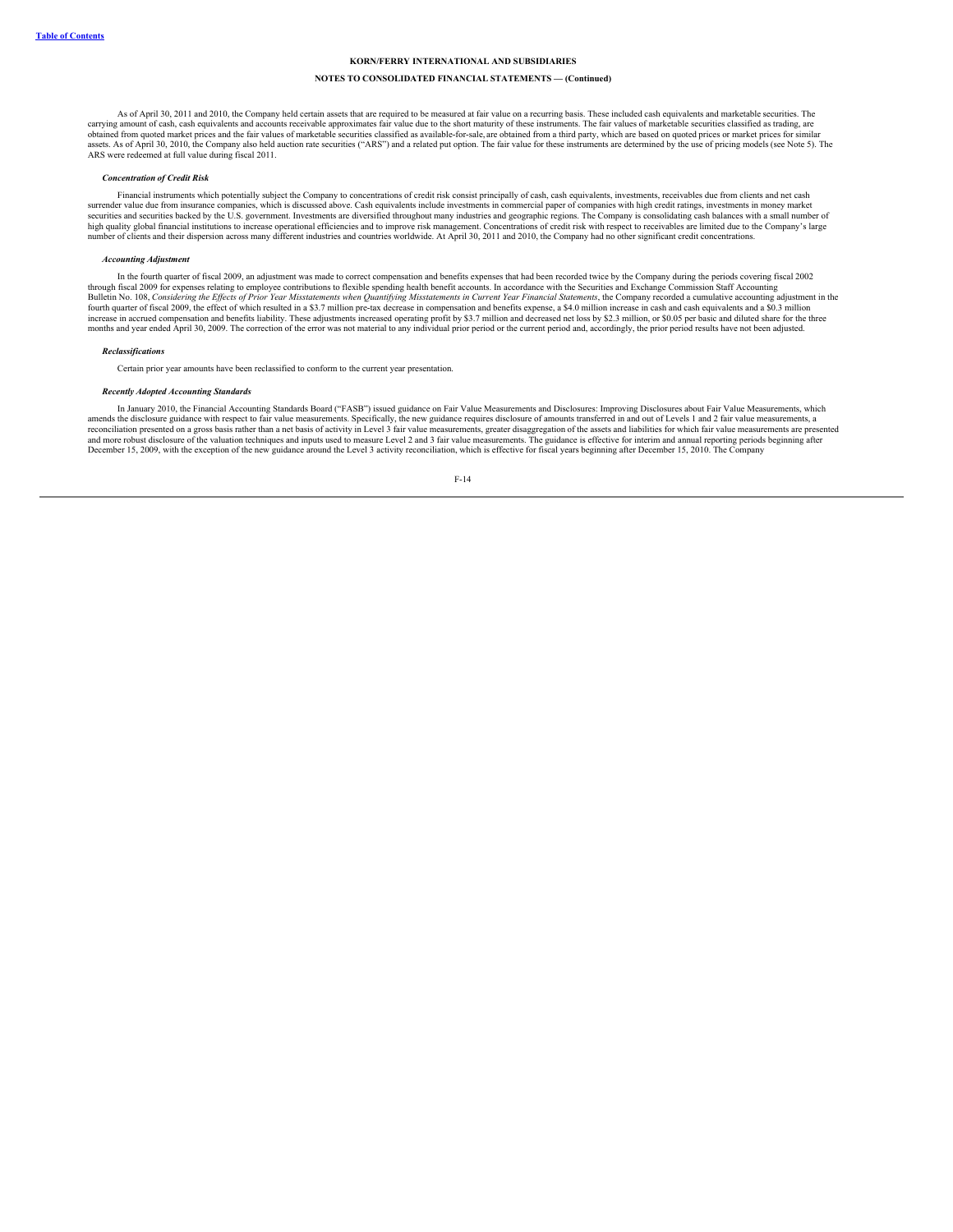### **NOTES TO CONSOLIDATED FINANCIAL STATEMENTS — (Continued)**

adopted the new guidance on February 1, 2010. The adoption did not impact the Company's financial position, results of operations or liquidity.

#### **2. Basic and Diluted Earnings (Loss) Per Share**

Basic earnings (loss) per common share was computed by dividing net earnings (loss) attributable to common stockholders by the weighted-average number of common shares outstanding. Diluted earnings per common share reflect

The following table summarizes basic and diluted earnings (loss) per share calculations:

|                                                              |               | Year Ended April 30.                  |          |  |  |  |  |  |  |  |  |
|--------------------------------------------------------------|---------------|---------------------------------------|----------|--|--|--|--|--|--|--|--|
|                                                              | 2011          | 2010                                  | 2009     |  |  |  |  |  |  |  |  |
|                                                              |               | (In thousands, except per share data) |          |  |  |  |  |  |  |  |  |
| Net earnings (loss) attributable to common stockholders      | 58,874        | 5,298                                 | (10,092) |  |  |  |  |  |  |  |  |
| Weighted-average common shares outstanding:                  |               |                                       |          |  |  |  |  |  |  |  |  |
| Basic weighted-average number of common shares outstanding   | 45,205        | 44.413                                | 43,522   |  |  |  |  |  |  |  |  |
| Effect of dilutive securities:                               |               |                                       |          |  |  |  |  |  |  |  |  |
| Restricted stock                                             | 646           | 587                                   |          |  |  |  |  |  |  |  |  |
| Stock options                                                | 425           | 401                                   |          |  |  |  |  |  |  |  |  |
| <b>ESPP</b>                                                  |               |                                       |          |  |  |  |  |  |  |  |  |
| Warrants                                                     | __            | 53                                    |          |  |  |  |  |  |  |  |  |
| Diluted weighted-average number of common shares outstanding | 46,280        | 45,457                                | 43,522   |  |  |  |  |  |  |  |  |
| Net earnings (loss) per common share:                        |               |                                       |          |  |  |  |  |  |  |  |  |
| Basic earnings (loss) per share                              | 1.30          | 0.12                                  | (0.23)   |  |  |  |  |  |  |  |  |
| Diluted earnings (loss) per share                            | $1.2^{\circ}$ | 0.12                                  | (0.23)   |  |  |  |  |  |  |  |  |

### **3. Comprehensive Income**

Comprehensive income is comprised of net income (loss) and all changes to stockholders' equity, except those changes resulting from investments by stockholders (changes in paid in capital) and istributions to stockholders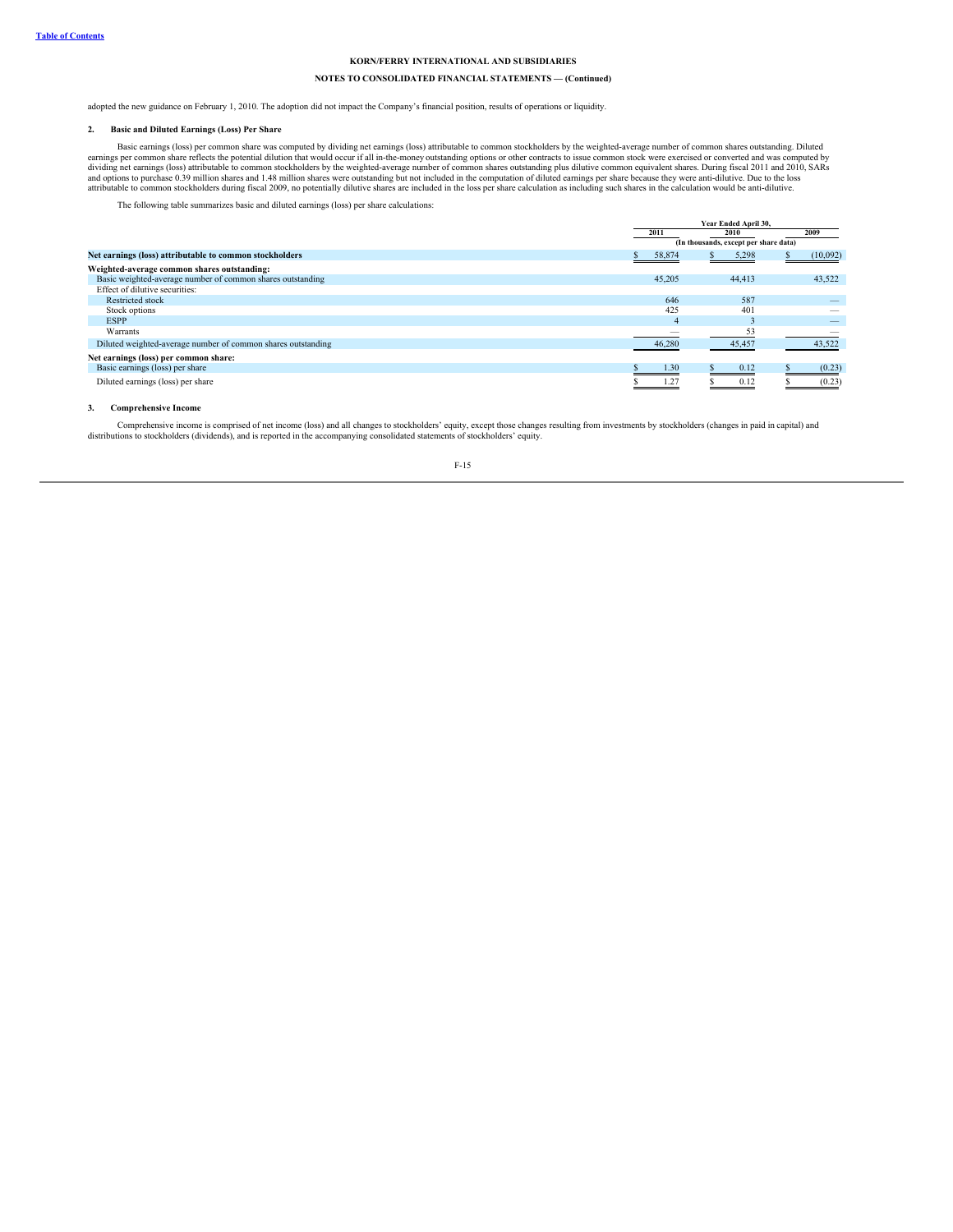### **NOTES TO CONSOLIDATED FINANCIAL STATEMENTS — (Continued)**

The components of accumulated other comprehensive income were as follows:

|                                                         | April 30.      |  |         |  |  |
|---------------------------------------------------------|----------------|--|---------|--|--|
|                                                         | 2011           |  | 2010    |  |  |
|                                                         | (In thousands) |  |         |  |  |
| Foreign currency translation adjustments                | 35.639         |  | 18,900  |  |  |
| Defined benefit pension adjustments, net of taxes       | (10,014)       |  | (5,966) |  |  |
| Unrealized gains on marketable securities, net of taxes |                |  |         |  |  |
| Accumulated other comprehensive income                  | 25,660         |  | 12,934  |  |  |

### **4. Employee Stock Plans**

*Stock-Based Compensation*

The following table summarizes the components of stock-based compensation expense recognized in the Company's consolidated statements of operations for the periods indicated:

|                                                    |  | Year Ended April 30, |  |                        |  |         |  |
|----------------------------------------------------|--|----------------------|--|------------------------|--|---------|--|
|                                                    |  | 2011                 |  | 2010<br>(In thousands) |  | 2009    |  |
| <b>Restricted stock</b>                            |  | 14,090               |  | 16.470                 |  | 15,633  |  |
| Stock options and SARs                             |  | 1,028                |  | 853                    |  | 210     |  |
| <b>ESPP</b>                                        |  | 429                  |  | 406                    |  | 458     |  |
| Total stock-based compensation expense, pre-tax    |  | 15.547               |  | 17.729                 |  | 16,301  |  |
| Tax benefit from stock-based compensation expense  |  | (5,675)              |  | (6, 471)               |  | (5,950) |  |
| Total stock-based compensation expense, net of tax |  | 9,872                |  | 11,258                 |  | 10,351  |  |

The Company uses the Black-Scholes option valuation model to estimate the grant date fair value of employee stock options. The expected volatility in eflects consideration of the historical volatility in<br>the Company's publ valuation model.

The weighted-average assumptions used to estimate the fair value of each employee stock option and SARs were as follows:

|                                 | Year Ended April 30. |          |          |
|---------------------------------|----------------------|----------|----------|
|                                 | 2011                 | 2010     | 2009     |
| <b>Expected volatility</b>      | 47.67%               | 48.91%   | 44.11%   |
| Risk-free interest rate         | 1.83%                | 2.53%    | 3.27%    |
| Expected option life (in years) | 5.00                 | 5.00     | 4.25     |
| Expected dividend yield         | $0.00\%$             | $0.00\%$ | $0.00\%$ |

The Black-Scholes option pricing model was developed for use in estimating the fair value of traded options. The assumptions used in option valuation models are highly subjective, particularly the expected stock price vola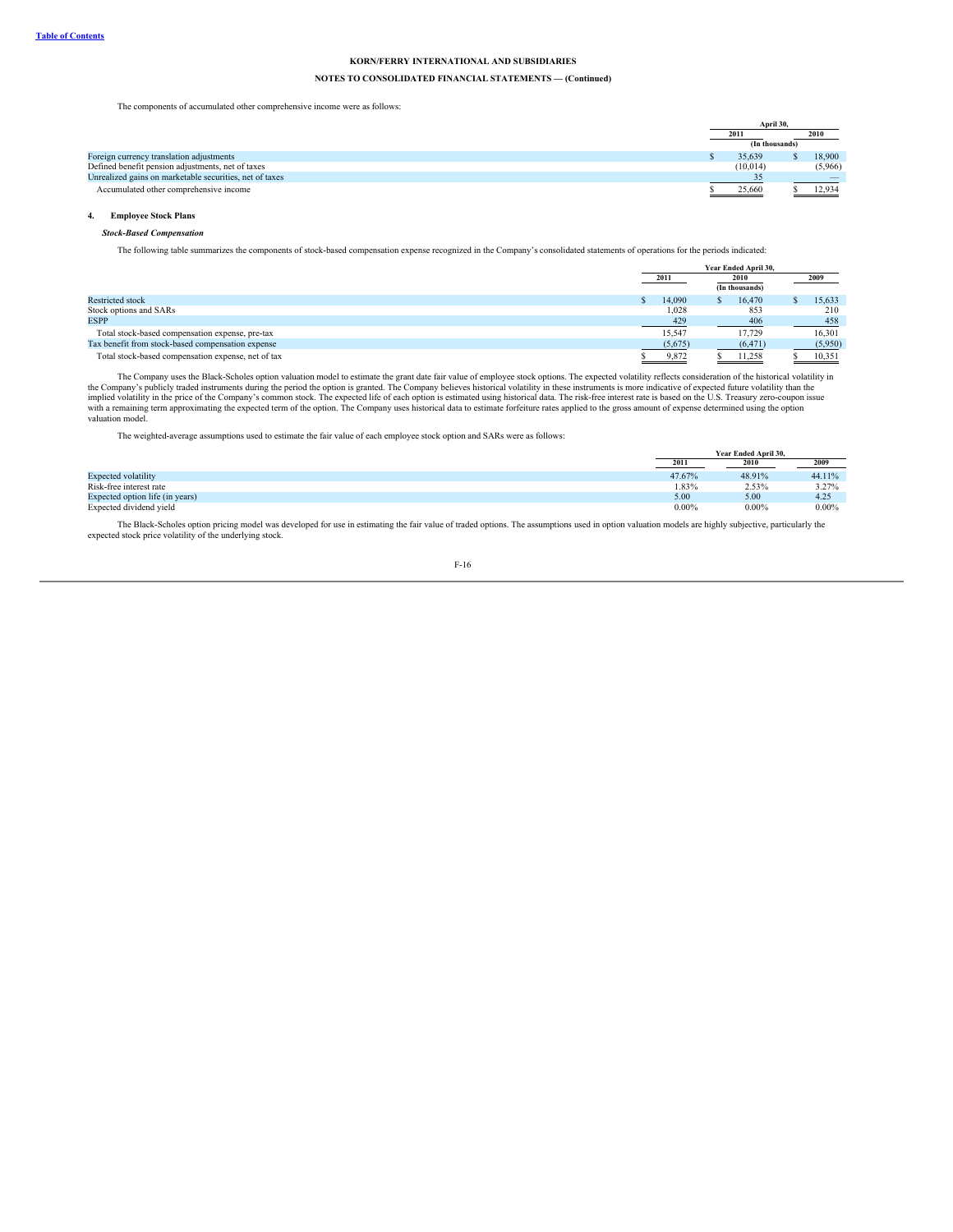### **NOTES TO CONSOLIDATED FINANCIAL STATEMENTS — (Continued)**

#### *Stock Incentive Plans*

The Korn/Ferry International 2008 Stock Incentive Plan, as amended (the "2008 Plan") made available an additional 2,360,000 shares of the Company's common stock for stock-based compensation awards. The 2008 Plan, provides for the grant of awards to eligible participants, designated as either nonqualified or incentive stock options, SARs, restricted stock and restricted stock units, any of which may be performance-based, and incentive bonuses, which may be paid in cash or a combination thereof. The maximum number of shares of common stock available for stock option issuance under the 2008 plan is 3,980,000 shares, subject to adjustment for certain changes in the Company's capital structure and other extraordinary events.

Options granted to officers, non-employee directors and other key employees generally vest over a three to four year period and generally expire seven to ten years from the date of grant. Stock options are granted at a price equal to the fair market value of the common stock on the date of grant. Key employees are eligible to receive a grant of stock options annually with the number of options determined by<br>the employee'

#### *Stock Option and SARs*

Stock options and SAR transactions under the Company's stock incentive plans were as follows:

|                                |                |      |                                         |                                                  | April 30,     |       |         |      |                                         |  |
|--------------------------------|----------------|------|-----------------------------------------|--------------------------------------------------|---------------|-------|---------|------|-----------------------------------------|--|
|                                |                | 2011 |                                         |                                                  | 2010          |       |         | 2009 |                                         |  |
|                                |                |      | Weighted-<br>Average<br><b>Exercise</b> | Weighted-<br>Average<br><b>Exercise</b>          |               |       |         |      | Weighted-<br>Average<br><b>Exercise</b> |  |
|                                | <b>Options</b> |      | Price                                   | Options<br>(In thousands, except per share data) |               | Price | Options |      | Price                                   |  |
|                                |                |      |                                         |                                                  |               |       |         |      |                                         |  |
| Outstanding, beginning of year | 2.723          |      | 14.72                                   | 3,113                                            | $\mathbf{r}$  | 14.83 | 3,564   |      | 14.79                                   |  |
| Granted                        | 211            |      | 13.97                                   | 621                                              | S             | 11.26 |         |      | 14.54                                   |  |
| Exercised                      | (625)          |      | 12.81                                   | (531)                                            | $\mathcal{L}$ | 8.21  | (127)   |      | 8.91                                    |  |
| Forfeited/expired              | (476)          |      | 20.55                                   | (480)                                            | S             | 18.14 | (330)   |      | 16.61                                   |  |
| Outstanding, end of year       | 1,833          |      | 13.78                                   | 2,723                                            | \$.           | 14.72 | 3,113   |      | 14.83                                   |  |
| Exercisable, end of year       | 1,219          |      | 14.64                                   | 2,142                                            |               | 15.68 | 3,042   |      | 14.74                                   |  |

As of April 30, 2011, the aggregate intrinsic value of options outstanding and options exercisable were \$12.7 million and \$7.4 million, respectively.

Included in the table above are 17,303 SARs outstanding and exercisable as of April 30, 2011 with a weighted-average exercise price of \$9.46. As of April 30, 2011, there was \$2.5 million of total unrecognized compensation cost related to non-vested awards of stock options and SARs. That cost is expected to be recognized over a weighted-average period of 1.4 years. For stock option awards subject to<br>graded vesting,

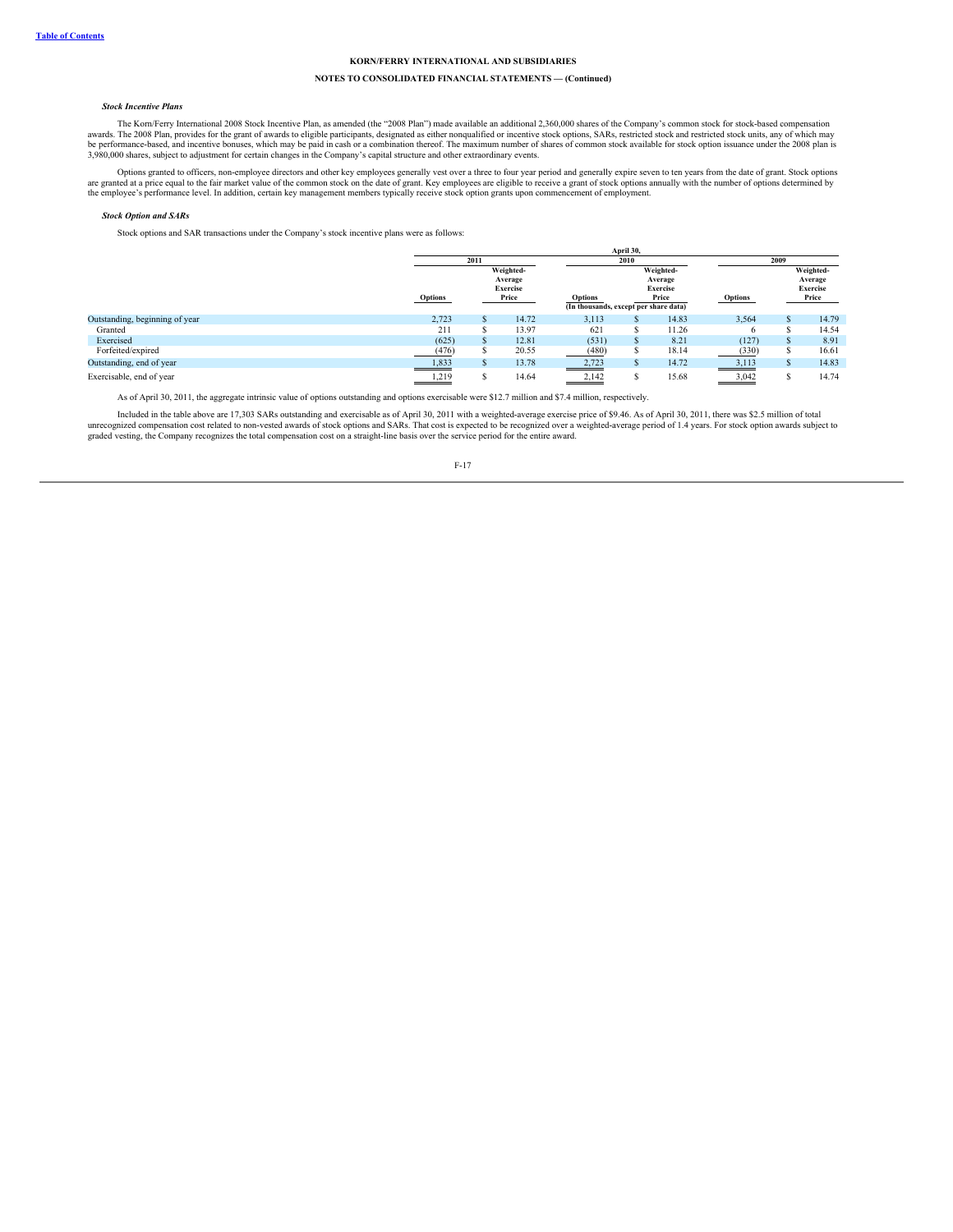### **NOTES TO CONSOLIDATED FINANCIAL STATEMENTS — (Continued)**

Outstanding stock options and SARs are summarized below:

|                                 |               | <b>Options Outstanding</b> |                          | <b>Options Exercisable</b> |                                       |            |       |             |  |         |  |  |  |  |  |  |  |  |  |      |  |                 |
|---------------------------------|---------------|----------------------------|--------------------------|----------------------------|---------------------------------------|------------|-------|-------------|--|---------|--|--|--|--|--|--|--|--|--|------|--|-----------------|
|                                 |               | Weighted-                  |                          |                            |                                       | Weighted-  |       |             |  |         |  |  |  |  |  |  |  |  |  |      |  |                 |
|                                 |               | Average<br>Average         |                          |                            |                                       |            |       |             |  |         |  |  |  |  |  |  |  |  |  |      |  |                 |
|                                 |               | Remaining                  |                          | Weighted-                  |                                       | Remaining  |       | Weighted-   |  |         |  |  |  |  |  |  |  |  |  |      |  |                 |
|                                 |               | Contractual<br>Average     |                          |                            |                                       |            |       | Contractual |  | Average |  |  |  |  |  |  |  |  |  |      |  |                 |
|                                 |               | Life                       | <b>Exercise</b>          |                            |                                       |            |       |             |  |         |  |  |  |  |  |  |  |  |  | Life |  | <b>Exercise</b> |
| <b>Range of Exercise Prices</b> | <b>Shares</b> | (In years)                 | Price                    |                            | <b>Shares</b>                         | (In years) | Price |             |  |         |  |  |  |  |  |  |  |  |  |      |  |                 |
|                                 |               |                            |                          |                            | (In thousands, except per share data) |            |       |             |  |         |  |  |  |  |  |  |  |  |  |      |  |                 |
| $$6.26 - $9.55$                 | 365           | 1.8                        |                          | 7.87                       | 365                                   | 1.8        |       | 7.87        |  |         |  |  |  |  |  |  |  |  |  |      |  |                 |
| $$9.56 - $13.82$                | 455           | 5.0                        |                          | 10.32                      | 108                                   | 4.4        |       | 10.61       |  |         |  |  |  |  |  |  |  |  |  |      |  |                 |
| $$13.83 - $17.97$               | 607           | 4.6                        |                          | 16.06                      | 352                                   | 3.5        |       | 17.35       |  |         |  |  |  |  |  |  |  |  |  |      |  |                 |
| $$17.98 - $24.08$               | 406           | 3.6                        | $\overline{\phantom{a}}$ | 19.55                      | 394                                   | 3.5        |       | 19.59       |  |         |  |  |  |  |  |  |  |  |  |      |  |                 |
|                                 | 1,833         | 3.9                        |                          | 13.78                      | 1,219                                 | 3.1        |       | 14.64       |  |         |  |  |  |  |  |  |  |  |  |      |  |                 |

Additional information pertaining to stock options and SARs:

|                                                                |         | Year Ended April 30.                  |         |  |  |  |
|----------------------------------------------------------------|---------|---------------------------------------|---------|--|--|--|
|                                                                | 2011    | 2010                                  |         |  |  |  |
|                                                                |         | (In thousands, except per share data) |         |  |  |  |
| Weighted-average fair value per share of stock options granted | \$6.07  | \$5.07                                | \$5.77  |  |  |  |
| Total fair value of stock options and SARs vested              | \$ 747  | \$ 612                                | \$1,986 |  |  |  |
| Total intrinsic value of stock options exercised               | \$5,164 | \$2,631                               | \$640   |  |  |  |
| Total intrinsic value of SARs paid                             | \$178   |                                       | $\sim$  |  |  |  |

# *Restricted Stock*

The Company grants time-based restricted stock to executive officers and other senior employees generally vesting over a three to four year period. Time-based restricted stock is granted at a price equal to fair value, whi commencement of employment.

Restricted stock activity is summarized below:

|                               |               |                                                                |       |                                                        | April 30, |       |       |                                                                |               |  |                                                                |
|-------------------------------|---------------|----------------------------------------------------------------|-------|--------------------------------------------------------|-----------|-------|-------|----------------------------------------------------------------|---------------|--|----------------------------------------------------------------|
|                               |               | 2011                                                           |       |                                                        | 2010      |       | 2009  |                                                                |               |  |                                                                |
|                               | <b>Shares</b> | Weighted-<br>Average<br><b>Grant Date</b><br><b>Fair Value</b> |       | <b>Shares</b><br>(In thousands, except per share data) |           |       |       | Weighted-<br>Average<br><b>Grant Date</b><br><b>Fair Value</b> | <b>Shares</b> |  | Weighted-<br>Average<br><b>Grant Date</b><br><b>Fair Value</b> |
|                               |               |                                                                |       |                                                        |           |       |       |                                                                |               |  |                                                                |
| Non-vested, beginning of year | 2.480         |                                                                | 9.93  | 2,387                                                  |           | 15.50 | 1,952 |                                                                | 22.01         |  |                                                                |
| Granted                       | 562           |                                                                | 15.12 | 1,017                                                  |           | 10.57 | 1,288 |                                                                | 17.57         |  |                                                                |
| Vested                        | (920)         | æ                                                              | 15.32 | (754)                                                  |           | 20.43 | (602) | - 6                                                            | 21.25         |  |                                                                |
| Forfeited/expired             | (115)         | S                                                              | 14.83 | (170)                                                  |           | 17.91 | (251) | J.                                                             | 19.67         |  |                                                                |
| Non-vested, end of year       | 2,007         | Э                                                              | 8.64  | 2,480                                                  | Φ         | 9.93  | 2,387 | J.                                                             | 15.50         |  |                                                                |
|                               |               |                                                                |       |                                                        |           |       |       |                                                                |               |  |                                                                |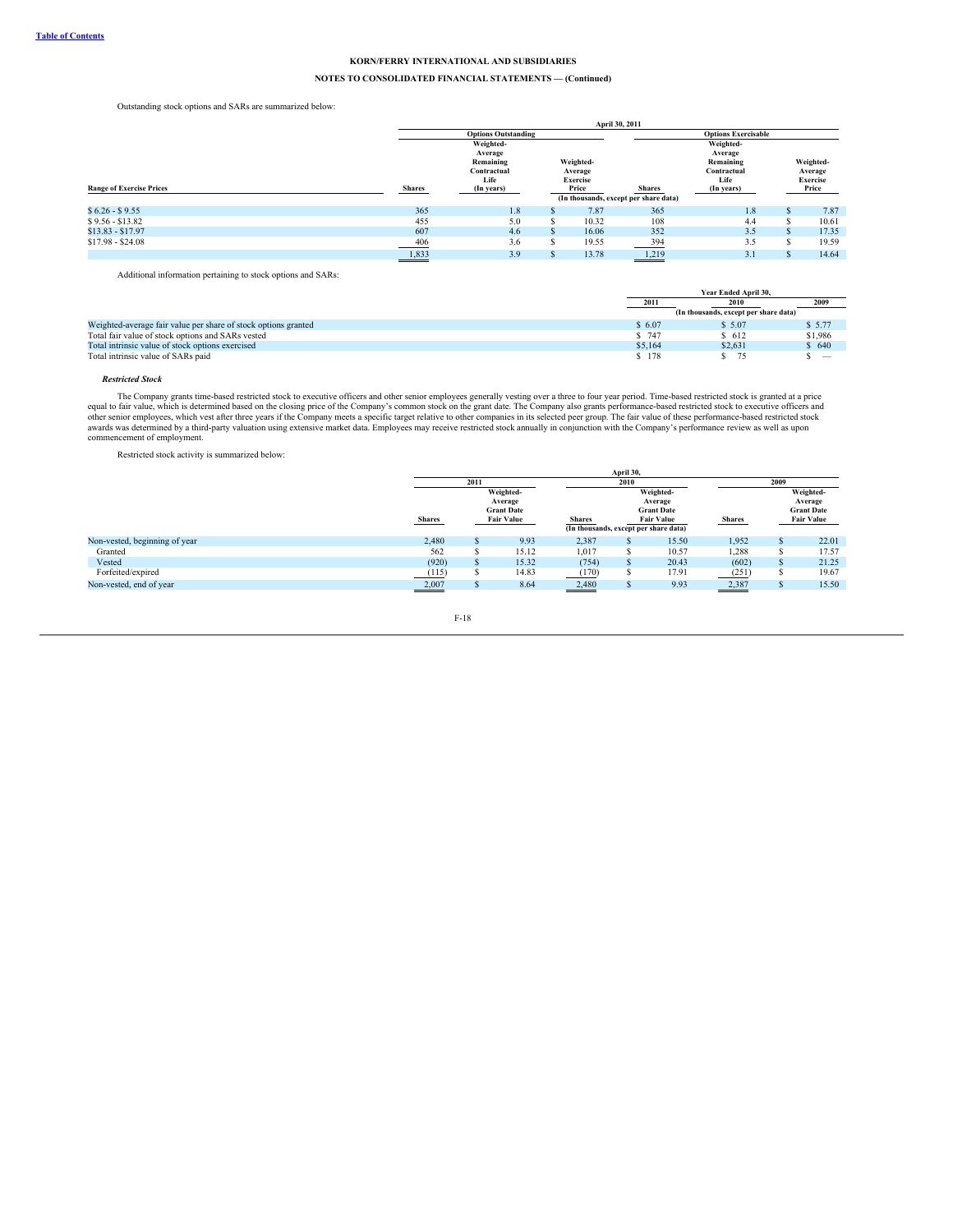### **NOTES TO CONSOLIDATED FINANCIAL STATEMENTS — (Continued)**

As of April 30, 2011, there was \$17.3 million of total unrecognized compensation cost related to non-vested awards of restricted stock, which is expected to be recognized over a weighted-average period of 2.9 years. For restricted stock awards subject to graded vesting, the Company recognizes the total compensation cost on a straight-line basis over the service period for the entire award. During fiscal<br>2011 and 2 related to vesting of restricted stock.

#### *Employee Stock Purchase Plan*

The Company has an ESPP that, in accordance with Section 423 of the Internal Revenue Code, allows eligible employees to authorize payroll deductions of up to 15% of their salary, or \$25,000 annually, to purchase shares of the Company's common stock at 85% of the fair market price of the common stock on the last day of the enrollment period. The maximum number of shares of common stock<br>reserved for ESPP issuan available for future issuance.

#### **5. Marketable Securities**

As of April 30, 2011 marketable securities consisted of the following:

|                                                |                          | Available-for-           |           |
|------------------------------------------------|--------------------------|--------------------------|-----------|
|                                                | Trading                  | Sale(2)                  | Total     |
|                                                |                          | (In thousands)           |           |
| Mutual funds(1)                                | 71,363                   | $\overline{\phantom{m}}$ | 71.363    |
| Corporate bonds                                | $\overline{\phantom{a}}$ | 40,444                   | 40,444    |
| U.S. Treasury and agency securities            |                          | 9,424                    | 9,424     |
| Commercial paper                               | $\overline{\phantom{a}}$ | 1,000                    | 1,000     |
| Total                                          | 71,363                   | 50,868                   | 122,231   |
| Less: current portion of marketable securities | (5,081)                  | (15, 787)                | (20, 868) |
| Non-current marketable securities              | 66,282                   | 35,081                   | 101,363   |
|                                                |                          |                          |           |

As of April 30, 2010 marketable securities consisted of the following:

|                                                |      | Trading | Available-for-<br>Sale<br>(In thousands) | Total   |
|------------------------------------------------|------|---------|------------------------------------------|---------|
| Mutual funds(1)                                | - 53 | 69,019  | $\overline{\phantom{m}}$                 | 69,019  |
| Auction rate securities                        |      | 7,455   | __                                       | 7,455   |
| Auction rate securities put option             |      | 745     | $\overline{\phantom{a}}$                 | 745     |
| Total                                          |      | 77,219  | –                                        | 77.219  |
| Less: current portion of marketable securities |      | (4,114) | $\overline{\phantom{m}}$                 | (4,114) |
| Non-current marketable securities              |      | 73,105  |                                          | 73,105  |

(1) These investments are held in trust for settlement of the Company's obligations under certain of its deferred compensation plans with \$5.1 million and \$4.1 million classified as current assets as of April 30, 2011 and 2010, respectively (see Note 7).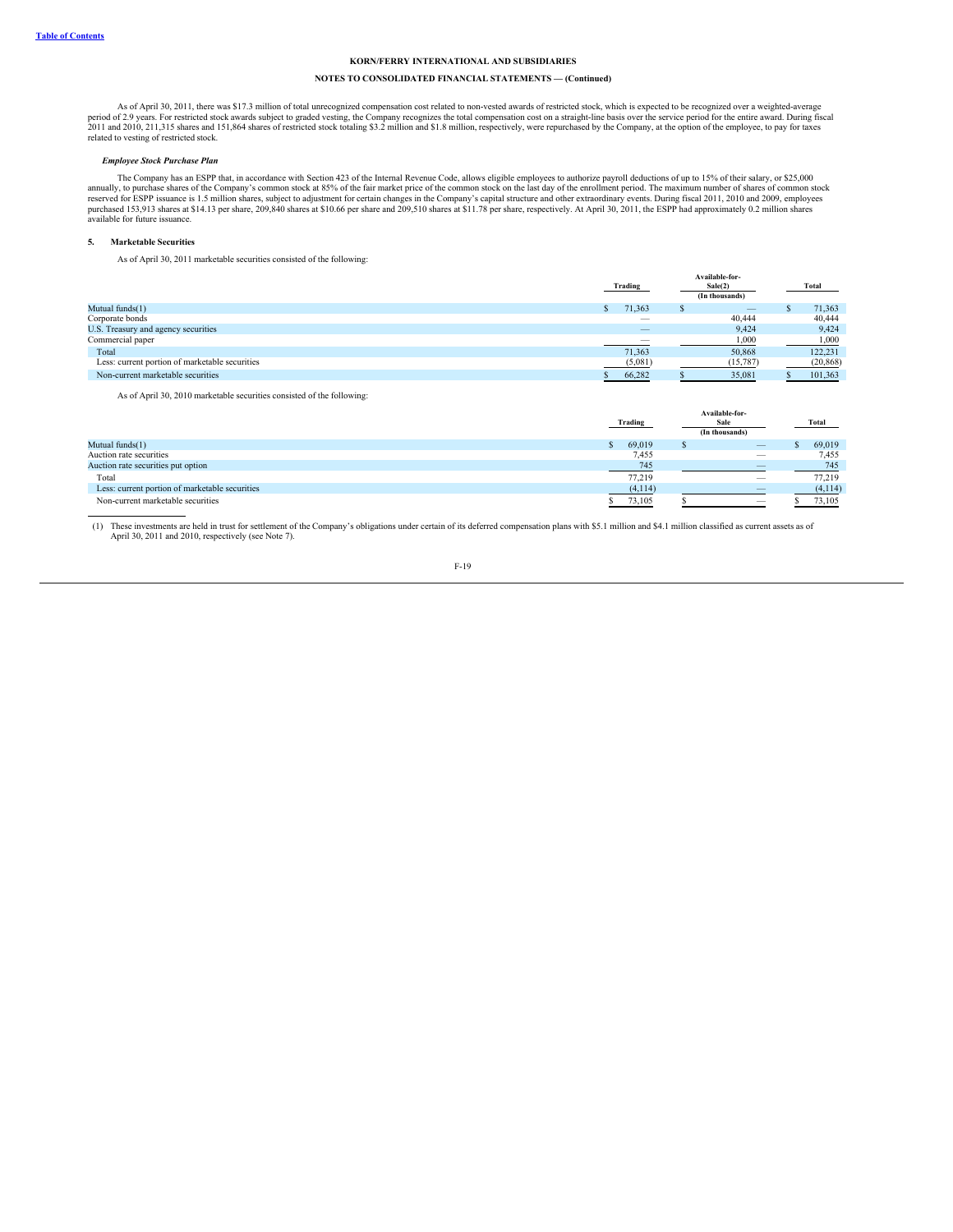### **NOTES TO CONSOLIDATED FINANCIAL STATEMENTS — (Continued)**

(2) These securities represent excess cash invested, under our investment policy, with a professional money manager.

As of April 30, 2011, amortized cost and fair values of marketable securities classified as available-for-sale investments were as follows:

|                                     | April 30, 2011 |                   |                |                   |        |  |                   |  |  |  |
|-------------------------------------|----------------|-------------------|----------------|-------------------|--------|--|-------------------|--|--|--|
|                                     |                |                   | Gross          |                   | Gross  |  |                   |  |  |  |
|                                     | Amortized      | <b>Unrealized</b> |                | <b>Unrealized</b> |        |  | <b>Estimated</b>  |  |  |  |
|                                     | Cost           |                   | Gains          |                   | Losses |  | <b>Fair Value</b> |  |  |  |
|                                     |                |                   | (In thousands) |                   |        |  |                   |  |  |  |
| Corporate bonds                     | 40,369         |                   | 107            |                   | (32)   |  | 40,444            |  |  |  |
| U.S. Treasury and agency securities | 9,427          |                   | 10             |                   | (13)   |  | 9,424             |  |  |  |
| Commercial paper                    | 1,000          |                   |                |                   |        |  | 1,000             |  |  |  |
| Total                               | 50,796         |                   | 117            |                   | (45)   |  | 50,868            |  |  |  |

Investments in marketable securities are made based on the Company's investment policy, which restricts the types of investments that can be made. As of April 30, 2011 and 2010, the Company's investments associated with ca

As of April 30, 2011 and 2010, the Company's marketable securities included \$71.4 million (net of gross unrealized gains and losses of \$6.8 million and \$0.1 million, respectively) and \$69.0 million and \$0.9 million and \$64 2011 and 2010, respectively.

The following table represents the Company's fair value hierarchy for financial assets measured at fair value on a recurring basis:

|                                             | April 30, 2011 |         |         |                                |         |        |  |                          |  |
|---------------------------------------------|----------------|---------|---------|--------------------------------|---------|--------|--|--------------------------|--|
|                                             | Total          |         | Level 1 |                                | Level 2 |        |  | Level 3                  |  |
|                                             | (In thousands) |         |         |                                |         |        |  |                          |  |
| Cash equivalents, including restricted cash |                | 120,840 |         | 120,840                        |         |        |  | $\overline{\phantom{m}}$ |  |
| Mutual funds                                |                | 71,363  |         | 71,363                         |         | __     |  |                          |  |
| Corporate bonds                             |                | 40,444  |         | $\overline{\phantom{m}}$       |         | 40,444 |  | $\overline{\phantom{m}}$ |  |
| U.S. Treasury and agency securities         |                | 9,424   |         | $\qquad \qquad \longleftarrow$ |         | 9,424  |  | _                        |  |
| Commercial paper                            |                | 1,000   |         | _                              |         | 1,000  |  |                          |  |
| Total                                       |                | 243,071 |         | 192,203                        |         | 50,868 |  |                          |  |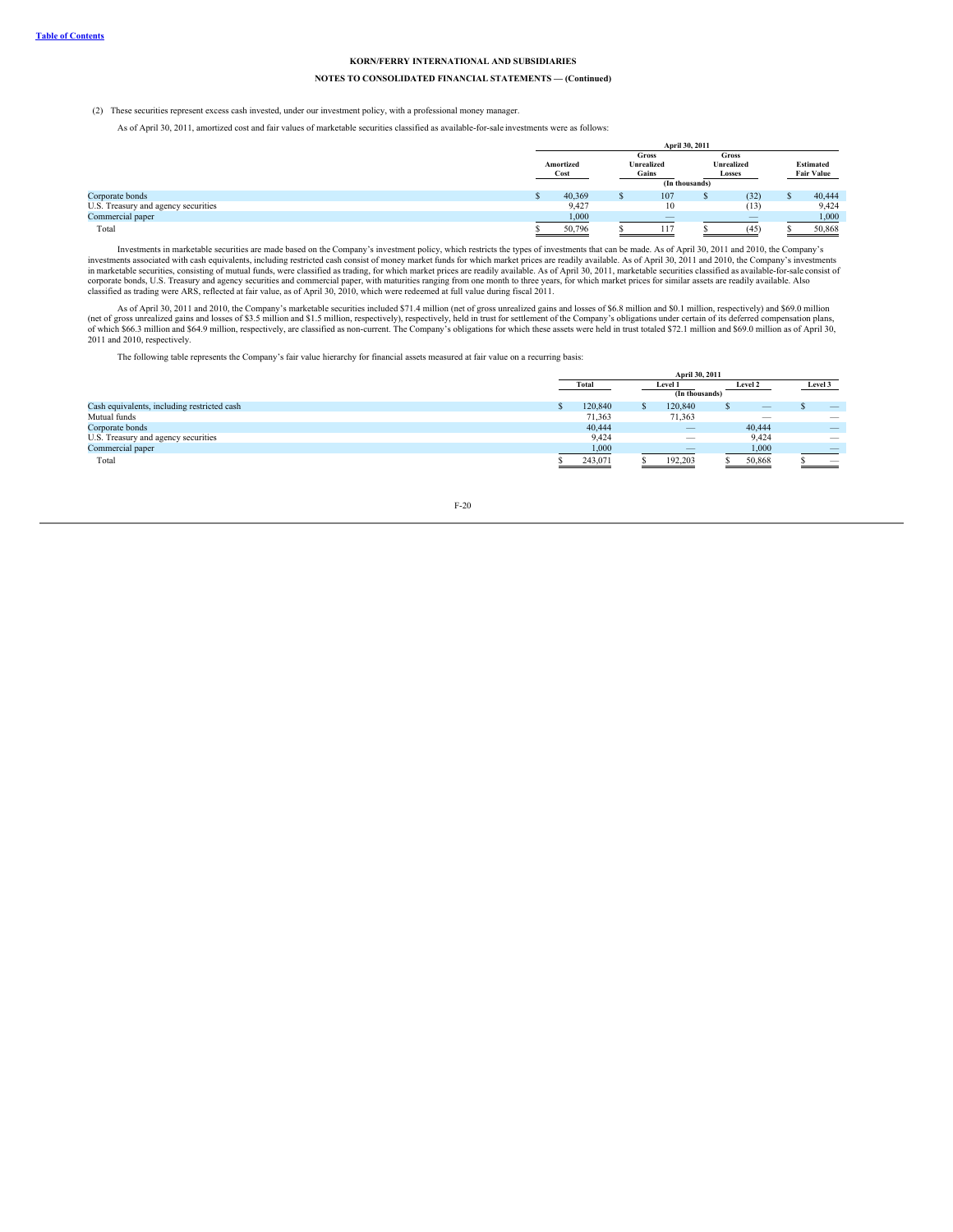# **NOTES TO CONSOLIDATED FINANCIAL STATEMENTS — (Continued)**

|                                    | April 30, 2010   |  |                          |  |                                 |  |         |  |  |  |
|------------------------------------|------------------|--|--------------------------|--|---------------------------------|--|---------|--|--|--|
|                                    | Total<br>Level 1 |  |                          |  | Level 2                         |  | Level 3 |  |  |  |
|                                    | (In thousands)   |  |                          |  |                                 |  |         |  |  |  |
| Cash equivalents                   | 148,238          |  | 148,238                  |  | $\overline{\phantom{a}}$        |  |         |  |  |  |
| Mutual funds                       | 69,019           |  | 69,019                   |  |                                 |  |         |  |  |  |
| Auction rate securities            | 7,455            |  |                          |  | $\hspace{0.1mm}-\hspace{0.1mm}$ |  | 7,455   |  |  |  |
| Auction rate securities put option | 745              |  | $\overline{\phantom{a}}$ |  | $\overline{\phantom{a}}$        |  | 745     |  |  |  |
| Total                              | 225.457          |  | 217,257                  |  |                                 |  | 8.200   |  |  |  |

The following table presents the Company's assets measured at fair value on a recurring basis using significant unobservable inputs (Level 3) during the periods indicated:

|                                        |  | April 30.                |  |         |
|----------------------------------------|--|--------------------------|--|---------|
| <b>Auction Rate Securities</b>         |  | 2011                     |  | 2010    |
|                                        |  |                          |  |         |
| Balance, beginning of year             |  | 8,200                    |  | 12,425  |
| Auction rate securities put option     |  | (745)                    |  | (351)   |
| Realized gain included in operations   |  | 745                      |  |         |
| Unrealized gain included in operations |  | $\overline{\phantom{a}}$ |  | 351     |
| Sale of securities                     |  | (8,200)                  |  | (4,225) |
| Balance, end of year                   |  | $\overline{\phantom{a}}$ |  | 8,200   |

#### **6. Restructuring Charges, Net**

During fiscal 2010, the Company implemented a restructuring plan to eliminate redundancies as a result of the acquisition of Whitehead Mann Limited and Whitehead Mann SAS, together referred to<br>As Whitehead Mann ("WHM") and 2010 would have decreased by \$0.07 per share had reductions of previously recorded restructuring charges of \$5.1 million (or \$3.2 million, net of taxes) not been recorded.

During fiscal 2011, the Company increased previously recorded restructuring charges resulting in net restructuring costs of \$2.1 million. The increase in restructuring expenses primarily relates to higher facility costs th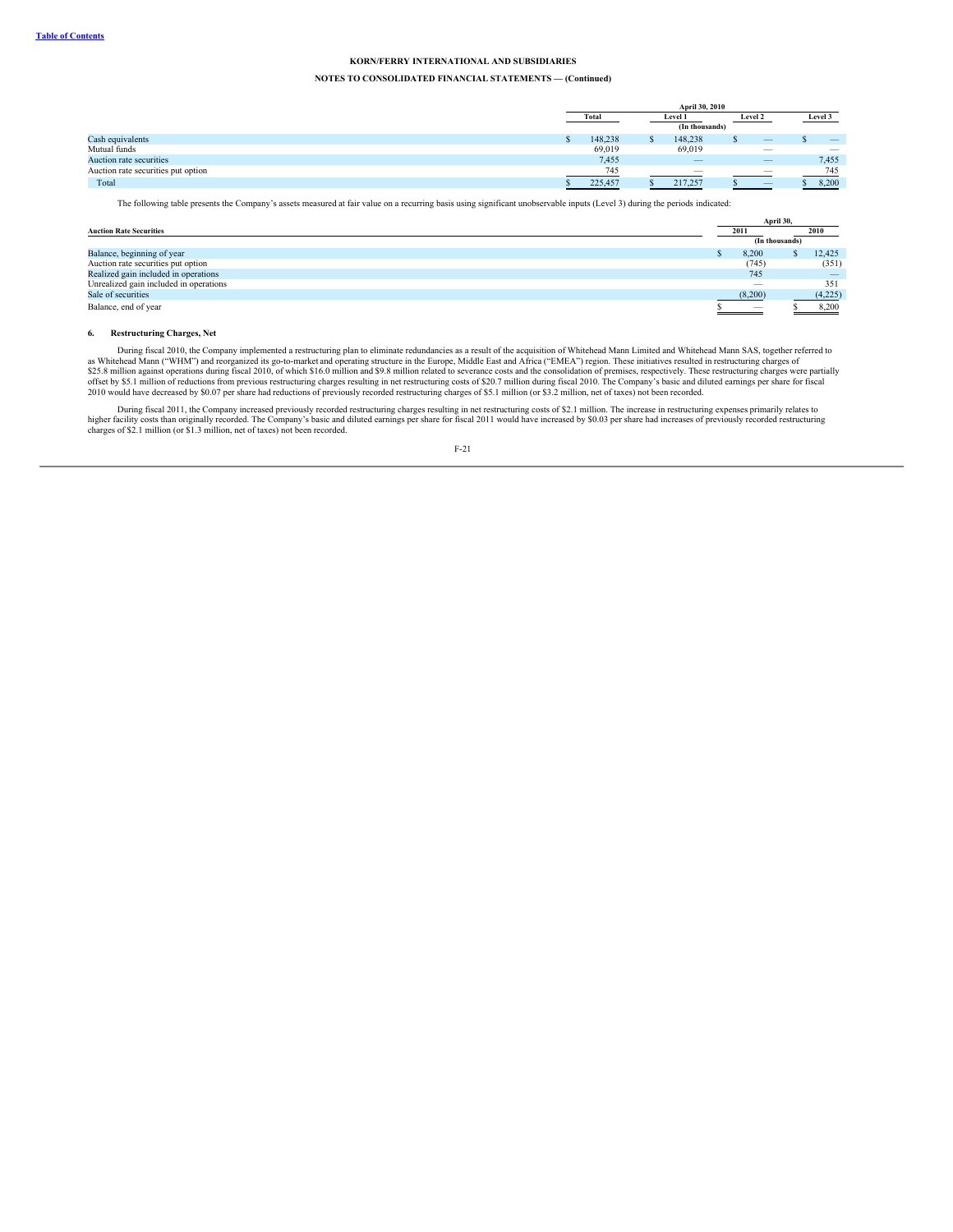# **NOTES TO CONSOLIDATED FINANCIAL STATEMENTS — (Continued)**

Changes in the restructuring liability are as follows:

| <b>Facilities</b><br>Severance<br>(In thousands)     | Total     |
|------------------------------------------------------|-----------|
| Liability as of April 30, 2009<br>12.807<br>10,554   | 23,361    |
| Additions charged to expense<br>15,940<br>9,835      | 25,775    |
| Other reductions, net<br>(2,331)<br>(2,771)          | (5,102)   |
| Reductions for cash payments<br>(21, 849)<br>(8,691) | (30, 540) |
| Non-cash items<br>(370)<br>(452)                     | (822)     |
| Exchange rate fluctuations<br>770<br>367             | 1,137     |
| 2,714<br>Liability as of April 30, 2010<br>11.095    | 13,809    |
| Other (reductions) increases, net<br>(299)<br>2,429  | 2,130     |
| Reductions for cash payments<br>(1,518)<br>(9,979)   | (11, 497) |
| Exchange rate fluctuations<br>398                    | 479       |
| Liability as of April 30, 2011<br>3,943<br>978       | 4,921     |

As of April 30, 2011 and 2010, the restructuring liability is included in current portion of other accrued liabilities on the consolidated balance sheet, except for \$2.1 million and \$5.2 million,<br>respectively, of facilitie

The restructuring liability by segment is summarized below:

|                                         |    | April 30, 2011                                   |   |                                                       |   |         |
|-----------------------------------------|----|--------------------------------------------------|---|-------------------------------------------------------|---|---------|
|                                         |    | <b>Facilities</b><br>Severance<br>(In thousands) |   |                                                       |   | Total   |
| <b>Executive Recruitment</b>            |    |                                                  |   |                                                       |   |         |
| North America                           | S  | $\overline{\phantom{0}}$                         | S | 91                                                    | S | 91      |
| Europe, Middle East and Africa ("EMEA") |    | 857                                              |   | 2,312                                                 |   | 3,169   |
| Asia Pacific                            |    | $\overline{\phantom{a}}$                         |   | 328                                                   |   | 328     |
| South America                           |    | 114                                              |   |                                                       |   | 114     |
| <b>Total Executive Recruitment</b>      |    | 971                                              |   | 2,731                                                 |   | 3,702   |
| <b>Futurestep</b>                       |    |                                                  |   | 1,212                                                 |   | 1,219   |
| Liability as of April 30, 2011          |    | 978                                              |   | 3,943                                                 |   | \$4,921 |
|                                         |    | Severance                                        |   | April 30, 2010<br><b>Facilities</b><br>(In thousands) |   | Total   |
|                                         |    |                                                  |   |                                                       |   |         |
| <b>Executive Recruitment</b>            |    |                                                  |   |                                                       |   |         |
| North America                           | \$ | 5                                                | s | 845                                                   | S | 850     |
| <b>EMEA</b>                             |    | 2,429                                            |   | 7,816                                                 |   | 10,245  |
| Asia Pacific                            |    |                                                  |   | 773                                                   |   | 773     |
| South America                           |    | 115                                              |   |                                                       |   | 115     |
| <b>Total Executive Recruitment</b>      |    | 2,549                                            |   | 9,434                                                 |   | 11,983  |
| <b>Futurestep</b>                       |    | 165                                              |   | 1,661                                                 |   | 1,826   |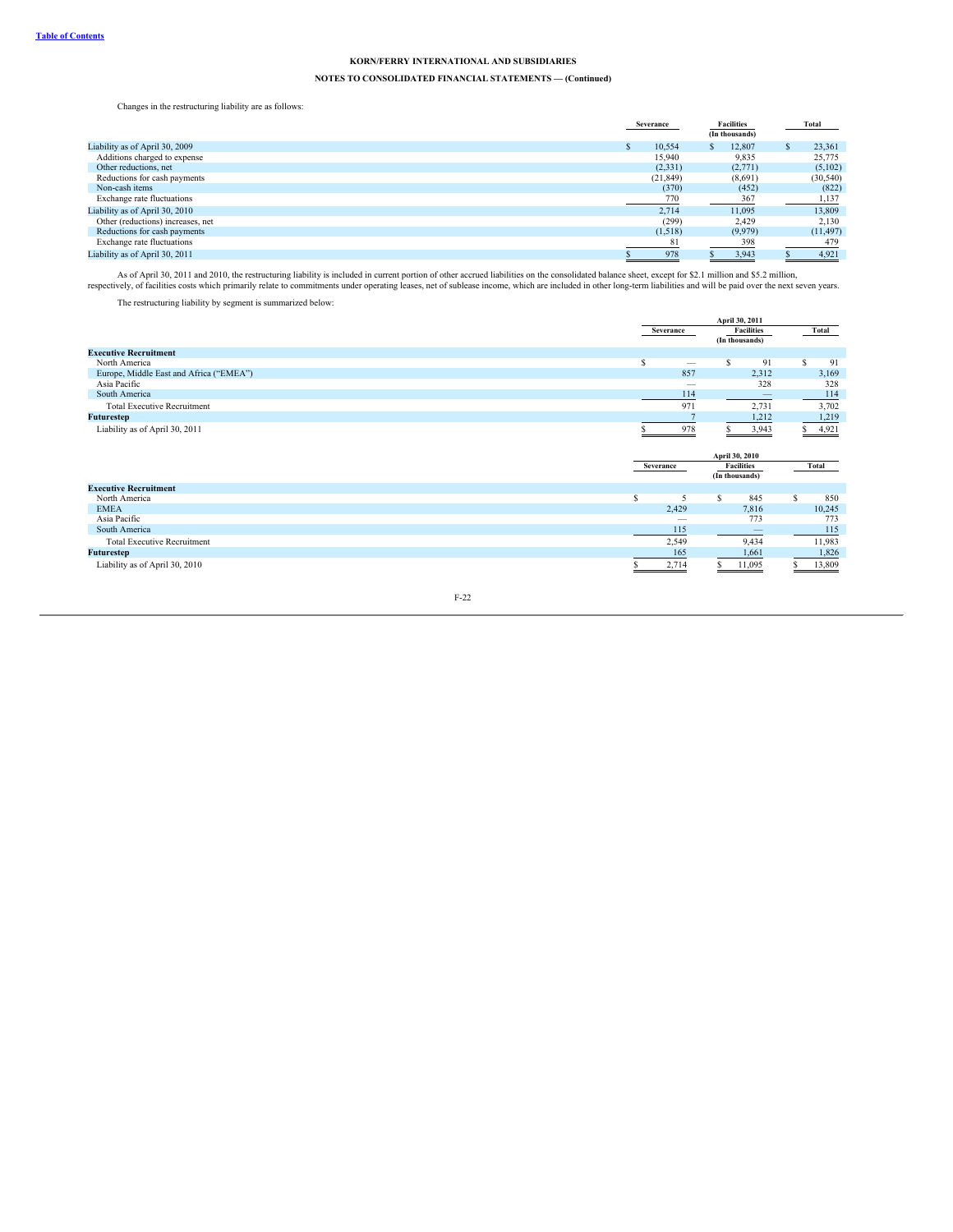### **NOTES TO CONSOLIDATED FINANCIAL STATEMENTS — (Continued)**

#### **7. Deferred Compensation and Retirement Plans**

The Company has several deferred compensation and retirement plans for vice-presidents that provide defined benefits to participants based on the deferral of current compensation or contributions made by the Company subject to vesting and retirement or termination provisions.

The total long-term benefit obligations for these plans were as follows:

|                                     | Year Ended April 30. |         |                |         |
|-------------------------------------|----------------------|---------|----------------|---------|
|                                     | 2011                 |         |                | 2010    |
|                                     |                      |         | (In thousands) |         |
| Deferred compensation plans         |                      | 66,637  |                | 60,890  |
| Pension plan                        |                      | 3.815   |                | 3,483   |
| Retirement plans                    |                      | 3,153   |                | 2,611   |
| Executive Capital Accumulation Plan |                      | 65,953  |                | 56,810  |
| Total long-term benefit obligations |                      | 139,558 |                | 123,794 |

#### *Deferred Compensation Plans*

The EWAP was established in fiscal 1994, which replaced the WAP. Certain vice presidents elected to participate in a "deferral unit" that required the participant to contribute a portion of their compensation for an eight year period, or in some cases, make an after tax contribution, in return for defined benefit payments from the Company over a fifteen year period generally at retirement age of 65 or<br>later. Partic version in which participants generally vest and commence receipt of benefit payments at retirement age of 65. In June 2003, the Company amended the EWAP and WAP plans, so as not to allow new<br>participants or the purchase o

The Company also maintains a SEIP for participants approved by the Board. Generally, to be eligible, the vice president must be participating in the EWAP. Participation in the SEIP required the participation of their compe

#### *Pension Plan*

The Company has a defined benefit pension plan, referred to as the WEB, covering certain executives in the U.S. and foreign countries. The WEB is designed to integrate with government sponsored and local benefits and provide a monthly benefit to vice presidents upon retirement from the Company. Each year a plan participant accrued and was fully vested in one-twentieth of the targeted benefits<br>expressed as a perce employment, up to a maximum of 20 years, multiplied by the participant's highest average monthly salary during the 36 consecutive months in the final 72 months of active full-time employment through June<br>2003. In June 2003

#### *Accounting for Deferred Compensation and Pension Plans*

During fiscal 2011, the Company recorded an increase in deferred compensation and pension plan liabilities of \$6.7 million, a decrease in accumulated other comprehensive income of \$4.1 million and a net decrease of \$2.6 mi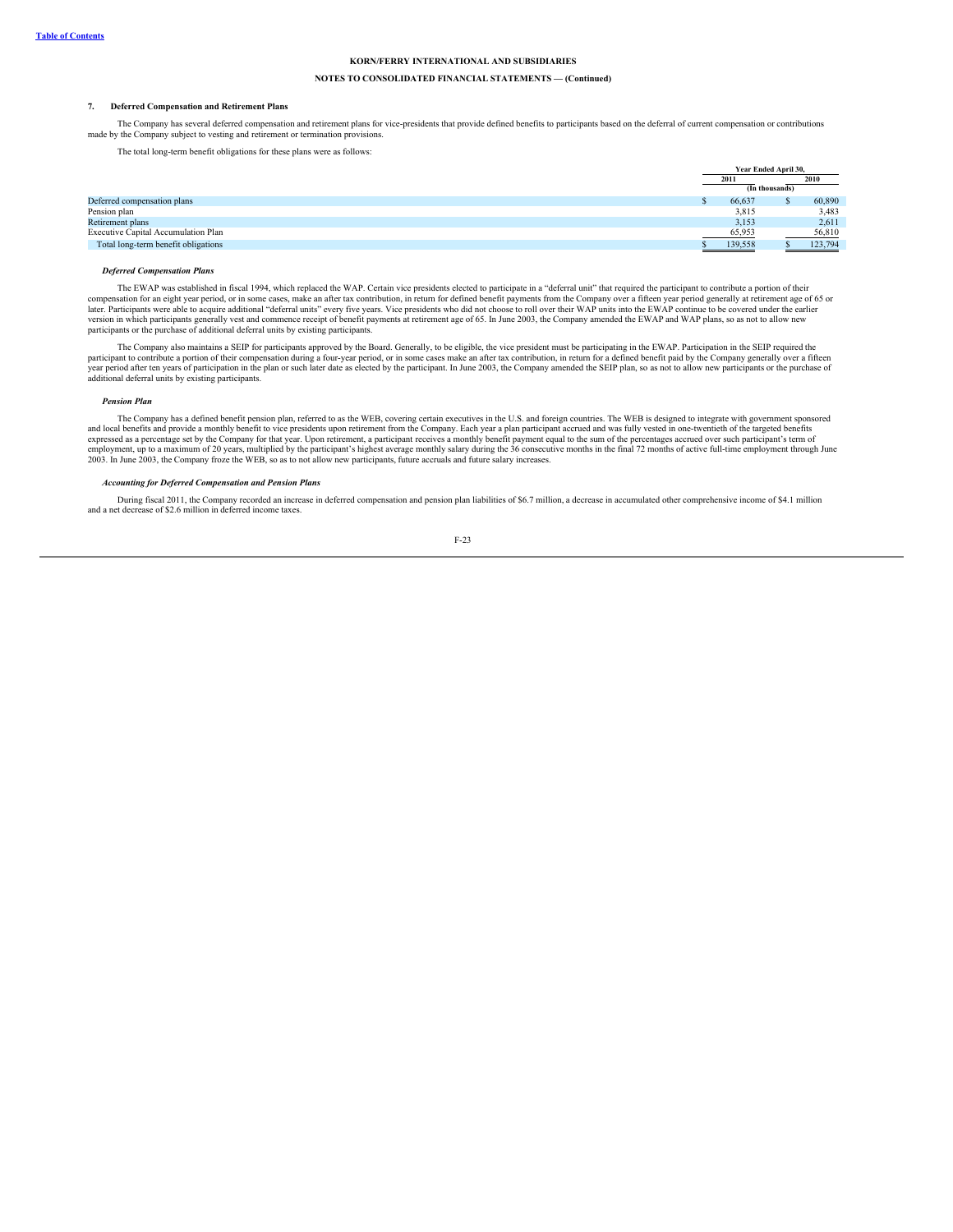### **NOTES TO CONSOLIDATED FINANCIAL STATEMENTS — (Continued)**

During fiscal 2010, the Company recorded an increase in deferred compensation and pension plan liabilities of \$13.4 million, a decrease in accumulated other comprehensive income of \$8.7 million and a net decrease of \$4.7 m

# *Deferred Compensation Plan*

The following tables reconcile the benefit obligation for the deferred compensation plans:

|                                                | Year Ended April 30, |  |                        |  |         |
|------------------------------------------------|----------------------|--|------------------------|--|---------|
|                                                | 2011                 |  | 2010<br>(In thousands) |  | 2009    |
| Change in benefit obligation:                  |                      |  |                        |  |         |
| Benefit obligation, beginning of year          | 64.890               |  | 52.149                 |  | 54,749  |
| Service cost                                   | 137                  |  | 339                    |  | 696     |
| Interest cost                                  | 3,495                |  | 3,557                  |  | 3,432   |
| Plan participants' contributions with interest | 65                   |  | 194                    |  | 367     |
| Actuarial loss (gain)                          | 6,764                |  | 12.848                 |  | (3,263) |
| Benefits paid                                  | (5,032)              |  | (4,197)                |  | (3,832) |
| Benefit obligation, end of year                | 70.319               |  | 64.890                 |  | 52,149  |
| Less: current portion of benefit obligation    | (3,682)              |  | (4,000)                |  | (3,782) |
| Non-current benefit obligation                 | 66,637               |  | 60,890                 |  | 48,367  |

The components of net periodic benefits costs are as follows:

|                                           | Year Ended April 30. |         |  |                          |  |       |
|-------------------------------------------|----------------------|---------|--|--------------------------|--|-------|
|                                           |                      | $-2011$ |  | 2010<br>(In thousands)   |  | 2009  |
| Service cost                              |                      | 137     |  | 339                      |  | 696   |
| Interest cost                             |                      | 3,495   |  | 3,557                    |  | 3,432 |
| Amortization of actuarial loss            |                      | 422     |  | $\overline{\phantom{0}}$ |  |       |
| Amortization of net transition obligation |                      |         |  |                          |  | 212   |
| Net periodic benefit cost                 |                      | 4,054   |  | 3,896                    |  | 4.340 |

The weighted-average assumptions used in calculating the benefit obligations were as follows:

| 2011     | 2010     | 2009                 |
|----------|----------|----------------------|
| 5.61%    | 7.10%    | 6.50%                |
| 4.94%    | 5.61%    | 7.10%                |
| $0.00\%$ | $0.00\%$ | $0.00\%$             |
|          |          | Year Ended April 30. |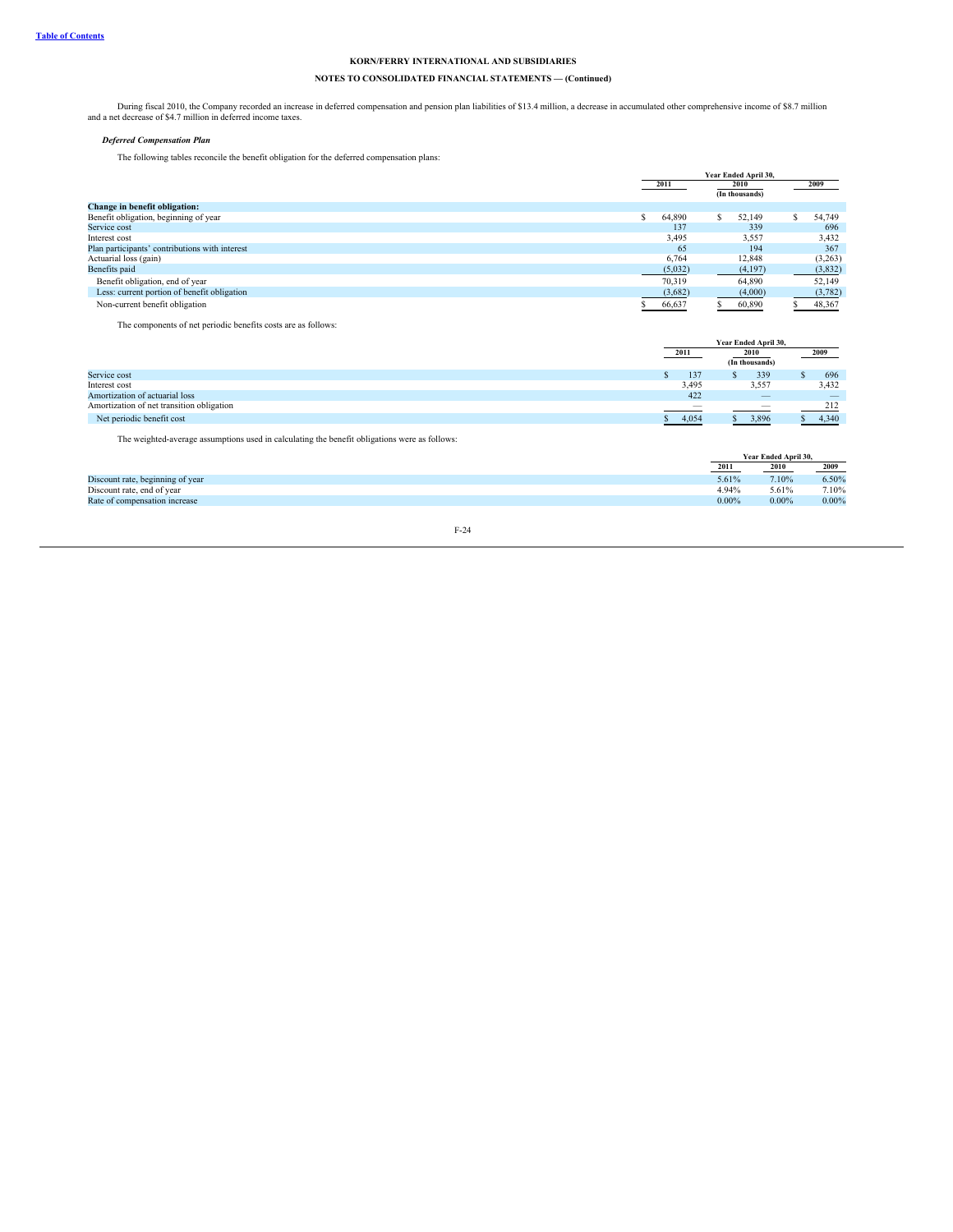### **NOTES TO CONSOLIDATED FINANCIAL STATEMENTS — (Continued)**

### *Pension Plan*

The following tables reconcile the benefit obligation for the pension plan:

|                                             |    | Year Ended April 30, |    |                |                    |
|---------------------------------------------|----|----------------------|----|----------------|--------------------|
|                                             |    | 2011                 |    | 2010           | 2009               |
|                                             |    |                      |    | (In thousands) |                    |
| Change in benefit obligation:               |    |                      |    |                |                    |
| Benefit obligation, beginning of year       | S  | 3,630                | S. | 3.125          | 3,119              |
| Interest cost                               |    | 197                  |    | 214            | 196                |
| Actuarial loss (gain)                       |    | 307                  |    | 503            | (4)                |
| Benefits paid                               |    | (182)                |    | (212)          | (186)              |
| Benefit obligation, end of year             |    | 3,952                |    | 3,630          | 3,125              |
| Less: current portion of benefit obligation |    | (137)                |    | (147)          | (151)              |
| Non-current benefit obligation              | S. | 3,815                |    | \$3,483        | $\frac{\$}{2,974}$ |

The components of net periodic benefits costs are as follows:

|                                |             | Year Ended April 30. |        |  |
|--------------------------------|-------------|----------------------|--------|--|
|                                | 2011<br>___ | 2010                 | 2009   |  |
|                                |             | (In thousands)       |        |  |
| Interest cost                  | \$197       | \$214                | 196    |  |
| Amortization of actuarial gain |             | (78)                 | (84)   |  |
| Net periodic benefit cost      | \$195       | \$136                | $-112$ |  |

The weighted-average assumptions used in calculating the benefit obligations were as follows:

|                                  |          | Year Ended April 30. |          |
|----------------------------------|----------|----------------------|----------|
|                                  | 2011     | 2010                 | 2009     |
| Discount rate, beginning of year | 5.61%    | 7.10%                | 6.50%    |
| Discount rate, end of year       | 4.94%    | 5.61%                | 7.10%    |
| Rate of compensation increase    | $0.00\%$ | $0.00\%$             | $0.00\%$ |

Benefit payments, which reflect expected future service, as appropriate, are expected to be paid over the next ten years as follows:

|                       |  | <b>Deferred</b> |                 |
|-----------------------|--|-----------------|-----------------|
|                       |  | Compensation    | Pension         |
| Year Ending April 30, |  | Plans           | <b>Benefits</b> |
|                       |  | (In thousands)  |                 |
| 2012                  |  | 5,182           | \$252           |
| 2013                  |  | 5,431           | 273             |
| 2014                  |  | 5,881           | 294             |
| 2015                  |  | 5,763           | 304             |
| 2016                  |  | 5,762           | 299             |
| 2017-2021             |  | 26,919          | 1,333           |

# *International Retirement Plans*

The Company also maintains various retirement plans and other miscellaneous deferred compensation arrangements in six foreign jurisdictions. The aggregate of the long-term benefit obligation accrued at April 30,

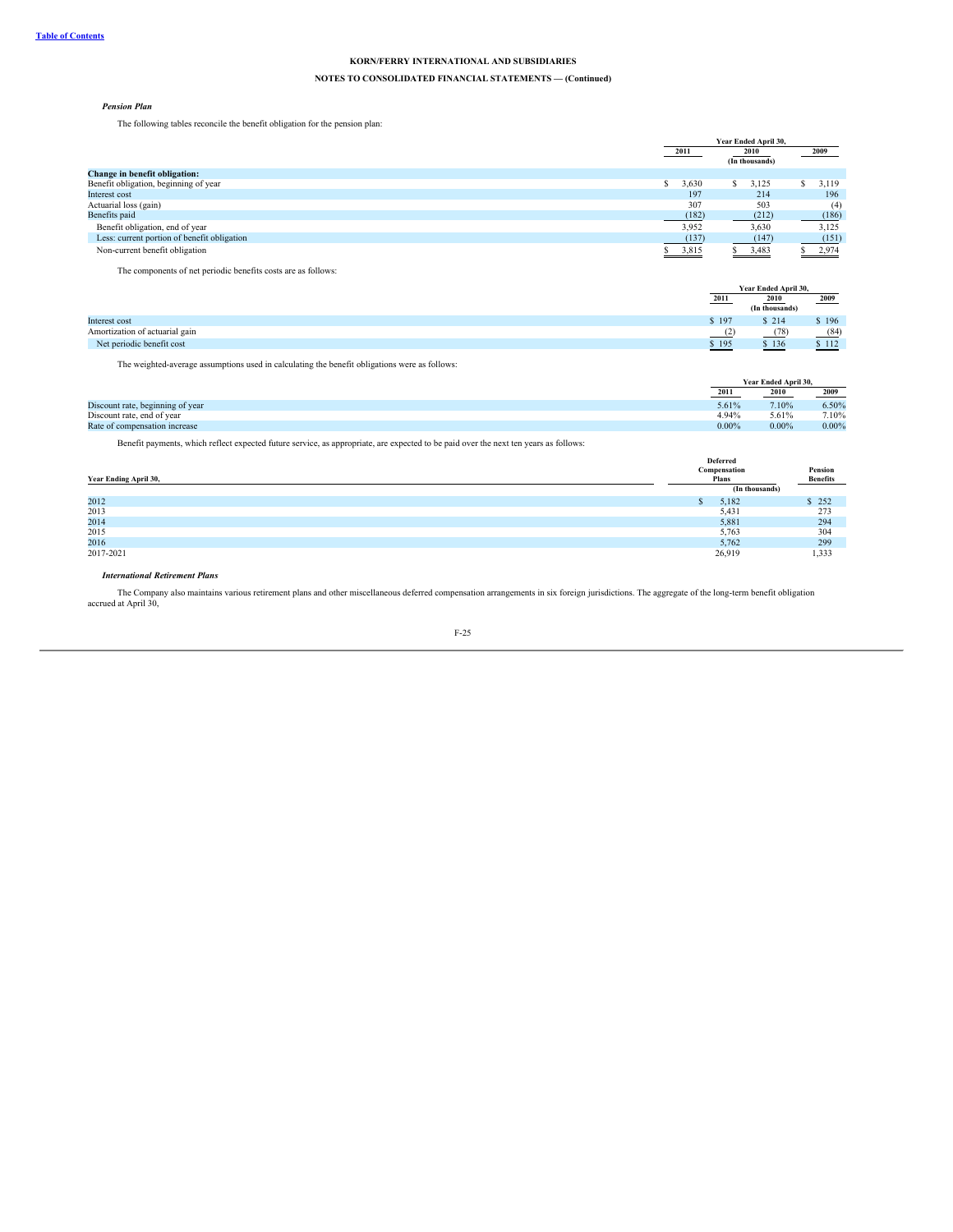### **NOTES TO CONSOLIDATED FINANCIAL STATEMENTS — (Continued)**

2011 and 2010 is \$3.2 million for 155 participants and \$2.6 million for 120 participants, respectively. The Company's contribution to these plans was \$0.9 million and \$0.4 million in fiscal 2011 and 2010, respectively.

### *Executive Capital Accumulation Plan ("ECAP")*

The Company has an ECAP, which is intended to provide certain employees an opportunity to defer salary and/or bonus on a pre-tax basis, or make an after-tax contribution. In addition, the Company, under its incentive plans, makes discretionary contributions into the ECAP and such contributions are granted to key employees annually based on the employee's performance. In addition, certain key<br>management may receive C allocate their deferrals among a number of investment options and may receive their benefits at termination, retirement or "in service" either in a lump sum or in quarterly installments over five, ten or fifteen years. The Company operates two similar plans in Asia Pacific and Canada.

The Company made contributions to the ECAP during fiscal 2011, 2010 and 2009, of \$0.4 million, \$1.9 million and \$15.1 million, respectively. The Company expects to make an ECAP contribution<br>of approximately \$15 million in

The ECAP is accounted for whereby the changes in the fair value of the vested amounts owed to the participants are adjusted with a corresponding charge (or credit) to compensation and benefits costs. During fiscal 2011 and 2010, deferred compensation liability increased; therefore the Company recognized compensation expenses of \$6.7 million and \$8.9 million, respectively. During fiscal 2009, deferred<br>compensation liabi

Changes in the ECAP liability were as follows:

|                                        |             | Year Ended April 30, |
|----------------------------------------|-------------|----------------------|
|                                        | 2011        | 2010                 |
|                                        |             | (In thousands)       |
| Balance, beginning of year             | 57,871<br>s | 45,102               |
| Employee contributions                 | 2,403       | 2,493                |
| Amortization of employer contributions | 6,525       | 8,456                |
| Gain on investment                     | 6,667       | 8,875                |
| <b>Employee distributions</b>          | (6, 567)    | (7,627)              |
| Exchange rate translations             | 315         | 572                  |
| Balance, end of year                   | 67.214      | 57,871               |
| Less: current portion                  | (1,261)     | (1,061)              |
| Non-current portion, end of year       | 65,953      | 56,810               |
|                                        |             |                      |

#### *Defined Contribution Plan*

The Company has a defined contribution plan ("401(k) plan") for eligible employees. Participants may contribute up to 50% of their base compensation, as defined in the plan agreement. In addition,<br>the Company has the optio contribution during the years ended April 30, 2010 or 2009.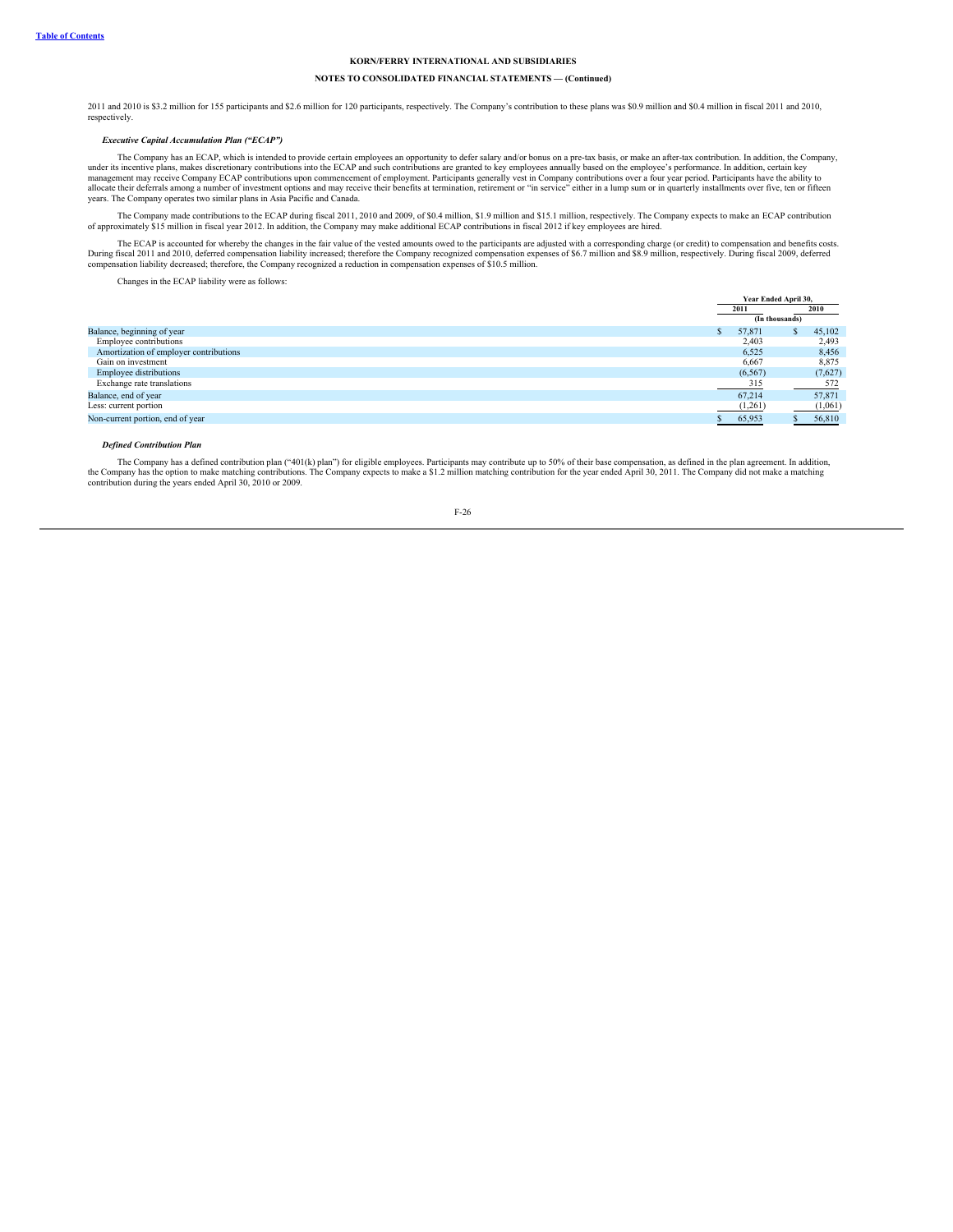### **NOTES TO CONSOLIDATED FINANCIAL STATEMENTS — (Continued)**

#### *Company Owned Life Insurance*

The Company purchased COLI contracts insuring employees eligible to participate in the deferred compensation and pension plans. The gross CSV of these contracts of \$143.9 million and \$136.0 million is offset by outstanding policy loans of \$72.9 million and \$66.9 million in the accompanying consolidated balance sheets as of April 30, 2011 and 2010, respectively. Total death benefits from these insurance with a net CSV of \$57.6 million and death benefits payable, net of loans, of \$113.6 million were held in trust for these purposes.

#### **8. Income Taxes**

The provision (benefit) for income taxes is based on reported income (loss) before income taxes. Deferred income tax assets and liabilities reflect the impact of temporary differences between the amounts reagnized for fina

The provision (benefit) for domestic and foreign income taxes were as follows:

|                                               | Year Ended April 30, |                |  |          |
|-----------------------------------------------|----------------------|----------------|--|----------|
|                                               | 2011                 |                |  | 2009     |
|                                               |                      | (In thousands) |  |          |
| Current income taxes:                         |                      |                |  |          |
| Federal                                       | 7,606                | 862            |  | 3,378    |
| State                                         | 5.714                | 2,281          |  | 601      |
| Foreign                                       | 11,826               | 6,738          |  | 4,859    |
| Current provision for income taxes            | 25,146               | 9,881          |  | 8,838    |
| Deferred income taxes:                        |                      |                |  |          |
| Federal                                       | (2, 442)             | (2,729)        |  | (4, 459) |
| State                                         | 830                  | (1,303)        |  | (1,002)  |
| Foreign                                       | 9,158                | (6, 334)       |  | (2,993)  |
| Deferred provision (benefit) for income taxes | 7,546                | (10, 366)      |  | (8, 454) |
| Total provision (benefit) for income taxes    | 32,692               | (485)          |  | 384      |

The domestic and foreign components of income (loss) from continuing operations before domestic and foreign income and other taxes and equity in earnings of unconsolidated subsidiaries were as follows:

|                                                                                                                 | Year Ended April 30. |  |                        |  |          |
|-----------------------------------------------------------------------------------------------------------------|----------------------|--|------------------------|--|----------|
|                                                                                                                 | 2011                 |  | 2010<br>(In thousands) |  | 2009     |
| Domestic                                                                                                        | 56,741               |  | 10.669                 |  | (7,806)  |
| Foreign                                                                                                         | 32,963               |  | (5,947)                |  | (4.267)  |
| Income (loss) before provision (benefit) for income taxes and equity in earnings of unconsolidated subsidiaries | 89,704               |  | 4.722                  |  | (12.073) |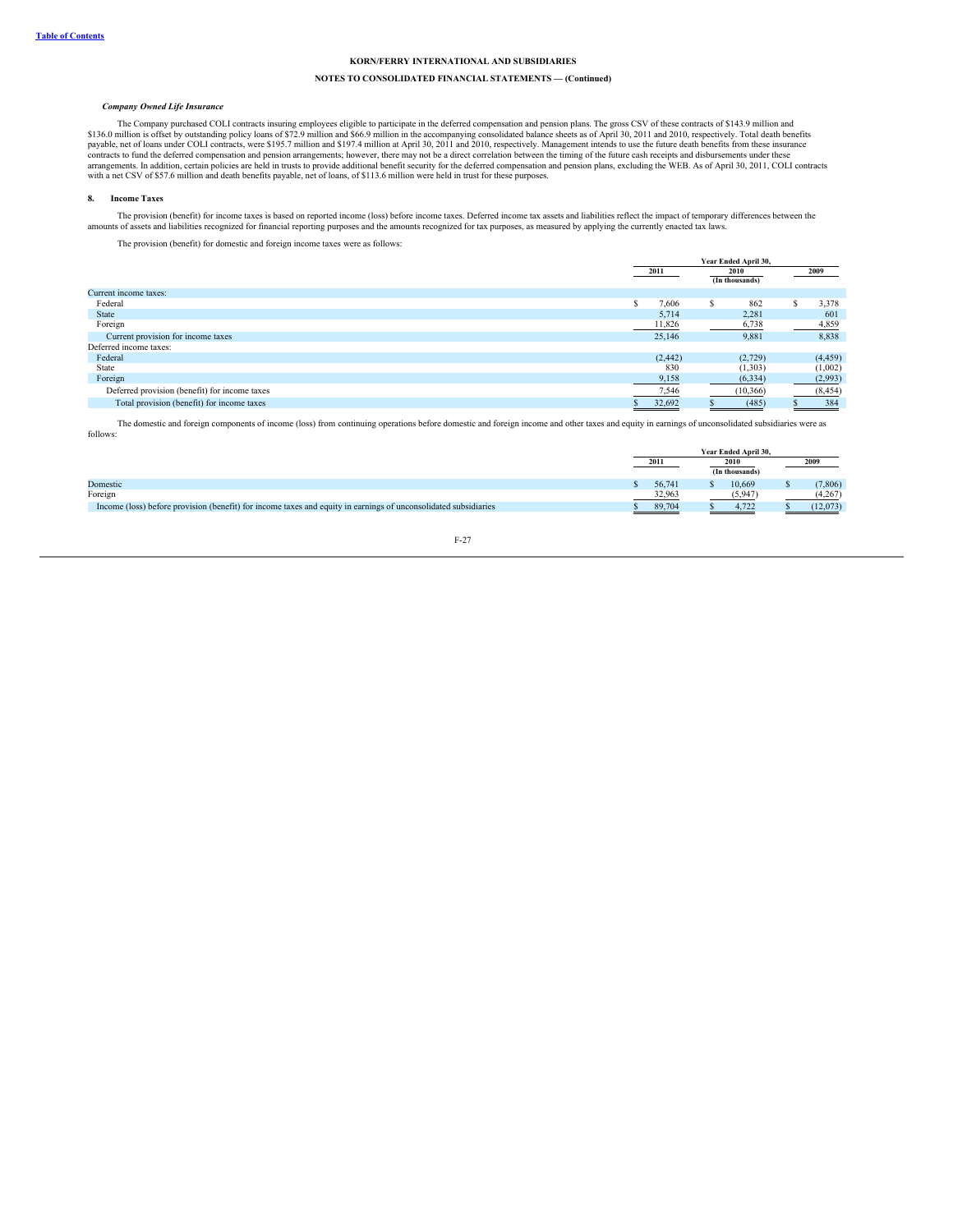## **NOTES TO CONSOLIDATED FINANCIAL STATEMENTS — (Continued)**

The reconciliation of the statutory federal income tax rate to the effective consolidated tax rate is as follows:

|                                                       | Year Ended April 30,     |            |                                 |
|-------------------------------------------------------|--------------------------|------------|---------------------------------|
|                                                       | 2011                     | 2010       | 2009                            |
| U.S. federal statutory income tax rate                | 35.0%                    | 35.0%      | 35.0%                           |
| Foreign source income, net of credits generated       | 1.9                      | 52.9       | 48.8                            |
| Income subject to net differing foreign tax rates     | (3.8)                    | 52.6       | (27.8)                          |
| COLI increase, net                                    | (2.8)                    | (69.8)     | (1.3)                           |
| Repatriation of foreign earnings                      | 0.1                      | 38.5       | $\hspace{0.1mm}-\hspace{0.1mm}$ |
| State income taxes, net of federal benefit            | 4.6                      | 13.8       | 2.2                             |
| Adjustments for contingencies and valuation allowance | 4.8                      | 52.7       | (54.7)                          |
| Tax exempt interest income                            | $\overline{\phantom{a}}$ | (0.7)      | 2.0                             |
| <b>Expense disallowances</b>                          | 0.5                      | 7.5        | (3.4)                           |
| Uncertain tax position reserve reversal               | (2.3)                    | (208.8)    |                                 |
| Other                                                 | (1.6)                    | 16.0       | (4.0)                           |
| Effective income tax rate                             | 36.4%                    | $(10.3)\%$ | $(3.2)\%$                       |

Deferred income taxes reflect the net effects of temporary difference between the carrying amounts of assets and liabilities for financial reporting purposes and the amounts used for income tax purposes. Components of the

|                                 |   | April 30,      |   |           |
|---------------------------------|---|----------------|---|-----------|
|                                 |   | 2011           |   | 2010      |
|                                 |   | (In thousands) |   |           |
| Deferred tax assets:            |   |                |   |           |
| Deferred compensation           | s | 64,333         | s | 64,984    |
| Loss and credit carryforwards   |   | 33,834         |   | 35,439    |
| Allowance for doubtful accounts |   | 1,797          |   | 1,020     |
| Property and equipment          |   | 371            |   | 739       |
| Deferred rent                   |   | 6,422          |   | 1,488     |
| Other                           |   | 4,664          |   | 4,293     |
| Gross deferred tax assets       |   | 111,421        |   | 107,963   |
| Deferred tax liabilities:       |   |                |   |           |
| Intangibles                     |   | (8,228)        |   | (6,340)   |
| Unrealized gain                 |   | (2, 393)       |   |           |
| Gross deferred tax liabilities  |   | (10,621)       |   | (6,340)   |
| Valuation allowances            |   | (26, 168)      |   | (21, 037) |
| Net deferred tax asset          |   | 74,632         |   | 80,586    |

Certain deferred tax amounts and valuation allowances were reclassified during fiscal 2011 based on differences between fiscal 2010 provision and related tax return filings. Changes to the valuation allowance balances are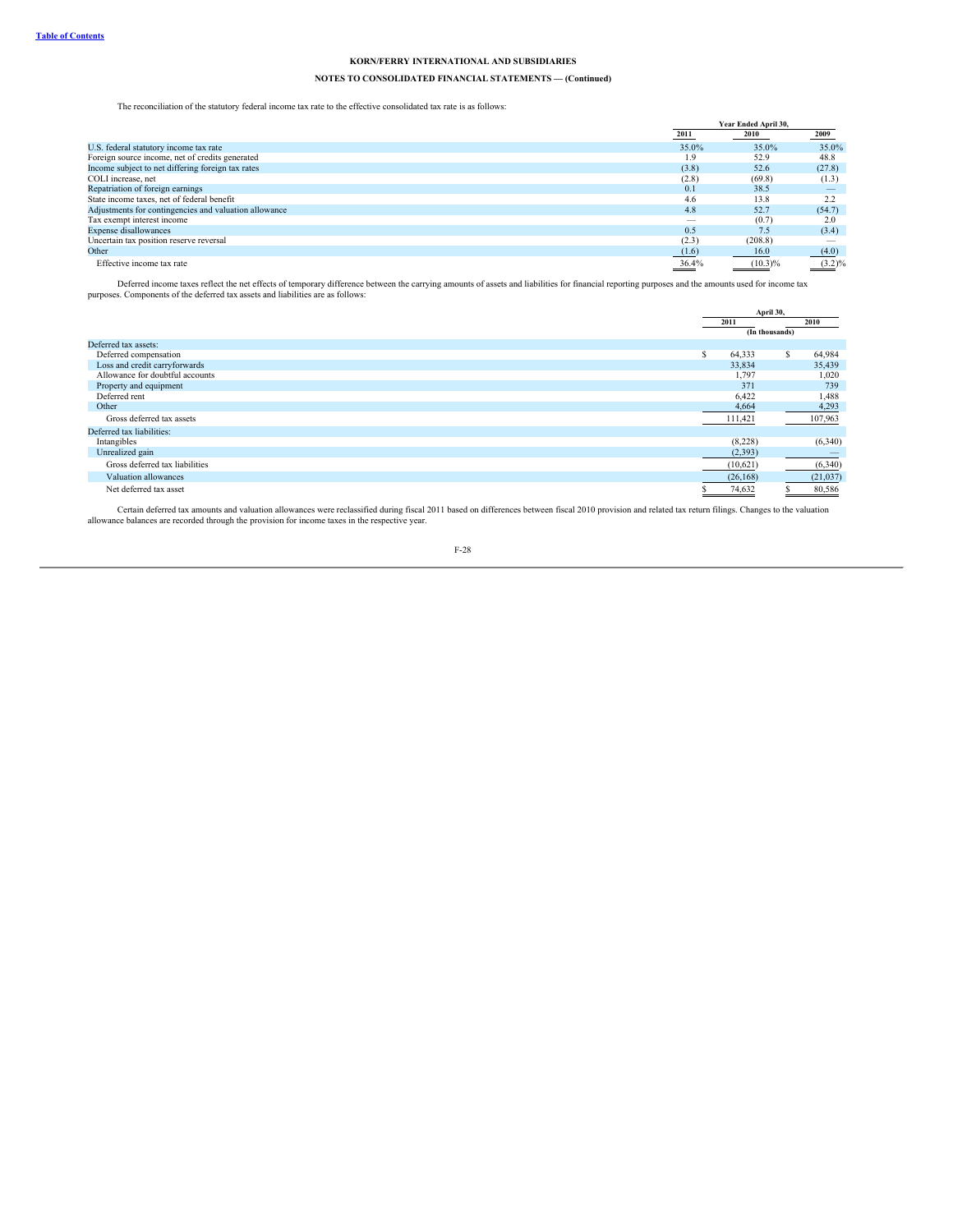### **NOTES TO CONSOLIDATED FINANCIAL STATEMENTS — (Continued)**

#### The deferred tax amounts have been classified in the consolidated balance sheets as follows:

|                                       |   | April 30,      |   |          |
|---------------------------------------|---|----------------|---|----------|
|                                       |   | 2011           |   | 2010     |
|                                       |   | (In thousands) |   |          |
| Current:                              |   |                |   |          |
| Deferred tax assets                   | S | 10,214         | S | 20,844   |
| Deferred tax liabilities              |   | _              |   |          |
| Current deferred tax asset, net       |   | 10,214         |   | 20,844   |
| Non-current:                          |   |                |   |          |
| Deferred tax asset                    |   | 101.207        |   | 87,119   |
| Deferred tax liabilities              |   | (10,621)       |   | (6,340)  |
| Non-current deferred tax asset, gross |   | 90,586         |   | 80,779   |
| Valuation allowance                   |   | (26, 168)      |   | (21,037) |
| Non-current deferred tax asset, net   |   | 64,418         |   | 59,742   |
| Net deferred tax assets               |   | 74,632         |   | 80,586   |

Deferred tax assets are reduced by a valuation allowance if it is more likely than not that some portion or all of the deferred tax asset will not be realized. Management believes uncertainty exists regarding the realizability of certain operating and capital losses and has, therefore, established a valuation allowance for this portion of the deferred tax asset. Realization of the deferred income tax asset is<br>dependen deferred income tax asset will be realized.

The following details the scheduled expiration dates of the Company's net operating loss and tax credit carryforwards:

|                                                            |          | April 30, 2011                  |                          |          |  |  |  |
|------------------------------------------------------------|----------|---------------------------------|--------------------------|----------|--|--|--|
|                                                            | 2011     | 2016                            |                          |          |  |  |  |
|                                                            | through  | through                         |                          |          |  |  |  |
|                                                            | 2015     | 2025                            | Indefinite               | Total    |  |  |  |
|                                                            |          | (In thousands)                  |                          |          |  |  |  |
| Foreign net operating loss carryforwards                   | \$19,204 | \$6.927                         | \$56,659                 | \$82,790 |  |  |  |
| State taxing jurisdiction net operating loss carryforwards | 1.289    | 22,004                          | 105                      | 23,398   |  |  |  |
| Foreign tax credit                                         | 1.610    | 2,447                           |                          | 4,057    |  |  |  |
| Federal capital loss carryforwards                         | 7.968    | $\hspace{0.1mm}-\hspace{0.1mm}$ | $\overline{\phantom{m}}$ | 7.968    |  |  |  |

During fiscal 2011 and 2010, the Company made an accrual to reflect the Company's decision to repatriate an additional portion of its previously undistributed foreign earnings, which resulted in a tax<br>stronse of \$0.4 milli distribution of these earnings were to be made, the Company might be subject to both foreign withholding taxes and U.S. income taxes, net of any allowable foreign tax credits or deductions. However, an estimate of these taxes is not practicable.

The Company's income tax returns are subject to audit by the Internal Revenue Service and various state and foreign tax authorities. Significant disputes may arise with these tax authorities involving<br>issues of the timing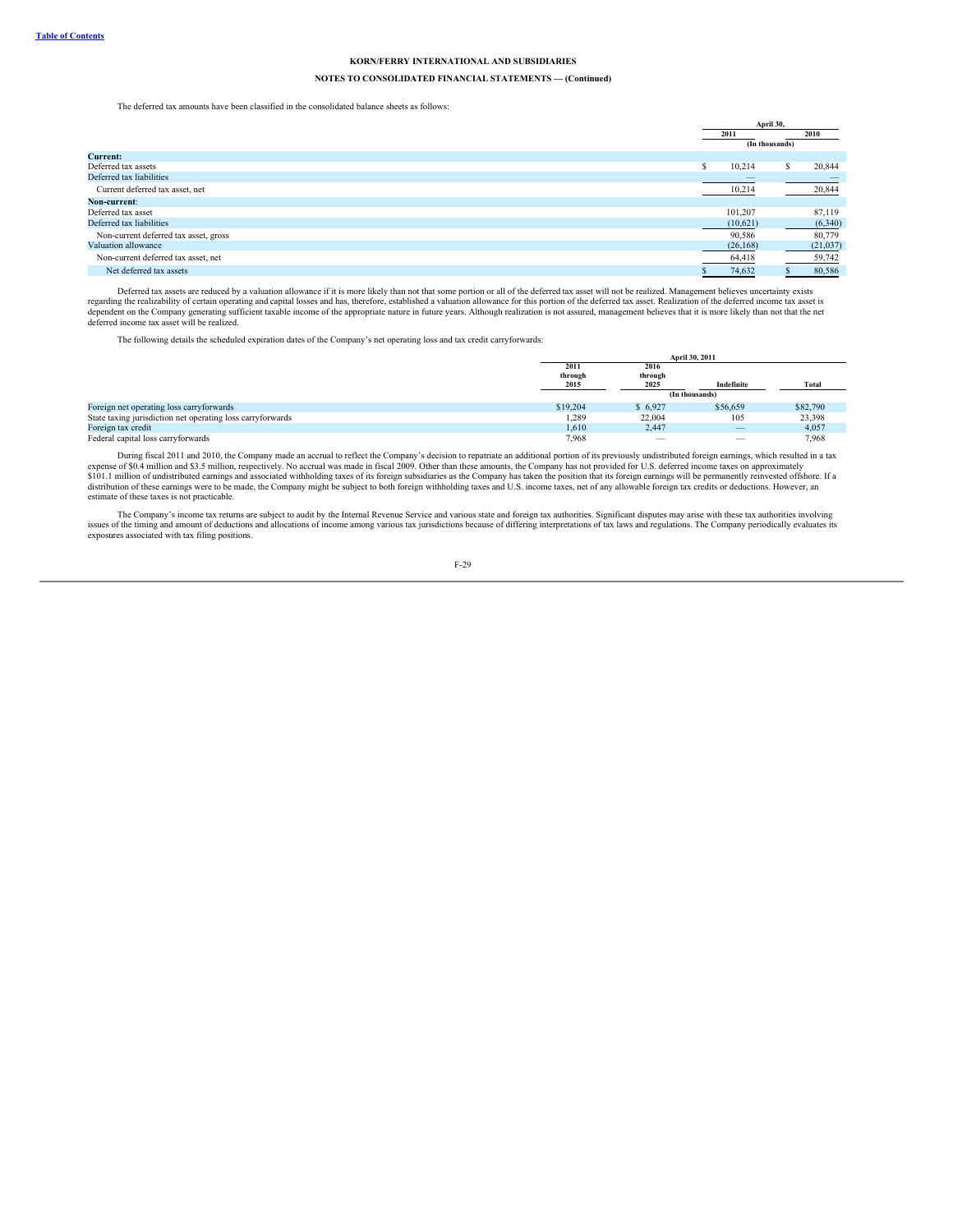## **NOTES TO CONSOLIDATED FINANCIAL STATEMENTS — (Continued)**

While management believes its positions comply with applicable laws, the Company records liabilities based upon estimates of the ultimate outcomes of these matters. During fiscal 2011 and 2010, the Company reversed a \$2.1 million and \$10.3 million reserve for a previous uncertain tax position, as the state and federal statute of limitations expired, respectively. As of April 30, 2010 and 2009, the<br>Company had unrecog

Changes in the unrecognized tax benefits are as follows:

|                                                              | Year Ended April 30.           |  |           |  |        |  |
|--------------------------------------------------------------|--------------------------------|--|-----------|--|--------|--|
|                                                              | 2011<br>2010<br>(In thousands) |  |           |  | 2009   |  |
| Unrecognized tax benefits, beginning of year                 | 3.532                          |  | 13.392    |  | 10,770 |  |
| Settlement with tax authority                                | (1, 473)                       |  |           |  |        |  |
| Additions based on tax positions related to the current year |                                |  |           |  | 2,000  |  |
| Estimated interest for the year                              |                                |  | 469       |  | 622    |  |
| Recognized tax benefits                                      | (2,131)                        |  | (10, 329) |  |        |  |
| Unrecognized tax benefits, end of year                       |                                |  | 3,532     |  | 13,392 |  |

The total liability for unrecognized tax benefits is not expected to change within the next twelve months. Tax years 2008 through 2010 are subject to examination by the federal and state taxing authorities.

#### **9. Property and Equipment**

Property and equipment include the following:

|                                                 | April 30,      |           |  |  |
|-------------------------------------------------|----------------|-----------|--|--|
|                                                 | 2011           | 2010      |  |  |
|                                                 | (In thousands) |           |  |  |
| Computer equipment and software                 | 68.761         | 63,717    |  |  |
| Leasehold improvements                          | 37,788         | 21,450    |  |  |
| Furniture and fixtures                          | 28,187         | 22,526    |  |  |
| Automobiles                                     | 1,858          | 2,154     |  |  |
|                                                 | 136,594        | 109,847   |  |  |
| Less: accumulated depreciation and amortization | (93, 452)      | (84, 884) |  |  |
| Property and equipment, net                     | 43,142         | 24,963    |  |  |
|                                                 |                |           |  |  |

#### **10. Stockholders' Equity**

In June 2002, the Company issued warrants to purchase 274,207 shares of its common stock at an exercise price of \$11.94, subject to anti-dilution provisions. During fiscal 2011, these warrants were exercised for \$11,04, su

#### **11. Long-Term Debt**

During March 2011, the Company replaced its existing credit facility, which expired on March 14, 2011, with a new Senior Secured Revolving Facility (the "Facility") which provides an aggregate availability up to \$50 million

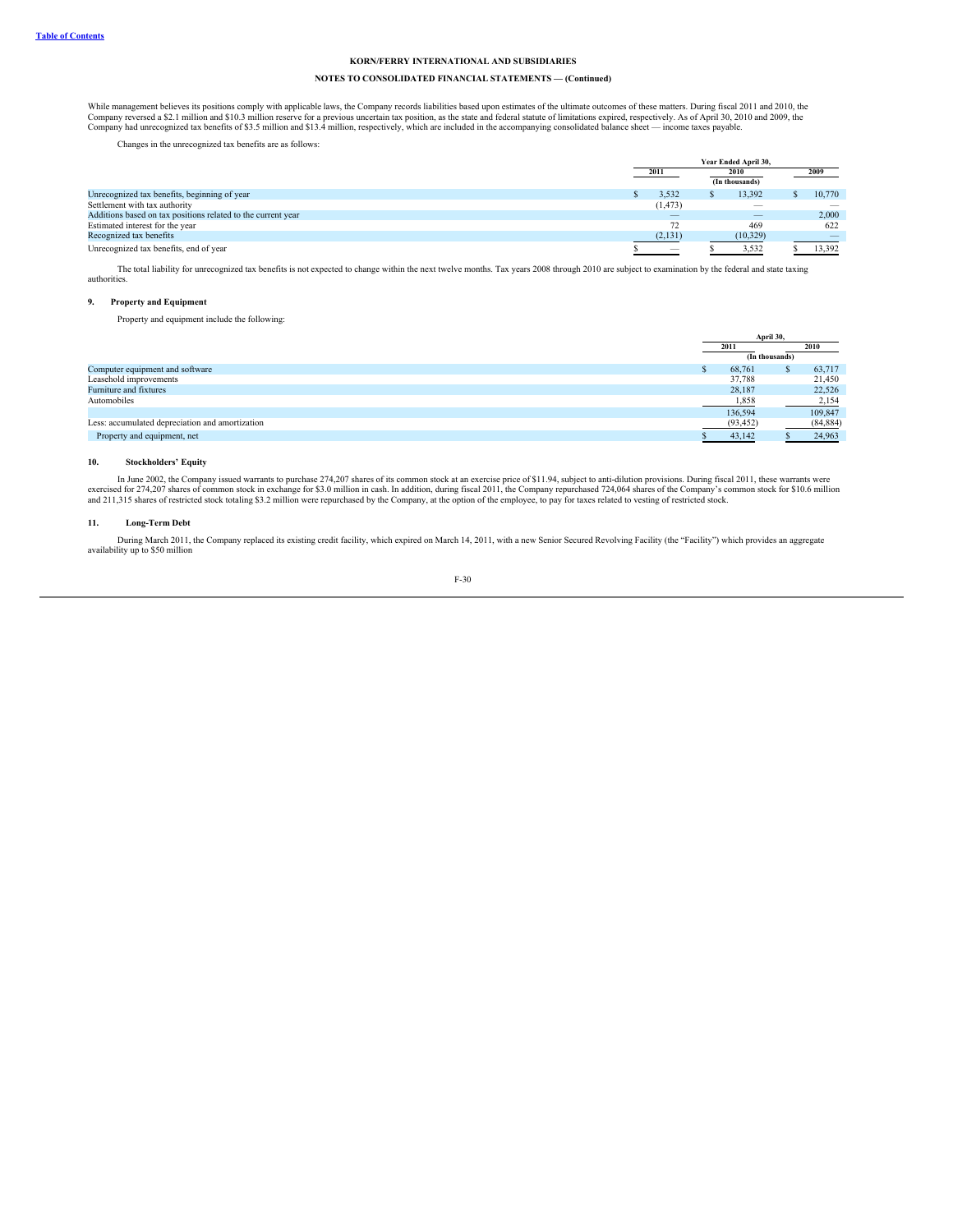#### **NOTES TO CONSOLIDATED FINANCIAL STATEMENTS — (Continued)**

with a \$10 million sub-limit for letters of credit, subject to satisfaction of borrowing base requirements based on eligible domestic and foreign accounts receivable. The new facility matures on March 14, 2014 and prior to each anniversary date, the Company can request one year extensions, subject to lender consent. Borrowings under the Facility bear interest, at the election of the Company, at the London Interbank<br>Offered Rate LIBOR plus 2.0%. The applicable margin is based on a percentage per annum determined in accordance with a specified pricing grid based on (a) the total funded debt ratio of the Company and (b) with<br>respect to LIBOR loans, not cash collateralized and for base rate loans, the applicable margin will range from 1.50% to 4.50% per annum (if using LIBOR) and from 1.50% to 4.75% per annum (if using base rate). The Company pays<br>quarterly commitment subsidiaries and 65% of the equity interest in all the first tier foreign subsidiaries. The financial covenants include a maximum consolidated leverage ratio, a minimum consolidated fixed charge coverage ratio and a minimum \$30 million in unrestricted cash and/or marketable securities after taking into account the accrual for employee compensation and benefits.

As of April 30, 2011, we had no borrowings under the Facility; however, we are required to maintain \$10.0 million on account with the lender, and provides collateral for the standby letters of credit and potential future borrowings. At April 30, 2011, there were \$2.9 million standby letters of credit issued under this Facility. This amount is included in long-term investments and other assets in the consolidated balance sheet as of April 30, 2011.

As of April 30, 2010, the Company had no borrowings under the previous credit facility; however, at April 30, 2010 there was \$8.2 million of standby letters of credit issued under the previous credit facility, for which th

The Company has outstanding borrowings against the CSV of COLI contracts of \$72.9 million and \$66.9 million at April 30, 2011 and 2010, respectively. These borrowings are secured by the CSV of<br>the life insurance policies.

#### **12. Business Segments**

The Company operates in two global business segments; Executive Recruitment and Futurestep. The Executive Recruitment segment focuses on recruiting board-level, chief executive and other senior<br>executive positions for clie creates customized, flexible talent acquisition solutions to meet specific workforce needs of organizations around the world. Their portfolio of services include recruitment process outsourcing, talent acquisition and management consulting services, project-based recruitment, mid-level recruitment and interim professionals. The Executive Recruitment business segment is managed by geographic regional leaders. Futurestep's worldwide operations are managed by the Chief Executive Officer of Futurestep. The Executive Recruitment geographic regional leaders and the Chief Executive Officer of Futurestep<br>report directly to th

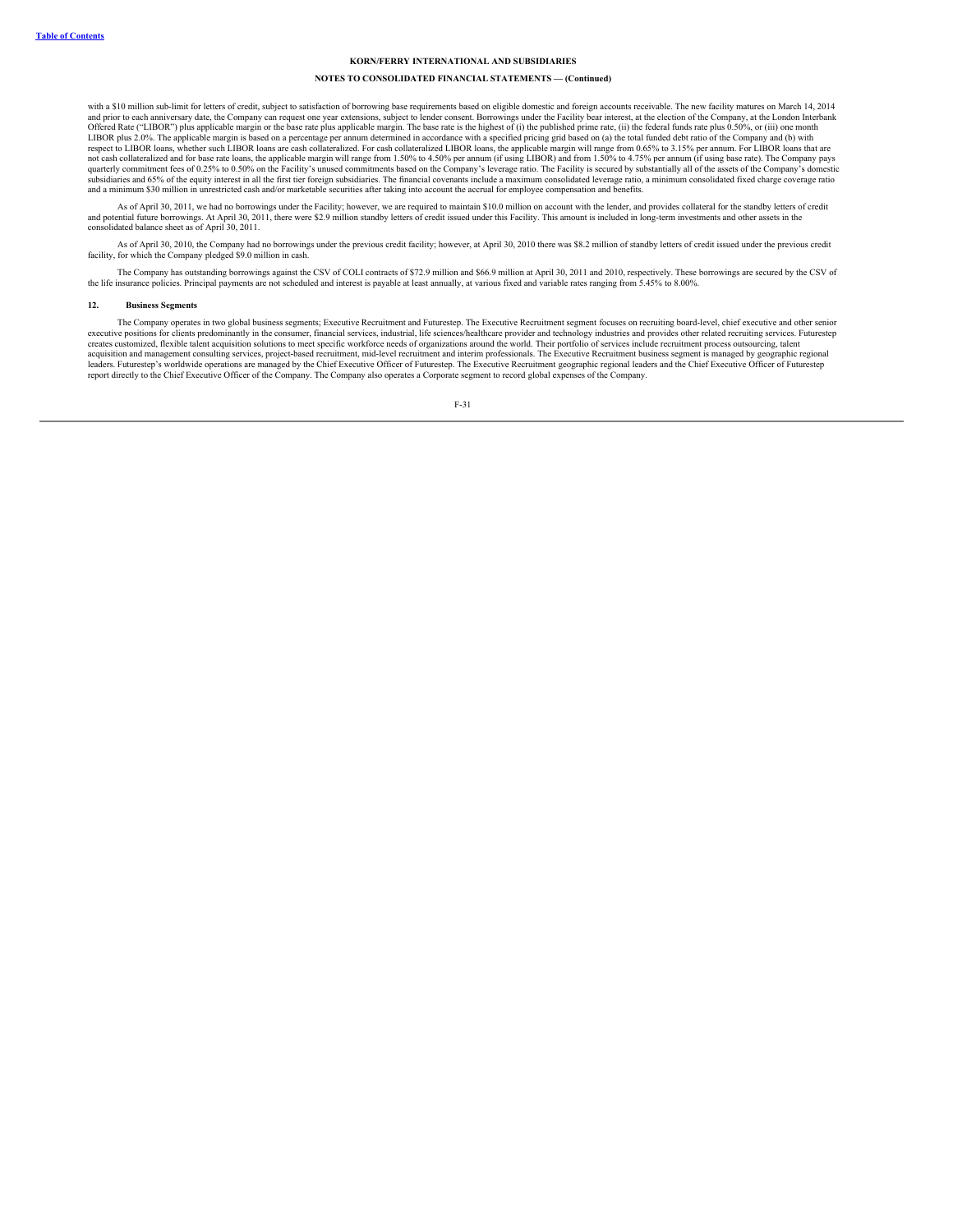# **NOTES TO CONSOLIDATED FINANCIAL STATEMENTS — (Continued)**

# Financial highlights by business segment are as follows:

| North     |           | Asia        | South    |                              |                                             |                          |              |  |  |  |  |
|-----------|-----------|-------------|----------|------------------------------|---------------------------------------------|--------------------------|--------------|--|--|--|--|
| America   |           |             | America  | <b>Subtotal</b>              | <b>Futurestep</b>                           | Corporate                | Consolidated |  |  |  |  |
|           |           |             |          |                              |                                             |                          |              |  |  |  |  |
| \$375,971 | \$155,782 | \$90,346    | \$31,959 | \$654,058                    | \$90.191                                    |                          | \$744,249    |  |  |  |  |
| \$395,008 | \$160,401 | \$92,340    | \$32,550 | \$680,299                    | \$95,952                                    | $\overline{\phantom{a}}$ | \$776,251    |  |  |  |  |
| \$80,685  | \$11.628  | \$11,611    | \$ 7.475 | \$111,399                    | \$4,955                                     | \$ (30, 569)             | \$85,785     |  |  |  |  |
| \$6.465   | \$2,036   | \$1.028     | 340      | 9.869                        | 926                                         | 1.876                    | 12.671<br>S. |  |  |  |  |
| \$252,122 | \$159,134 | \$80,471    | \$21.143 | \$512,870                    | \$ 81,544                                   | \$377,266                | \$971,680    |  |  |  |  |
| \$23,690  | \$5,330   | \$2,740     | 808      | \$32.568                     | \$2.410                                     | 8.164                    | \$43,142     |  |  |  |  |
| \$93,570  | \$53,908  | 972         |          | \$148,450                    | \$35,502                                    |                          | \$183,952    |  |  |  |  |
|           |           | <b>EMEA</b> | Pacific  | <b>Executive Recruitment</b> | Year Ended April 30, 2011<br>(In thousands) |                          |              |  |  |  |  |

| Year Ended April 30, 2010     |           |             |                              |                          |                |            |                          |              |  |  |  |
|-------------------------------|-----------|-------------|------------------------------|--------------------------|----------------|------------|--------------------------|--------------|--|--|--|
|                               |           |             | <b>Executive Recruitment</b> |                          |                |            |                          |              |  |  |  |
|                               | North     |             | Asia                         | South                    |                |            |                          |              |  |  |  |
|                               | America   | <b>EMEA</b> | Pacific                      | America                  | Subtotal       | Futurestep | Corporate                | Consolidated |  |  |  |
|                               |           |             |                              |                          | (In thousands) |            |                          |              |  |  |  |
| Fee revenue                   | \$278,746 | \$137,497   | \$64,132                     | \$24,026                 | \$504,401      | \$67,979   |                          | \$572,380    |  |  |  |
| Total revenue                 | \$294.588 | \$141,982   | \$65,508                     | \$24,536                 | \$526.614      | \$73,035   |                          | \$599,649    |  |  |  |
| Operating income (loss)       | \$42,604  | \$(15,511)  | \$7,826                      | \$3,286                  | \$38,205       | \$1,291    | \$(42,218)               | (2,722)      |  |  |  |
| Depreciation and amortization | \$4,561   | \$2,196     | \$1.163                      | 439                      | \$8,359        | \$1,007    | 2.127                    | \$11.493     |  |  |  |
| Identifiable assets(1)        | \$211,728 | \$135,165   | \$71,993                     | \$21,195                 | \$440,081      | \$69,085   | \$317,932                | \$827,098    |  |  |  |
| Long-lived assets $(1)$       | \$ 8.918  | \$2.960     | \$1.610                      | \$1,041                  | \$14.529       | \$1.480    | 8,954                    | \$24.963     |  |  |  |
| Goodwill(1)                   | \$88.612  | \$50.389    | 972                          | $\overline{\phantom{a}}$ | \$139,973      | \$32,300   | $\overline{\phantom{a}}$ | \$172,273    |  |  |  |

|                               |           | Year Ended April 30, 2009 |                              |          |                |                   |                          |              |  |  |  |  |  |  |
|-------------------------------|-----------|---------------------------|------------------------------|----------|----------------|-------------------|--------------------------|--------------|--|--|--|--|--|--|
|                               |           |                           | <b>Executive Recruitment</b> |          |                |                   |                          |              |  |  |  |  |  |  |
|                               | North     |                           | Asia                         | South    |                |                   |                          |              |  |  |  |  |  |  |
|                               | America   | <b>EMEA</b>               | Pacific                      | America  | Subtotal       | <b>Futurestep</b> | Corporate                | Consolidated |  |  |  |  |  |  |
|                               |           |                           |                              |          | (In thousands) |                   |                          |              |  |  |  |  |  |  |
| Fee revenue                   | \$309.514 | \$143.184                 | \$66,332                     | \$24,323 | \$543,353      | \$94,870          | $\overline{\phantom{a}}$ | \$638.223    |  |  |  |  |  |  |
| Total revenue                 | \$330,453 | \$149,016                 | \$67,983                     | \$24,841 | \$572.293      | \$103,835         | $\overline{\phantom{a}}$ | \$676.128    |  |  |  |  |  |  |
| Operating income (loss)       | \$37,516  | 2,061                     | \$5,396                      | \$2,441  | \$47,414       | \$(12,003)        | \$ (31,683)              | 3,728        |  |  |  |  |  |  |
| Depreciation and amortization | \$4.003   | 2,003                     | \$1.621                      | 371      | \$ 7.998       | \$1,873           | \$ 1.712                 | \$11.583     |  |  |  |  |  |  |
| Identifiable assets(1)        | \$254,123 | \$113,489                 | \$70,463                     | \$20,236 | \$458,311      | \$65,094          | \$217,474                | \$740,879    |  |  |  |  |  |  |
| Long-lived assets(1)          | \$8,621   | 3.120                     | \$1.850                      | \$1.100  | \$14.691       | \$3.112           | \$10.167                 | \$ 27,970    |  |  |  |  |  |  |
| Goodwill(1)                   | \$71,131  | \$31,331                  | 972<br>S.                    |          | \$103,434      | \$29,897          |                          | \$133,331    |  |  |  |  |  |  |
|                               |           |                           |                              |          |                |                   |                          |              |  |  |  |  |  |  |

(1) As of the end of the fiscal year.

The Company's clients were not concentrated in any specific geographic region and no single client accounted for a significant amount of the Company's revenue during fiscal 2011, 2010 or 2009.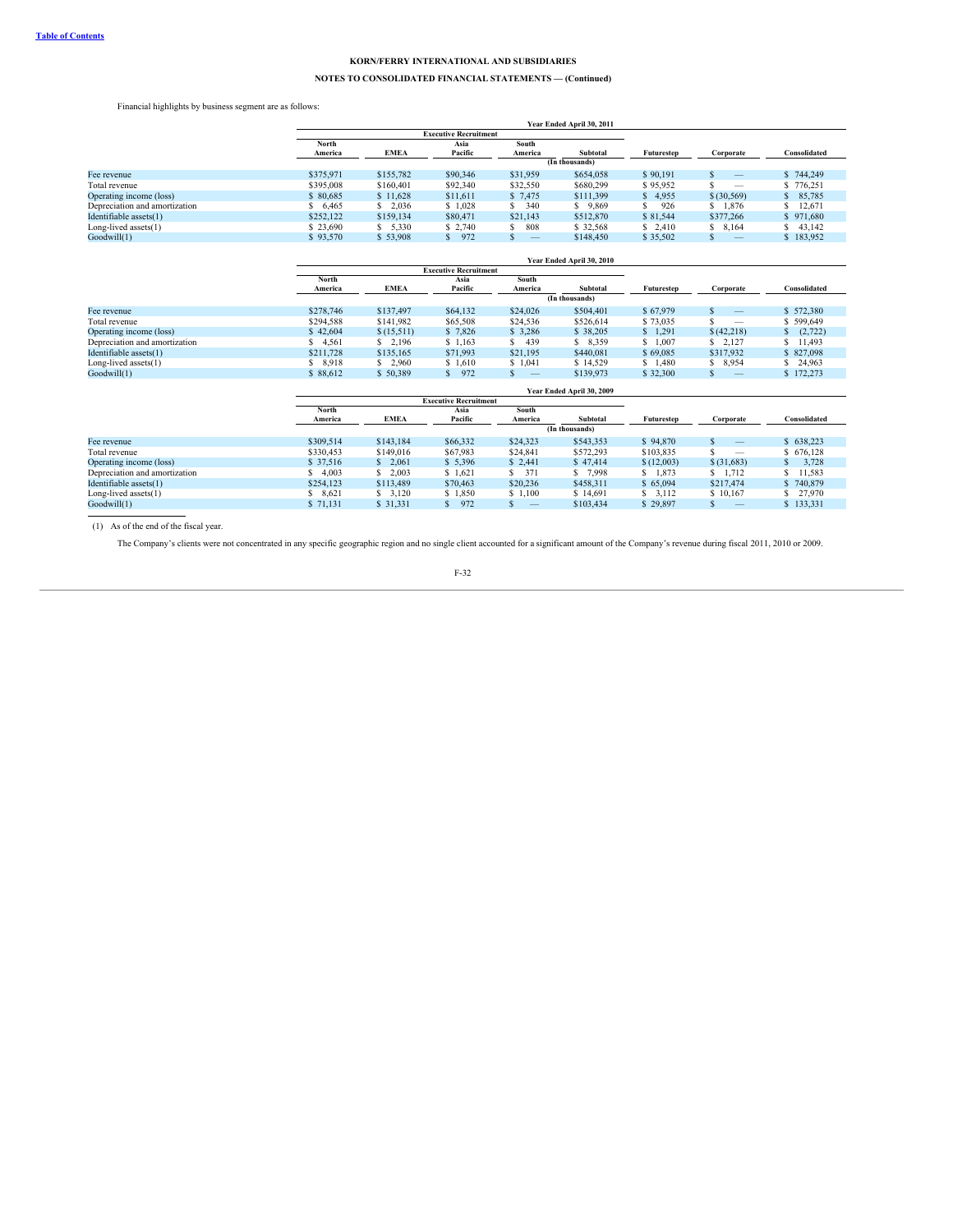## **NOTES TO CONSOLIDATED FINANCIAL STATEMENTS — (Continued)**

#### **13. Acquisitions**

Following is a summary of acquisitions the Company completed during the periods indicated (no acquisition completed in fiscal 2011):

|                                                |    | Year Ended April 30, (1) |                |         |  |
|------------------------------------------------|----|--------------------------|----------------|---------|--|
|                                                |    | 2010(2)                  |                | 2009(3) |  |
|                                                |    |                          | (In thousands) |         |  |
| Assets acquired                                | Ъ. | 14,055                   | э              | 4,676   |  |
| Intangibles acquired                           |    | 6,835                    |                | 2,115   |  |
| Liabilities acquired                           |    | 22,958                   |                | 2,451   |  |
| Net (liabilities) assets acquired              |    | (2,068)                  |                | 4,340   |  |
| Purchase price                                 |    | 25,848                   |                | 13,189  |  |
| Goodwill                                       |    | \$27,916                 |                | 8,849   |  |
| Goodwill by segment:                           |    |                          |                |         |  |
| Executive recruitment                          | S. | 27,916                   |                | 8,849   |  |
| Futurestep                                     |    |                          |                |         |  |
| Goodwill                                       |    | 27,916                   |                | 8,849   |  |
| Acquisition costs (included in purchase price) |    |                          |                | 535     |  |

(1) Certain employees who joined the Company through these acquisitions will be eligible to receive earn-out payments of up to \$7.0 million over the next two years, if certain financial metrics are achieved<br>during that pay

(2) On June 11, 2009, the Company acquired all of the outstanding share capital of WHM, to provide the Company with a larger executive recruitment presence in EMEA. WHM is engaged in providing<br>executive recruitment and oth

On January 1, 2010, the Company acquired SENSA Solutions, Inc. ("SENSA"), a leading management consulting firm widely respected for its leadership and organizational development solutions<br>utilized by U.S. federal agencies. statements from January 1, 2010, the effective date of the acquisition.

(3) On November 3, 2008, the Company acquired Lore International, Inc., a Delaware corporation ("Lore"). Actual results of operations of Lore are included in the Company's consolidated financial statements from November 3,

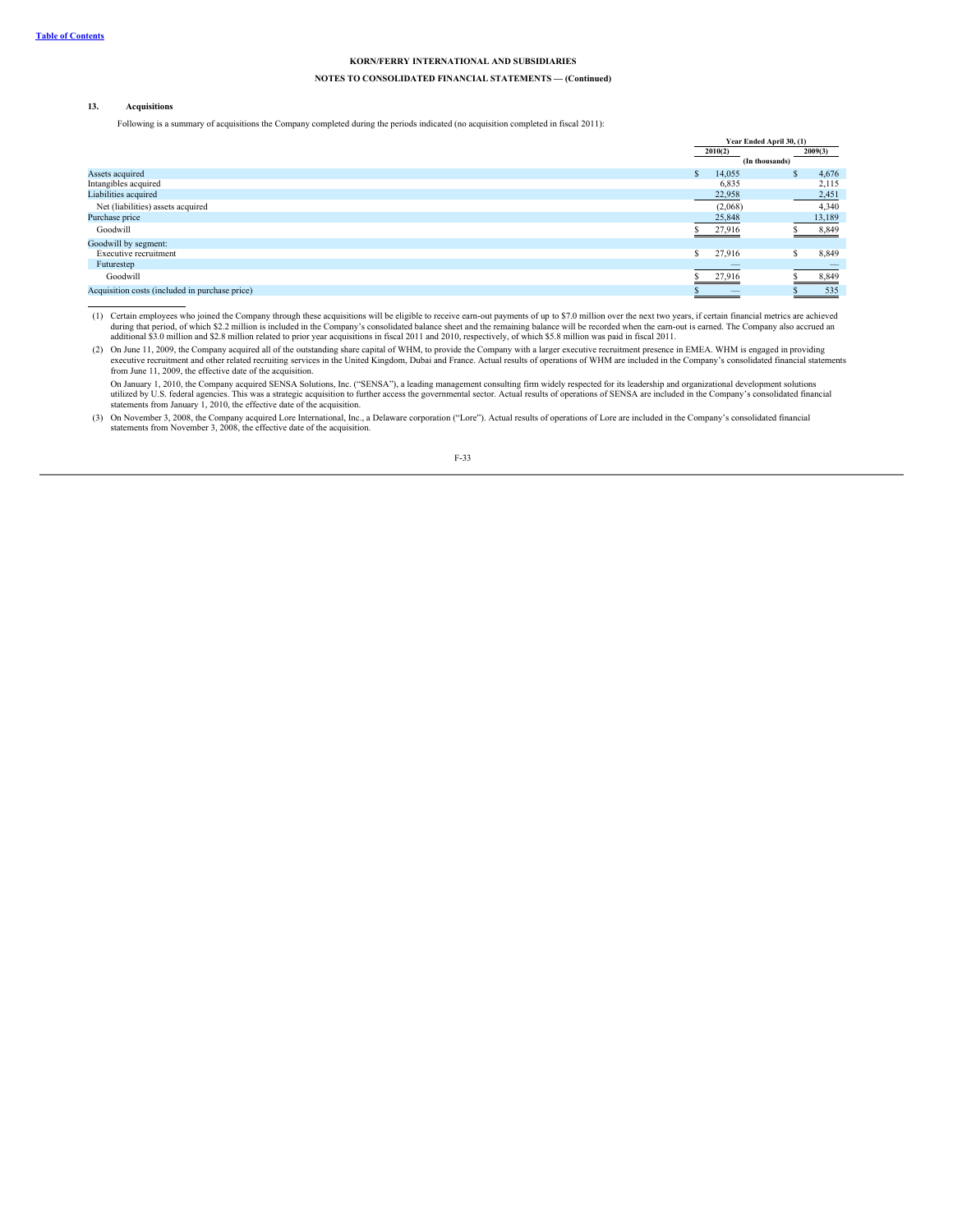## **NOTES TO CONSOLIDATED FINANCIAL STATEMENTS — (Continued)**

## **14. Goodwill and Intangible Assets**

Changes in the carrying value of goodwill by reportable segment were as follows:

|                              | <b>Executive Recruitment</b> |                |             |        |                 |                          |          |         |            |                          |              |
|------------------------------|------------------------------|----------------|-------------|--------|-----------------|--------------------------|----------|---------|------------|--------------------------|--------------|
|                              | North<br>America             |                | <b>EMEA</b> |        | Asia<br>Pacific |                          | Subtotal |         | Futurestep |                          | Consolidated |
|                              |                              | (In thousands) |             |        |                 |                          |          |         |            |                          |              |
| Balance as of April 30, 2009 | ъ.                           | 71.131         |             | 31,331 |                 | 972                      |          | 103.434 |            | 29,897                   | 133,331      |
| Additions                    |                              | 12,182         |             | 18,812 |                 | __                       |          | 30,994  |            | 2,200                    | 33,194       |
| Exchange rate fluctuations   |                              | 5,299          |             | 246    |                 | $\overline{\phantom{a}}$ |          | 5,545   |            | 203                      | 5,748        |
| Balance as of April 30, 2010 |                              | 88,612         |             | 50,389 |                 | 972                      |          | 139,973 |            | 32,300                   | 172,273      |
| Additions                    |                              | 3,000          |             |        |                 | __                       |          | 3.000   |            | $\overline{\phantom{a}}$ | 3,000        |
| Exchange rate fluctuations   |                              | 1,958          |             | 3,519  |                 | $\overline{\phantom{a}}$ |          | 5,477   |            | 3,202                    | 8,679        |
| Balance as of April 30, 2011 |                              | 93,570         |             | 53,908 |                 | 972                      |          | 148,450 |            | 35,502                   | 183,952      |

Intangible assets include the following:

|                                   | Weighted-Average           |             | April 30,      |
|-----------------------------------|----------------------------|-------------|----------------|
|                                   | <b>Amortization Period</b> | 2011        | 2010           |
|                                   |                            |             | (In thousands) |
| Amortized intangible assets:      |                            |             |                |
| Intellectual property             | 24 years                   | s<br>11,400 | S.<br>11,400   |
| <b>Customer</b> lists             | 7 years                    | 6,399       | 6,399          |
| Proprietary databases             | 10 years                   | 3,931       | 3,931          |
| Trademarks(1)                     | 5 years                    | 1,186       | 2,386          |
| Non-compete agreements            | 5 years                    | 510         | 510            |
| Total amortized intangible assets | 16 years                   | 23,426      | 24,626         |
| Accumulated amortization          |                            | (4,937)     | (2,853)        |
|                                   |                            | 18,489      | 21,773         |
| Unamortized intangible assets:    |                            |             |                |
| Trademarks                        |                            | 3,800       | 3,800          |
| Exchange rate fluctuations        |                            | __          | (148)          |
| Intangible assets                 |                            | 22,289      | 25,425         |
|                                   |                            |             |                |

(1) During fiscal 2011, the Company wrote-off a trademark no longer in use with a net book value of \$0.9 million, which is included as a component of general and administrative expenses in the accompanying consolidated sta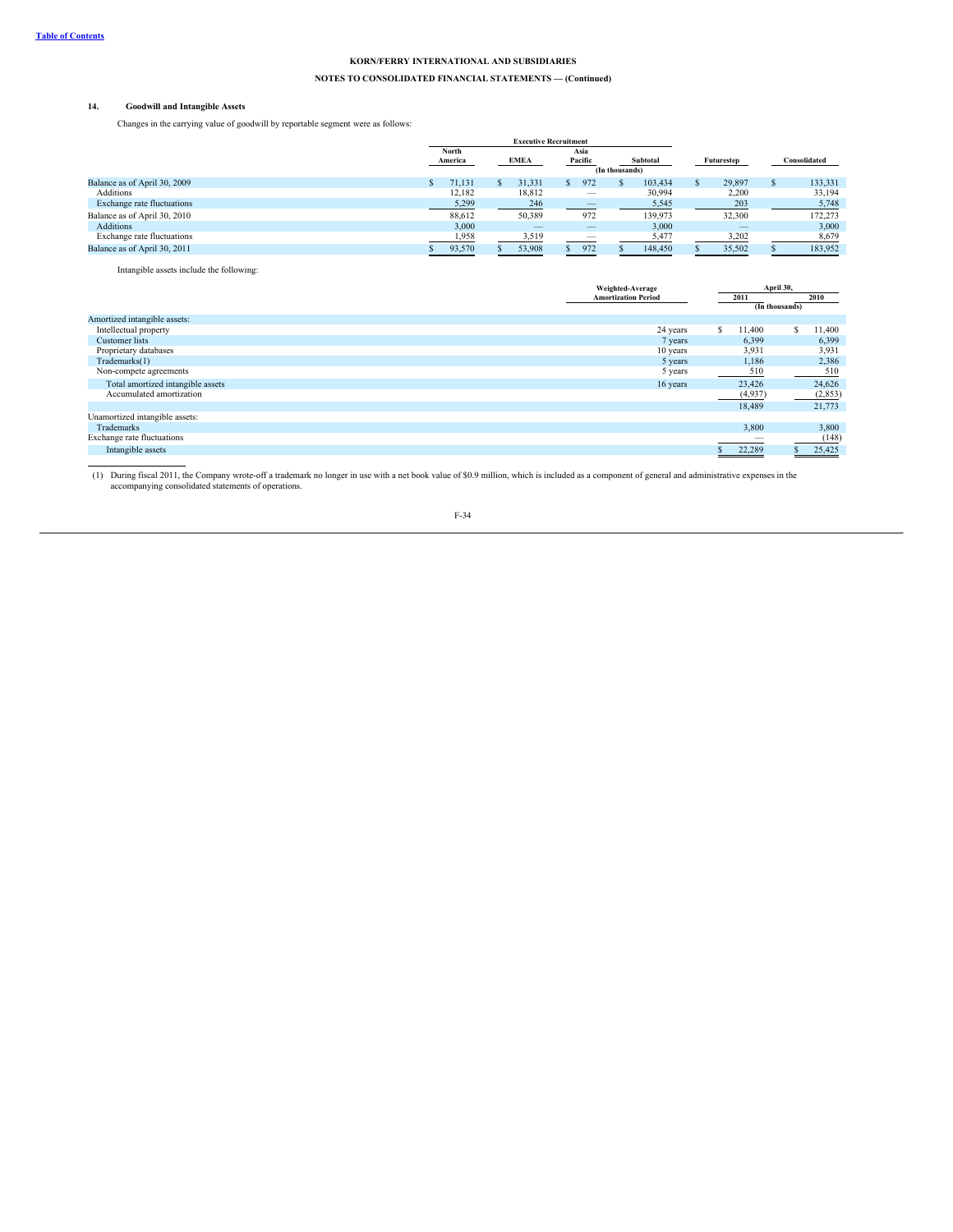## **NOTES TO CONSOLIDATED FINANCIAL STATEMENTS — (Continued)**

Amortization expense for amortized intangible assets was \$2.4 million, \$1.7 million and \$0.7 million during fiscal 2011, 2010 and 2009, respectively. Estimated annual amortization expense related to amortizing intangible a

| Year Ending April 30, | Estimated<br>Annual<br>Amortization<br><b>Expense</b> |
|-----------------------|-------------------------------------------------------|
|                       | (In thousands)                                        |
| 2012<br>2013          | 2,163                                                 |
|                       | 2,151                                                 |
| 2014                  | 2,086                                                 |
| $\frac{2015}{2016}$   | 1,836                                                 |
|                       | 1,561                                                 |
| Thereafter            | 8,692                                                 |
|                       | 18,489                                                |

All amortizable intangible assets will be fully amortized by the end of fiscal 2032.

#### **15. Commitments and Contingencies**

## *Lease Commitments*

The Company leases office premises and certain office equipment under leases expiring at various dates through 2026. Total rental expense during fiscal 2011, 2010 and 2009 amounted to \$32.4 million, \$32.8 million, \$32.8 mi

Future minimum commitments under non-cancelable operating leases with lease terms in excess of one year excluding commitments accrued in the restructuring liability are as follows:

| Year Ending April 30, |  | <b>Lease Commitments</b> |
|-----------------------|--|--------------------------|
|                       |  | (In thousands)           |
| 2012                  |  | 35,902                   |
| 2013                  |  | 31,307                   |
| 2014                  |  | 28,693                   |
| 2015                  |  | 25,865                   |
| 2016                  |  | 18,821                   |
| Thereafter            |  | 79,410                   |
|                       |  | 219,998                  |

#### *Letters of Credit*

The Company has an aggregate \$10 million sub-limit for standby letters of credit in conjunction with the Facility. As of April 30, 2011, the Company has outstanding standby letters of credit of \$2.9 million in connection with office leases.

#### *Employment Agreements*

As of April 30, 2011, the Company has employment agreements with certain of its executive officers, that provide certain benefits if these executives are terminated or resign under certain limited circumstances. The maximum amount payable under these agreements, in aggregate, is \$8.1 million in the absence of a change of control; and \$11.6 million following a change of control and terminations or<br>resignations which

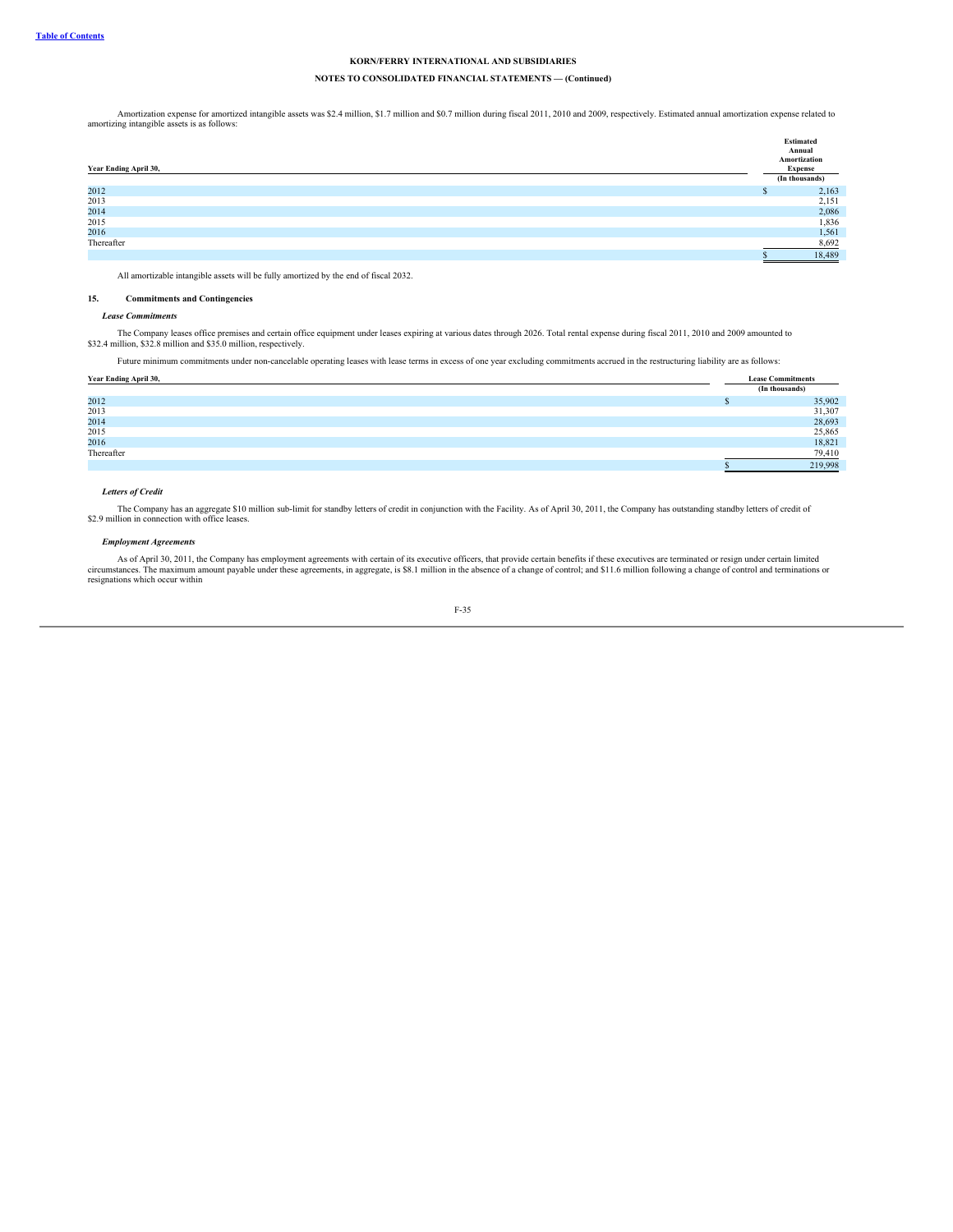## **NOTES TO CONSOLIDATED FINANCIAL STATEMENTS — (Continued)**

12 months from the change of control. In certain cases, executives' outstanding options will immediately vest and remain exercisable for periods ranging from three months to their original expiration date following termination of employment.

The Company has a policy of entering into offer letters of employment or letters of promotion with vice presidents which provide for an annual base salary and discretionary and incentive bonus<br>payments. Certain key vice pr policy for all of its vice presidents that provides for minimum payments based on length of service. Upon termination without cause, the Company is required to pay the greater of the amount due under the<br>employment agreeme the Company both during the term of their employment, and for a period of up to two years after their employment conds. For a period of two years after their employment with the Company, former vice<br>presidents are prohibit

#### *Litigation*

From time to time, the Company has been and is involved in litigation incidental to its business. The Company is currently not a party to any litigation which, if resolved adversely against the Company, would, in the opini

#### **16. Quarterly Results (Unaudited)**

The following table sets forth certain unaudited statement of operations data for the quarters in fiscal 2011 and 2010. The unaudited quarterly information has been prepared on the same basis as the annual financial statements and, in management's opinion, includes all adjustments necessary to present fairly the information for the quarters presented.

|                              | <b>Ouarters Ended</b> |            |            |           |                                       |            |            |            |  |  |  |  |
|------------------------------|-----------------------|------------|------------|-----------|---------------------------------------|------------|------------|------------|--|--|--|--|
|                              | Fiscal 2011           |            |            |           | <b>Fiscal 2010</b>                    |            |            |            |  |  |  |  |
|                              | April 30              | January 31 | October 31 | July 31   | April 30                              | January 31 | October 31 | July 31    |  |  |  |  |
|                              |                       |            |            |           | (In thousands, except per share data) |            |            |            |  |  |  |  |
| Fee revenue                  | \$197,298             | \$186,489  | \$185,350  | \$175,112 | \$168,690                             | \$146,742  | \$140,145  | \$116,803  |  |  |  |  |
| Operating income (loss)      | \$26,246              | \$ 20.492  | \$19,775   | \$19.272  | \$13.629                              | 6,383      | 2.218      | \$(24,952) |  |  |  |  |
| Net income (loss)            | \$20,339              | \$13,975   | \$13.656   | \$10,904  | \$8,916                               | 7,910      | 2.745      | \$(14,273) |  |  |  |  |
| Net income (loss) per share: |                       |            |            |           |                                       |            |            |            |  |  |  |  |
| Basic                        | 0.45                  | 0.31       | 0.30       | 0.24      | 0.20                                  | 0.18       | 0.06       | S(0.33)    |  |  |  |  |
| Diluted                      | 0.43                  | 0.30       | 0.30       | 0.24      | 0.19                                  | 0.17       | 0.06       | (0.33)     |  |  |  |  |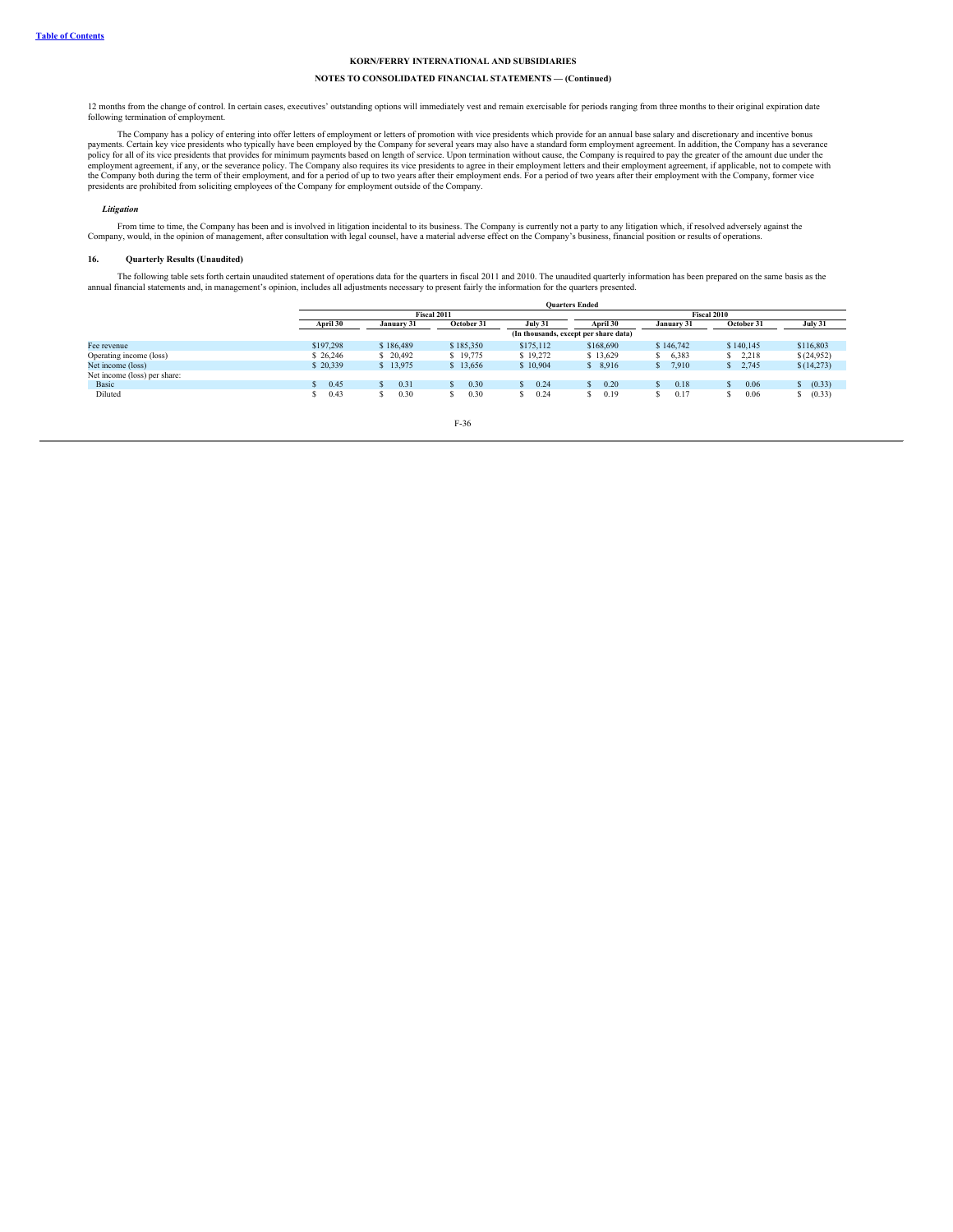# **SCHEDULE II - VALUATION AND QUALIFYING ACCOUNTS April 30, 2011**

| Column A                                | Column B<br>Column C<br><b>Additions</b>    |        |                                                  |        |                                                             | Column D                 |               |                          | <b>Column E</b> |                                       |
|-----------------------------------------|---------------------------------------------|--------|--------------------------------------------------|--------|-------------------------------------------------------------|--------------------------|---------------|--------------------------|-----------------|---------------------------------------|
| Description                             | <b>Balance</b> at<br>Beginning<br>of Period |        | <b>Charges to</b><br>Cost and<br><b>Expenses</b> |        | <b>Charges to</b><br>Other<br>Accounts(1)<br>(In thousands) |                          | Deductions(2) |                          |                 | <b>Balance</b> at<br>End of<br>Period |
| Allowance for doubtful accounts:        |                                             |        |                                                  |        |                                                             |                          |               |                          |                 |                                       |
| Year Ended April 30, 2011               |                                             | 5.983  |                                                  | 7.650  |                                                             | 413                      |               | (4,069)                  |                 | 9,977                                 |
| Year Ended April 30, 2010               |                                             | 11.197 |                                                  | 3,340  |                                                             | (50)                     |               | (8,504)                  |                 | 5,983                                 |
| Year Ended April 30, 2009               |                                             | 11.504 |                                                  | 9.127  |                                                             | 111                      |               | (9, 545)                 |                 | 11.197                                |
| Deferred tax asset valuation allowance: |                                             |        |                                                  |        |                                                             |                          |               |                          |                 |                                       |
| Year Ended April 30, 2011               |                                             | 21.037 |                                                  | 15,689 |                                                             | $\overline{\phantom{a}}$ |               | (10, 558)                |                 | 26,168                                |
| Year Ended April 30, 2010               |                                             | 15,097 |                                                  | 5.940  | -S                                                          | $\frac{1}{2}$            |               | $\qquad \qquad -$        |                 | 21.037                                |
| Year Ended April 30, 2009               |                                             | 7,399  |                                                  | 7,698  |                                                             | $\overline{\phantom{a}}$ |               | $\overline{\phantom{a}}$ |                 | 15,097                                |

(1) Exchange rate fluctuations.

(2) Allowance for doubtful accounts represents accounts written-off, net of recoveries and deferred tax asset valuation allowance represents release of prior valuation allowances.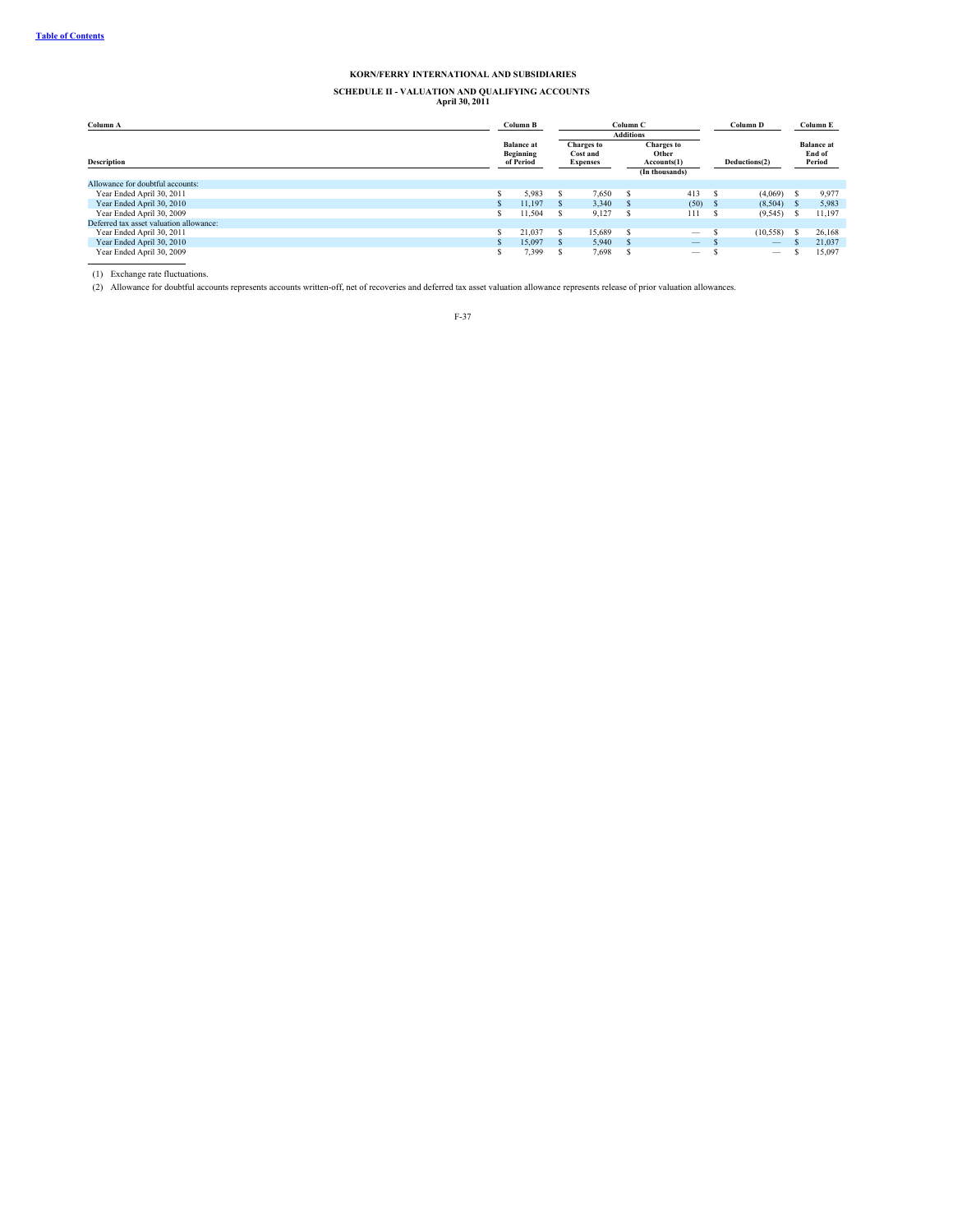# **EXHIBIT 21.1**

Note: Korn/Ferry International or one of its Subsidiaries has 100% ownership of the Subsidiaries listed below, except for Korn/Ferry International (M) Sdn. Bhd. (49%), Korn/Ferry International S.A. de C.V. (43.5%), Korn/Ferry International (H.K.) Limited (99% owned by Korn/Ferry International; 1% owned by Paul C. Reilly in trust for Korn/Ferry International), Korn/Ferry International de Venezuela, C.A. (49%), and Korn/Ferry (Thailand) Limited (48.8%).

| <b>Subsidiaries</b> |                                                                         | <b>Jurisdiction</b> |
|---------------------|-------------------------------------------------------------------------|---------------------|
| 1.                  | Korn Ferry International S.A.                                           | Argentina           |
| 2.                  | Korn/Ferry International Pty Limited                                    | Australia           |
| 3.                  | Futurestep (Australia) Pty Ltd                                          | Australia           |
| 4.                  | Korn/Ferry International Limited GmbH                                   | Austria             |
| 5.                  | Korn/Ferry International Futurestep (Belgium) BVBA                      | Belgium             |
| 6.                  | Korn/Ferry International SNC (Belgium branch)                           | Belgium             |
| 7.                  | Korn/Ferry International S/C Ltda.                                      | <b>Brazil</b>       |
| 8.                  | Korn/Ferry Canada, Inc.                                                 | Canada              |
| 9.                  | Korn/Ferry International Futurestep (Canada) Inc.                       | Canada              |
| 10.                 | Korn/Ferry International, S.A.                                          | Chile               |
| 11.                 | Korn/Ferry International Consulting (Beijing) Limited                   | Beijing, China      |
| 12.                 | Shanghai Korn/Ferry Human Capital Consulting Co., Ltd.                  | Shanghai, China     |
| 13.                 | Futurestep China                                                        | China               |
| 14.                 | Futurestep Shanghai                                                     | China               |
| 15.                 | Korn/Ferry International A/S                                            | Denmark             |
| 16.                 | Korn/Ferry International Futurestep (Denmark) ApS                       | Denmark             |
| 17.                 | Korn/Ferry International Cie, S.N.C.                                    | France              |
| 18.                 | Korn/Ferry International Futurestep (France) SARL                       | France              |
| 19.                 | Korn/Ferry International GmbH                                           | Germany             |
| 20.                 | Futurestep Germany GmbH                                                 | Germany             |
| 21.                 | Korn/Ferry International SA                                             | Greece              |
| 22.                 | Korn/Ferry International (H.K.) Limited                                 | Hong Kong           |
| 23.                 | Korn/Ferry Futurestep (Hong Kong) Ltd                                   | Hong Kong           |
| 24.                 | Korn/Ferry International Budapest Personnel Consulting and Service Ltd. | Hungary             |
| 25.                 | Korn/Ferry International Private Limited                                | India               |
| 26.                 | Futurestep Recruitment Services Private Ltd.                            | India               |
| 27.                 | PT. Korn/Ferry International                                            | Indonesia           |
| 28.                 | Korn/Ferry International S.R.L.                                         | Italy               |
| 29.                 | Futurestep (Italy) S.r.l.                                               | Italy               |
| 30.                 | Nihon Korn/Ferry International K.K.                                     | Japan               |
| 31.                 | Futurestep (Japan) K.K.                                                 | Japan               |
| 32.                 | Korn/Ferry International (Korea) Limited                                | Korea               |
| 33.                 | KF International (Korea) Ltd.                                           | Korea               |
| 34.                 | Agensi Pekerjaan Futurestep Worldwide (M) Sdn. Bhd.                     | Malaysia            |
| 35.                 | Korn/Ferry International (M) Sdn. Bhd.                                  | Malaysia            |
| 36.                 | Korn/Ferry Investment India Limited (Mauritius OCB)                     | Mauritius           |
| 37.                 | Korn/Ferry International S.A. de C.V.                                   | Mexico              |
| 38.                 | Korn/Ferry International B.V.                                           | Netherlands         |
| 39.                 | Korn/Ferry International, Futurestep (The Netherlands) B.V.             | Netherlands         |
| 40.                 | Korn Ferry International New Zeland Limited                             | New Zealand         |
| 41.                 | Futurestep (New Zealand) Ltd.                                           | New Zealand         |
| 42.                 | Korn/Ferry International A/S                                            | Norway              |
| 43.                 | Futurestep (Norge) AS                                                   | Norway              |
| 44.                 | Korn/Ferry International Peru S.A.                                      | Peru                |
| 45.                 | Korn/Ferry International Sp.z.o.o.                                      | Poland              |
| 46.                 | Futurestep Poland                                                       | Poland              |
| 47.                 | Korn/Ferry International Pte. Ltd.                                      | Singapore           |
| 48.                 | Futurestep (Singapore) Pte Ltd.                                         | Singapore           |
| 49.                 | Korn/Ferry International S.A.                                           | Spain               |
| 50.                 | Korn/Ferry International Futurestep (Espana), S.L.                      | Spain               |
|                     |                                                                         |                     |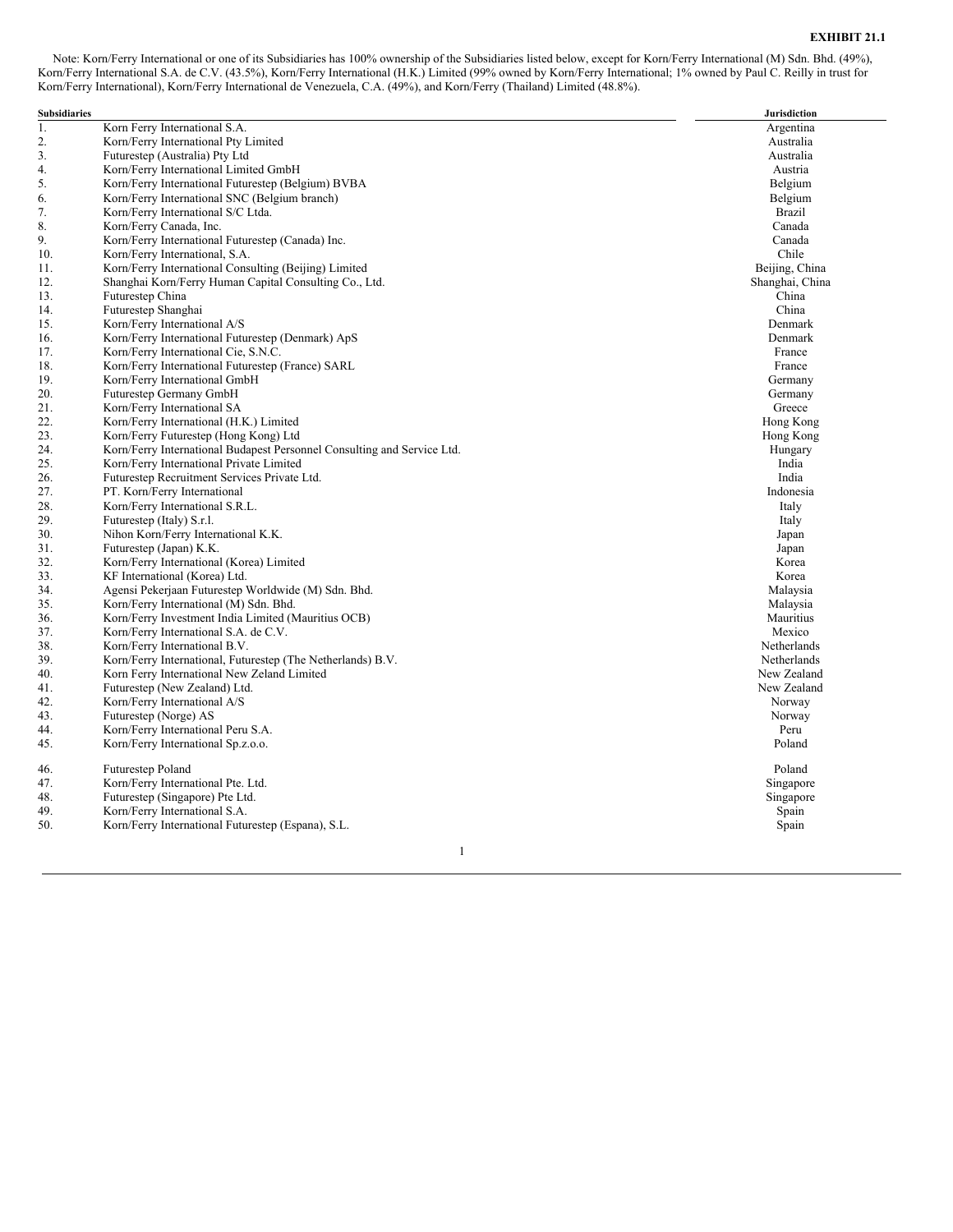#### **Subsidiaries**

63.

64.

65.

66.

67.

68.

69.

3. Korn/Ferry International Futurestep (Holdings) Inc

9. Korn/Ferry International Consultores Asociados

4. Korn/Ferry International Worldwide, Inc.

6. Lore International Institute, LLC

5. JobDirect.com, Inc.

7. Lominger Limited, Inc.

8. Sensa Solutions, Inc.

- $\overline{51}$ 1. Korn/Ferry International AB 52. 2. Korn/Ferry (Schweiz) AG 54. 4. Korn/Ferry (Thailand) Limited 55. 5. Korn/Ferry International Executive Recruitment (Thailand) Limited 56. 6. Korn/Ferry International Musavirlik Limited Sirketi 57. 7. Futurestep (UK) Limited 58. 8. Korn/Ferry International, Limited 59. 9. K/FI (UK) Limited 60. 0. Continental American Management Cor rp. Un 61. 1. Korn/Ferry International Holding India 62. 2. Korn/Ferry International Futurestep, Inc. c. Under the contract of the contract of the contract of the contract of the contract of the contract of the contract of the contract of the contract of the contract of the contract of the contract of the contract of the c
	- Sweden Switzerland Thailand Thailand Turkey United Kingdom United Kingdom United Kingdom nited States, California United States, California nited States, Delaware c. Un nited States, Delaware c. C. nited States, Delaware c. C. nited States, Delaware United States, Delaware c. C. nited States, Minnesota c. C. nited States, Virginia s, C.A. Ve enezuela

**J u r i s d ic t i o n**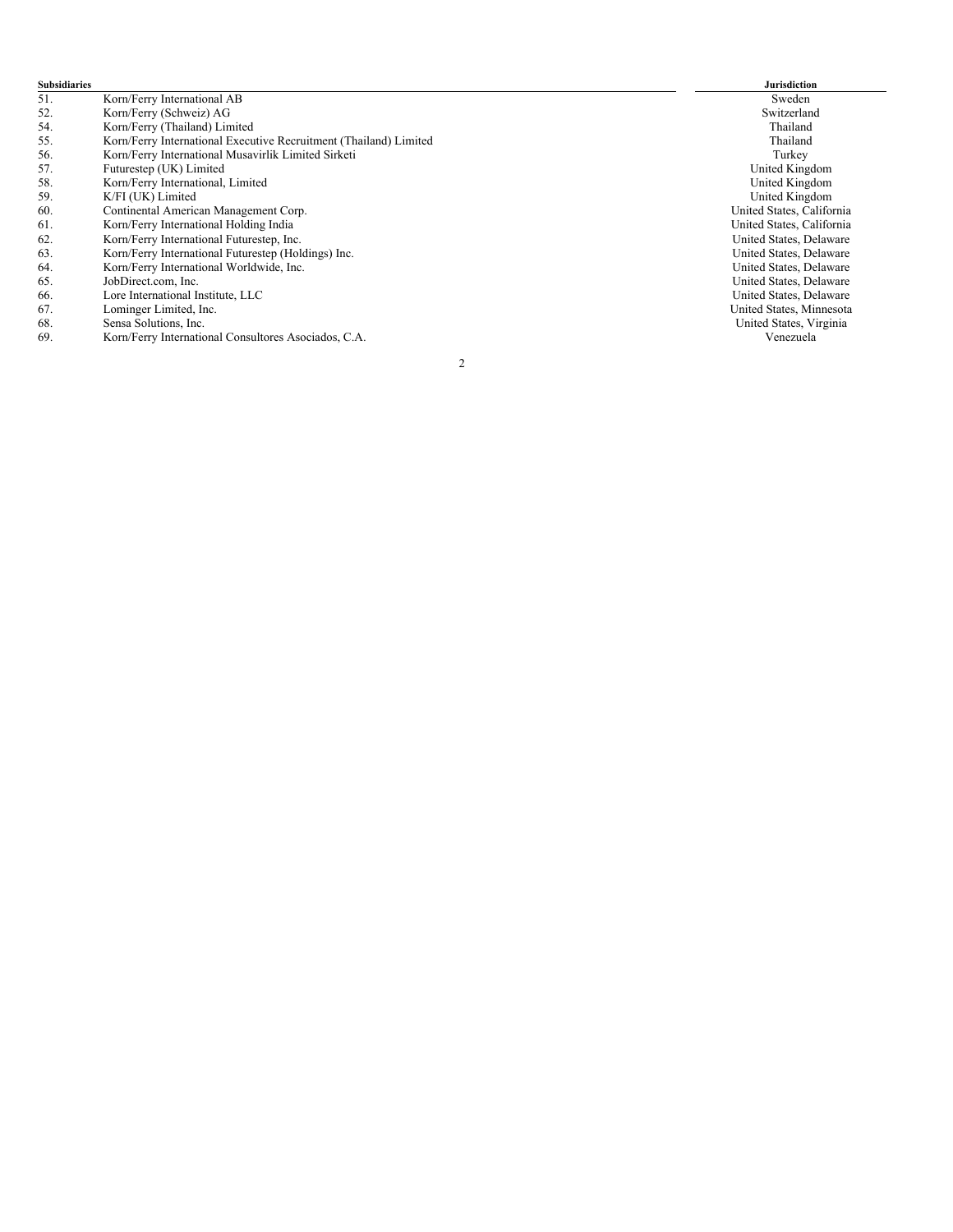# **CONSENT OF INDEPENDENT REGISTERED PUBLIC ACCOUNTING FIRM**

We consent to the incorporation by reference in the Registration Statements (Form S-8 Nos. 333-161844, 333-159900, 333-158632, 333-49580, 333-73147, 333-111038, 333-146346 and 333-108696 and Form S-3 No. 333-99429 and related Prospectus) of our reports dated June 29, 2011, with respect to the consolidated financial statements and schedule of Korn/Ferry International and the effectiveness of internal control over financial reporting of Korn/Ferry International and subsidiaries included in this Annual Report (Form 10-K) for the year ended April 30, 2011.

/s/ Ernst & Young LLP

Los Angeles, California June 29, 2011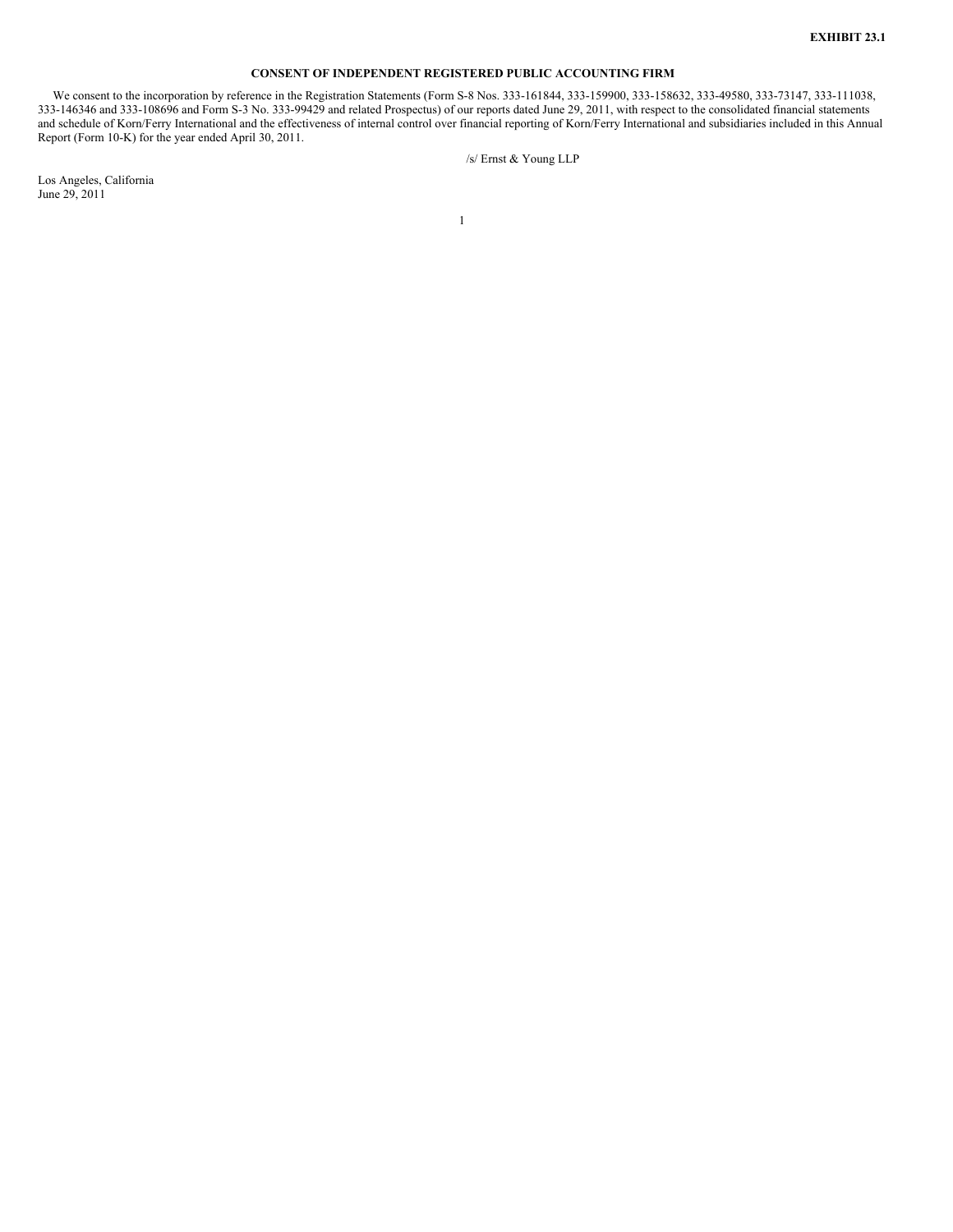# **CERTIFICATIONS**

I, Gary D. Burnison, certify that:

- 1. I have reviewed this annual report on Form 10-K of Korn/Ferry International;
- 2. Based on my knowledge, this report does not contain any untrue statement of a material fact or omit to state a material fact necessary to make the statements made, in light of the circumstances under which such statements were made, not misleading with respect to the period covered by this report;
- 3. Based on my knowledge, the financial statements, and other financial information included in this report, fairly present in all material respects the financial condition, results of operations and cash flows of the registrant as of, and for, the periods presented in this report;
- 4. The registrant's other certifying officer(s) and I are responsible for establishing and maintaining disclosure controls and procedures (as defined in Exchange Act Rules 13a-15(e) and 15d-15(e)) and internal control over financial reporting (as defined in Exchange Act Rules 13a-15(f) and 15d-15(f)) for the registrant and have:
	- a) Designed such disclosure controls and procedures, or caused such disclosure controls and procedures to be designed under our supervision, to ensure that material information relating to the registrant, including its consolidated subsidiaries, is made known to us by others within those entities, particularly during the period in which this report is being prepared;
	- b) Designed such internal control over financial reporting, or caused such internal control over financial reporting to be designed under our supervision, to provide reasonable assurance regarding the reliability of financial reporting and the preparation of financial statements for external purposes in accordance with generally accepted accounting principles;
	- c) Evaluated the effectiveness of the registrant's disclosure controls and procedures and presented in this report our conclusions about the effectiveness of the disclosure controls and procedures, as of the end of the period covered by this report based on such evaluation; and
	- d) Disclosed in this report any change in the registrant's internal control over financial reporting that occurred during the registrant's most recent fiscal quarter (the registrant's fourth fiscal quarter in the case of an annual report) that has materially affected, or is reasonably likely to materially affect, the registrant's internal control over financial reporting; and
- 5. The registrant's other certifying officer(s) and I have disclosed, based on our most recent evaluation of internal control over financial reporting, to the registrant's auditors and the audit committee of the registrant's board of directors (or persons performing the equivalent functions):
	- a) All significant deficiencies and material weaknesses in the design or operation of internal control over financial reporting which are reasonably likely to adversely affect the registrant's ability to record, process, summarize and report financial information; and
	- b) Any fraud, whether or not material, that involves management or other employees who have a significant role in the registrant's internal control over financial reporting.

1

By: /s/ GARY D. BURNISON

Name: **Gary D. Burnison** Title: **Chief Executive Officer**

Date: June 29, 2011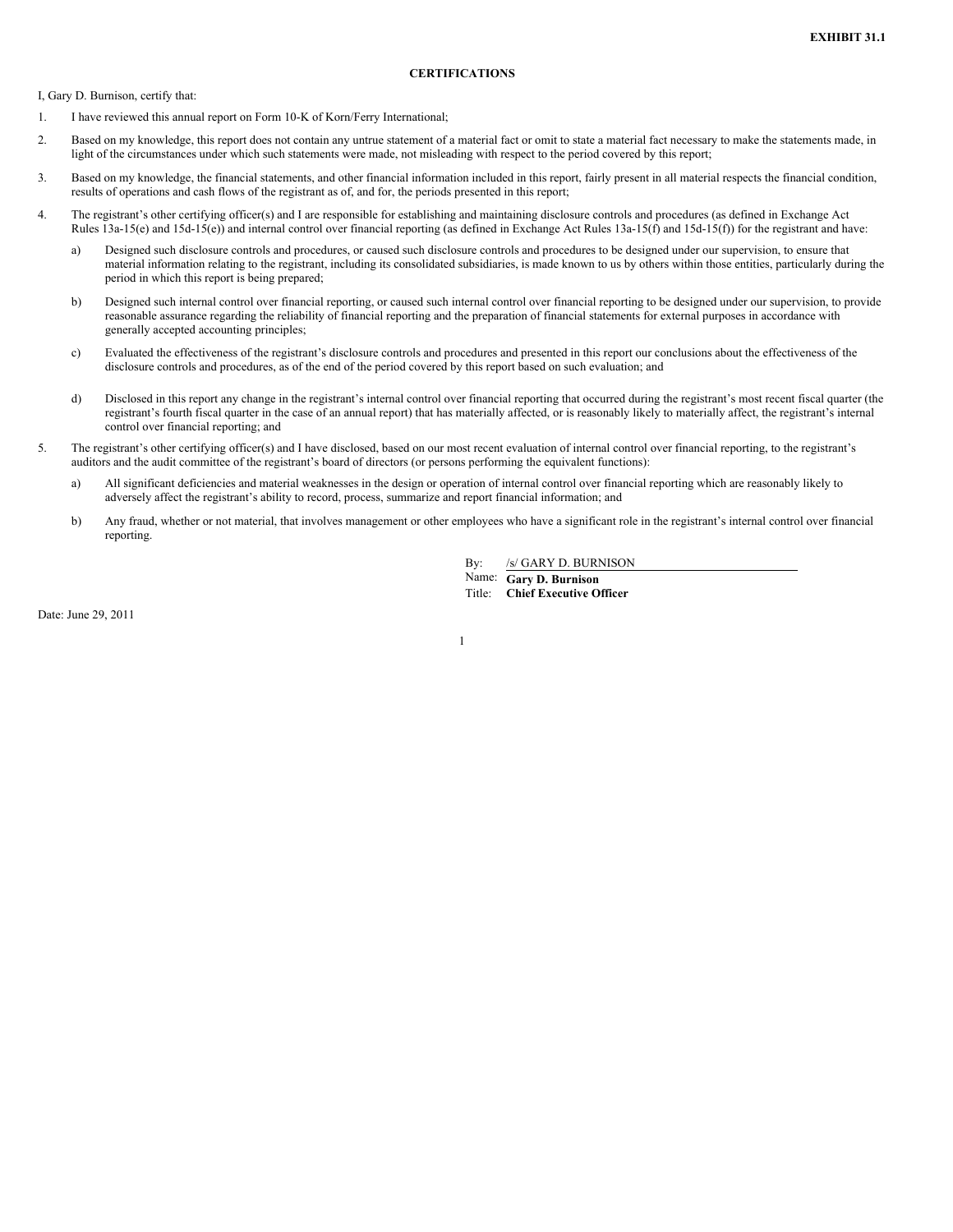# **CERTIFICATIONS**

I, Michael A. DiGregorio, certify that:

- 1. I have reviewed this annual report on Form 10-K of Korn/Ferry International;
- 2. Based on my knowledge, this report does not contain any untrue statement of a material fact or omit to state a material fact necessary to make the statements made, in light of the circumstances under which such statements were made, not misleading with respect to the period covered by this report;
- 3. Based on my knowledge, the financial statements, and other financial information included in this report, fairly present in all material respects the financial condition, results of operations and cash flows of the registrant as of, and for, the periods presented in this report;
- 4. The registrant's other certifying officer(s) and I are responsible for establishing and maintaining disclosure controls and procedures (as defined in Exchange Act Rules 13a-15(e) and 15d-15(e)) and internal control over financial reporting (as defined in Exchange Act Rules 13a-15(f) and 15d-15(f)) for the registrant and have:
	- a) Designed such disclosure controls and procedures, or caused such disclosure controls and procedures to be designed under our supervision, to ensure that material information relating to the registrant, including its consolidated subsidiaries, is made known to us by others within those entities, particularly during the period in which this report is being prepared;
	- b) Designed such internal control over financial reporting, or caused such internal control over financial reporting to be designed under our supervision, to provide reasonable assurance regarding the reliability of financial reporting and the preparation of financial statements for external purposes in accordance with generally accepted accounting principles;
	- c) Evaluated the effectiveness of the registrant's disclosure controls and procedures and presented in this report our conclusions about the effectiveness of the disclosure controls and procedures, as of the end of the period covered by this report based on such evaluation; and
	- d) Disclosed in this report any change in the registrant's internal control over financial reporting that occurred during the registrant's most recent fiscal quarter (the registrant's fourth fiscal quarter in the case of an annual report) that has materially affected, or is reasonably likely to materially affect, the registrant's internal control over financial reporting; and
- 5. The registrant's other certifying officer(s) and I have disclosed, based on our most recent evaluation of internal control over financial reporting, to the registrant's auditors and the audit committee of the registrant's board of directors (or persons performing the equivalent functions):
	- a) All significant deficiencies and material weaknesses in the design or operation of internal control over financial reporting which are reasonably likely to adversely affect the registrant's ability to record, process, summarize and report financial information; and
	- b) Any fraud, whether or not material, that involves management or other employees who have a significant role in the registrant's internal control over financial reporting.

1

By: /s/ MICHAEL A. DIGREGORIO

Name: **Michael A. DiGregorio** Title: **Chief Financial Officer**

Date: June 29, 2011